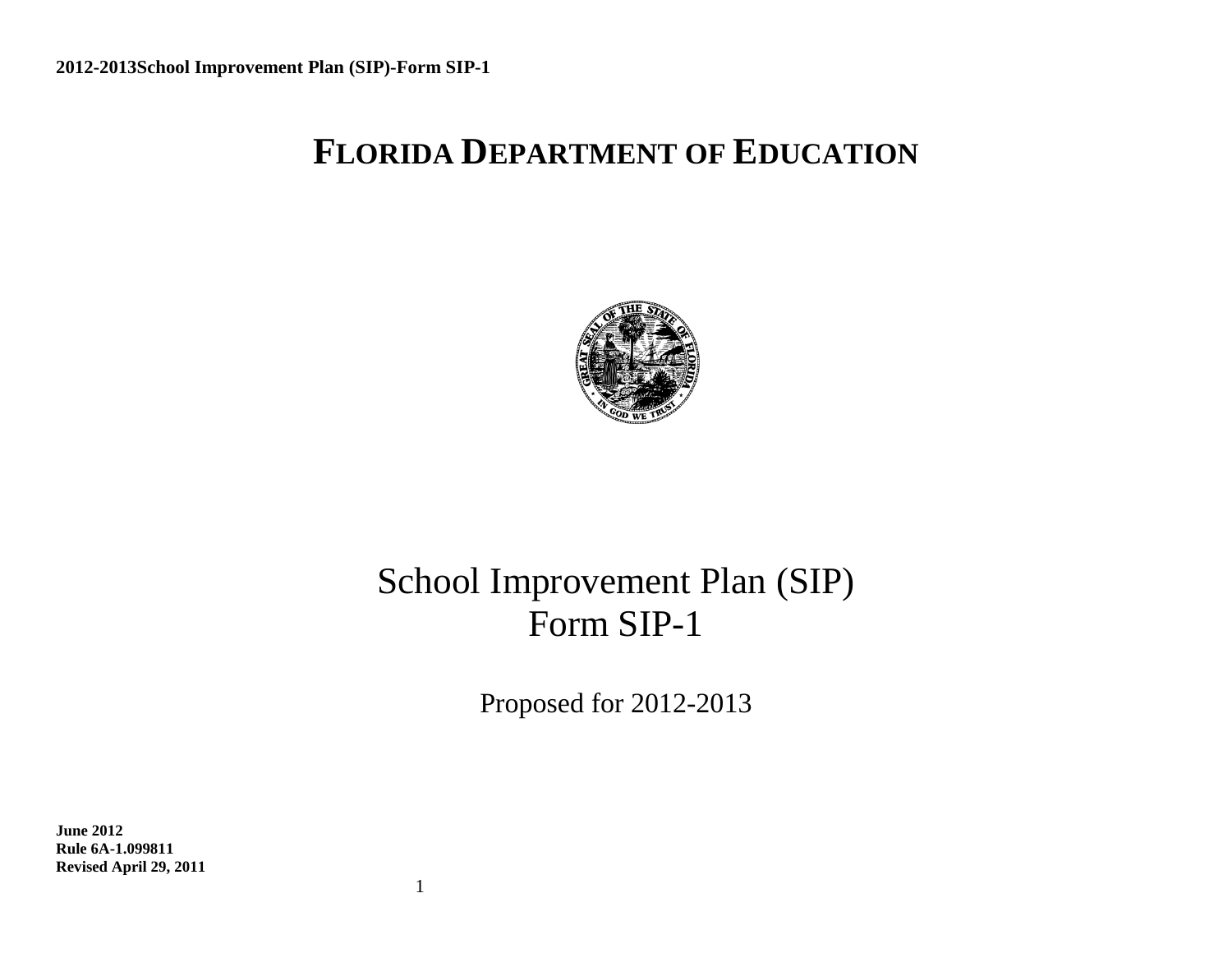### **2012-2013 SCHOOL IMPROVEMENT PLAN**

### **PART I: CURRENT SCHOOL STATUS**

#### **School Information**

| School Name: 2581.00Nina Harris Exceptional Student | District Name: Pinellas County Schools                  |
|-----------------------------------------------------|---------------------------------------------------------|
| Principal: Dr. Mary Sakoff                          | Superintendent: John A. Stewart, Ed.D.                  |
| SAC Chair: Joseph Bower                             | Date of School Board Approval: Pending: October 9, 2012 |

### **Student Achievement Data and Reference Materials:**

The following links will open in a separate browser window.

[School Grades Trend Data](http://schoolgrades.fldoe.org/default.asp) (Use this data to complete Sections 1-4 of the reading and mathematics goals and Sections 1 and 2 of the writing and science goals.) [Florida Comprehensive Assessment Test \(FCAT\)/Statewide Assessment](http://fcat.fldoe.org/results/default.asp) Trend Data(Use this data to inform the problem-solving process when writing goals.) [High School Feedback Report](http://data.fldoe.org/readiness/) 

[K-12 Comprehensive Research Based Reading Plan](https://app1.fldoe.org/Reading_Plans/Narrative/NarrativeList.aspx)

### **Administrators**

List your school's administrators and briefly describe their certification(s), number of years at the current school, number of years as an administrator, and their prior performance record with increasing student achievement at each school. Include history of School Grades, FCAT/statewide assessment performance (percentage data for achievement levels, learning gains, Lowest 25%), and ambitious but achievable annual measurable objective (AMO) progress.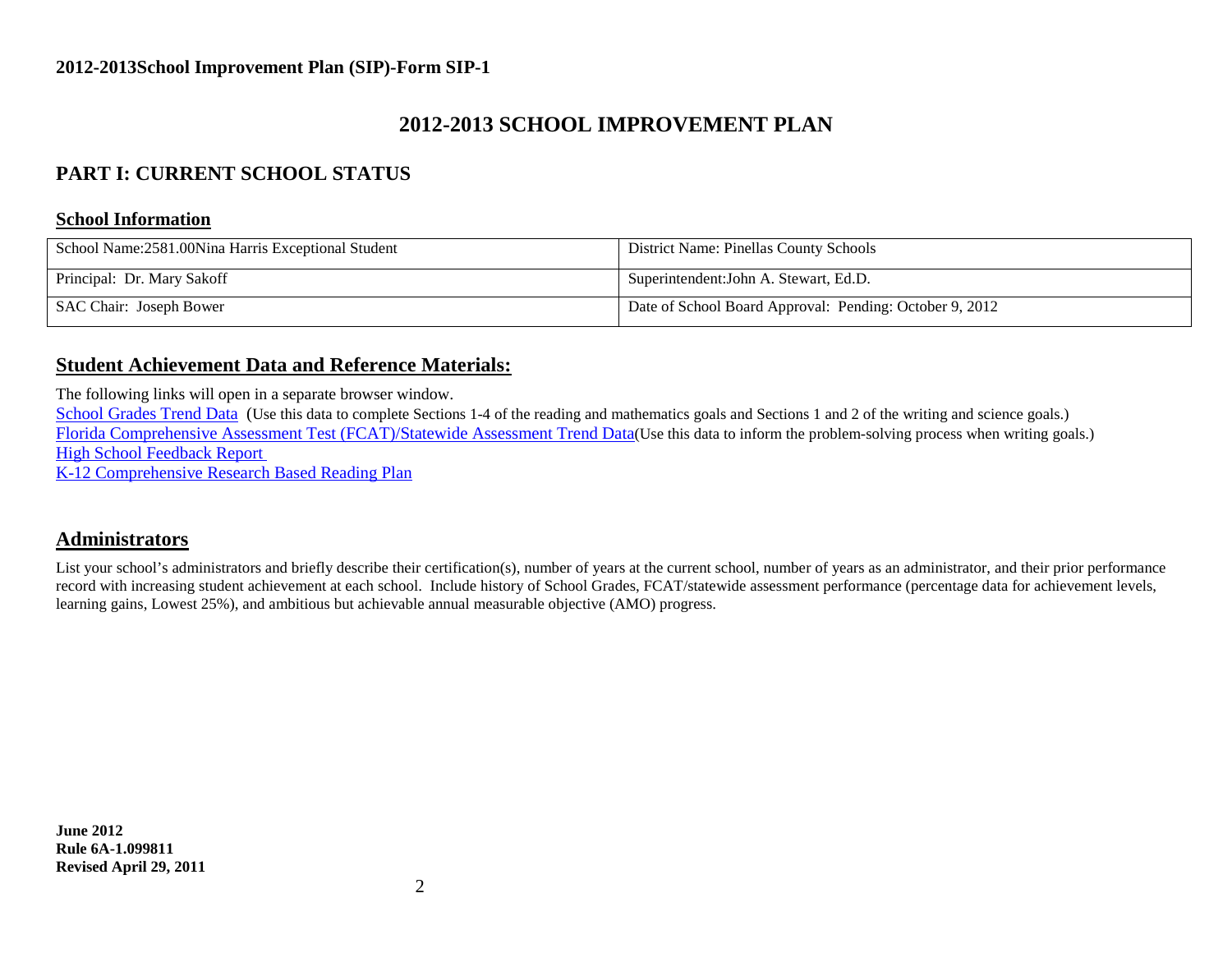| Position               | Name              | Degree(s)<br>Certification(s)                                                                                                                    | Number of<br>Years at<br><b>Current School</b> | Number of<br>Years as an<br>Administrator | Prior Performance Record (include prior School Grades,<br>FCAT/statewide assessment Achievement Levels, learning gains,<br>lowest 25%), and AMO progress, along with the associated school<br>year)                                                                                                                                                                                      |
|------------------------|-------------------|--------------------------------------------------------------------------------------------------------------------------------------------------|------------------------------------------------|-------------------------------------------|------------------------------------------------------------------------------------------------------------------------------------------------------------------------------------------------------------------------------------------------------------------------------------------------------------------------------------------------------------------------------------------|
| Principal              | Mary Sakoff, Ph.D | School Principal (All<br>Levels)<br><b>Emotionally Handicapped</b><br>$(K-12)$<br>EL. Education 1-6;                                             |                                                | 18                                        | This is the first year that Nina Harris received a School Improvement<br>Rating based on students FAA Scores. The school has been rated as<br>Improving in both Reading and Math. FAA scores show that 49% of<br>the students made reading gains in 2012 compared to 29% of the<br>students in 2011. FAA scores show that 59% of the students made<br>math gains in 2012 compared to 27% |
| Assistant<br>Principal | Arlene Sullivan   | School Principal (All<br>Levels)<br><b>Emotionally Handicapped</b><br>$(K-12)$<br>EL. Education 1-6;<br>Specific Learning<br>Disabilities (K-12) | 15                                             | 15                                        | This is the first year that Nina Harris received a School Improvement<br>Rating based on students FAA Scores. The school has been rated as<br>Improving in both Reading and Math. FAA scores show that 49% of<br>the students made reading gains in 2012 compared to 29% of the<br>students in 2011. FAA scores show that 59% of the students made<br>math gains in 2012 compared to 27% |

### **Instructional Coaches**

List your school's instructional coaches and briefly describe their certification(s), number of years at the current school, number of years as an instructional coach, and their prior performance record with increasing student achievement at each school. Include history of School Grades, FCAT/statewide assessment performance (percentage data for achievement levels, learning gains, Lowest 25%), and ambitious but achievable annual measurable objective (AMO) progress. Instructional coaches described in this section are only those who are fully released or part-time teachers in reading, mathematics, or science and work only at the school site.

| Subject<br>Area     | Name         | Degree(s)<br>Certification(s)            | Number of<br>Years at<br><b>Current School</b> | Number of Years as<br>an Instructional<br>Coach | Prior Performance Record (include prior School Grades,<br>FCAT/Statewide Assessment Achievement Levels, Learning<br>Gains, Lowest 25%), and AMO progress along with the<br>associated school year)                                                                                                                                                                                          |
|---------------------|--------------|------------------------------------------|------------------------------------------------|-------------------------------------------------|---------------------------------------------------------------------------------------------------------------------------------------------------------------------------------------------------------------------------------------------------------------------------------------------------------------------------------------------------------------------------------------------|
| Reading<br>and Math | Cindy Rekort | <b>Emotionally Handicapped</b><br>$K-12$ |                                                |                                                 | This is the first year that Nina Harris received a School<br>Improvement Rating based on students FAA Scores. The school<br>has been rated as Improving in both Reading and Math. FAA<br>scores show that 49% of the students made reading gains in<br>2012 compared to 29% of the students in 2011. FAA scores<br>show that 59% of the students made math gains in 2012<br>compared to 27% |
|                     |              |                                          |                                                |                                                 |                                                                                                                                                                                                                                                                                                                                                                                             |
|                     |              |                                          |                                                |                                                 |                                                                                                                                                                                                                                                                                                                                                                                             |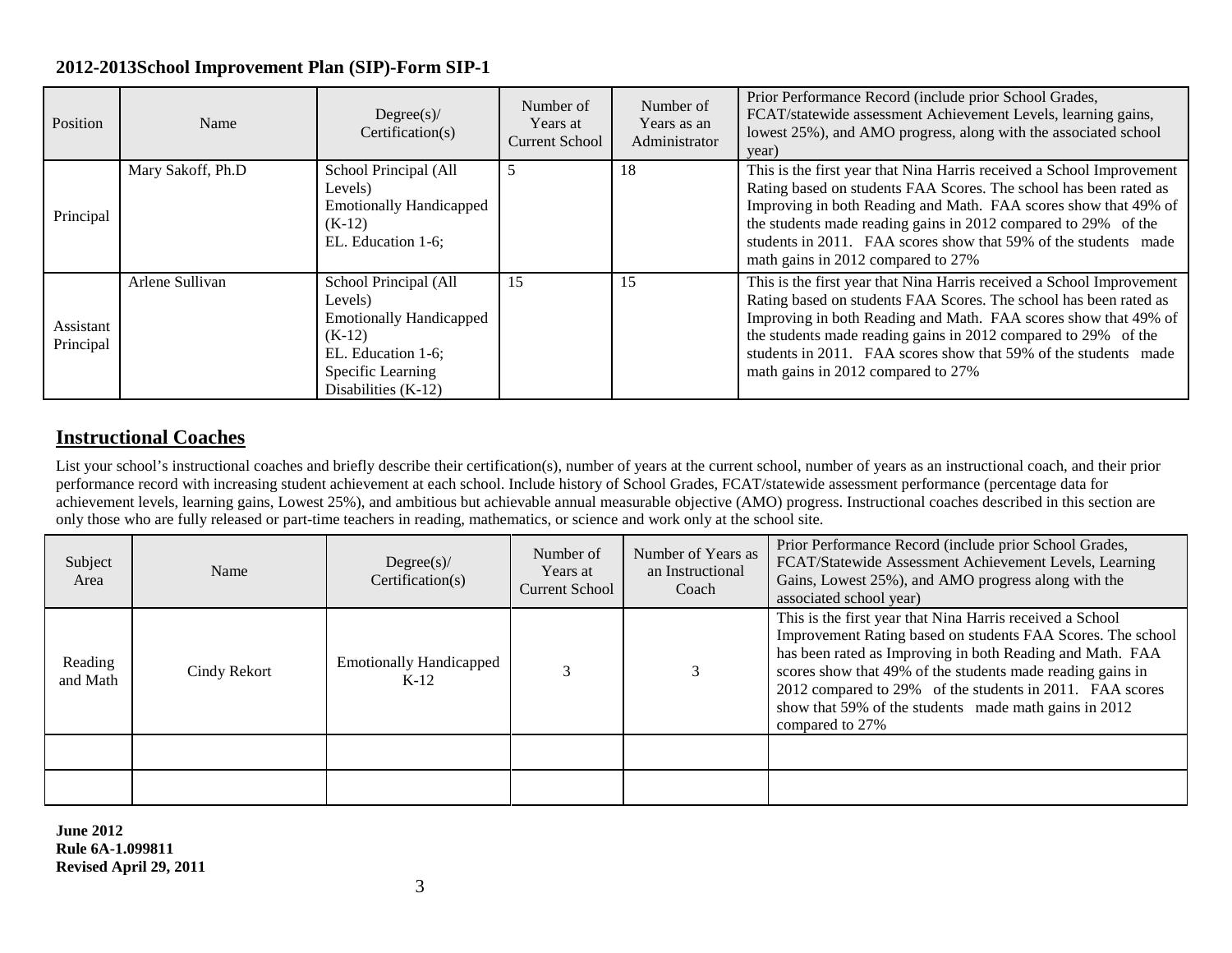### **Highly Effective Teachers**

Describe the school-based strategies that will be used to recruit and retain high quality, highly effective teachers to the school.

| Description of Strategy                                                                                                                                                                                                                                                                                                              | Person Responsible                                                                              | <b>Projected Completion Date</b> |
|--------------------------------------------------------------------------------------------------------------------------------------------------------------------------------------------------------------------------------------------------------------------------------------------------------------------------------------|-------------------------------------------------------------------------------------------------|----------------------------------|
| Pinellas County School District has processes in place which assures all schools recruit and<br>retain high quality and highly qualified teachers. Nina Harris interviews all prospective<br>candidates by a team comprised of teachers from which the grade level is being filled. First<br>year teachers are paired with a mentor. | <b>Pinellas County Schools District</b><br>Human Resource Dept.<br>Principal, Assist. Principal | On-going                         |
| When filling a position for a specific exceptionality, SVE, PVE, ASD, etc. Nina Harris looks<br>for candidates that have experience in working with students with those disabilities.                                                                                                                                                | Principal, Assist. Principal                                                                    | On-going                         |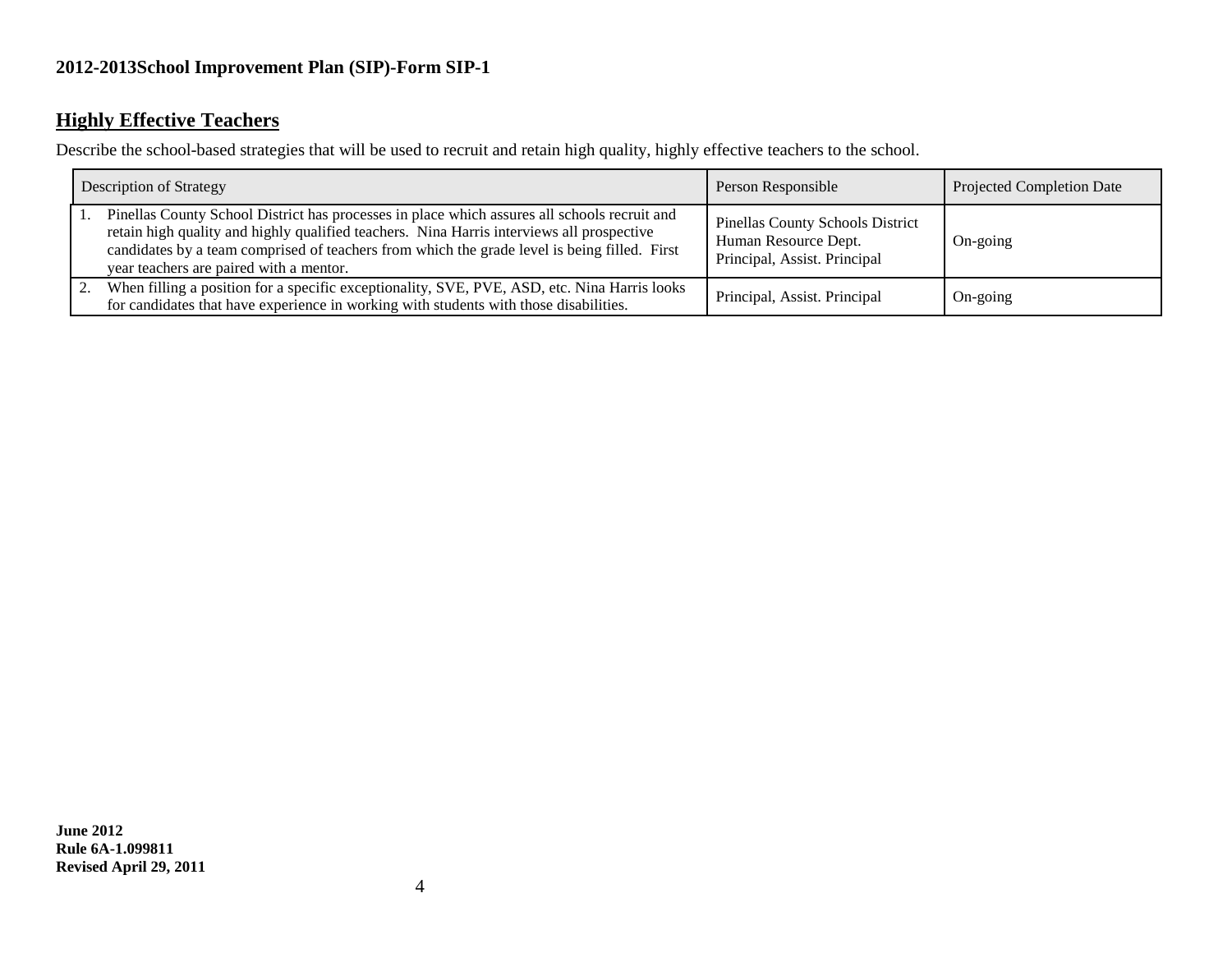### *Non-Highly Effective Instructors*

Provide the number of instructional staff and paraprofessionals that are teaching out-of-field and/or who are NOT highly effective. \*When using percentages, include the number of teachers the percentage represents (e.g., 70% [35]).

| Number of staff and paraprofessional that are teaching out-of-field/ and who are not highly effective. | Provide the strategies that are being implemented to<br>support the staff in becoming highly effective |
|--------------------------------------------------------------------------------------------------------|--------------------------------------------------------------------------------------------------------|
| Nina Harris currently has two staff members teaching out of field.                                     | Currently enrolled in classes to become certified in ASD.                                              |
|                                                                                                        |                                                                                                        |

### *Staff Demographics*

Please complete the following demographic information about the instructional staff in the school.

| *When using percentages, include the number of teachers the percentage represents (e.g., 70% [35]). |  |  |  |
|-----------------------------------------------------------------------------------------------------|--|--|--|
|                                                                                                     |  |  |  |

| Total<br>Number of<br>Instructional<br><b>Staff</b> | % of First-<br>Year<br>Teachers | % of Teachers<br>with 1-5 Years<br>of Experience | % of Teachers<br>with 6-14 Years<br>of Experience | % of Teachers<br>with $15+$ Years<br>of Experience | % of Teachers<br>with Advanced<br>Degrees | % Highly<br>Effective<br>Teachers | % Reading<br>Endorsed<br>Teachers | % National<br>Board<br>Certified<br>Teachers | %ESOL<br>Endorsed<br>Teachers |
|-----------------------------------------------------|---------------------------------|--------------------------------------------------|---------------------------------------------------|----------------------------------------------------|-------------------------------------------|-----------------------------------|-----------------------------------|----------------------------------------------|-------------------------------|
| 44                                                  | $(4)$ 9.09%                     | $(5)$ 11.36%                                     | $(10)$ 22.73%                                     | (25) 56.82%                                        | $(8)$ 18.18%                              |                                   | $(2)$ 4.55%                       | $(4)$ 9.09%                                  | $(7)$ 15.91%                  |

### *Teacher Mentoring Program/Plan*

Please describe the school's teacher mentoring program/plan by including the names of mentors, the name(s) of mentees, rationale for the pairing, and the planned mentoring activities.

| <b>Mentor Name</b> | Mentee Assigned | <b>Rationale for Pairing</b>                                                                                                     | <b>Planned Mentoring Activities</b>                                                |
|--------------------|-----------------|----------------------------------------------------------------------------------------------------------------------------------|------------------------------------------------------------------------------------|
| Vicki Rosado       | Lauren Gentry   | Familiar with ASD students, the TEACCH<br>program and has been to ULS training.<br>Knowledge of ESE paperwork, trained<br>Mentor | Observation of mentee's<br>instruction and providing<br>feedback; Planning lessons |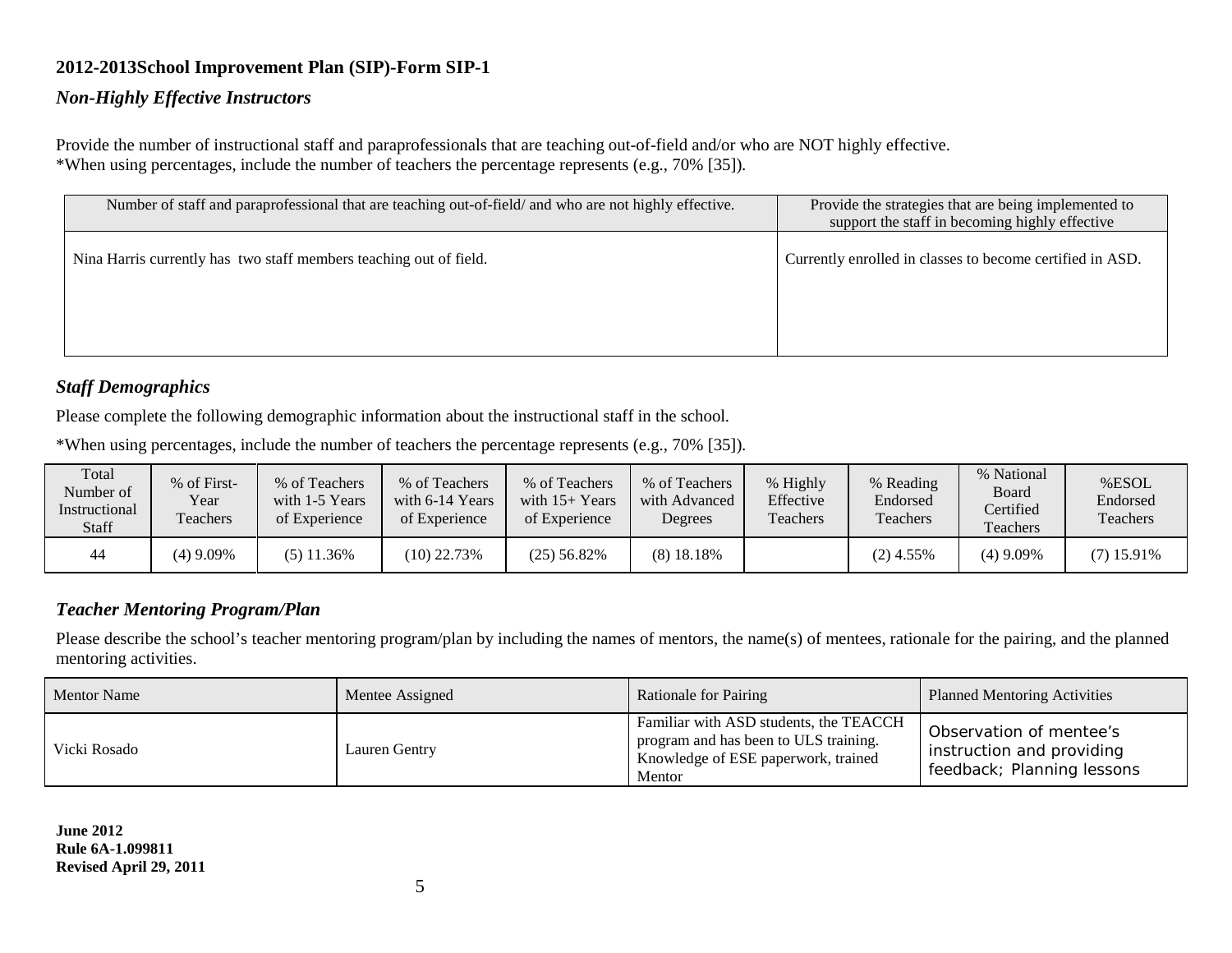| Julie Bush   | Christopher Otto | Classroom teacher; knowledge of ESE<br>paperwork and has experience with SVE<br>students. | with mentee; Connecting<br>lesson activities to content<br>standards; Discussing student |  |
|--------------|------------------|-------------------------------------------------------------------------------------------|------------------------------------------------------------------------------------------|--|
| Vicki Rosado | Diana Hinkley    | Knowledge of ESE paperwork, trained<br>Mentor                                             | progress and analyzing student<br>work; Modeling or co-teaching                          |  |
| Julie Bush   | Susan McCafferty | Classroom teacher; knowledge of ESE<br>paperwork and has experience with PVE              | lessons                                                                                  |  |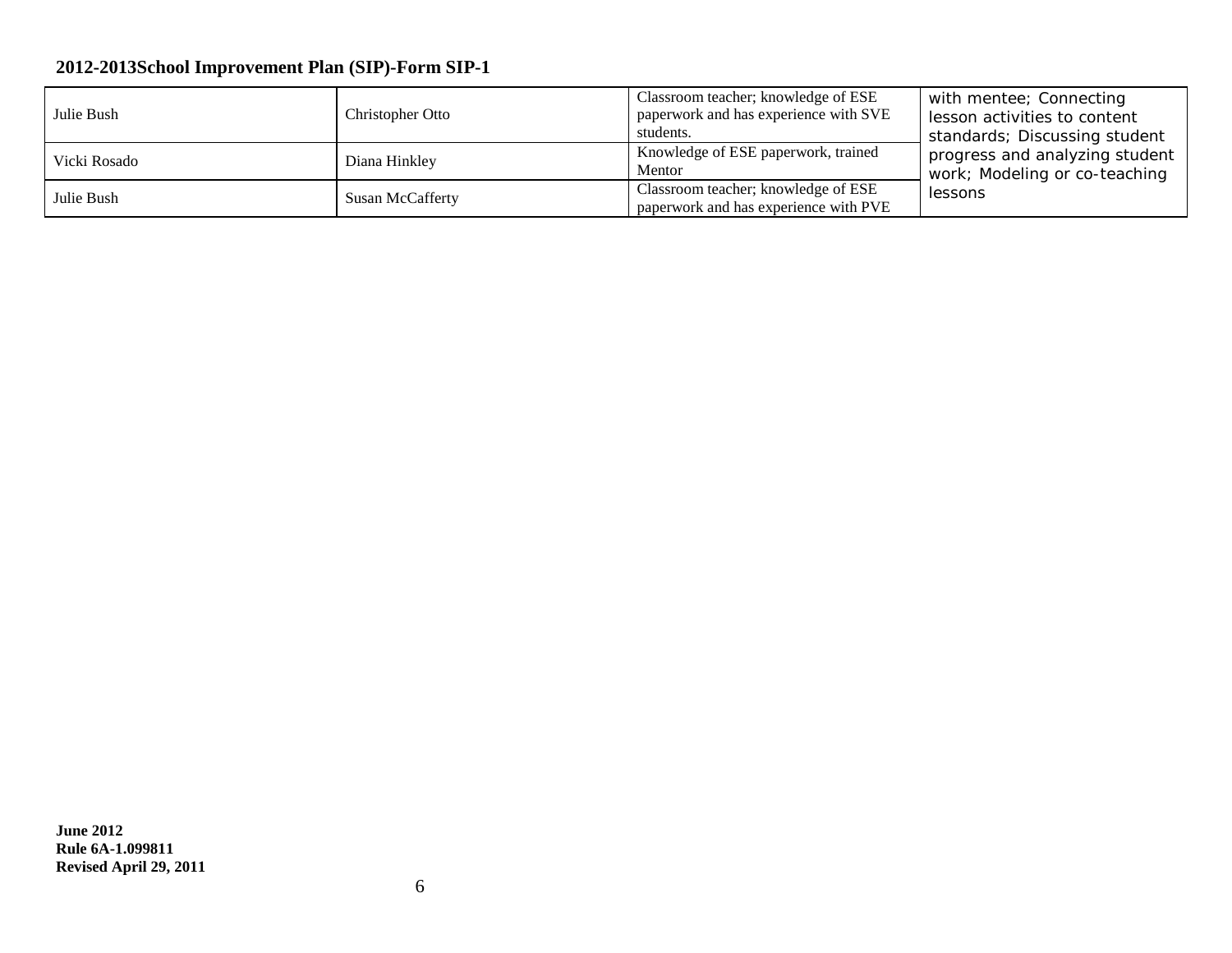### **Additional Requirements**

#### *Coordination and Integration-***Title I Schools Only**

Please describe how federal, state, and local services and programs will be coordinated and integrated in the school. Include other Title programs, Migrant and Homeless, Supplemental Academic Instruction funds, as well as violence prevention programs, nutrition programs, housing programs, Head Start, adult education, career and technical education, and/or job training, as applicable.

#### Title I, Part A

Title I, Part A funds are utilized, in conjunction with district operating funds and other federal resources, to support teaching and learning, parental engagement, and professional development. Title I services are coordinated and integrated with other resources through the Division of Teaching and Learning, Student Assignment, and Research and Accountability.

Title I, Part C- Migrant

NA in Pinellas

Title I, Part D

The district receives Title I, Part D funds which provide transition services from alternative education programs to zoned schools. In addition, a portion of Title I, Part A funds is reserved for services to neglected and delinquent students. Funds are targeted to support continuous education services to students in neglected and delinquent facilities through tutoring, instructional materials and resources, and technology.

Title II

The district receives funds to increase student achievement through professional development for teachers and administrators. Title II funds provide math and science coaches, as required by Differentiated Accountability, in some of the district's lowest performing schools. A portion of Title I, Part A funds is used to provide additional reading and math coaches in targeted schools based on FCAT results.

Title III

Title III funds provide educational materials, bilingual translators, summer programs, and other support services to improve the education of immigrant and English Language Learners. Bilingual translators provide assistance with parent workshops and dissemination of information in various languages for Title I schools.

Title X- Homeless

The district receives funds to provide resources for students for students identified as homeless under the McKinney-Vento Act to eliminate barriers for a free and appropriate education. A portion of Title I, Part A funds is also reserved to provide services to homeless students (social workers, a resource teacher, tutoring, and technology).

Supplemental Academic Instruction (SAI)

SAI funds are coordinated with Title I, Part A funds to provide extended learning opportunities for students before/during/after school and during the summer.

Violence Prevention Programs

Nutrition Programs

Title I coordinates with district food services to provide breakfast and lunch to students in Title I summer extended learning camps.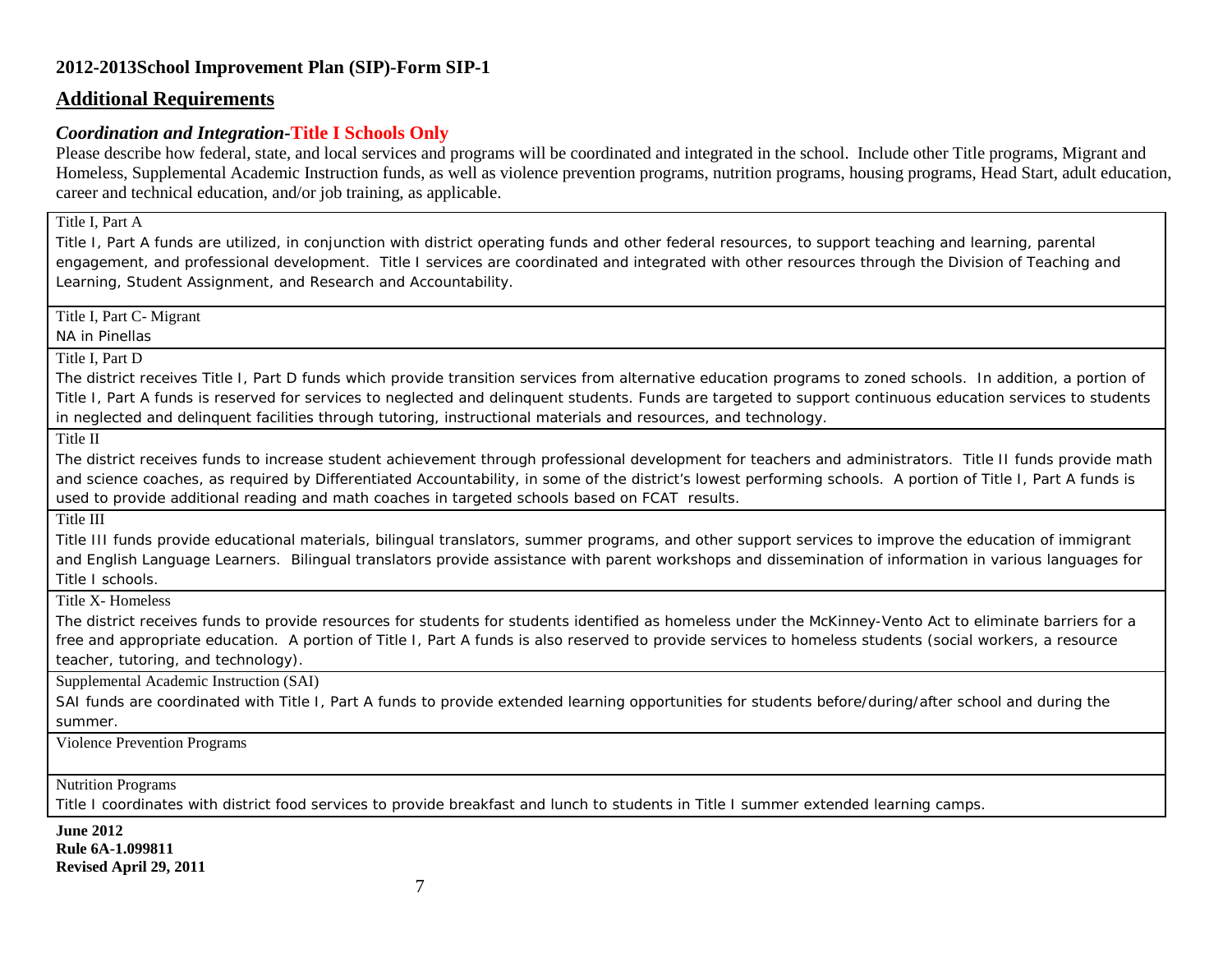Housing Programs

Head Start

Title I, Part A funds are used to provide Pre-Kindergarten to Kindergarten transition services. Title I schools coordinate with staff from public and private preschool programs, including Head Start, to prepare students for a successful start to school. A portion of Title I, Part A funds is used to provide classes for 3 year olds at targeted elementary schools to support early literacy.

Adult Education

Career and Technical Education

Job Training

**Other** 

*Multi-Tiered System of Supports (MTSS) /Response to Instruction/Intervention (RtI)*

School-Based MTSS/RtI Team

Identify the school-based MTSS leadership team.

Administration, Guidance Counselor, Social Worker, School Psychologist, InD Reading/Literacy Coach, Behavior Specialist, ESE Teachers, Nurse, Specialists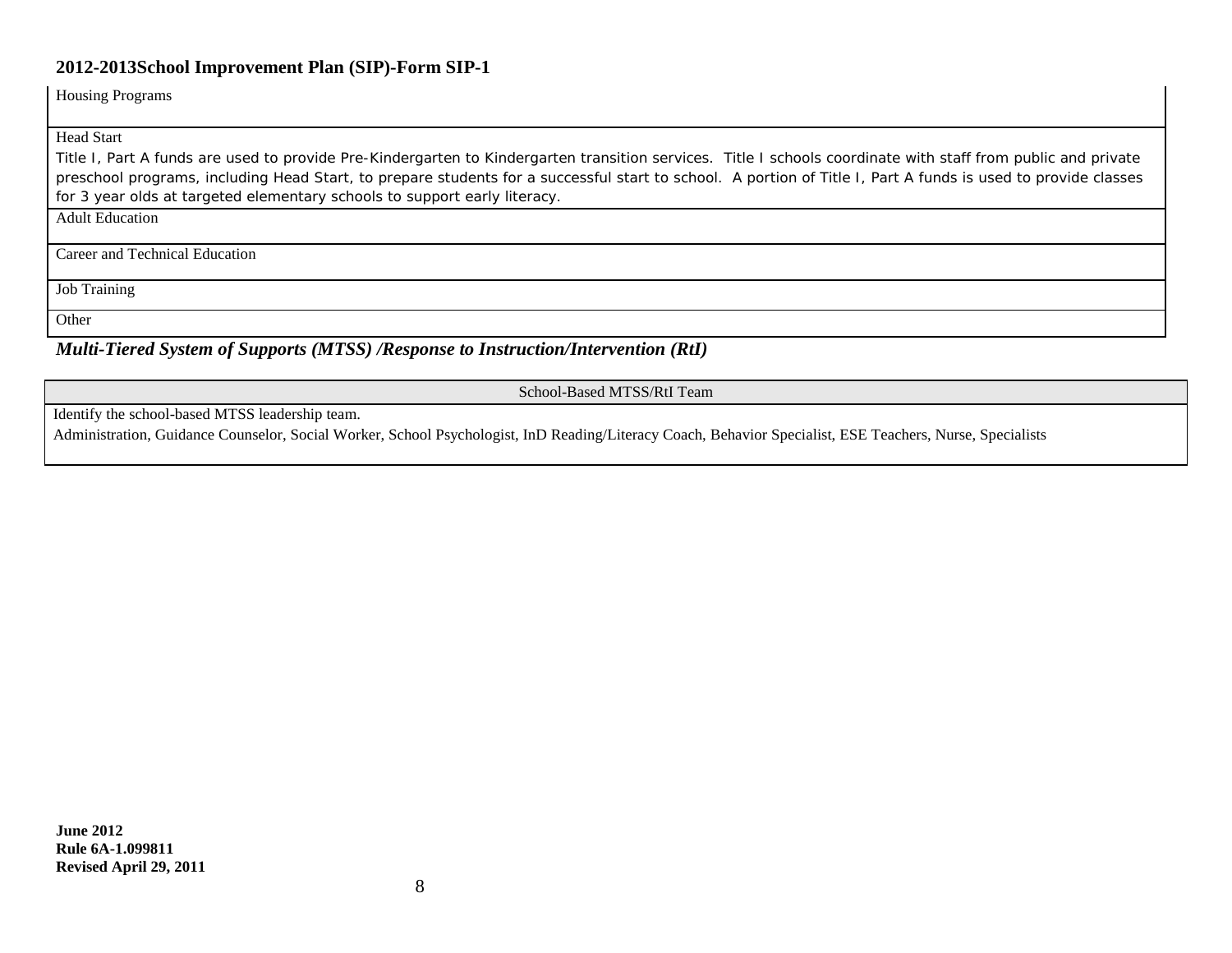Describe how the school-based MTSS leadership team functions (e.g., meeting processes and roles/functions). How does it work with other school teams to organize/coordinate MTSS efforts?

-Facilitator – generates agenda and leads team discussions

-Data Manager(s)/Data Coach(es) – assist team in accessing and interpreting (aggregating/disaggregating) the data

-Technology Specialist – brokers technology necessary to manage and display data

-Recorder/Note Taker – documents meeting content and disseminates to team members in a timely manner as well as storing a hard copy in a binder for all teachers to access

-Time Keeper –helps team begin on time and ensures adherence to agreed upon agenda

Meeting time**:** Weekly

Describe the role of the school-based MTSS leadership team in the development and implementation of the school improvement plan (SIP). Describe how the RtI problem-solving process is used in developing and implementing the SIP?

The purpose of the school based leadership team is to apply the 4 Step Problem Solving model for students in the Tier 1 and Tier 2 levels. The Child Study Team is incorporated in the MTSS Leadership Team to discuss and determine the causes of student absences and if needed, initiate referrals to Hospital Homebound Services.

#### MTSS Implementation

Describe the data source(s) and the data management system(s) used to summarize data at each tier for reading, mathematics, science, writing, and behavior. Unique Learning System will be used to analyze pre and post testing of students. FAA data from the state will be used to analyze students who are on the cusp of moving up a performance level in reading and in math.

#### Describe the plan to train staff on MTSS.

Staff will be trained on action steps identified in the Action Plans of the SIP. See the professional development section for details.

#### Describe the plan to support MTSS.

The SBLT will meet weekly to address the action steps on the SIP by analyzing school wide and individual student data. The resulting data will be shared with staff and parents on a monthly basis. In addition, student attendance will be analyzed on a monthly basis.

*Literacy Leadership Team (LLT)*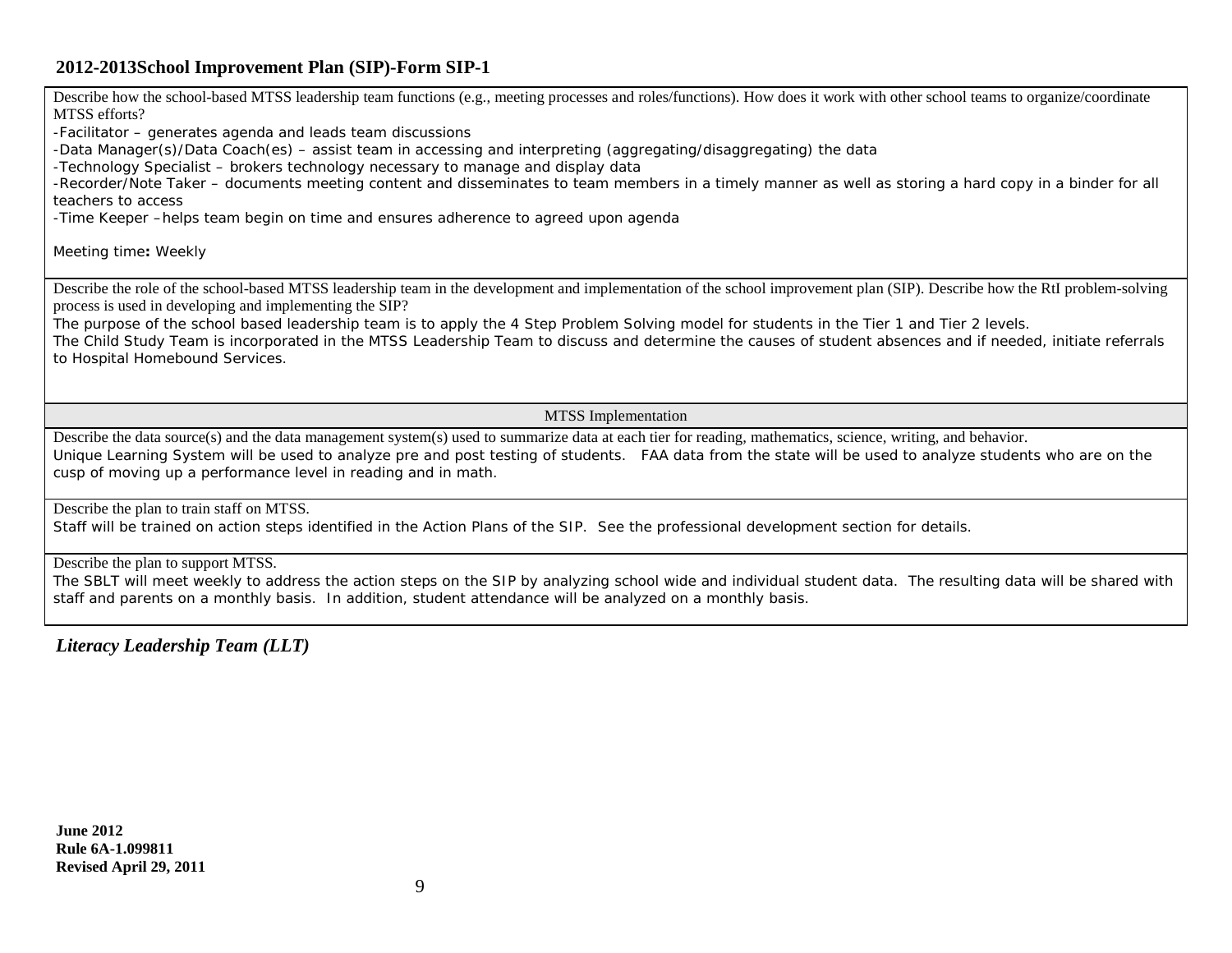School-Based Literacy Leadership Team

Identify the school-based Literacy Leadership Team (LLT).

Administration, Guidance Counselor, Social Worker, School Psychologist, InD Reading/Literacy Coach, Behavior Specialist, ESE Teachers, Nurse, Specialists

Describe how the school-based LLT functions (e.g., meeting processes and roles/functions).

Literacy Leadership Teams create capacity of reading knowledge within the school by focusing on the following areas of literacy concern:

- Support for text complexity
- Support for instructional skills to improve reading comprehension
	- o Ensuring that text complexity, along with close reading and rereading of texts, is central to lessons
	- o Providing scaffolding that does not preempt or replace text reading by students
	- o Developing and asking text dependent questions from a range of question types
	- o Emphasizing students supporting their answers based upon evidence from the text
	- o Providing extensive research and writing opportunities (claims and evidence)

• Support for implementation of Common Core State Standards for Literacy in Social Studies, Science, and Technical Subjects (a focus on text, task, and instruction).

The district will provide training and tools for Literacy Leadership Teams.

What will be the major initiatives of the LLT this year?

Support for text complexity

- Support for instructional skills to improve reading comprehension
- Support for implementation of Common Core State Standards for Literacy in Social Studies, Science, and Technical Subjects

#### *Public School Choice*

• **Supplemental Educational Services (SES) Notification** *Upload a copy of the SES Notification to Parents in the designated upload link on the "Upload" page.*

#### *\*Elementary Title I Schools Only: Pre-School Transition*

Describe plans for assisting preschool children in transition from early childhood programs to local elementary school programs as applicable.

Kindergarten Teachers will hold an orientation for incoming students and their parents prior to the beginning of the school year. Readiness skills will be emphasized and good choices for academic and social characteristics will be presented. Materials will be available, as well as pamphlets covering a variety of helpful parenting subjects ranging from parenting skills, helping with homework, students with disabilities and what to expect at a parent teacher conference.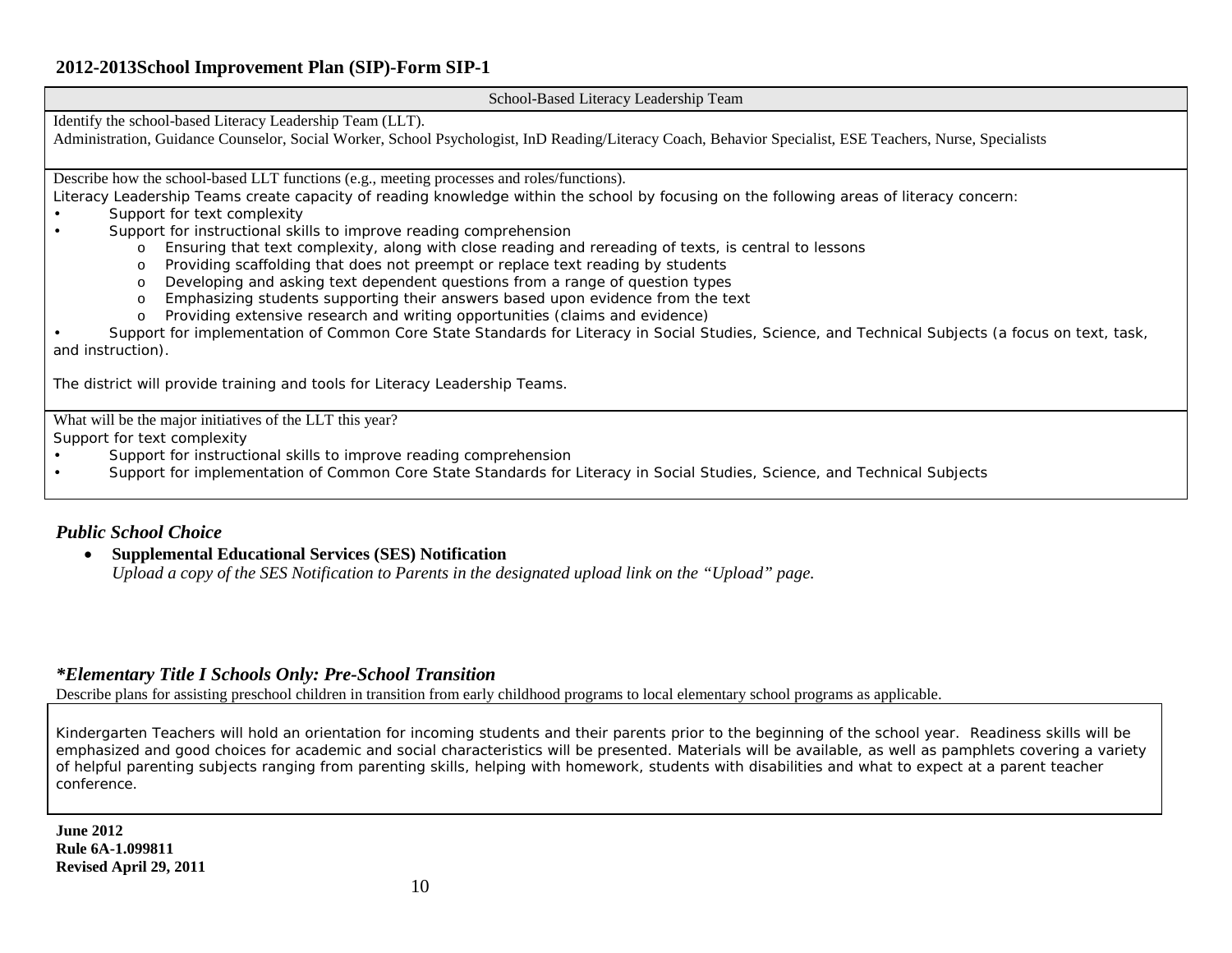### **PART II: EXPECTED IMPROVEMENTS**

### **Reading Goals**

\* When using percentages, include the number of students the percentage represents (e.g., 70% (35)).

| <b>Reading Goals</b>                                                                                                                                                                                                                                                                                                | <b>Problem-Solving Process to Increase Student Achievement</b> |                                                                                                                 |                  |                                                                                                                                                                                                                                                                                                                                                                                                                                                                                                                                                                                                                                                                                                            |                                     |  |
|---------------------------------------------------------------------------------------------------------------------------------------------------------------------------------------------------------------------------------------------------------------------------------------------------------------------|----------------------------------------------------------------|-----------------------------------------------------------------------------------------------------------------|------------------|------------------------------------------------------------------------------------------------------------------------------------------------------------------------------------------------------------------------------------------------------------------------------------------------------------------------------------------------------------------------------------------------------------------------------------------------------------------------------------------------------------------------------------------------------------------------------------------------------------------------------------------------------------------------------------------------------------|-------------------------------------|--|
| Based on the analysis of student achievement data,<br>and reference to "Guiding Questions", identify and<br>define areas in need of improvement for the following<br>group:                                                                                                                                         | Anticipated Barrier                                            | Strategy                                                                                                        | for Monitoring   | Person or Position Responsible Process Used to Determine Effectiveness<br>of<br>Strategy                                                                                                                                                                                                                                                                                                                                                                                                                                                                                                                                                                                                                   | <b>Evaluation Tool</b>              |  |
| 1a.FCAT 2.0: Students scoring at<br><b>Achievement Level 3 in reading.</b><br>Reading Goal #1a: 2012 Current<br>2013Expected<br>Level of<br>Level of<br>Performance:* Performance:*<br>Improve current level<br>of performance<br>$(\#N/A)$<br>Decrease<br>level $1&&2$<br>(77)<br>from<br>$\#N/A$<br>To<br>$\#N/A$ | 1a.1.<br>Insufficient<br>standard based<br>instruction         | 1a.1.<br>Set and communicate AP who evaluates<br>a purpose for<br>learning and learning<br>goals in each lesson | 1a.1.<br>teacher | 1a.1.<br>Determine Lesson:<br>'Is aligned with a course<br>standard or benchmark and to<br>the district/school pacing quide<br>Begins with a discussion of<br>desired outcomes and learning<br>qoals<br>*Includes a learning<br>goal/essential question<br>Includes teacher explanation of<br>how the class activities relate to<br>the learning goal and to<br>answering the essential question<br>*Focuses and/or refocuses class<br>discussion by referring back to<br>the learning goal/essential<br>question<br>Includes a scale or rubric that<br>relates to the learning goal is<br>posted so that all students can<br>see it<br>*Teacher reference to the scale<br>or rubric throughout the lesson | 1a.1.<br>Walkthrough & Lesson Plans |  |
|                                                                                                                                                                                                                                                                                                                     | 1a.2.<br>Insufficient<br>standard based<br>instruction         | 1a.2.<br>Implement High Yield AP who evaluates<br>Instructional<br><b>Strategies</b>                            | 1a.2.<br>teacher | 1a.2.<br>Determine:<br>Lesson focuses on essential<br>learning objectives and goals by<br>specifically stating the purpose<br>for learning, lesson agenda and<br>expected outcomes<br>*Student readiness for learning<br>occurs by connecting<br>instructional objectives and<br>goals to students' background                                                                                                                                                                                                                                                                                                                                                                                             | 1a.2.<br>Walkthrough                |  |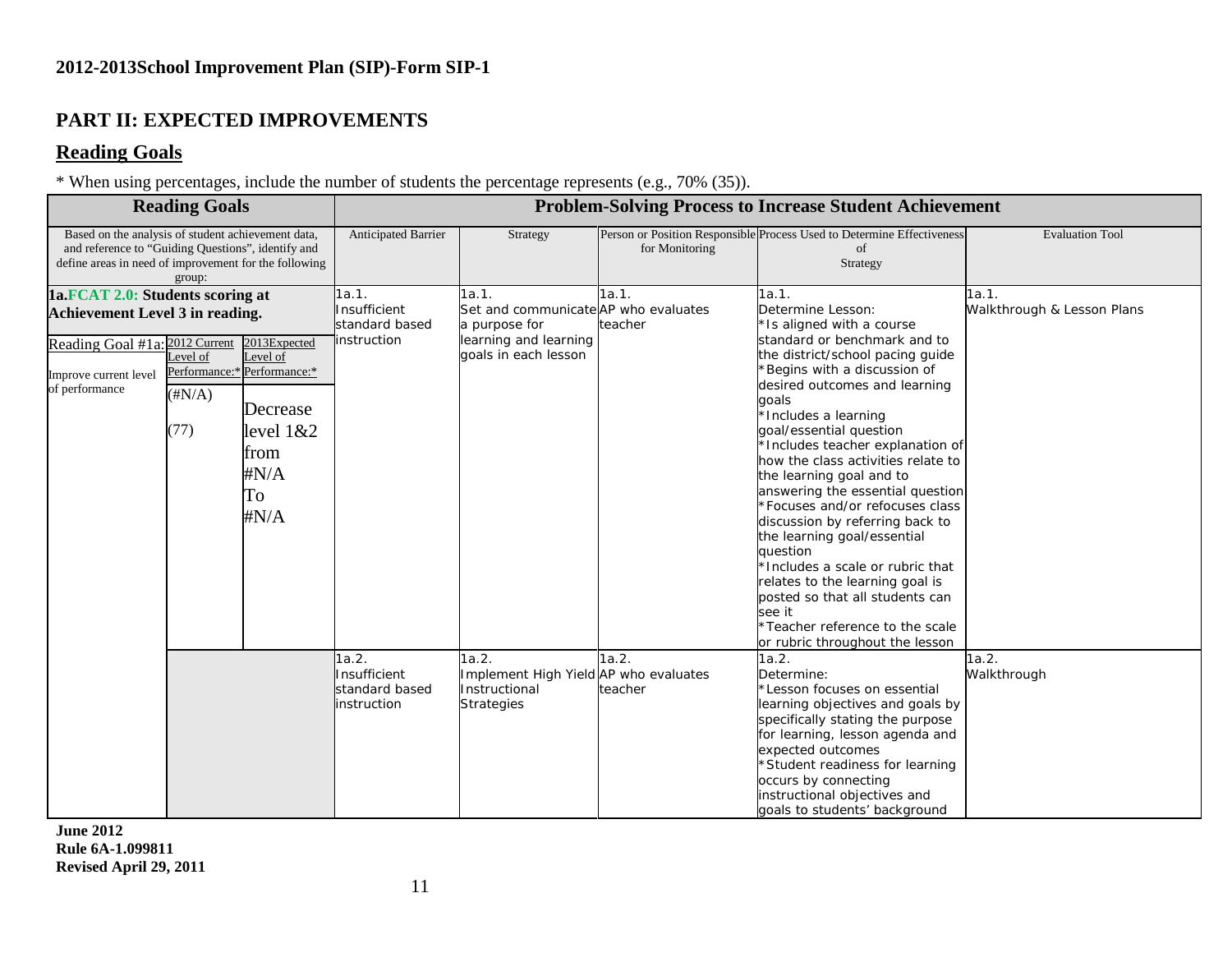|                                                                                                                                                                                                                                                                                       |                                                        |                                                                                      |                  | knowledge, interests, and<br>personal goals, etc.<br>*Explicit Instruction; Modeled<br>Instruction; Guided Practice with<br>Teacher Support and Feedback;<br><b>Guided Practice with Peer</b><br>Support and Feedback; and<br>Independent Practice occur                                                                                                                                                                                                                                                                                                                                                          |                                                          |
|---------------------------------------------------------------------------------------------------------------------------------------------------------------------------------------------------------------------------------------------------------------------------------------|--------------------------------------------------------|--------------------------------------------------------------------------------------|------------------|-------------------------------------------------------------------------------------------------------------------------------------------------------------------------------------------------------------------------------------------------------------------------------------------------------------------------------------------------------------------------------------------------------------------------------------------------------------------------------------------------------------------------------------------------------------------------------------------------------------------|----------------------------------------------------------|
|                                                                                                                                                                                                                                                                                       | 1a.3.<br>Insufficient<br>standard based<br>instruction | 1a.3.<br>Increase instructional AP who evaluates<br>rigor                            | 1a.3.<br>teacher | 1a.3.<br>Evidence of:<br>Teachers provide instruction<br>which is aligned with the<br>cognitive complexity levels of<br>standards and benchmarks<br>The cognitive complexity of<br>models, examples, questions,<br>tasks, and assessments are<br>appropriate given the cognitive<br>complexity level of grade-level<br>standards and benchmarks<br>Students are provided with<br>appropriate scaffolding and<br>supports to access higher order<br>questions and tasks                                                                                                                                            | 1a.3.<br>Walkthrough<br><b>Teacher Appraisal Results</b> |
| 1b. Florida Alternate Assessment:<br>Students scoring at Levels 4, 5, and 6 in<br>reading.<br>2013Expected<br>Reading Goal #1b:<br>2012 Current<br>Level of<br>Level of<br>Performance:* Performance:*<br>Improve current level of<br>performance<br>11%<br>Decrease<br>level $1,2,3$ | 1b.2.<br>Insufficient<br>standard based<br>instruction | 1b.2.<br>Implement High Yield AP who evaluates<br>Instructional<br><b>Strategies</b> | 1b.2.<br>teacher | 1b.2.<br>Determine:<br>*Lesson focuses on essential<br>learning objectives and goals by<br>specifically stating the purpose<br>for learning, lesson agenda and<br>expected outcomes aligned to<br>access points when appropriate<br>*Student readiness for learning<br>occurs by connecting<br>instructional objectives and<br>goals to students' background<br>knowledge, interests, and<br>personal goals, etc.<br>*Explicit Instruction; Modeled<br>Instruction; Guided Practice with<br>Teacher Support and Feedback;<br>Guided Practice with Peer<br>Support and Feedback; and<br>Independent Practice occur | 1b.2.<br>Walkthrough                                     |
|                                                                                                                                                                                                                                                                                       | 1b.2.                                                  | $1b.2$ .                                                                             | 1b.2.            | 1b.2.                                                                                                                                                                                                                                                                                                                                                                                                                                                                                                                                                                                                             | 1b.2.                                                    |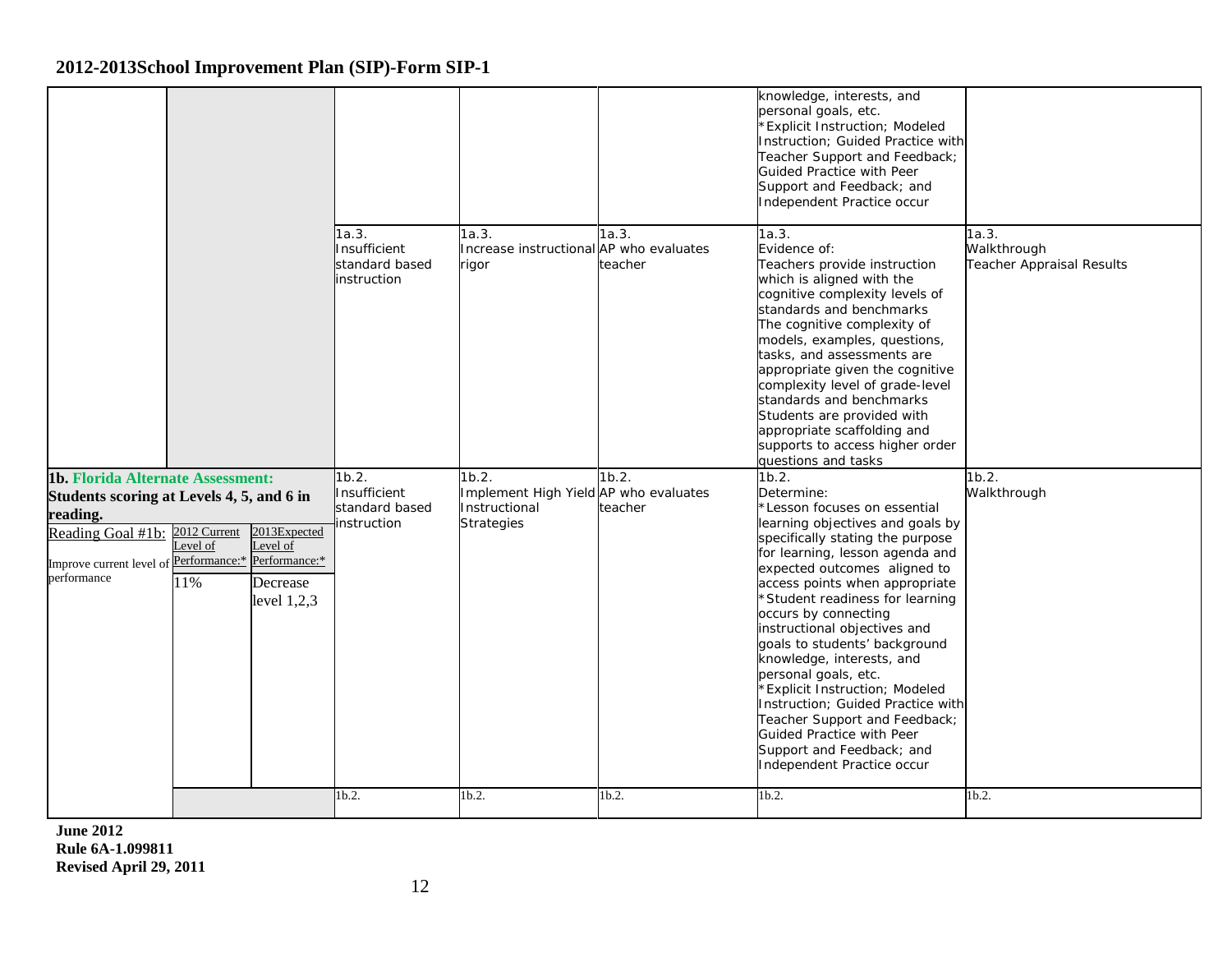|                                                                                                                                                                                                                               |  |                                                                                                 | 1b.3.                                                                                    | 1b.3.                                                                                    | 1b.3.                                                                                                                                                     | 1b.3.                                                                                                                                                                                                                                                                                                                                                                                                                                                                                                                                                                                                      | 1b.3.                |
|-------------------------------------------------------------------------------------------------------------------------------------------------------------------------------------------------------------------------------|--|-------------------------------------------------------------------------------------------------|------------------------------------------------------------------------------------------|------------------------------------------------------------------------------------------|-----------------------------------------------------------------------------------------------------------------------------------------------------------|------------------------------------------------------------------------------------------------------------------------------------------------------------------------------------------------------------------------------------------------------------------------------------------------------------------------------------------------------------------------------------------------------------------------------------------------------------------------------------------------------------------------------------------------------------------------------------------------------------|----------------------|
| Based on the analysis of student achievement data,<br>and reference to "Guiding Questions", identify and<br>define areas in need of improvement for the following                                                             |  | <b>Anticipated Barrier</b>                                                                      | Strategy                                                                                 | for Monitoring                                                                           | Person or Position Responsible Process Used to Determine Effectiveness<br>of<br>Strategy                                                                  | <b>Evaluation Tool</b>                                                                                                                                                                                                                                                                                                                                                                                                                                                                                                                                                                                     |                      |
| group:<br>2a.FCAT 2.0:Students scoring at or above 2a.1.<br>AchievementLevels 4 and 5 in reading.<br>2012 Current<br>Reading Goal #2a:<br>level of<br>Improve current level of<br>performance<br>$\sharp N/A$<br>$(\#N/A)$    |  | 2013Expected<br>Level of<br>Performance:* Performance:*<br>Increase<br>level 4 and 5<br>by $5%$ | Lack of<br>differentiation of<br>instruction                                             | 2a.1.<br>Provide formative<br>assessments to<br>inform differentiation<br>in instruction | 2a.1.<br>AP who evaluates<br>teacher                                                                                                                      | 2a.1.<br>Determine:<br>*Teachers regularly assess<br>students' readiness for learning<br>and achievement of knowledge<br>and skills during instruction<br>*Teachers facilitate effective<br>classroom discussions and tasks<br>that elicit evidence of learning<br>*Teachers collect both formal<br>and informal data regarding<br>students' learning and provide<br>feedback regularly to students<br>regarding their personal<br>progress throughout the lesson<br>cycle<br>*Teachers utilize data to modify<br>and adjust teaching practices<br>and to reflect on the needs and<br>progress of students | 2a.1.<br>Walkthrough |
|                                                                                                                                                                                                                               |  | 2a.2.                                                                                           | 2a.2.                                                                                    | 2a.2.                                                                                    | 2a.2.                                                                                                                                                     | 2a.2.                                                                                                                                                                                                                                                                                                                                                                                                                                                                                                                                                                                                      |                      |
|                                                                                                                                                                                                                               |  |                                                                                                 | 2a.3                                                                                     | 2a.3                                                                                     | 2a.3                                                                                                                                                      | 2a.3                                                                                                                                                                                                                                                                                                                                                                                                                                                                                                                                                                                                       | 2a.3                 |
| 2b. Florida Alternate Assessment:<br>Students scoring at or above Level 7 in<br>reading.<br>2013Expected<br>2012 Current<br>Reading Goal #2b:<br>Level of<br>Level of<br>Improve current level of Performance:* Performance:* |  | 2b.1.<br>Lack of<br>differentiation of<br>instruction                                           | 2b.1.<br>Provide formative<br>assessments to<br>inform differentiation<br>in instruction | $2b.1$ .<br>AP who evaluates<br>teacher                                                  | $2b.1$ .<br>Determine:<br>*Teachers regularly assess<br>students' readiness for learning<br>and achievement of knowledge<br>and skills during instruction | 2b1.<br>Walkthrough                                                                                                                                                                                                                                                                                                                                                                                                                                                                                                                                                                                        |                      |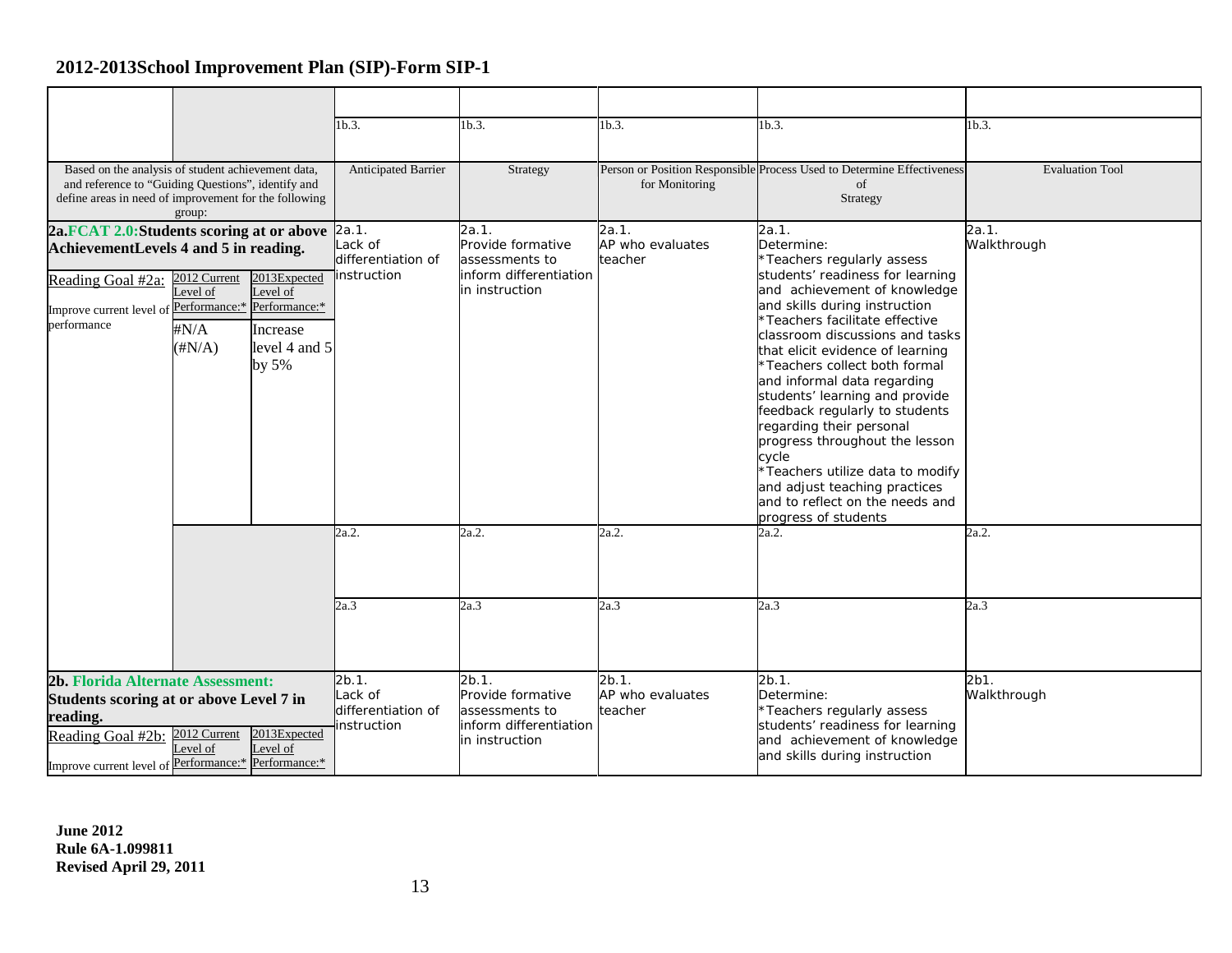| performance                                                                                                                                                       | 2%                                                                | Increase<br>level 7 by<br>5%     |                                        |                                              |                                                     | *Teachers facilitate effective<br>classroom activities and tasks<br>that elicit evidence of learning<br>Teachers collect both formal<br>and informal data regarding<br>students' learning and provide<br>feedback regularly to students<br>regarding their personal<br>progress throughout the lesson<br>cycle<br>*Teachers utilize data to modify<br>and adjust teaching practices<br>and to reflect on the needs and<br>progress of students aligned to<br>FAA access points                                                                                                                                                          |                                                                                                                                                                 |
|-------------------------------------------------------------------------------------------------------------------------------------------------------------------|-------------------------------------------------------------------|----------------------------------|----------------------------------------|----------------------------------------------|-----------------------------------------------------|-----------------------------------------------------------------------------------------------------------------------------------------------------------------------------------------------------------------------------------------------------------------------------------------------------------------------------------------------------------------------------------------------------------------------------------------------------------------------------------------------------------------------------------------------------------------------------------------------------------------------------------------|-----------------------------------------------------------------------------------------------------------------------------------------------------------------|
|                                                                                                                                                                   |                                                                   |                                  | 2b.2.                                  | 2b2.                                         | 2b.2.                                               | 2b.2.                                                                                                                                                                                                                                                                                                                                                                                                                                                                                                                                                                                                                                   | 2b.2.                                                                                                                                                           |
|                                                                                                                                                                   |                                                                   | 2b.3                             | 2b.3                                   | 2b.3                                         | 2b.3                                                | 2b.3                                                                                                                                                                                                                                                                                                                                                                                                                                                                                                                                                                                                                                    |                                                                                                                                                                 |
| Based on the analysis of student achievement data,<br>and reference to "Guiding Questions", identify and<br>define areas in need of improvement for the following | group:                                                            |                                  | <b>Anticipated Barrier</b>             | Strategy                                     | Person or Position<br>Responsible for<br>Monitoring | Process Used to Determine Effectiveness of<br>Strategy                                                                                                                                                                                                                                                                                                                                                                                                                                                                                                                                                                                  | <b>Evaluation Tool</b>                                                                                                                                          |
| 3a. FCAT 2.0: Percentage of students<br>making Learning Gains in reading.<br>Reading Goal #3a:<br>Improve current level of<br>performance                         | 2012 Current<br>evel of<br>Performance:* Performance:*<br>pending | 2013Expected<br>Level of<br>100% | 3a.1.<br>Lack of student<br>engagement | 3a.1.<br><b>Differentiate</b><br>Instruction | 3a.1.<br>AP who evaluates<br>teacher                | 3a.1.<br>Content materials are differentiated<br>by student interests, cultural<br>background, prior knowledge of<br>content, and skill level<br>Content materials are appropriately<br>scaffolded to meet the needs of<br>diverse learners (learning readiness<br>and specific learning needs)<br>*Models, examples and questions<br>are appropriately scaffolded to meet<br>the needs of diverse learners<br>*Teachers provide small group<br>instruction to target specific learning<br>needs.<br>*These small groups are flexible and<br>change with the content, project and<br>assessments<br>Students are provided opportunities | 3a.1.<br>School Summary of observation<br>section of teacher appraisal results<br>IPI data when available<br>State instructional walkthrough<br>when applicable |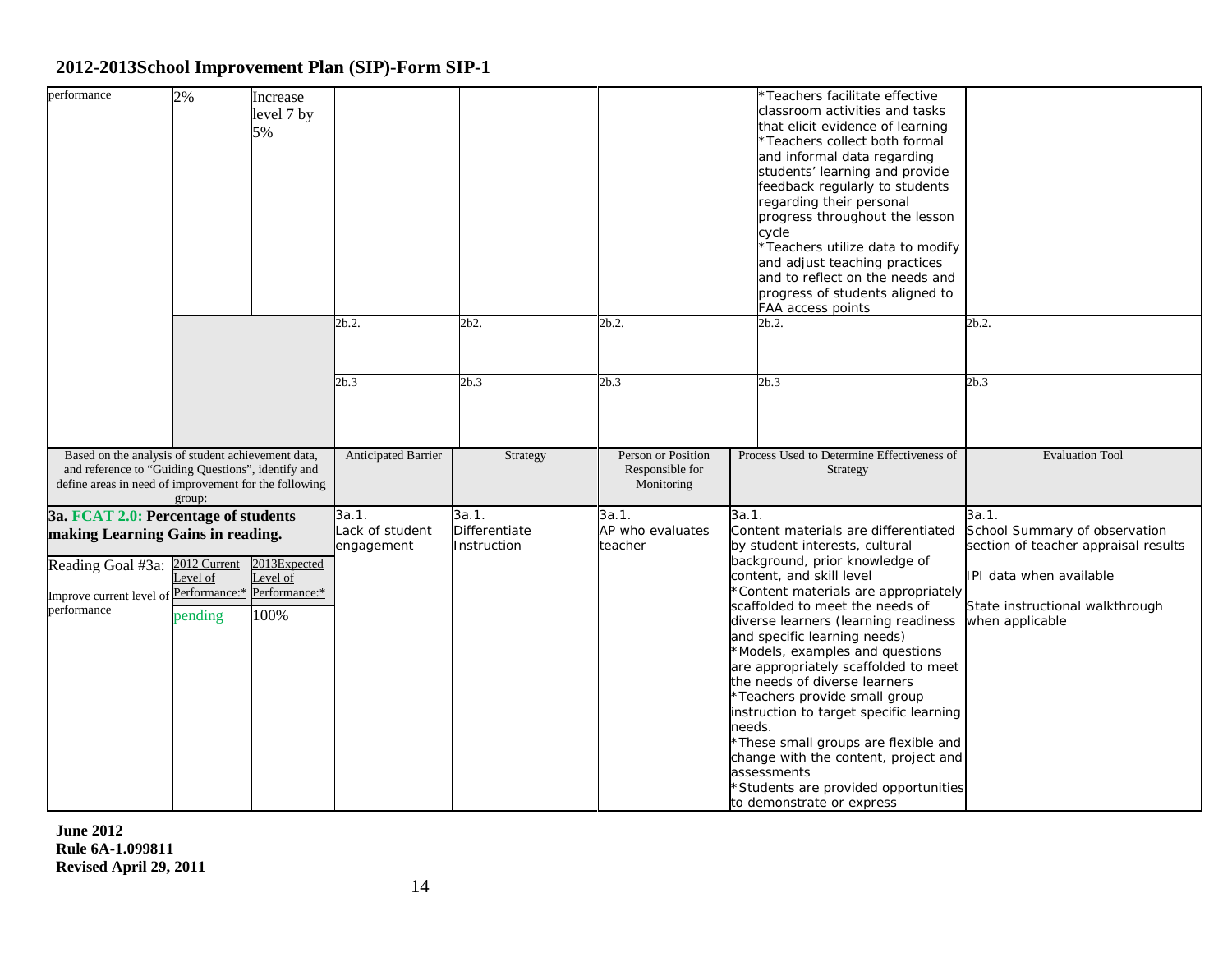|                                                                                                                                                                                |                |                                                                              | knowledge and understanding in<br>different ways, which includes<br>varying degrees of difficulty. |                                                     |                                                        |                                                                                                                                                                                                                                                                                                                                                                                                                                                                                                                                                                                                                                                                                                                                                                                |                                                                                                                                                                 |
|--------------------------------------------------------------------------------------------------------------------------------------------------------------------------------|----------------|------------------------------------------------------------------------------|----------------------------------------------------------------------------------------------------|-----------------------------------------------------|--------------------------------------------------------|--------------------------------------------------------------------------------------------------------------------------------------------------------------------------------------------------------------------------------------------------------------------------------------------------------------------------------------------------------------------------------------------------------------------------------------------------------------------------------------------------------------------------------------------------------------------------------------------------------------------------------------------------------------------------------------------------------------------------------------------------------------------------------|-----------------------------------------------------------------------------------------------------------------------------------------------------------------|
|                                                                                                                                                                                |                |                                                                              | 3a.2.                                                                                              | 3a.2.                                               | 3a.2.                                                  | 3a.2.                                                                                                                                                                                                                                                                                                                                                                                                                                                                                                                                                                                                                                                                                                                                                                          | 3a.2.                                                                                                                                                           |
|                                                                                                                                                                                |                |                                                                              | 3a.3.                                                                                              | 3a.3.                                               | $\overline{3}$ a.3.                                    | 3a3.                                                                                                                                                                                                                                                                                                                                                                                                                                                                                                                                                                                                                                                                                                                                                                           | 3a.3.                                                                                                                                                           |
| <b>3b. Florida Alternate Assessment:</b><br><b>Percentage of students making Learning</b><br>Gains in reading.<br>Reading Goal #3b:<br>Improve current level of<br>performance | evel of<br>49% | 2012 Current 2013 Expected<br>Level of<br>Performance: Performance:*<br>100% | $3b.1$ .<br>Lack of student<br>engagement                                                          | 3b.1.<br><b>Differentiate</b><br>Instruction        | $3b.1$ .<br>AP who evaluates<br>teacher                | $3b.1$ .<br>Content materials are differentiated<br>by student interests, cultural<br>background, prior knowledge of<br>content, and skill level<br>*Content materials are appropriately<br>scaffolded to meet the needs of<br>diverse learners (learning readiness<br>and specific learning needs)<br>Models, examples and questions<br>are appropriately scaffolded to meet<br>the needs of diverse learners<br>*Teachers provide small group<br>instruction to target specific learning<br>needs.<br>*These small groups are flexible and<br>change with the content, project and<br>assessments<br>*Students are provided opportunities<br>to demonstrate or express<br>knowledge and understanding in<br>different ways, which includes<br>varying degrees of difficulty. | 3b.1.<br>School Summary of observation<br>section of teacher appraisal results<br>IEP data when available<br>State instructional walkthrough<br>when applicable |
|                                                                                                                                                                                |                |                                                                              | 3b.2.                                                                                              | 3b.2.                                               | 3b.2.                                                  | 3b.2.                                                                                                                                                                                                                                                                                                                                                                                                                                                                                                                                                                                                                                                                                                                                                                          | 3b.2.                                                                                                                                                           |
|                                                                                                                                                                                |                |                                                                              | 3b.3.                                                                                              | 3b.3.                                               | 3b.3.                                                  | 3b.3.                                                                                                                                                                                                                                                                                                                                                                                                                                                                                                                                                                                                                                                                                                                                                                          | 3b.3.                                                                                                                                                           |
| Based on the analysis of student achievement data,<br>and reference to "Guiding Questions", identify and<br>define areas in need of improvement for the following<br>group:    |                | Anticipated Barrier                                                          | Strategy                                                                                           | Person or Position<br>Responsible for<br>Monitoring | Process Used to Determine Effectiveness of<br>Strategy | <b>Evaluation Tool</b>                                                                                                                                                                                                                                                                                                                                                                                                                                                                                                                                                                                                                                                                                                                                                         |                                                                                                                                                                 |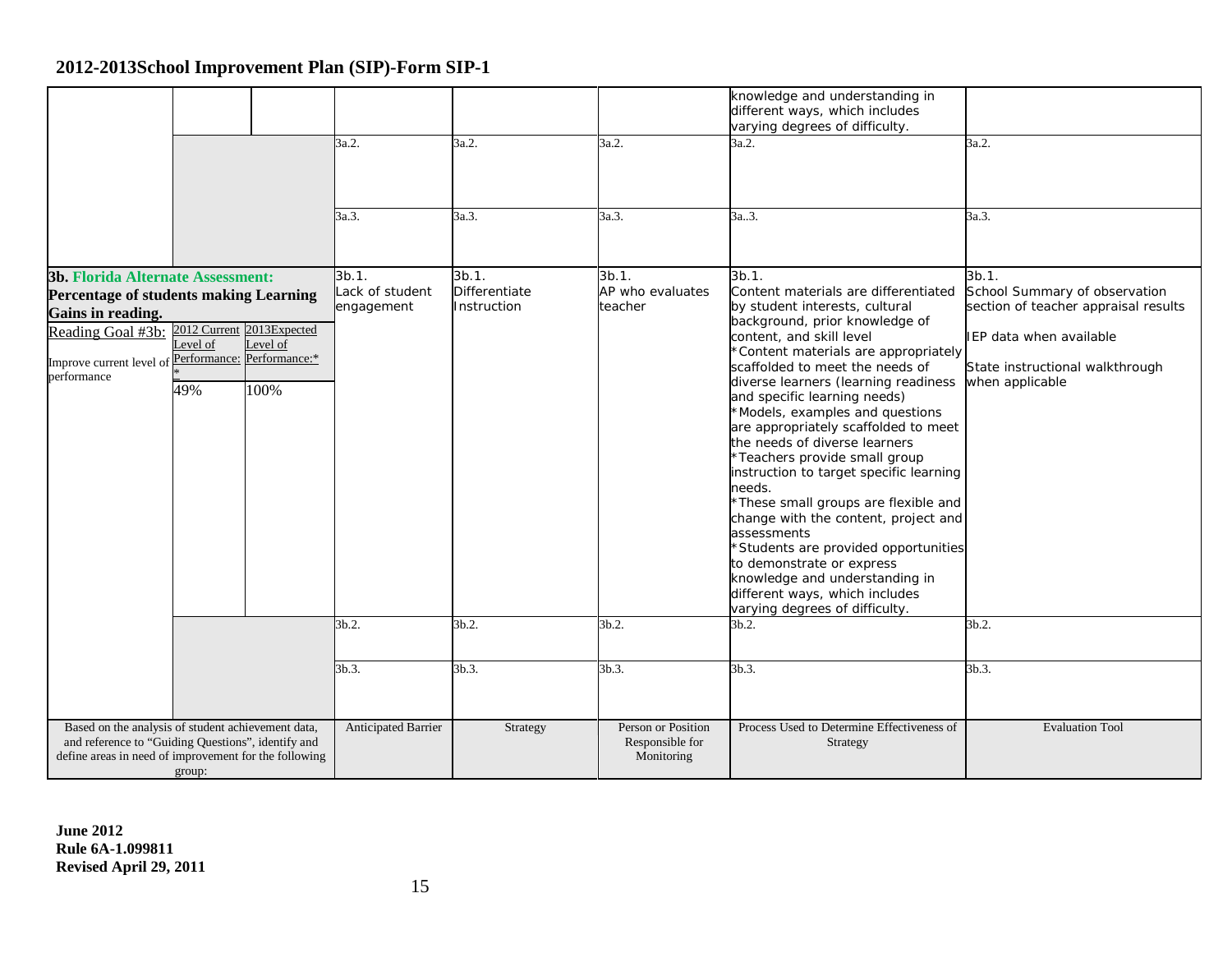| 4a.FCAT 2.0: Percentage of students in                                                                                                                                            | 4a.1.                                                                                                                                         | 4a.1.                                                                                                     | 4a.1.                           | 4a.1.                                                                                                                                                                                                                                                                                                                                                                                                                                                                                                                                                                                                                                                                                                                                                                                                                                                                                                    | 4a.1.                                                                                                                                                       |
|-----------------------------------------------------------------------------------------------------------------------------------------------------------------------------------|-----------------------------------------------------------------------------------------------------------------------------------------------|-----------------------------------------------------------------------------------------------------------|---------------------------------|----------------------------------------------------------------------------------------------------------------------------------------------------------------------------------------------------------------------------------------------------------------------------------------------------------------------------------------------------------------------------------------------------------------------------------------------------------------------------------------------------------------------------------------------------------------------------------------------------------------------------------------------------------------------------------------------------------------------------------------------------------------------------------------------------------------------------------------------------------------------------------------------------------|-------------------------------------------------------------------------------------------------------------------------------------------------------------|
| Lowest 25% making learning gains in                                                                                                                                               |                                                                                                                                               | Differentiate                                                                                             | AP who evaluates                | Content materials are differentiated                                                                                                                                                                                                                                                                                                                                                                                                                                                                                                                                                                                                                                                                                                                                                                                                                                                                     |                                                                                                                                                             |
| reading.<br>2012 Current<br>2013Expected<br>Reading Goal #4a:<br>evel of<br>Level of<br>Performance:* Performance:*<br>Improve current level of<br>performance<br>100%<br>pending | Lack of<br>differentiation of<br>instruction<br>4a.2.<br>Insufficient<br>intervention<br>supports exist to<br>address the<br>varying needs of | Instruction<br>4a.2.<br>Create intervention<br>that support core<br>instructional goals and<br>objectives | teacher<br>4a.2.<br><b>SBLT</b> | by student interests, cultural<br>background, prior knowledge of<br>content, and skill level<br>Content materials are appropriately<br>scaffolded to meet the needs of<br>diverse learners (learning readiness<br>and specific learning needs)<br>*Models, examples and questions<br>are appropriately scaffolded to meet<br>the needs of diverse learners<br>*Teachers provide small group<br>instruction to target specific learning<br>needs.<br>*These small groups are flexible and<br>change with the content, project and<br>assessments<br>'Students are provided opportunities<br>to demonstrate or express<br>knowledge and understanding in<br>different ways, which includes<br>varying degrees of difficulty.<br>4a.2.<br>'SBLT utilizes data to plan for a<br>sufficient number and variety of<br>intervention courses<br>*Intervention and core teachers<br>communicate and plan together | Lesson Plans & Walkthrough<br>4a.2.<br>Evidence of core teachers and<br>intervention teachers communicating<br>and planning;<br>Lesson Plans & Walkthroughs |
|                                                                                                                                                                                   | students across<br>academic and<br>engagement<br>areas<br>4a.3                                                                                | 4a.3.                                                                                                     | 4a.3.                           | regularly<br>*Intervention curriculum is aligned<br>with core instructional<br>goals/objectives<br>Core content materials and subject<br>matter are integrated within<br>intervention courses<br>Intervention strategies are<br>reinforced in core classes<br>*Interventions are integrated and<br>aligned across all providers<br>Effectiveness of intervention<br>courses are evaluated by reviewing<br>student success in core courses<br>4a.3.                                                                                                                                                                                                                                                                                                                                                                                                                                                       | 4a.3.                                                                                                                                                       |
|                                                                                                                                                                                   |                                                                                                                                               |                                                                                                           |                                 |                                                                                                                                                                                                                                                                                                                                                                                                                                                                                                                                                                                                                                                                                                                                                                                                                                                                                                          |                                                                                                                                                             |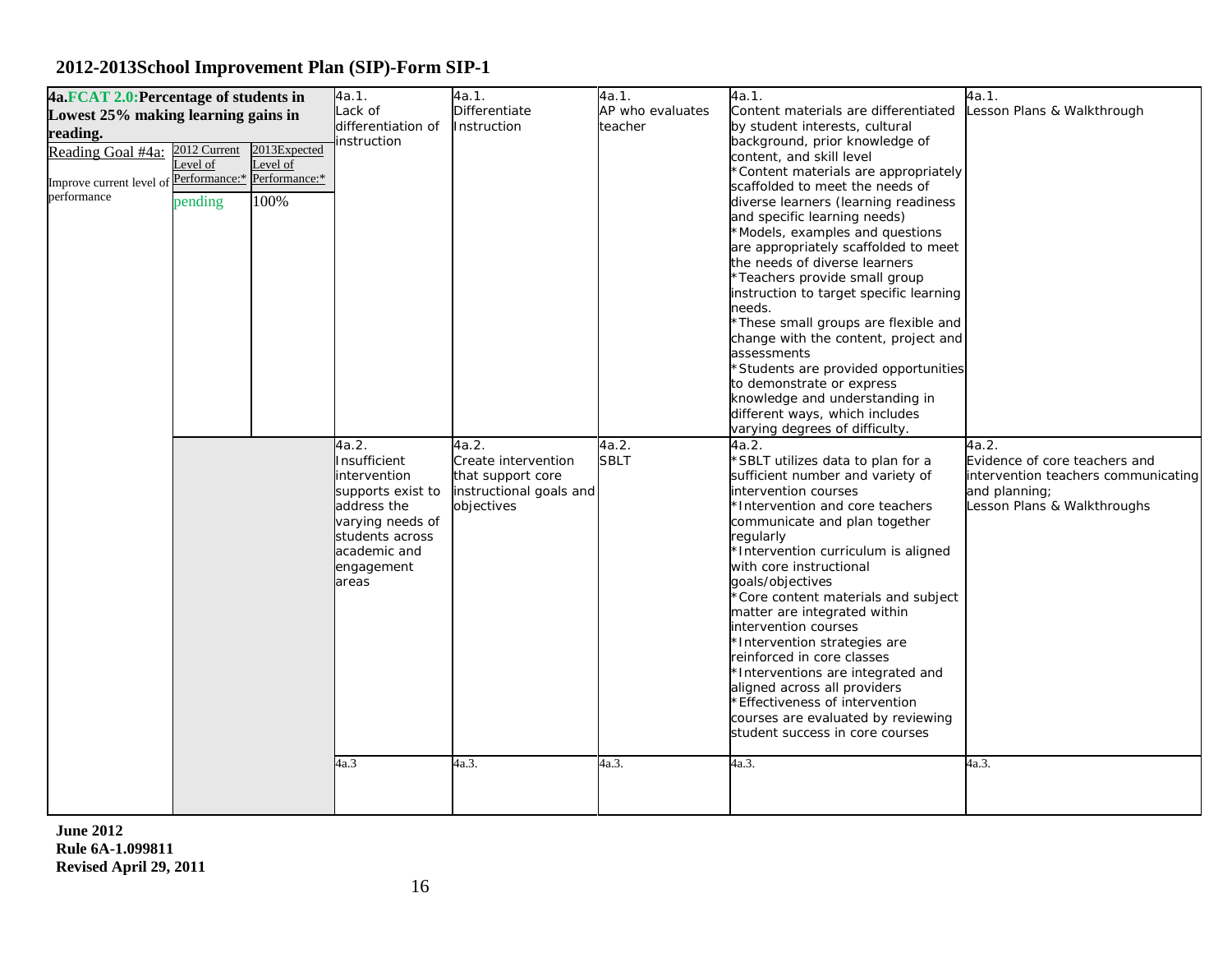| 4b.1.<br>4b.1.<br>4b.1.<br>4b.1.<br>4b.1.<br><b>4b. Florida Alternate Assessment:</b><br>Differentiate<br>AP who evaluates<br>Lesson Plans & Walkthrough<br>Lack of<br>Content materials are differentiated<br>Percentage of students in Lowest 25%<br>differentiation of<br>Instruction<br>teacher<br>by student interests, cultural<br>making learning gains in reading.<br>background, prior knowledge of<br>instruction<br>2012 Current<br>2013Expected<br>Reading Goal #4b:<br>content, and skill level<br>evel of<br>Level of<br>*Content materials are appropriately<br>Performance:* Performance:*<br>Improve current level of<br>scaffolded to meet the needs of<br>performance<br>100%<br>75% of our<br>diverse learners (learning readiness<br>and specific learning needs)<br>lowest 25%<br>*Models, examples and questions<br>of students<br>are appropriately scaffolded to meet<br>make<br>the needs of diverse learners<br>learning<br>*Teachers provide small group<br>gains.<br>instruction to target specific learning<br>needs.<br>*These small groups are flexible and<br>change with the content, project and<br>assessments<br>*Students are provided opportunities<br>to demonstrate or express<br>knowledge and understanding in<br>different ways, which includes<br>varying degrees of difficulty.<br>4b.2.<br>4b.2.<br>4ab.2.<br>4b.2.<br>4b.2.<br>Create intervention<br><b>SBLT</b><br>Insufficient<br>'SBLT utilizes data to plan for a<br>Evidence of core teachers and<br>intervention<br>that support core<br>sufficient number and variety of<br>instructional goals and<br>intervention courses<br>and planning;<br>supports exist to<br>Lesson Plans & Walkthroughs<br>address the<br>objectives<br>*Intervention and core teachers<br>communicate and plan together<br>varying needs of<br>students across<br>regularly<br>*Intervention curriculum is aligned<br>academic and<br>with core instructional<br>engagement<br>goals/objectives<br>areas<br>*Core content materials and subject<br>matter are integrated within<br>intervention courses<br>*Intervention strategies are<br>reinforced in core classes<br>*Interventions are integrated and<br>aligned across all providers<br><b>Effectiveness of intervention</b><br>courses are evaluated by reviewing<br>student success in core courses |  |  |                                     |
|-----------------------------------------------------------------------------------------------------------------------------------------------------------------------------------------------------------------------------------------------------------------------------------------------------------------------------------------------------------------------------------------------------------------------------------------------------------------------------------------------------------------------------------------------------------------------------------------------------------------------------------------------------------------------------------------------------------------------------------------------------------------------------------------------------------------------------------------------------------------------------------------------------------------------------------------------------------------------------------------------------------------------------------------------------------------------------------------------------------------------------------------------------------------------------------------------------------------------------------------------------------------------------------------------------------------------------------------------------------------------------------------------------------------------------------------------------------------------------------------------------------------------------------------------------------------------------------------------------------------------------------------------------------------------------------------------------------------------------------------------------------------------------------------------------------------------------------------------------------------------------------------------------------------------------------------------------------------------------------------------------------------------------------------------------------------------------------------------------------------------------------------------------------------------------------------------------------------------------------------------------------------------------------------------------------------------------------------------|--|--|-------------------------------------|
|                                                                                                                                                                                                                                                                                                                                                                                                                                                                                                                                                                                                                                                                                                                                                                                                                                                                                                                                                                                                                                                                                                                                                                                                                                                                                                                                                                                                                                                                                                                                                                                                                                                                                                                                                                                                                                                                                                                                                                                                                                                                                                                                                                                                                                                                                                                                               |  |  | intervention teachers communicating |
| 4b.3<br>4b.3.<br>4b.3.<br>4b.3.<br>4b.3.                                                                                                                                                                                                                                                                                                                                                                                                                                                                                                                                                                                                                                                                                                                                                                                                                                                                                                                                                                                                                                                                                                                                                                                                                                                                                                                                                                                                                                                                                                                                                                                                                                                                                                                                                                                                                                                                                                                                                                                                                                                                                                                                                                                                                                                                                                      |  |  |                                     |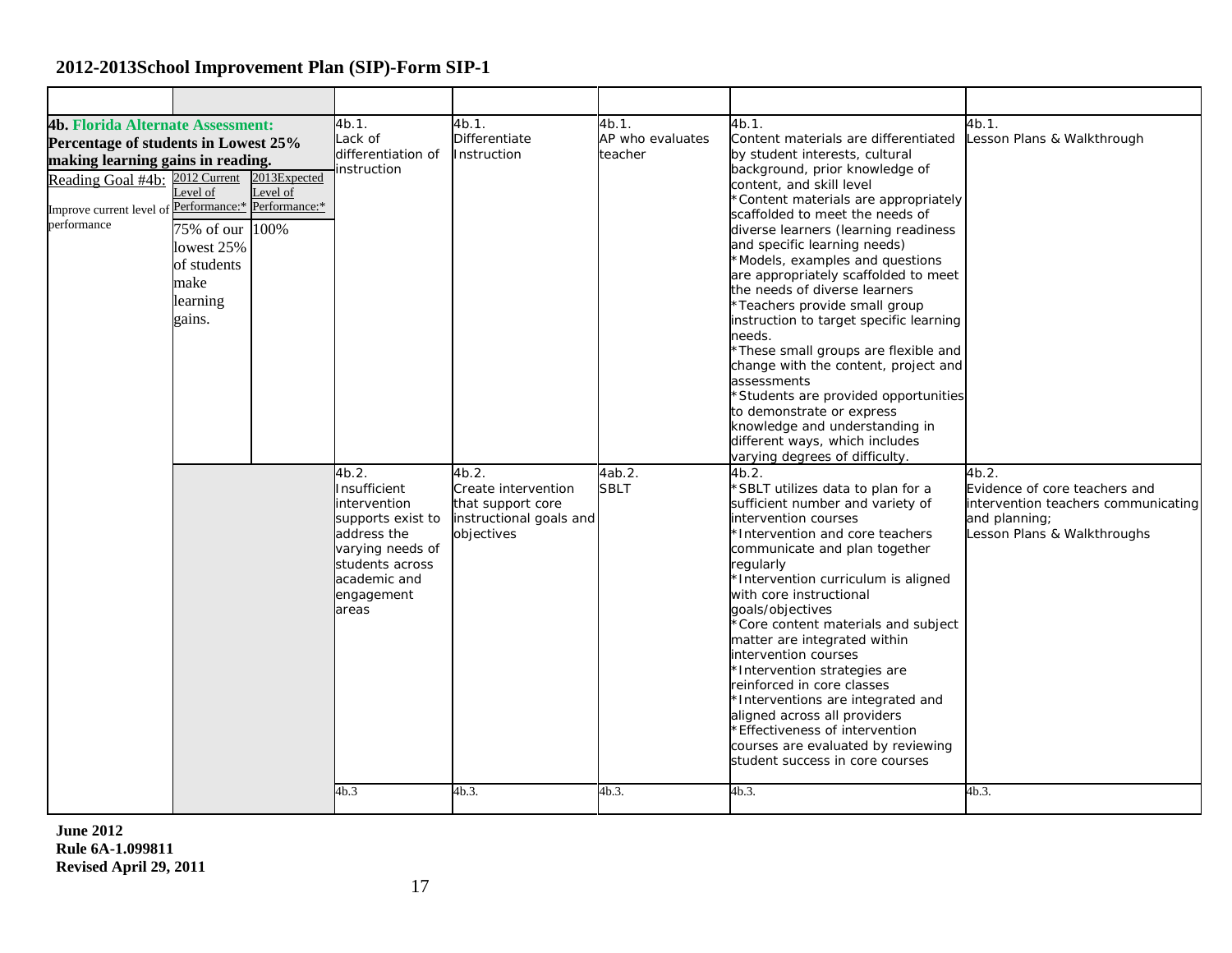| Based on Ambitious but Achievable Annual<br>Measurable Objectives (AMOs), Reading and Math<br>Performance Target                                                                                                                                                                | 2011-2012                                                                                                   | 2012-2013                             | 2013-2014                                           | 2014-2015                                                                                                                                                                                                                                                                                                                                                                                                                                                                                                                                                                                                                                                                                                                                   | 2015-2016 | 2016-2017                  |
|---------------------------------------------------------------------------------------------------------------------------------------------------------------------------------------------------------------------------------------------------------------------------------|-------------------------------------------------------------------------------------------------------------|---------------------------------------|-----------------------------------------------------|---------------------------------------------------------------------------------------------------------------------------------------------------------------------------------------------------------------------------------------------------------------------------------------------------------------------------------------------------------------------------------------------------------------------------------------------------------------------------------------------------------------------------------------------------------------------------------------------------------------------------------------------------------------------------------------------------------------------------------------------|-----------|----------------------------|
| 5A. Ambitious but Baseline data 2010-2011<br><b>Achievable</b><br><b>Annual</b><br><b>Measurable</b><br><b>Objectives</b><br>(AMOs). In six<br>vear school will<br>reduce their<br>achievement gap<br>by 50%.<br>Reading Goal #5A:<br>Enter narrative for the goal in this box. |                                                                                                             |                                       | 14                                                  | 86                                                                                                                                                                                                                                                                                                                                                                                                                                                                                                                                                                                                                                                                                                                                          | 28        | 43                         |
| Based on the analysis of student achievement data,<br>and reference to "Guiding Questions", identify and<br>define areas in need of improvement for the following<br>subgroup:                                                                                                  | <b>Anticipated Barrier</b>                                                                                  | Strategy                              | Person or Position<br>Responsible for<br>Monitoring | Process Used to Determine Effectiveness of<br>Strategy                                                                                                                                                                                                                                                                                                                                                                                                                                                                                                                                                                                                                                                                                      |           | <b>Evaluation Tool</b>     |
| 5B. Student subgroups by ethnicity (White, 5b.1.<br>Black, Hispanic, Asian, American Indian)<br>not making satisfactory progress in<br>reading.                                                                                                                                 | White:<br>Black:<br>Hispanic:<br>Asian:<br>American Indian:<br>Lack of<br>differentiation of<br>instruction | 5b.1.<br>Differentiate<br>Instruction | $5b.1$ .<br>AP who evaluates<br>teacher             | $5b.1$ .<br>Content materials are differentiated<br>by student interests, cultural<br>background, prior knowledge of<br>content, and skill level<br>Content materials are appropriately<br>scaffolded to meet the needs of<br>diverse learners (learning readiness<br>and specific learning needs)<br>Models, examples and questions<br>are appropriately scaffolded to meet<br>the needs of diverse learners<br>*Teachers provide small group<br>instruction to target specific learning<br>needs.<br>*These small groups are flexible and<br>change with the content, project and<br>assessments<br>'Students are provided opportunities<br>to demonstrate or express<br>knowledge and understanding in<br>different ways, which includes | 5b.1.     | Lesson Plans & Walkthrough |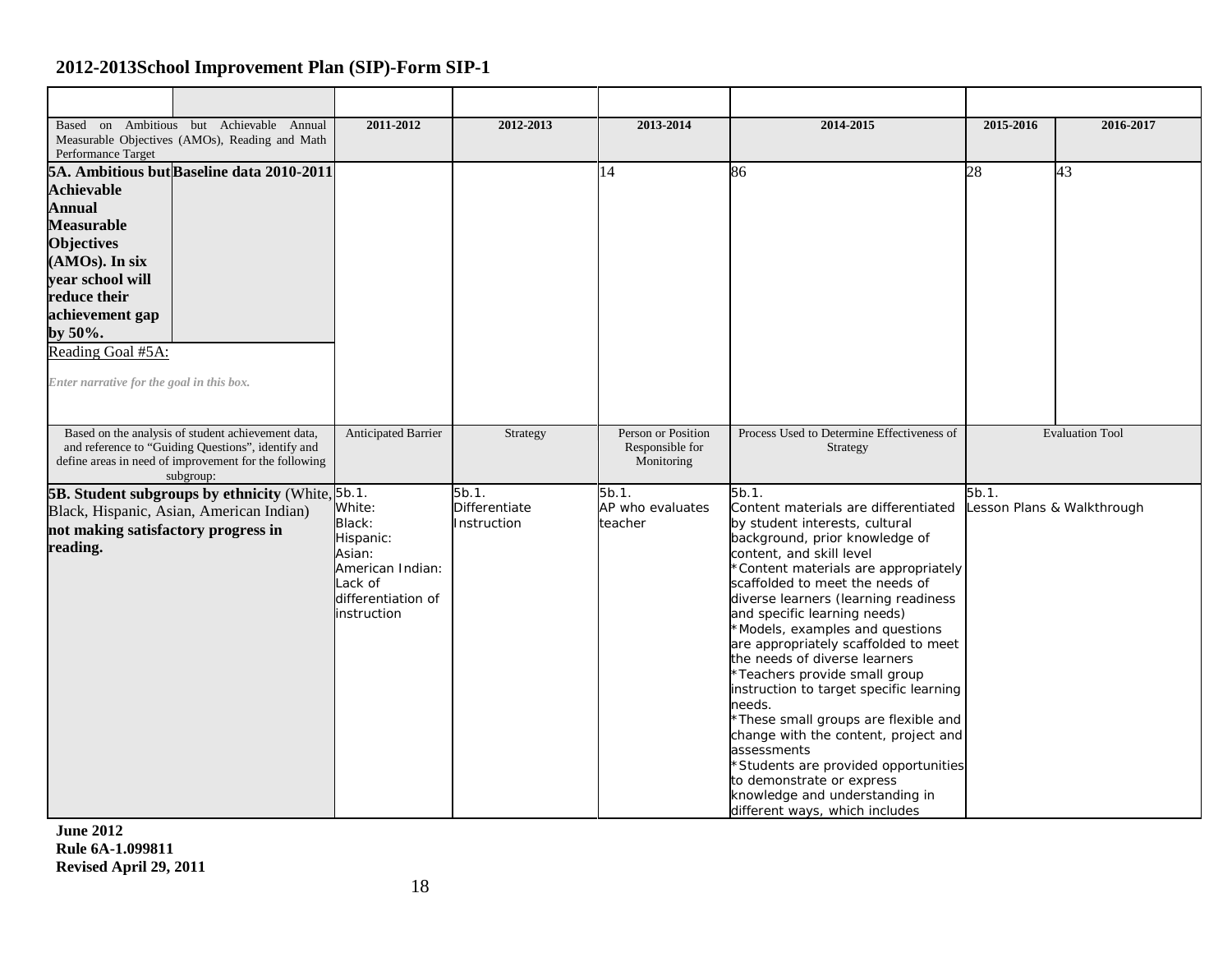|                                                                                                                                                                             |                                                                                                                                                                       |                                                                                                                                                     |                                                       |                                       |                                                     | varying degrees of difficulty.                                                                                                                                                                                                                                                                                                                                                                                                                                                                                                                                                   |                                     |
|-----------------------------------------------------------------------------------------------------------------------------------------------------------------------------|-----------------------------------------------------------------------------------------------------------------------------------------------------------------------|-----------------------------------------------------------------------------------------------------------------------------------------------------|-------------------------------------------------------|---------------------------------------|-----------------------------------------------------|----------------------------------------------------------------------------------------------------------------------------------------------------------------------------------------------------------------------------------------------------------------------------------------------------------------------------------------------------------------------------------------------------------------------------------------------------------------------------------------------------------------------------------------------------------------------------------|-------------------------------------|
| Reading Goal #5B:<br>Improve current level of<br>performance                                                                                                                | 2012 Current<br>evel of<br>Performance:* Performance:*<br>White:57<br>71<br>Black:<br>86<br>100<br>Hispanic:<br>#N/A<br>#N/A<br>Asian:<br>$\#N/A$<br>#N/A<br>American | 2013Expected<br>evel of<br>100% of all<br>subgroups to<br>make a<br>learning<br>gain<br>Increase<br>proficiency<br>of all<br>subgroups<br>by $10\%$ |                                                       |                                       |                                                     |                                                                                                                                                                                                                                                                                                                                                                                                                                                                                                                                                                                  |                                     |
|                                                                                                                                                                             | Indian:<br>$\#N/A$<br>#N/A                                                                                                                                            |                                                                                                                                                     |                                                       |                                       |                                                     |                                                                                                                                                                                                                                                                                                                                                                                                                                                                                                                                                                                  |                                     |
|                                                                                                                                                                             |                                                                                                                                                                       |                                                                                                                                                     |                                                       |                                       |                                                     |                                                                                                                                                                                                                                                                                                                                                                                                                                                                                                                                                                                  |                                     |
|                                                                                                                                                                             |                                                                                                                                                                       |                                                                                                                                                     | 5B.3.                                                 | 5B.3.                                 | 5B.3.                                               | 5B.3.                                                                                                                                                                                                                                                                                                                                                                                                                                                                                                                                                                            | 5B.3.                               |
| Based on the analysis of student achievement data, and<br>reference to "Guiding Questions", identify and define<br>areas in need of improvement for the following subgroup: |                                                                                                                                                                       |                                                                                                                                                     | Anticipated<br>Barrier                                | Strategy                              | Person or Position<br>Responsible for<br>Monitoring | Process Used to Determine Effectiveness of<br>Strategy                                                                                                                                                                                                                                                                                                                                                                                                                                                                                                                           | <b>Evaluation Tool</b>              |
| 5C. English Language Learners (ELL) not<br>making satisfactory progress in reading.<br>Reading Goal #5C: 2012 Current<br>Improve current level of<br>performance            | Level of<br>Performance:*<br>N/A                                                                                                                                      | 2013Expected Level<br>of Performance:*<br>100% of ELL<br>students to<br>make a learning<br>gain<br>An increase in<br>proficiency by<br>10%          | 5c.1.<br>Lack of<br>differentiation<br>of instruction | 5c.1.<br>Differentiate<br>Instruction | 5c.1.<br>AP who evaluates<br>teacher                | 5c.1.<br>Content materials are differentiated<br>by student interests, cultural<br>background, prior knowledge of<br>content, and skill level<br>Content materials are appropriately<br>scaffolded to meet the needs of<br>diverse learners (learning readiness<br>and specific learning needs)<br>Models, examples and questions<br>are appropriately scaffolded to meet<br>the needs of diverse learners<br>*Teachers provide small group<br>instruction to target specific learning<br>needs.<br>*These small groups are flexible and<br>change with the content, project and | 5c.1.<br>Lesson Plans & Walkthrough |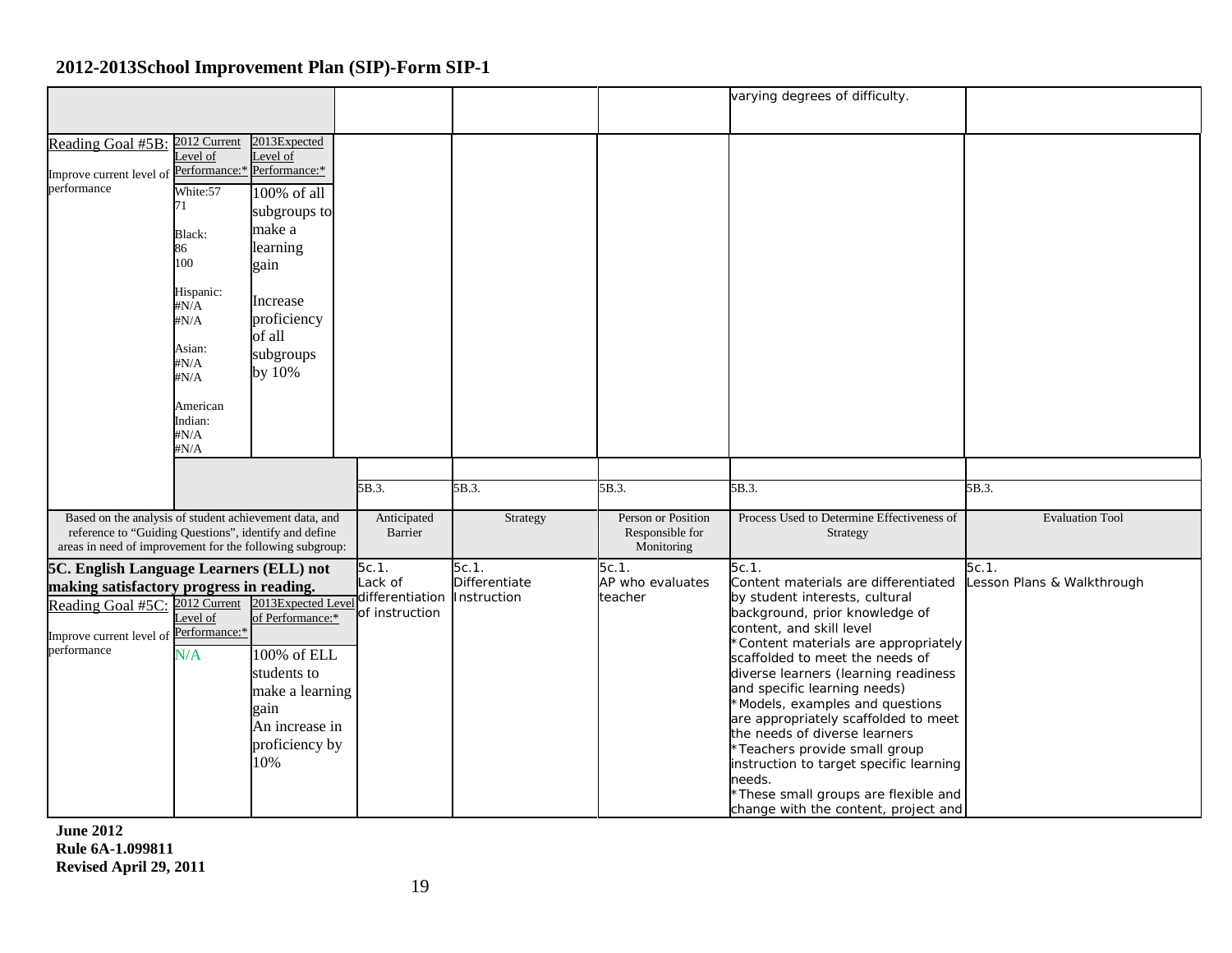| Based on the analysis of student achievement data, and<br>reference to "Guiding Questions", identify and define<br>areas in need of improvement for the following subgroup: |                                                                                                                    |                                                                                                                                                    | 5C.2<br>5C.3<br>Anticipated<br>Barrier                | 5C.2.<br>5C.3.<br>Strategy                   | 5C.2.<br>5C.3.<br>Person or Position<br>Responsible for<br>Monitoring | assessments<br>Students are provided opportunities<br>to demonstrate or express<br>knowledge and understanding in<br>different ways, which includes<br>varying degrees of difficulty.<br>5C.2.<br>$5C.3$ .<br>Process Used to Determine Effectiveness of<br>Strategy                                                                                                                                                                                                                                                                                                                                                                                                                                                                                                         | 5C.2<br>5C.3.<br><b>Evaluation Tool</b> |
|-----------------------------------------------------------------------------------------------------------------------------------------------------------------------------|--------------------------------------------------------------------------------------------------------------------|----------------------------------------------------------------------------------------------------------------------------------------------------|-------------------------------------------------------|----------------------------------------------|-----------------------------------------------------------------------|------------------------------------------------------------------------------------------------------------------------------------------------------------------------------------------------------------------------------------------------------------------------------------------------------------------------------------------------------------------------------------------------------------------------------------------------------------------------------------------------------------------------------------------------------------------------------------------------------------------------------------------------------------------------------------------------------------------------------------------------------------------------------|-----------------------------------------|
| 5D. Students with Disabilities (SWD)not<br>making satisfactory progress in reading.<br>Reading Goal #5D:<br>Improve current level of<br>performance                         | 2012<br>Current<br>Level of<br>Performan<br>$ce^{.*}$<br>See<br>reading<br>data all<br>students gain<br>have<br>es | 2013 Expected Level<br>of Performance:*<br>100% of all<br>SWD students to<br>make a learning<br>An increase in<br>disabiliti proficiency by<br>10% | 5d.1.<br>Lack of<br>differentiation<br>of instruction | 5d.1.<br><b>Differentiate</b><br>Instruction | 5d.1.<br>AP who evaluates<br>teacher                                  | 5d.1.<br>Content materials are differentiated<br>by student interests, cultural<br>background, prior knowledge of<br>content, and skill level<br>*Content materials are appropriately<br>scaffolded to meet the needs of<br>diverse learners (learning readiness<br>and specific learning needs)<br>*Models, examples and questions<br>are appropriately scaffolded to meet<br>the needs of diverse learners<br>*Teachers provide small group<br>instruction to target specific learning<br>needs.<br>*These small groups are flexible and<br>change with the content, project and<br>assessments<br>*Students are provided opportunities<br>to demonstrate or express<br>knowledge and understanding in<br>different ways, which includes<br>varying degrees of difficulty. | 5d.1.<br>Lesson Plans & Walkthrough     |
|                                                                                                                                                                             |                                                                                                                    |                                                                                                                                                    | 5D.2.<br>5D.3.                                        | 5D.2.<br>5D.3.                               | 5D.2.<br>5D.3.                                                        | 5D.2.<br>5D.3.                                                                                                                                                                                                                                                                                                                                                                                                                                                                                                                                                                                                                                                                                                                                                               | 5D.2.<br>5D.3.                          |
|                                                                                                                                                                             |                                                                                                                    |                                                                                                                                                    |                                                       |                                              |                                                                       |                                                                                                                                                                                                                                                                                                                                                                                                                                                                                                                                                                                                                                                                                                                                                                              |                                         |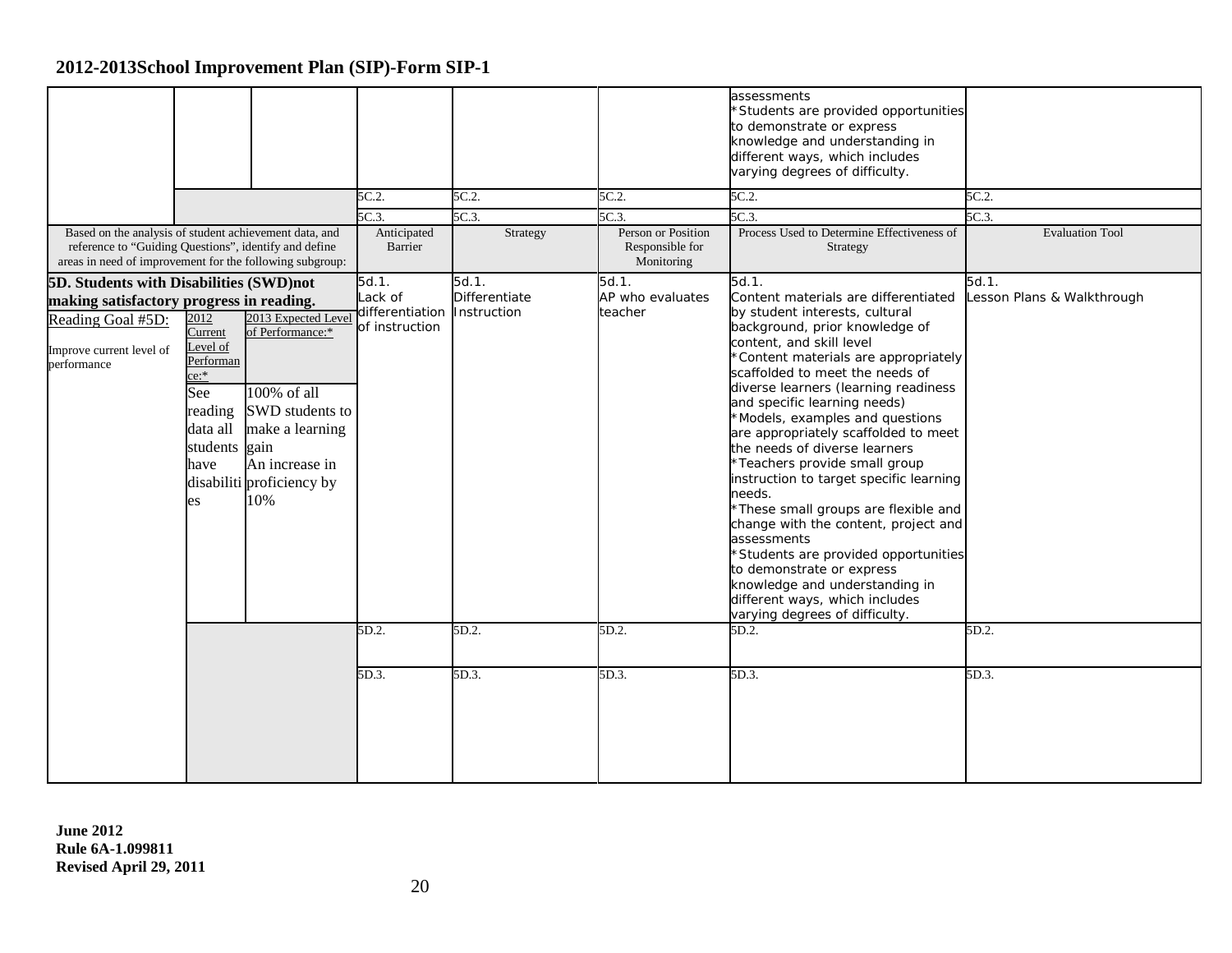| Based on the analysis of student achievement data, and<br>reference to "Guiding Questions", identify and define<br>areas in need of improvement for the following subgroup:                                                                                                                                                                                                                                                                                    | Anticipated<br>Barrier                                | Strategy                                      | Person or Position<br>Responsible for<br>Monitoring | Process Used to Determine Effectiveness of<br>Strategy                                                                                                                                                                                                                                                                                                                                                                                                                                                                                                                                                                                                                                                                                                                                | <b>Evaluation Tool</b>                       |
|----------------------------------------------------------------------------------------------------------------------------------------------------------------------------------------------------------------------------------------------------------------------------------------------------------------------------------------------------------------------------------------------------------------------------------------------------------------|-------------------------------------------------------|-----------------------------------------------|-----------------------------------------------------|---------------------------------------------------------------------------------------------------------------------------------------------------------------------------------------------------------------------------------------------------------------------------------------------------------------------------------------------------------------------------------------------------------------------------------------------------------------------------------------------------------------------------------------------------------------------------------------------------------------------------------------------------------------------------------------------------------------------------------------------------------------------------------------|----------------------------------------------|
| <b>5E. Economically Disadvantaged students not 5e.1.</b><br>making satisfactory progress in reading.<br>2012 Current<br>2013Expected<br>Reading Goal #5E:<br>Level of<br>evel of<br>Performance:*<br>Performance:*<br>Improve current level of<br>performance<br>100% of<br>58% of<br>economically economically<br>disadvantageddisadvantaged<br>students made students will<br>make learning<br>progress<br>gains.<br>An increase<br>in proficiency<br>by 10% | Lack of<br>differentiation<br>of instruction<br>5E.2. | 5e.1.<br>Differentiate<br>Instruction<br>5E.2 | 5e.1.<br>AP who evaluates<br>teacher<br>5E.2.       | 5e.1.<br>Content materials are differentiated<br>by student interests, cultural<br>background, prior knowledge of<br>content, and skill level<br>*Content materials are appropriately<br>scaffolded to meet the needs of<br>diverse learners (learning readiness<br>and specific learning needs)<br>*Models, examples and questions<br>are appropriately scaffolded to meet<br>the needs of diverse learners<br>*Teachers provide small group<br>instruction to target specific learning<br>needs.<br>*These small groups are flexible and<br>change with the content, project and<br>assessments<br>*Students are provided opportunities<br>to demonstrate or express<br>knowledge and understanding in<br>different ways, which includes<br>varying degrees of difficulty.<br>5E.2. | 5e.1.<br>Lesson Plans & Walkthrough<br>5E.2. |
|                                                                                                                                                                                                                                                                                                                                                                                                                                                                | 5E.3                                                  | 5E.3                                          | 5E.3                                                | 5E.3                                                                                                                                                                                                                                                                                                                                                                                                                                                                                                                                                                                                                                                                                                                                                                                  | 5E.3                                         |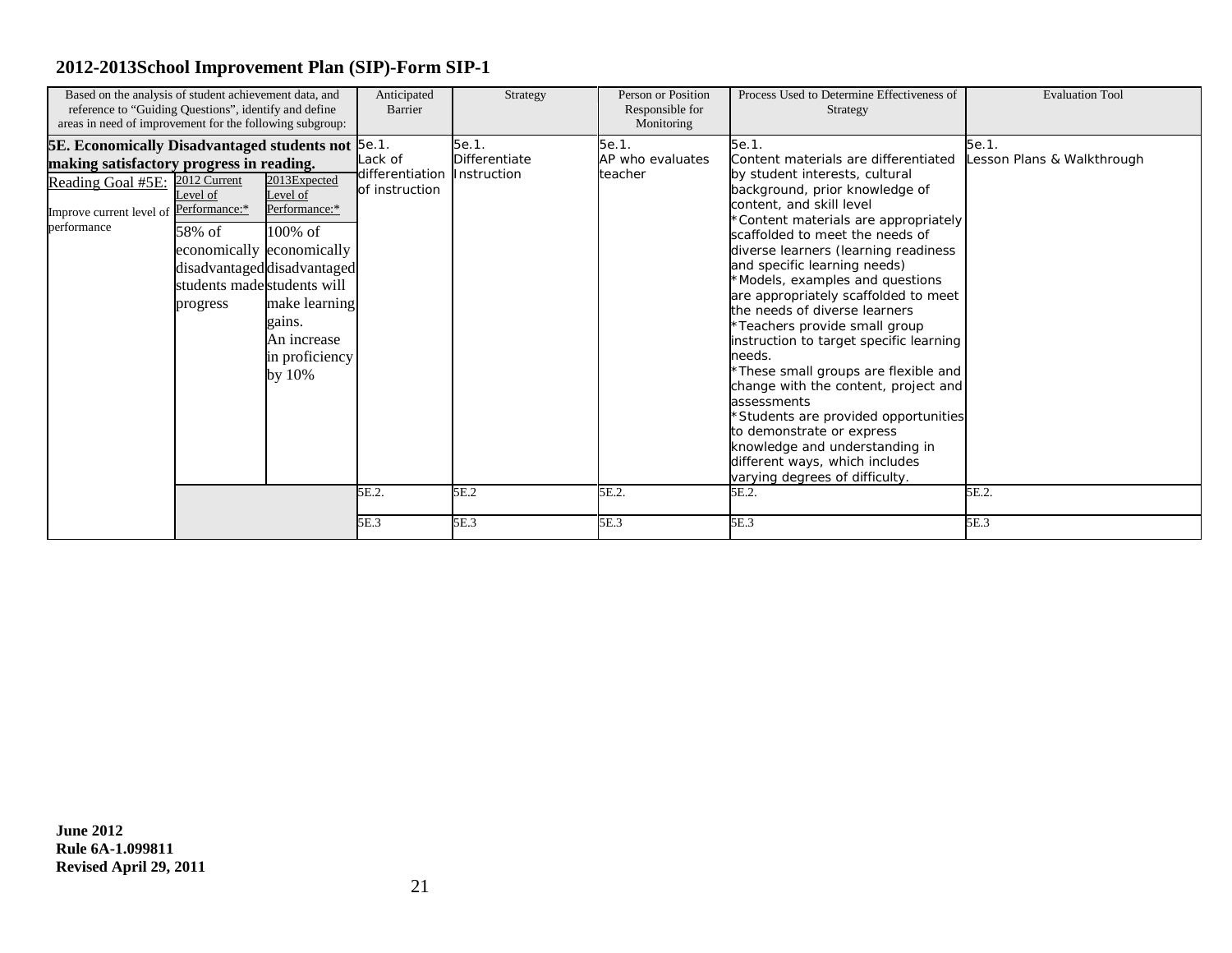# **Reading Professional Development**

|                                         | Professional Development (PD) aligned with Strategies through Professional Learning Community (PLC) or PD Activities |                                                                       |                                                                         |                                                                                      |                                   |                                                  |  |  |  |  |
|-----------------------------------------|----------------------------------------------------------------------------------------------------------------------|-----------------------------------------------------------------------|-------------------------------------------------------------------------|--------------------------------------------------------------------------------------|-----------------------------------|--------------------------------------------------|--|--|--|--|
|                                         | Please note that each strategy does not require a professional development or PLC activity.                          |                                                                       |                                                                         |                                                                                      |                                   |                                                  |  |  |  |  |
| PD Content/Topic<br>and/or PLC Focus    | Grade<br>Level/Subject                                                                                               | PD Facilitator<br>and/or<br><b>PLC</b> Leader                         | PD Participants<br>(e.g., PLC, subject, grade level,<br>or school-wide) | Target Dates (e.g., early release)<br>and Schedules (e.g., frequency of<br>meetings) | Strategy for Follow-up/Monitoring | Person or Position Responsible<br>for Monitoring |  |  |  |  |
| Pilot Lesson Study PLC                  | $PreK-12$                                                                                                            | <b>Instructional Coach</b><br><b>Trained Facilitaors</b>              | Pilot Group Members                                                     | Aug. $2012 - May 2013$                                                               | Lessons from Lesson Study         | <b>Instructional Coach</b>                       |  |  |  |  |
| Grade Level PLCs                        | $PreK-12$<br>Transition                                                                                              | Group Leader                                                          | All instruction staff                                                   | Aug. $2012 - May 2013$                                                               | <b>Minutes</b>                    | <b>Assistant Principal</b>                       |  |  |  |  |
| <b>ULS</b>                              |                                                                                                                      | Prek-12, Transition Instructional Coach                               | Case Managers                                                           | Pre-school Training and on going                                                     | ULS Implementation                | <b>Instructional Coach</b>                       |  |  |  |  |
| Gradual Release Model of<br>Instruction | $PreK-12$                                                                                                            | Instructional Coach                                                   | All instructional staff                                                 | <b>First Semester</b>                                                                | Walk-through data                 | Principal<br><b>Assistant Principal</b>          |  |  |  |  |
| Data Chats                              | K-12, Transition                                                                                                     | Principal<br><b>Assistant Principal</b><br><b>Instructional Coach</b> | All instructional staff                                                 | 4 times a year                                                                       | Review of minutes                 | Principal<br><b>Assistant Principal</b>          |  |  |  |  |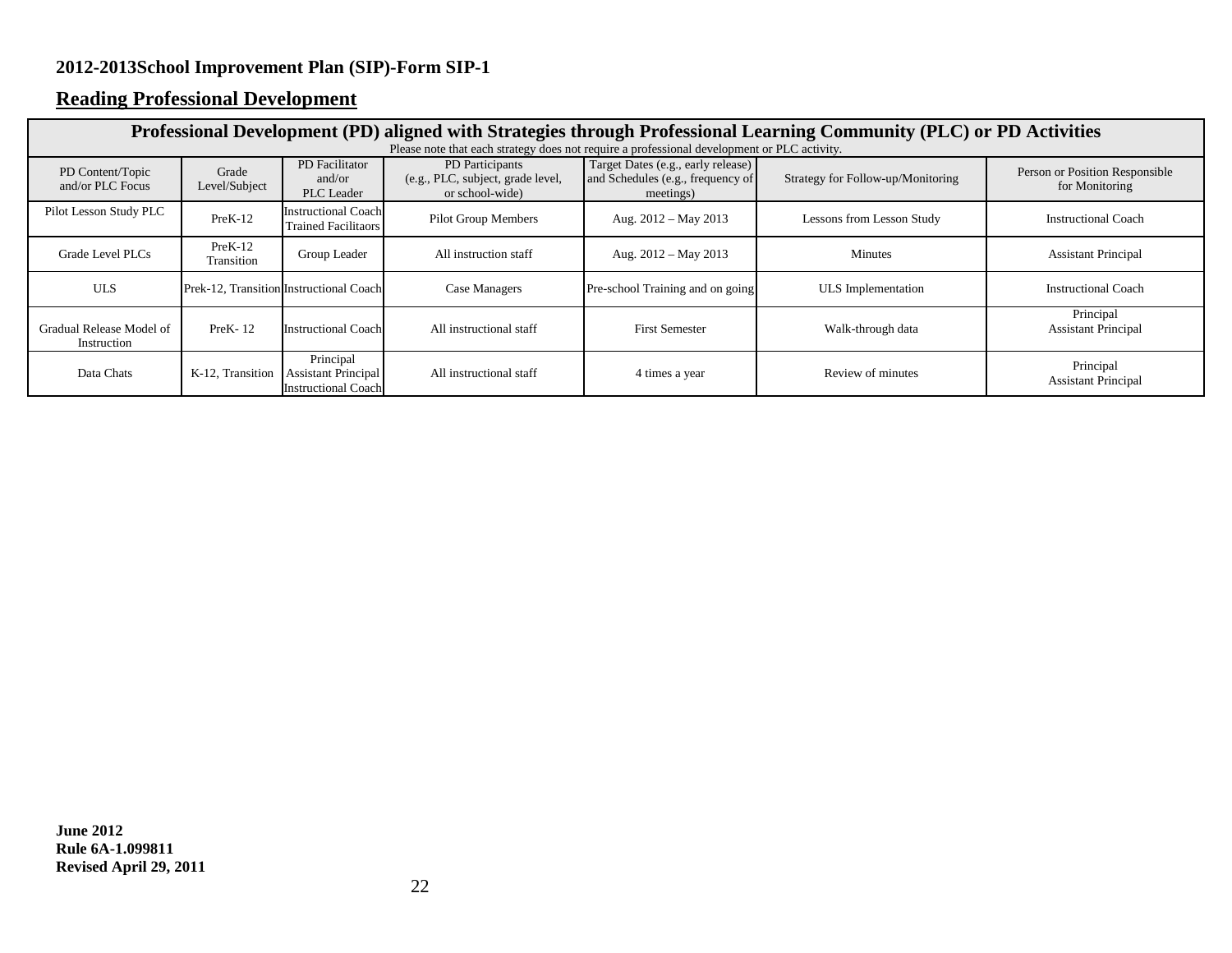**n**

# **Reading Budget** (Insert rows as needed)

|                                                                                          | Include only school funded activities/materials and exclude district funded activities/materials. |                       |          |           |
|------------------------------------------------------------------------------------------|---------------------------------------------------------------------------------------------------|-----------------------|----------|-----------|
| Evidence-based Program(s)/Materials(s)                                                   |                                                                                                   |                       |          |           |
| Strategy                                                                                 | Description of Resources                                                                          | <b>Funding Source</b> | Amount   |           |
| Alignment of Access Points to core<br>curriculum                                         | Unique Learning System                                                                            | FLEX (paid)           | $\Omega$ |           |
|                                                                                          |                                                                                                   |                       |          | Subtotal: |
| Technology                                                                               |                                                                                                   |                       |          |           |
| Strategy                                                                                 | <b>Description of Resources</b>                                                                   | <b>Funding Source</b> | Amount   |           |
| Provide students with auditory<br>reinforcement of high frequency word<br>and vocabulary | <b>Califone Card Readers</b>                                                                      | NA                    | $\Omega$ |           |
|                                                                                          |                                                                                                   |                       |          |           |
|                                                                                          |                                                                                                   |                       |          | Subtotal: |
| Professional Development                                                                 |                                                                                                   |                       |          |           |
| Strategy                                                                                 | Description of Resources                                                                          | <b>Funding Source</b> | Amount   |           |
| Lesson Study PLC                                                                         | Learning Lesson Study Course Teaching<br>Materials                                                | Provided free         |          |           |
|                                                                                          |                                                                                                   |                       |          |           |
|                                                                                          |                                                                                                   |                       |          | Subtotal: |
| Other                                                                                    |                                                                                                   |                       |          |           |
| Strategy                                                                                 | <b>Description of Resources</b>                                                                   | <b>Funding Source</b> | Amount   |           |
|                                                                                          |                                                                                                   |                       |          | Subtotal: |
|                                                                                          |                                                                                                   |                       |          | Total:    |

*End of Reading Goals*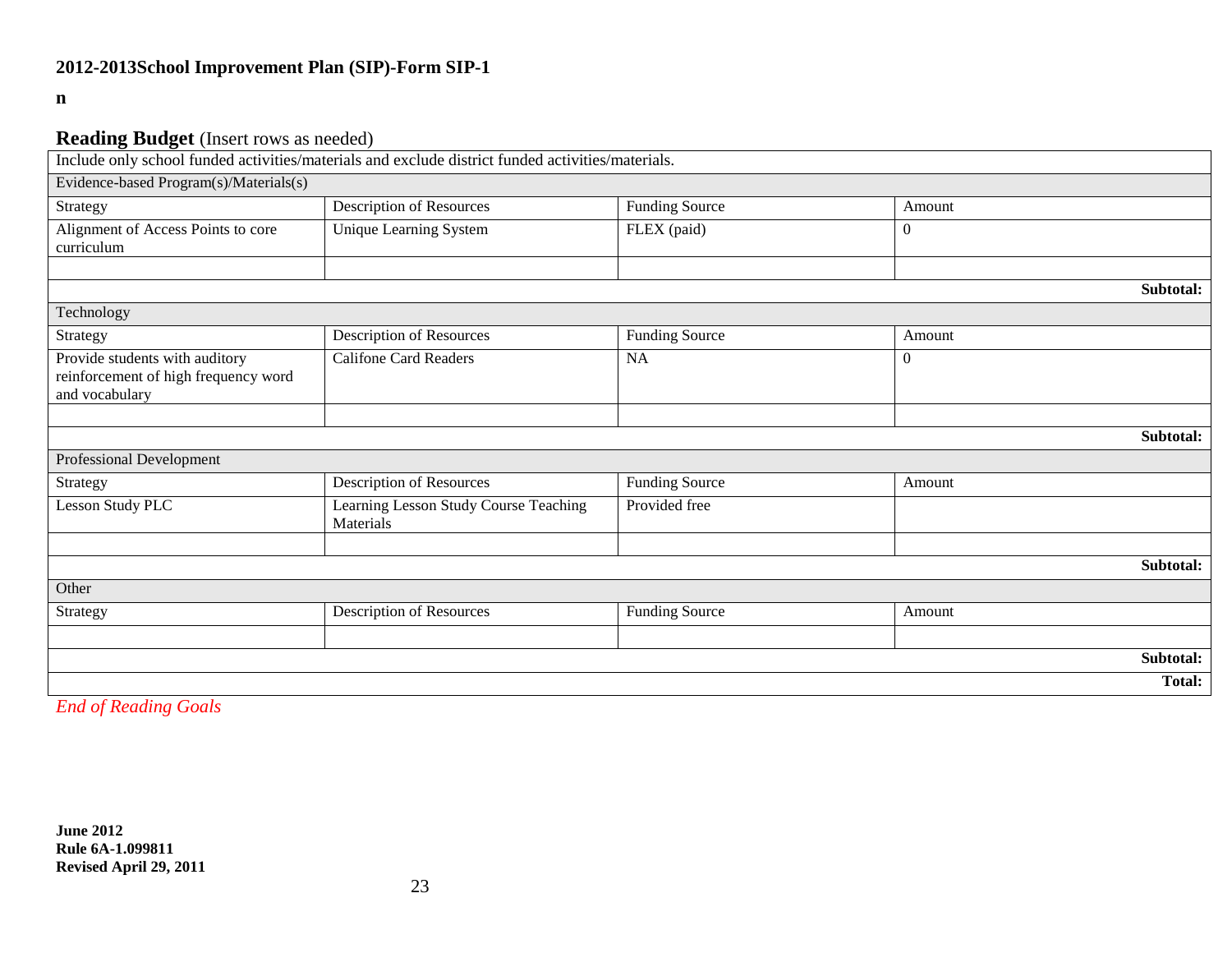### **Comprehensive English Language Learning Assessment (CELLA) Goals**

\* When using percentages, include the number of students the percentage represents (e.g., 70% [35]).

|                                                                                                                    | <b>CELLA Goals</b>                                                                                                                                   | <b>Problem-Solving Process to Increase Language Acquisition</b> |                                                                                         |                                                     |                                                                                                                                                                                                                                                                                                                                                                                                                                                                                                                                                                                                                    |                                       |  |  |
|--------------------------------------------------------------------------------------------------------------------|------------------------------------------------------------------------------------------------------------------------------------------------------|-----------------------------------------------------------------|-----------------------------------------------------------------------------------------|-----------------------------------------------------|--------------------------------------------------------------------------------------------------------------------------------------------------------------------------------------------------------------------------------------------------------------------------------------------------------------------------------------------------------------------------------------------------------------------------------------------------------------------------------------------------------------------------------------------------------------------------------------------------------------------|---------------------------------------|--|--|
| Students speak in English and understand spoken English at grade<br>level in a manner similar to non-ELL students. |                                                                                                                                                      | Anticipated Barrier                                             | Strategy                                                                                | Person or Position<br>Responsible for<br>Monitoring | Process Used to Determine<br>Effectiveness of<br>Strategy                                                                                                                                                                                                                                                                                                                                                                                                                                                                                                                                                          | <b>Evaluation Tool</b>                |  |  |
| CELLA Goal #1:<br>Improve current level of<br>performance<br>Number CELLA tested:<br>$\sharp N/A$                  | 1. Students scoring proficient in Listening/Speaking.<br>2012 Current Percent of Students<br>Proficient in Listening/Speaking:<br>$\#N/A$<br>$\#N/A$ | 1.1.<br>ack of differentiation<br>of instruction                | 1.1.<br>Provide formative<br>assessments to inform<br>differentiation in<br>instruction | 1.1.<br>AP who evaluates<br>teacher                 | 1.1.<br>Determine:<br>*Teachers regularly assess<br>students' readiness for<br>learning and achievement<br>of knowledge and skills<br>during instruction<br>*Teachers facilitate effective<br>classroom discussions and<br>tasks that elicit evidence of<br>learning *Teachers collect<br>both formal and informal<br>data regarding students'<br>learning and provide<br>feedback regularly to<br>students regarding their<br>personal progress<br>throughout the lesson cycle<br>*Teachers utilize data to<br>modify and adjust teaching<br>practices and to reflect on<br>the needs and progress of<br>students | 1.1.<br>Walkthrough                   |  |  |
|                                                                                                                    |                                                                                                                                                      | 2.1.<br>Lack of differentiation<br>of instruction               | 2.1.<br>Differentiate Instruction                                                       | 2.1.<br>AP who evaluates<br>teacher                 | 2.1.<br>Content materials are<br>differentiated by student<br>interests, cultural<br>background, prior<br>knowledge of content, and<br>skill level<br>*Content materials are<br>appropriately scaffolded to<br>meet the needs of diverse<br>learners (learning readiness<br>and specific learning needs)<br>*Models, examples and<br>questions are appropriately<br>scaffolded to meet the                                                                                                                                                                                                                         | 2.1.<br>Lesson Plans &<br>Walkthrough |  |  |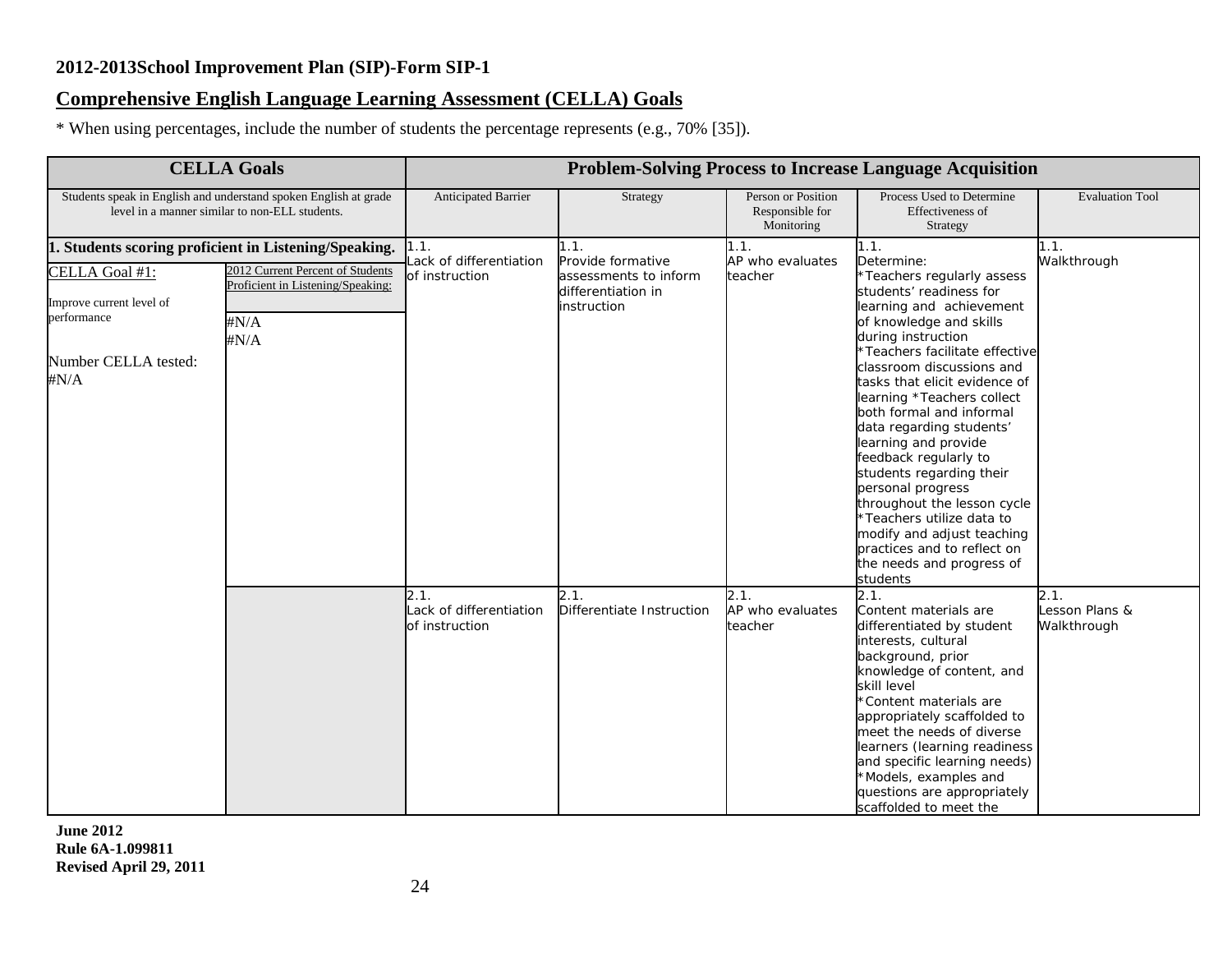|                                                                     |                                  |                            |                                 |                    | needs of diverse learners<br>*Teachers provide small      |                        |
|---------------------------------------------------------------------|----------------------------------|----------------------------|---------------------------------|--------------------|-----------------------------------------------------------|------------------------|
|                                                                     |                                  |                            |                                 |                    | group instruction to target                               |                        |
|                                                                     |                                  |                            |                                 |                    | specific learning needs.                                  |                        |
|                                                                     |                                  |                            |                                 |                    | *These small groups are                                   |                        |
|                                                                     |                                  |                            |                                 |                    | flexible and change with the                              |                        |
|                                                                     |                                  |                            |                                 |                    | content, project and                                      |                        |
|                                                                     |                                  |                            |                                 |                    | assessments                                               |                        |
|                                                                     |                                  |                            |                                 |                    | *Students are provided                                    |                        |
|                                                                     |                                  |                            |                                 |                    | opportunities to                                          |                        |
|                                                                     |                                  |                            |                                 |                    | demonstrate or express                                    |                        |
|                                                                     |                                  |                            |                                 |                    | knowledge and                                             |                        |
|                                                                     |                                  |                            |                                 |                    | understanding in different                                |                        |
|                                                                     |                                  |                            |                                 |                    | ways, which includes                                      |                        |
|                                                                     |                                  |                            |                                 |                    | varying degrees of difficulty.                            |                        |
|                                                                     |                                  | 1.3.                       | 1.3.                            | 1.3.               | 1.3.                                                      | 1.3.                   |
| Students read in English at grade level text in a manner similar to |                                  | <b>Anticipated Barrier</b> | Strategy                        | Person or Position | Process Used to Determine                                 | <b>Evaluation Tool</b> |
| non-ELL students.                                                   |                                  |                            |                                 | Responsible for    | Effectiveness of                                          |                        |
|                                                                     |                                  |                            |                                 | Monitoring         | Strategy                                                  |                        |
| 2. Students scoring proficient in Reading.                          |                                  | 2.2.                       | 2.2.                            | 2.2.               | 2.2.                                                      | 2.2.                   |
|                                                                     |                                  | Insufficient standard      | Implement High Yield            | AP who evaluates   | Determine:                                                | Walkthrough            |
| CELLA Goal #2:                                                      | 2012 Current Percent of Students | based instruction          | <b>Instructional Strategies</b> | teacher            | *Lesson focuses on                                        |                        |
|                                                                     | Proficient in Reading:           |                            |                                 |                    | essential learning objectives                             |                        |
| Improve current level of                                            |                                  |                            |                                 |                    | and goals by specifically                                 |                        |
| performance                                                         |                                  |                            |                                 |                    | stating the purpose for                                   |                        |
|                                                                     |                                  |                            |                                 |                    | learning, lesson agenda and                               |                        |
|                                                                     |                                  |                            |                                 |                    | expected outcomes                                         |                        |
|                                                                     |                                  |                            |                                 |                    | *Student readiness for                                    |                        |
|                                                                     |                                  |                            |                                 |                    | learning occurs by                                        |                        |
|                                                                     |                                  |                            |                                 |                    | connecting instructional                                  |                        |
|                                                                     |                                  |                            |                                 |                    | objectives and goals to                                   |                        |
|                                                                     |                                  |                            |                                 |                    | students' background                                      |                        |
|                                                                     |                                  |                            |                                 |                    | knowledge, interests, and                                 |                        |
|                                                                     |                                  |                            |                                 |                    | personal goals, etc.                                      |                        |
|                                                                     |                                  |                            |                                 |                    | *Explicit Instruction;                                    |                        |
|                                                                     |                                  |                            |                                 |                    | Modeled Instruction; Guided<br>Practice with Teacher      |                        |
|                                                                     |                                  |                            |                                 |                    |                                                           |                        |
|                                                                     |                                  |                            |                                 |                    | Support and Feedback;<br><b>Guided Practice with Peer</b> |                        |
|                                                                     |                                  |                            |                                 |                    | Support and Feedback; and                                 |                        |
|                                                                     |                                  |                            |                                 |                    |                                                           |                        |
|                                                                     |                                  |                            |                                 |                    | Independent Practice occur                                |                        |
|                                                                     |                                  | 2.2.                       | 2.2.                            | 2.2.               | 2.2.                                                      | 2.2.                   |
|                                                                     |                                  | 2.3                        | 2.3                             | 2.3                | 2.3                                                       | 2.3                    |
|                                                                     |                                  |                            |                                 |                    |                                                           |                        |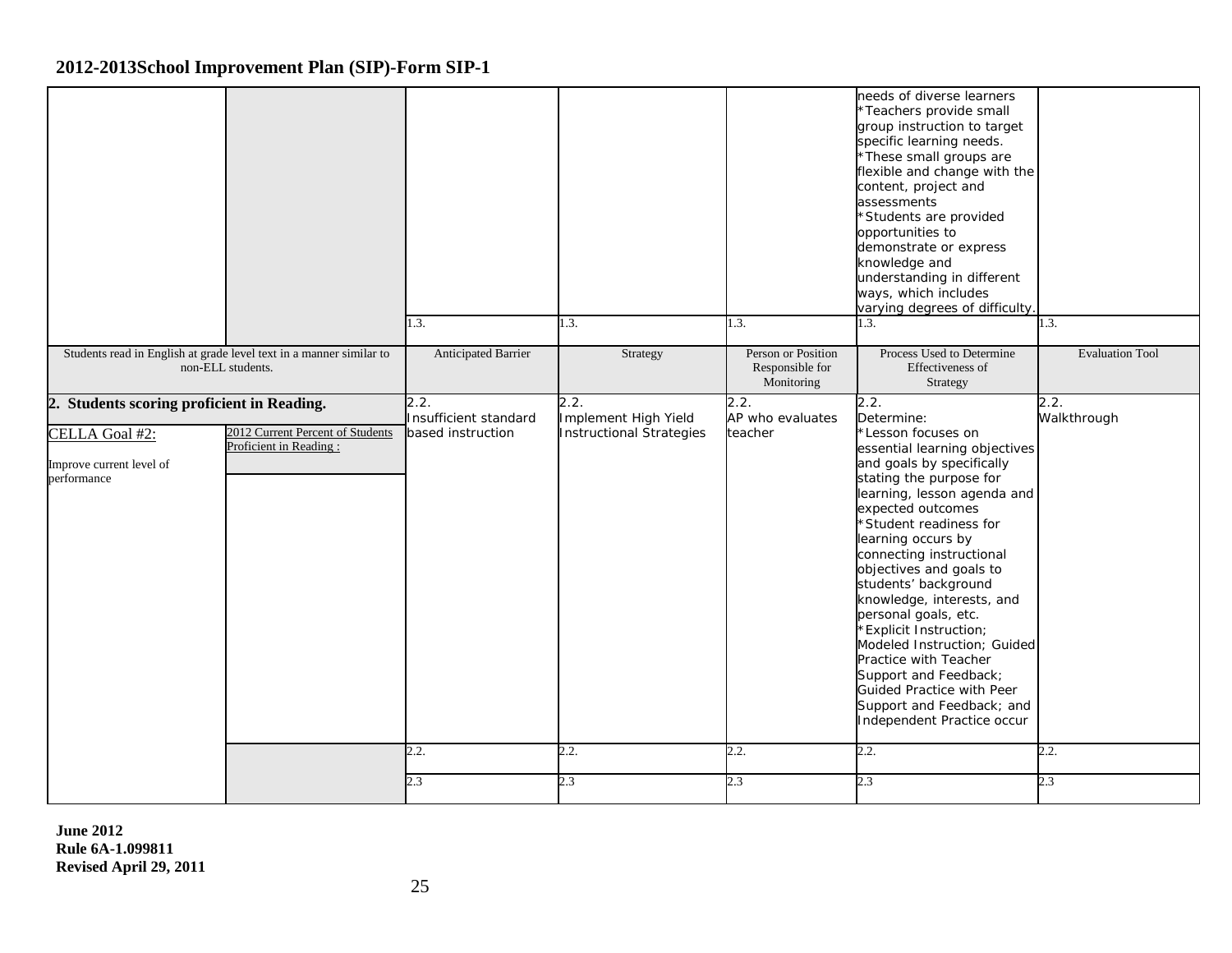|                                               | Students write in English at grade level in a manner similar to non- | Anticipated Barrier   | Strategy                                           | Person or Position | Process Used to Determine                              | <b>Evaluation Tool</b> |
|-----------------------------------------------|----------------------------------------------------------------------|-----------------------|----------------------------------------------------|--------------------|--------------------------------------------------------|------------------------|
|                                               | ELL students.                                                        |                       |                                                    | Responsible for    | Effectiveness of                                       |                        |
|                                               |                                                                      |                       |                                                    | Monitoring         | Strategy                                               |                        |
| Students scoring proficient in Writing.<br>З. |                                                                      | 3.1.                  | 3.1.                                               | 3.1.               | 3.1.                                                   | 3.1.                   |
|                                               | 2012 Current Percent of Students                                     | Insufficient standard | Set and communicate a                              | AP who evaluates   | Determine Lesson:                                      | Walkthrough & Lesson   |
| CELLA Goal #3:                                | Proficient in Writing:                                               | based instruction     | purpose for learning and<br>learning goals in each | teacher            | *Is aligned with a course<br>standard or benchmark and | Plans                  |
| Improve current level of                      |                                                                      |                       | lesson                                             |                    | to the district/school pacing                          |                        |
| performance                                   |                                                                      |                       |                                                    |                    | auide                                                  |                        |
|                                               | $\#N/A$                                                              |                       |                                                    |                    | Begins with a discussion of                            |                        |
|                                               | #N/A                                                                 |                       |                                                    |                    | desired outcomes and                                   |                        |
|                                               |                                                                      |                       |                                                    |                    | learning goals                                         |                        |
|                                               |                                                                      |                       |                                                    |                    | *Includes a learning                                   |                        |
|                                               |                                                                      |                       |                                                    |                    | goal/essential question                                |                        |
|                                               |                                                                      |                       |                                                    |                    | *Includes teacher                                      |                        |
|                                               |                                                                      |                       |                                                    |                    | explanation of how the class                           |                        |
|                                               |                                                                      |                       |                                                    |                    | activities relate to the                               |                        |
|                                               |                                                                      |                       |                                                    |                    | learning goal and to                                   |                        |
|                                               |                                                                      |                       |                                                    |                    | answering the essential<br>question                    |                        |
|                                               |                                                                      |                       |                                                    |                    | *Focuses and/or refocuses                              |                        |
|                                               |                                                                      |                       |                                                    |                    | class discussion by referring                          |                        |
|                                               |                                                                      |                       |                                                    |                    | back to the learning                                   |                        |
|                                               |                                                                      |                       |                                                    |                    | goal/essential question                                |                        |
|                                               |                                                                      |                       |                                                    |                    | *Includes a scale or rubric                            |                        |
|                                               |                                                                      |                       |                                                    |                    | that relates to the learning                           |                        |
|                                               |                                                                      |                       |                                                    |                    | goal is posted so that all                             |                        |
|                                               |                                                                      |                       |                                                    |                    | students can see it                                    |                        |
|                                               |                                                                      |                       |                                                    |                    | *Teacher reference to the                              |                        |
|                                               |                                                                      |                       |                                                    |                    | scale or rubric throughout<br>the lesson               |                        |
|                                               |                                                                      | 2.2.                  | 2.2.                                               | 2.2.               | 2.2.                                                   | 2.2.                   |
|                                               |                                                                      |                       |                                                    |                    |                                                        |                        |
|                                               |                                                                      | 2.3                   | 2.3                                                | 2.3                | 2.3                                                    | 2.3                    |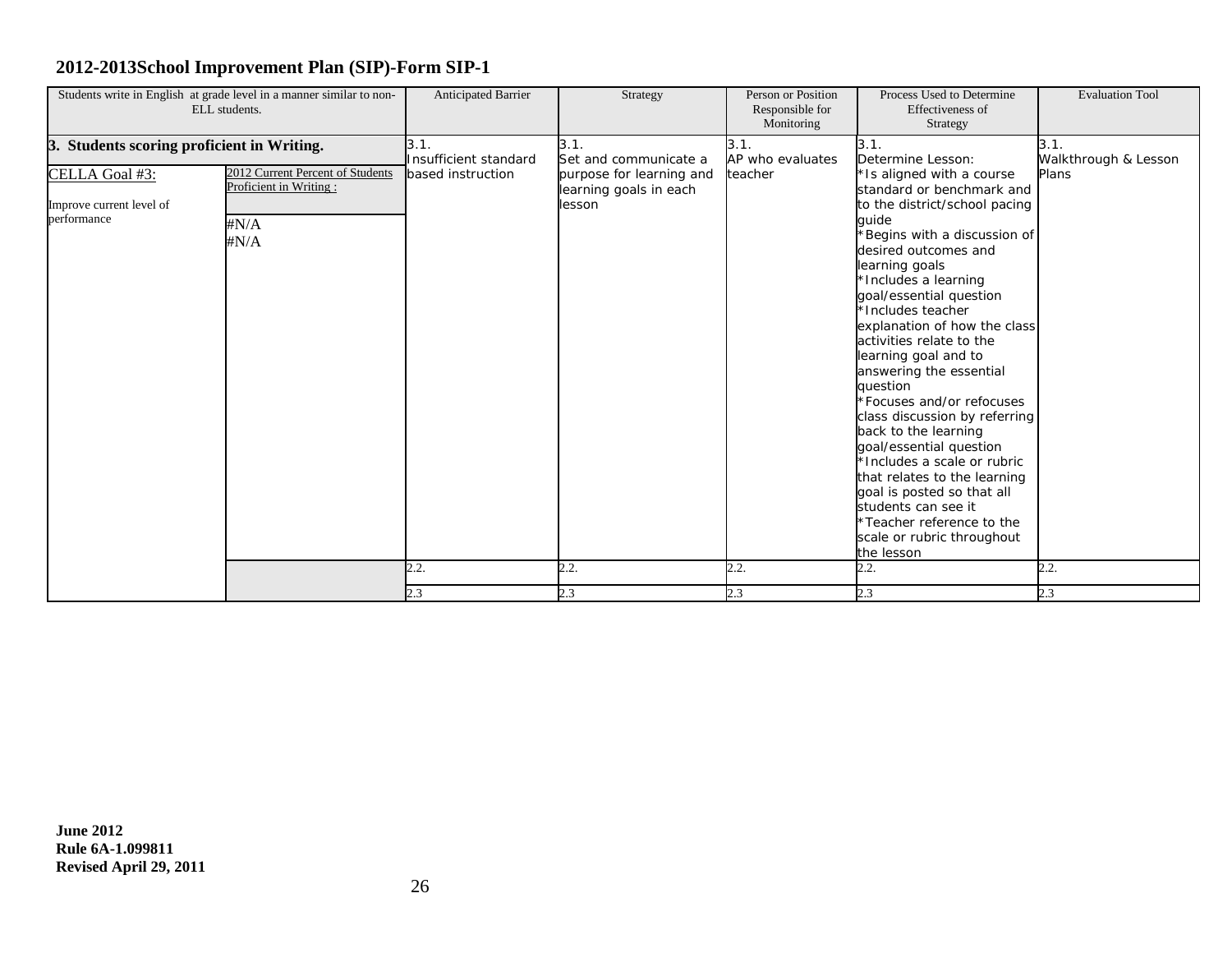### **CELLA Budget** (Insert rows as needed)

|                                        | Include only school-based funded activities/materials and exclude district funded activities/materials. |                       |        |           |
|----------------------------------------|---------------------------------------------------------------------------------------------------------|-----------------------|--------|-----------|
| Evidence-based Program(s)/Materials(s) |                                                                                                         |                       |        |           |
| Strategy                               | <b>Description of Resources</b>                                                                         | <b>Funding Source</b> | Amount |           |
|                                        |                                                                                                         |                       |        |           |
|                                        |                                                                                                         |                       |        |           |
|                                        |                                                                                                         |                       |        | Subtotal: |
| Technology                             |                                                                                                         |                       |        |           |
| Strategy                               | <b>Description of Resources</b>                                                                         | <b>Funding Source</b> | Amount |           |
|                                        |                                                                                                         |                       |        |           |
|                                        |                                                                                                         |                       |        |           |
|                                        |                                                                                                         |                       |        | Subtotal: |
| Professional Development               |                                                                                                         |                       |        |           |
| Strategy                               | <b>Description of Resources</b>                                                                         | <b>Funding Source</b> | Amount |           |
|                                        |                                                                                                         |                       |        |           |
|                                        |                                                                                                         |                       |        |           |
|                                        |                                                                                                         |                       |        | Subtotal: |
| Other                                  |                                                                                                         |                       |        |           |
| Strategy                               | <b>Description of Resources</b>                                                                         | <b>Funding Source</b> | Amount |           |
|                                        |                                                                                                         |                       |        |           |
|                                        |                                                                                                         |                       |        | Subtotal: |
|                                        |                                                                                                         |                       |        | Total:    |

*End of CELLA Goals*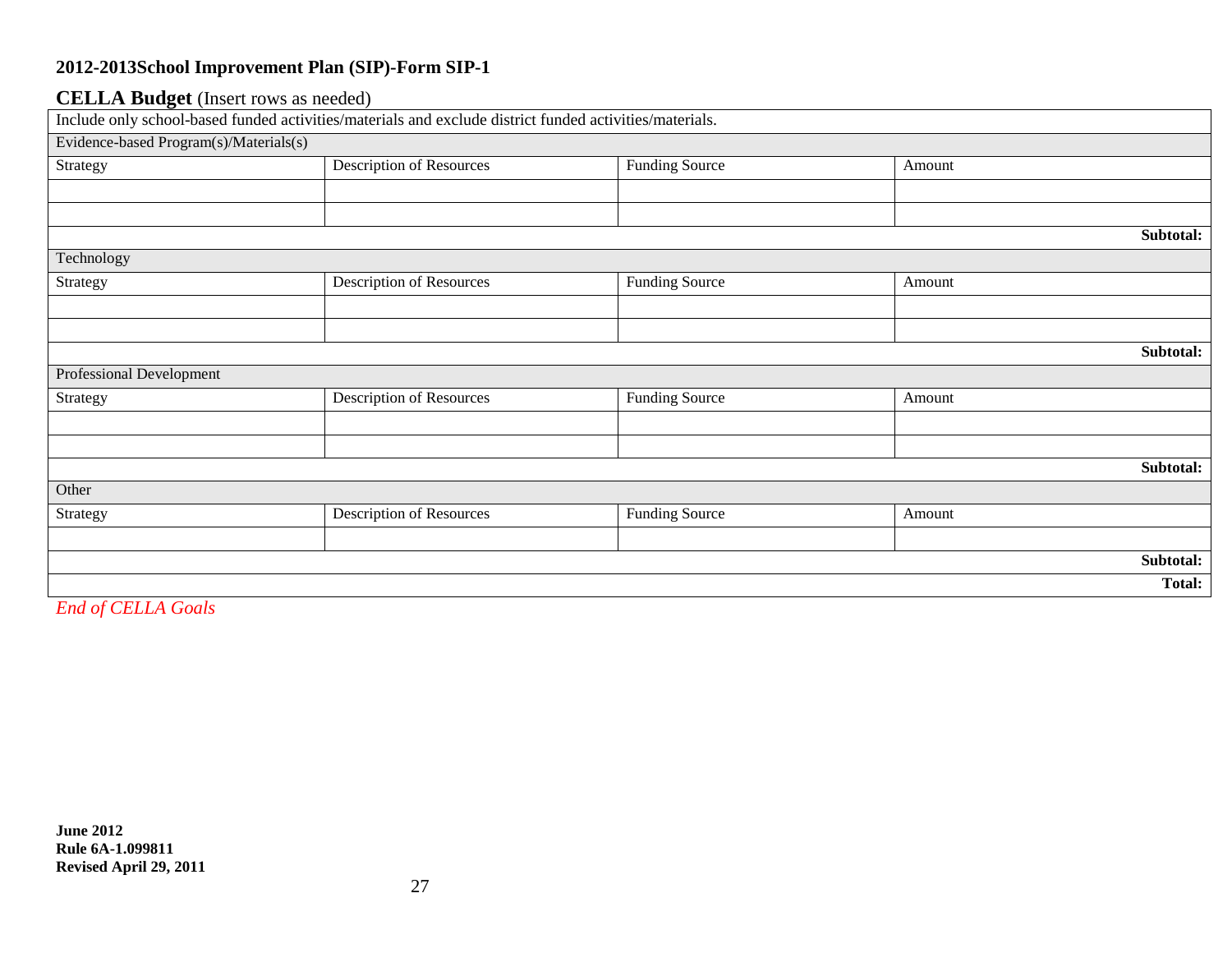# **Elementary School Mathematics Goals**

\* When using percentages, include the number of students the percentage represents (e.g., 70% [35]).

| <b>Elementary Mathematics Goals</b>                                                                                                                                      |                                  |                                                                                                                                                       | <b>Problem-Solving Process to Increase Student Achievement</b> |                                                                                                                             |                                                  |                                                                                                                                                                                                                                                                                                                                                                                                                                                                                                                                                                                 |                        |  |  |
|--------------------------------------------------------------------------------------------------------------------------------------------------------------------------|----------------------------------|-------------------------------------------------------------------------------------------------------------------------------------------------------|----------------------------------------------------------------|-----------------------------------------------------------------------------------------------------------------------------|--------------------------------------------------|---------------------------------------------------------------------------------------------------------------------------------------------------------------------------------------------------------------------------------------------------------------------------------------------------------------------------------------------------------------------------------------------------------------------------------------------------------------------------------------------------------------------------------------------------------------------------------|------------------------|--|--|
| Based on the analysis of student achievement data, and<br>reference to "Guiding Questions", identify and define<br>areas in need of improvement for the following group: |                                  |                                                                                                                                                       | Anticipated Barrier<br>Strategy                                |                                                                                                                             | Person or Position Responsible<br>for Monitoring | Process Used to Determine<br>Effectiveness of<br>Strategy                                                                                                                                                                                                                                                                                                                                                                                                                                                                                                                       | <b>Evaluation Tool</b> |  |  |
| 1a.FCAT 2.0: Students scoring at<br>AchievementLevel 3 in mathematics.<br>2012 Current<br>2013Expected<br>Mathematics Goal<br>Level of<br>evel of                        |                                  | 1a.1.<br>1a.1.<br>Insufficient<br>Set and communicate a<br>standard based<br>purpose for learning and<br>learning goals in each lesson<br>instruction | 1a.1.<br>AP who evaluates<br>teacher                           | 1a.1.<br>Determine Lesson:<br>*Is aligned with a course<br>standard or benchmark and to<br>the district/school pacing quide | 1a.1.<br>Walkthrough & Lesson<br>Plans           |                                                                                                                                                                                                                                                                                                                                                                                                                                                                                                                                                                                 |                        |  |  |
| $#1a$ :<br>Improve current level of<br>performance                                                                                                                       | Performance:*<br>$\#N/A$<br>#N/A | Performance:*<br>Decrease in<br>level 1 and 2<br>from #N/A<br>To<br>$\sharp N/A$                                                                      |                                                                |                                                                                                                             |                                                  | Begins with a discussion of<br>desired outcomes and learning<br>goals<br>*Includes a learning<br>goal/essential question<br>*Includes teacher explanation<br>of how the class activities<br>relate to the learning goal and<br>to answering the essential<br>question<br>*Focuses and/or refocuses<br>class discussion by referring<br>back to the learning<br>goal/essential question<br>*Includes a scale or rubric that<br>relates to the learning goal is<br>posted so that all students can<br>see it<br>Teacher reference to the scale<br>or rubric throughout the lesson |                        |  |  |
|                                                                                                                                                                          |                                  |                                                                                                                                                       | 1a.2.<br>Insufficient<br>standard based<br>linstruction        | 1a.2.<br>Implement High Yield<br><b>Instructional Strategies</b>                                                            | 1a.2.<br>AP who evaluates<br>teacher             | 1a.2.<br>Determine:<br>Lesson focuses on essential<br>learning objectives and goals<br>by specifically stating the<br>purpose for learning, lesson<br>agenda and expected outcomes<br>*Student readiness for learning<br>occurs by connecting<br>instructional objectives and<br>goals to students' background<br>knowledge, interests, and<br>personal goals, etc.                                                                                                                                                                                                             | 1a.2.<br>Walkthrough   |  |  |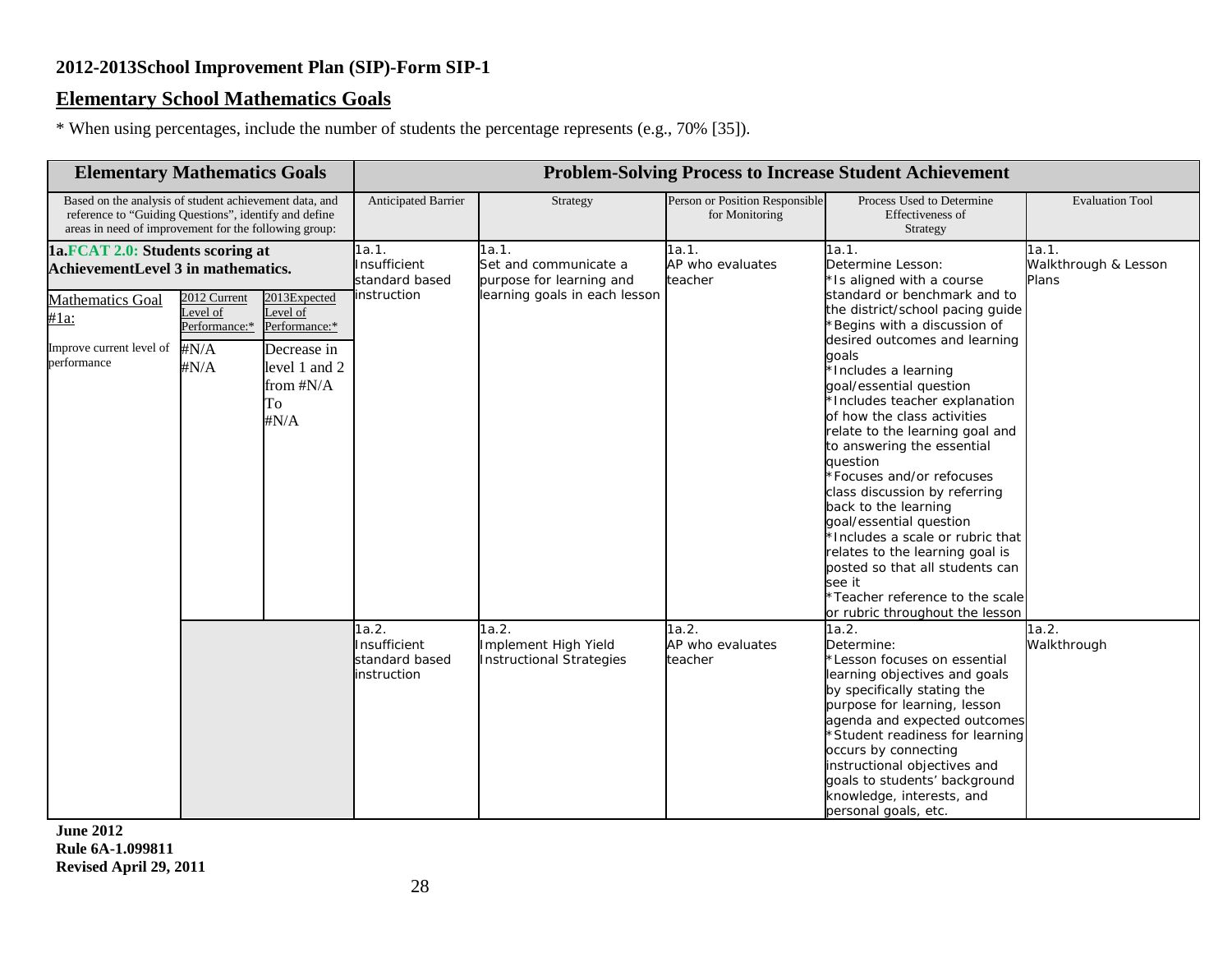|                                                                                                                                                                    |                                                           |                                                                           | 1a.3.<br>Insufficient<br>standard based<br>instruction          | 1a.3.<br>Increase instructional rigor                                     | 1a.3.<br>AP who evaluates<br>teacher          | *Explicit Instruction; Modeled<br>Instruction; Guided Practice<br>with Teacher Support and<br>Feedback; Guided Practice with<br>Peer Support and Feedback;<br>and Independent Practice occur<br>1a.3.<br>Evidence of:<br>Teachers provide instruction<br>which is aligned with the<br>cognitive complexity levels of<br>standards and benchmarks<br>The cognitive complexity of<br>models, examples, questions,<br>tasks, and assessments are<br>appropriate given the cognitive<br>complexity level of grade-level<br>standards and benchmarks<br>Students are provided with<br>appropriate scaffolding and        | 1a.3.<br>Walkthrough<br>Teacher Appraisal Results |
|--------------------------------------------------------------------------------------------------------------------------------------------------------------------|-----------------------------------------------------------|---------------------------------------------------------------------------|-----------------------------------------------------------------|---------------------------------------------------------------------------|-----------------------------------------------|---------------------------------------------------------------------------------------------------------------------------------------------------------------------------------------------------------------------------------------------------------------------------------------------------------------------------------------------------------------------------------------------------------------------------------------------------------------------------------------------------------------------------------------------------------------------------------------------------------------------|---------------------------------------------------|
|                                                                                                                                                                    |                                                           |                                                                           |                                                                 |                                                                           |                                               | supports to access higher order<br>questions and tasks                                                                                                                                                                                                                                                                                                                                                                                                                                                                                                                                                              |                                                   |
| 1b. Florida Alternate Assessment: Students<br>scoring at Levels 4, 5, and 6 in mathematics.<br>Mathematics Goal<br>#1b:<br>Improve current level of<br>performance | 2012 Current<br>Level of<br>Performance:*<br>$\sharp N/A$ | 2013Expected<br>Level of<br>Performance:*<br>Decrease in<br>level 1,2 and | 1b.2.<br>Insufficient<br>standard based<br>instruction<br>1b.2. | 1b.2.<br>Implement High Yield<br><b>Instructional Strategies</b><br>1b.2. | 1b.2.<br>AP who evaluates<br>teacher<br>1b.2. | 1b.2.<br>Determine:<br>Lesson focuses on essential<br>learning objectives and goals<br>by specifically stating the<br>purpose for learning, lesson<br>agenda and expected outcomes<br>aligned to access points when<br>appropriate<br>*Student readiness for learning<br>occurs by connecting<br>instructional objectives and<br>goals to students' background<br>knowledge, interests, and<br>personal goals, etc.<br>*Explicit Instruction; Modeled<br>Instruction; Guided Practice<br>with Teacher Support and<br>Feedback; Guided Practice with<br>Peer Support and Feedback;<br>and Independent Practice occur | 1b.2.<br>Walkthrough<br>1b.2.                     |
|                                                                                                                                                                    |                                                           |                                                                           |                                                                 |                                                                           |                                               | 1b.2.                                                                                                                                                                                                                                                                                                                                                                                                                                                                                                                                                                                                               |                                                   |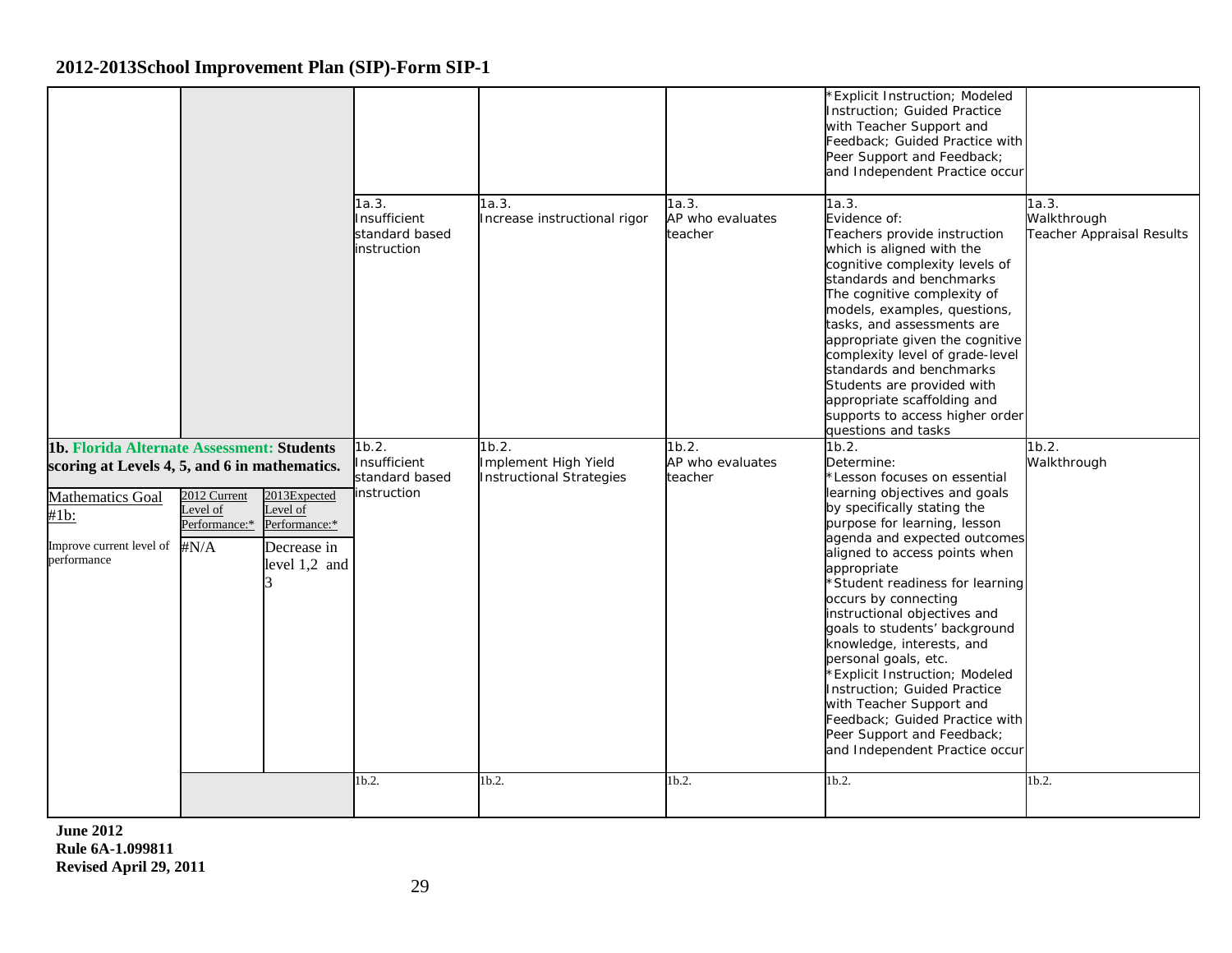|                                                                                                                                                                          |                                                      |                                                                              | 1b.3.                                                                                 | 1b.3.                                | 1b.3.                                                                                                                 | 1b.3.                                                                                                                                                                                                                                                                                                                                                                                                                                                                             | 1b.3.                  |
|--------------------------------------------------------------------------------------------------------------------------------------------------------------------------|------------------------------------------------------|------------------------------------------------------------------------------|---------------------------------------------------------------------------------------|--------------------------------------|-----------------------------------------------------------------------------------------------------------------------|-----------------------------------------------------------------------------------------------------------------------------------------------------------------------------------------------------------------------------------------------------------------------------------------------------------------------------------------------------------------------------------------------------------------------------------------------------------------------------------|------------------------|
| Based on the analysis of student achievement data, and<br>reference to "Guiding Questions", identify and define<br>areas in need of improvement for the following group: |                                                      |                                                                              | Anticipated Barrier                                                                   | Strategy                             | Person or Position Responsible<br>for Monitoring                                                                      | Process Used to Determine<br>Effectiveness of<br>Strategy                                                                                                                                                                                                                                                                                                                                                                                                                         | <b>Evaluation Tool</b> |
| 2a.FCAT 2.0:Students scoring at or above<br>AchievementLevels 4 and 5 in mathematics.<br>2013Expected<br>2012 Current<br><b>Mathematics Goal</b>                         |                                                      | 2a.1.<br>Lack of<br>differentiation of<br>instruction                        | 2a.1.<br>Provide formative<br>assessments to inform<br>differentiation in instruction | 2a.1.<br>AP who evaluates<br>teacher | 2a.1.<br>Determine:<br>*Teachers regularly assess<br>students' readiness for learning<br>and achievement of knowledge | 2a.1.<br>Walkthrough                                                                                                                                                                                                                                                                                                                                                                                                                                                              |                        |
| $#2a$ :<br>Improve current level of<br>performance                                                                                                                       | Level of<br>Performance:*<br>$\#N/A$<br>$\#N/A$      | Level of<br>Performance:*<br>Increase in<br>level 4 and 5<br>by $5\%$        |                                                                                       |                                      |                                                                                                                       | and skills during instruction<br>*Teachers facilitate effective<br>classroom discussions and<br>tasks that elicit evidence of<br>learning *Teachers collect both<br>formal and informal data<br>regarding students' learning<br>and provide feedback regularly<br>to students regarding their<br>personal progress throughout<br>the lesson cycle<br>*Teachers utilize data to<br>modify and adjust teaching<br>practices and to reflect on the<br>needs and progress of students |                        |
|                                                                                                                                                                          |                                                      |                                                                              | 2a.2.                                                                                 | 2a.2.                                | 2a.2.                                                                                                                 | 2a.2.                                                                                                                                                                                                                                                                                                                                                                                                                                                                             | 2a.2.                  |
|                                                                                                                                                                          |                                                      |                                                                              | 2a.3                                                                                  | 2a.3                                 | 2a.3                                                                                                                  | 2a.3                                                                                                                                                                                                                                                                                                                                                                                                                                                                              | 2a.3                   |
| 2b. Florida Alternate Assessment: Students<br>scoring at or above Level 7 in mathematics.                                                                                |                                                      | $2b.1$ .<br>Lack of<br>differentiation of                                    | 2b.1.<br>Provide formative<br>assessments to inform                                   | 2b.1.<br>AP who evaluates<br>teacher | 2b.1.<br>Determine:<br>*Teachers regularly assess                                                                     | 2b1.<br>Walkthrough                                                                                                                                                                                                                                                                                                                                                                                                                                                               |                        |
| <b>Mathematics Goal</b><br>#2b:<br>Improve current level of<br>performance                                                                                               | 2012 Current<br>Level of<br>Performance:*<br>$\#N/A$ | 2013Expected<br>Level of<br>Performance:*<br>Increase in<br>level 7 by<br>5% | instruction                                                                           | differentiation in instruction       |                                                                                                                       | students' readiness for learning<br>and achievement of knowledge<br>and skills during instruction<br>*Teachers facilitate effective<br>classroom activities and tasks<br>that elicit evidence of learning<br>*Teachers collect both formal                                                                                                                                                                                                                                        |                        |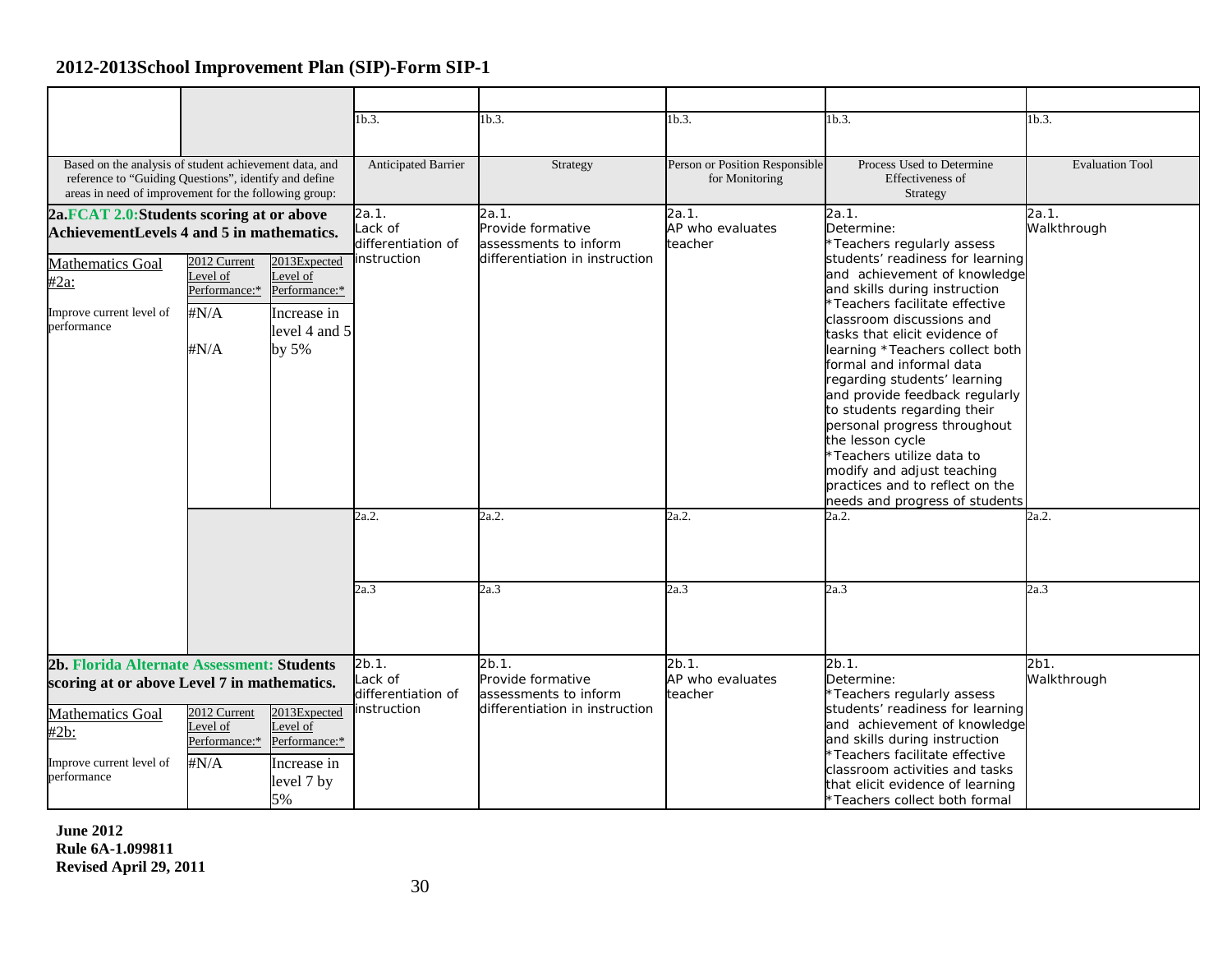|                                                                                                                                                                          |                                                      |                                                                                                     | 2b2.                          | 2b.2.                              | 2b.2.                                            | and informal data regarding<br>students' learning and provide<br>feedback regularly to students<br>regarding their personal<br>progress throughout the lesson<br>cycle<br>*Teachers utilize data to<br>modify and adjust teaching<br>practices and to reflect on the<br>needs and progress of<br>studentsaligned to FAA access<br>points<br>2b.2.                                                                                                                                                                                                                                                                                                                       | 2b.2.                                                                                                                                                                 |
|--------------------------------------------------------------------------------------------------------------------------------------------------------------------------|------------------------------------------------------|-----------------------------------------------------------------------------------------------------|-------------------------------|------------------------------------|--------------------------------------------------|-------------------------------------------------------------------------------------------------------------------------------------------------------------------------------------------------------------------------------------------------------------------------------------------------------------------------------------------------------------------------------------------------------------------------------------------------------------------------------------------------------------------------------------------------------------------------------------------------------------------------------------------------------------------------|-----------------------------------------------------------------------------------------------------------------------------------------------------------------------|
|                                                                                                                                                                          |                                                      |                                                                                                     |                               |                                    |                                                  |                                                                                                                                                                                                                                                                                                                                                                                                                                                                                                                                                                                                                                                                         |                                                                                                                                                                       |
|                                                                                                                                                                          |                                                      |                                                                                                     | 2b.3                          | 2b.3                               | 2b.3                                             | 2b.3                                                                                                                                                                                                                                                                                                                                                                                                                                                                                                                                                                                                                                                                    | 2b.3                                                                                                                                                                  |
| Based on the analysis of student achievement data, and<br>reference to "Guiding Questions", identify and define<br>areas in need of improvement for the following group: |                                                      |                                                                                                     | <b>Anticipated Barrier</b>    | Strategy                           | Person or Position Responsible<br>for Monitoring | Process Used to Determine<br>Effectiveness of<br>Strategy                                                                                                                                                                                                                                                                                                                                                                                                                                                                                                                                                                                                               | <b>Evaluation Tool</b>                                                                                                                                                |
| <b>3a. FCAT 2.0: Percentage of students making 3a.1.</b><br><b>Learning Gains in mathematics.</b><br>Mathematics Goal<br>#3a:<br>Improve current level of<br>performance | 2012 Current<br>Level of<br>Performance:*<br>pending | 2013Expected<br>Level of<br>Performance:*<br>100% of<br>students will<br>make a<br>learning<br>gain | Lack of student<br>engagement | 3a.1.<br>Differentiate Instruction | 3a.1.<br>AP who evaluates<br>teacher             | 3a.1.<br>Content materials are<br>differentiated by student<br>interests, cultural background,<br>prior knowledge of content,<br>and skill level<br>*Content materials are<br>appropriately scaffolded to<br>meet the needs of diverse<br>learners (learning readiness<br>and specific learning needs)<br>*Models, examples and<br>questions are appropriately<br>scaffolded to meet the needs of<br>diverse learners *Teachers<br>provide small group instruction<br>to target specific learning<br>needs.<br>*These small groups are<br>flexible and change with the<br>content, project and<br>assessments<br>'Students are provided<br>opportunities to demonstrate | 3a.1.<br>School Summary of<br>observation section of<br>teacher appraisal results<br>IPI data when available<br>State instructional<br>walkthrough when<br>applicable |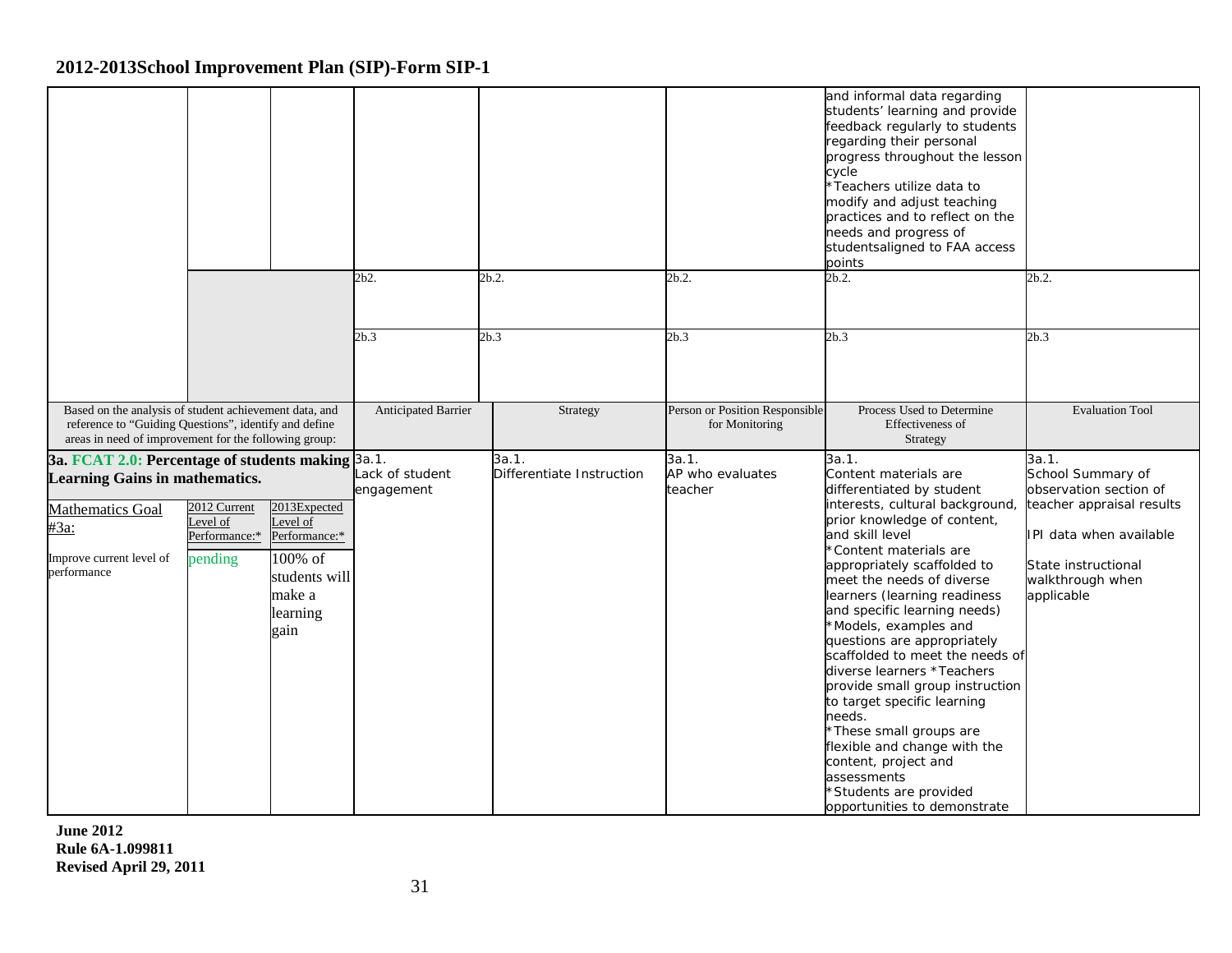|                                                                                                                                                                                                                           |                                                  |                                                                                                    | 3a.2.<br>3a.3.                         | 3a.2.<br>3a.3.                              | 3a.2.<br>3a.3.                                | or express knowledge and<br>understanding in different<br>ways, which includes varying<br>degrees of difficulty.<br>3a.2.<br>3a.3.                                                                                                                                                                                                                                                                                                                                                                                                                                                                                                                                                                                                                                                                   | 3a.2.<br>3a.3.                                                                                                                                                                 |
|---------------------------------------------------------------------------------------------------------------------------------------------------------------------------------------------------------------------------|--------------------------------------------------|----------------------------------------------------------------------------------------------------|----------------------------------------|---------------------------------------------|-----------------------------------------------|------------------------------------------------------------------------------------------------------------------------------------------------------------------------------------------------------------------------------------------------------------------------------------------------------------------------------------------------------------------------------------------------------------------------------------------------------------------------------------------------------------------------------------------------------------------------------------------------------------------------------------------------------------------------------------------------------------------------------------------------------------------------------------------------------|--------------------------------------------------------------------------------------------------------------------------------------------------------------------------------|
| 3b. Florida Alternate Assessment: Percentage <sup>3b.1.</sup><br>of students making Learning Gains in<br>mathematics.<br>Mathematics Goal<br>$\frac{\text{#3b:}}{\text{#3b:}}$<br>Improve current level of<br>performance | 2012 Current<br>Level of<br>Performance:*<br>59% | 2013Expected<br>Level of<br>Performance:*<br>100% of<br>students will<br>make<br>learning<br>gains | Lack of student<br>engagement<br>3b.2. | 3b.1.<br>Differentiate Instruction<br>3b.2. | 3b.1.<br>AP who evaluates<br>teacher<br>3b.2. | 3b.1.<br>Content materials are<br>differentiated by student<br>interests, cultural background,<br>prior knowledge of content,<br>and skill level<br>*Content materials are<br>appropriately scaffolded to<br>meet the needs of diverse<br>learners (learning readiness<br>and specific learning needs)<br>*Models, examples and<br>questions are appropriately<br>scaffolded to meet the needs of<br>diverse learners *Teachers<br>provide small group instruction<br>to target specific learning<br>needs.<br>*These small groups are<br>flexible and change with the<br>content, project and<br>assessments<br>*Students are provided<br>opportunities to demonstrate<br>or express knowledge and<br>understanding in different<br>ways, which includes varying<br>degrees of difficulty.<br>3b.2. | 3b.1.<br>School Summary of<br>observation section of<br>teacher appraisal results<br>IEP data when available<br>State instructional<br>walkthrough when<br>applicable<br>3b.2. |
|                                                                                                                                                                                                                           |                                                  |                                                                                                    | 3b.3.                                  | 3b.3.                                       | 3b.3.                                         | 3b.3.                                                                                                                                                                                                                                                                                                                                                                                                                                                                                                                                                                                                                                                                                                                                                                                                | $3b.3$ .                                                                                                                                                                       |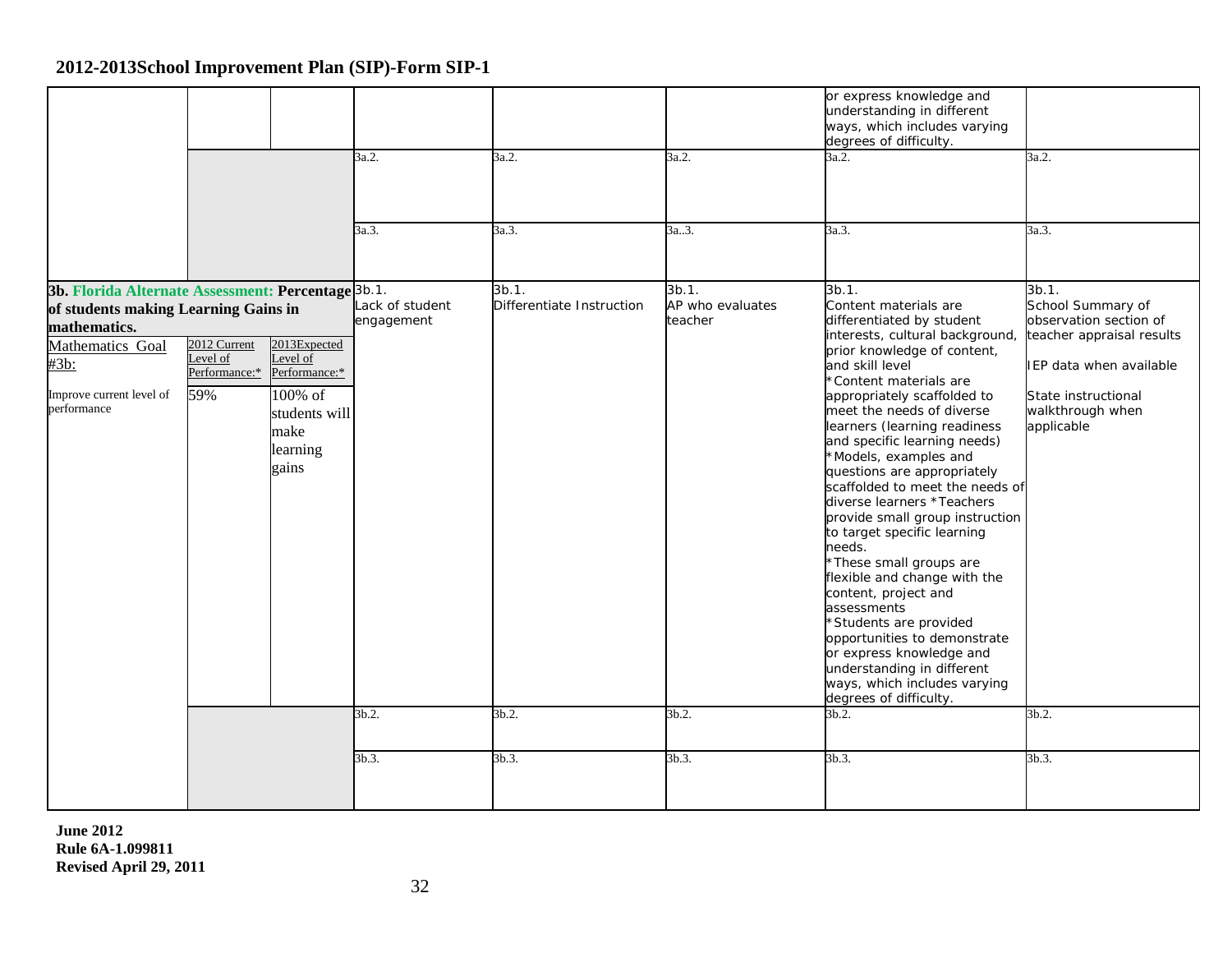| Based on the analysis of student achievement data, and<br>reference to "Guiding Questions", identify and define |                                                                                                                                        | <b>Anticipated Barrier</b>                                                                          | Strategy                                                                                                                 | Person or Position Responsible<br>for Monitoring                                                              | Process Used to Determine<br>Effectiveness of | <b>Evaluation Tool</b>                                                                                                                                                                                                                                                                                                                                                                                                                                                                                                                                                                                                                                                                                                       |                                                                                                        |
|-----------------------------------------------------------------------------------------------------------------|----------------------------------------------------------------------------------------------------------------------------------------|-----------------------------------------------------------------------------------------------------|--------------------------------------------------------------------------------------------------------------------------|---------------------------------------------------------------------------------------------------------------|-----------------------------------------------|------------------------------------------------------------------------------------------------------------------------------------------------------------------------------------------------------------------------------------------------------------------------------------------------------------------------------------------------------------------------------------------------------------------------------------------------------------------------------------------------------------------------------------------------------------------------------------------------------------------------------------------------------------------------------------------------------------------------------|--------------------------------------------------------------------------------------------------------|
|                                                                                                                 | areas in need of improvement for the following group:<br>4a.FCAT 2.0: Percentage of students in<br>Lowest 25% making learning gains in |                                                                                                     | 4a.1.<br>of instruction                                                                                                  | 4a.1.<br>Lack of differentiation Differentiate Instruction                                                    | 4a.1.<br>AP who evaluates<br>teacher          | <b>Strategy</b><br>4a.1.<br>Content materials are<br>differentiated by student                                                                                                                                                                                                                                                                                                                                                                                                                                                                                                                                                                                                                                               | 4a.1.<br>Lesson Plans &<br>Walkthrough                                                                 |
| mathematics.<br>Mathematics Goal<br>#4a:<br>Improve current level of<br>performance                             | 2012 Current<br>Level of<br>Performance:*<br>pending                                                                                   | 2013Expected<br>Level of<br>Performance:*<br>100% of<br>students will<br>make a<br>learning<br>gain |                                                                                                                          |                                                                                                               |                                               | interests, cultural background,<br>prior knowledge of content,<br>and skill level<br>*Content materials are<br>appropriately scaffolded to<br>meet the needs of diverse<br>learners (learning readiness<br>and specific learning needs)<br>*Models, examples and<br>questions are appropriately<br>scaffolded to meet the needs of<br>diverse learners *Teachers<br>provide small group instruction<br>to target specific learning<br>needs.<br>*These small groups are<br>flexible and change with the<br>content, project and<br>assessments<br>*Students are provided<br>opportunities to demonstrate<br>or express knowledge and<br>understanding in different<br>ways, which includes varying<br>degrees of difficulty. |                                                                                                        |
|                                                                                                                 |                                                                                                                                        |                                                                                                     | 4a.2.<br>Insufficient<br>exist to address the<br>varying needs of<br>students across<br>academic and<br>engagement areas | 4a.2.<br>Create intervention that<br>intervention supports support core instructional<br>goals and objectives | 4a.2.<br><b>SBLT</b>                          | 4a.2.<br>'SBLT utilizes data to plan for<br>a sufficient number and variety and intervention teachers<br>of intervention courses<br>*Intervention and core<br>teachers communicate and<br>plan together regularly<br>*Intervention curriculum is<br>aligned with core instructional<br>goals/objectives<br>*Core content materials and<br>subject matter are integrated<br>within intervention courses<br>*Intervention strategies are<br>reinforced in core classes<br>*Interventions are integrated<br>and aligned across all providers                                                                                                                                                                                    | 4a.2.<br>Evidence of core teachers<br>communicating and<br>planning;<br>Lesson Plans &<br>Walkthroughs |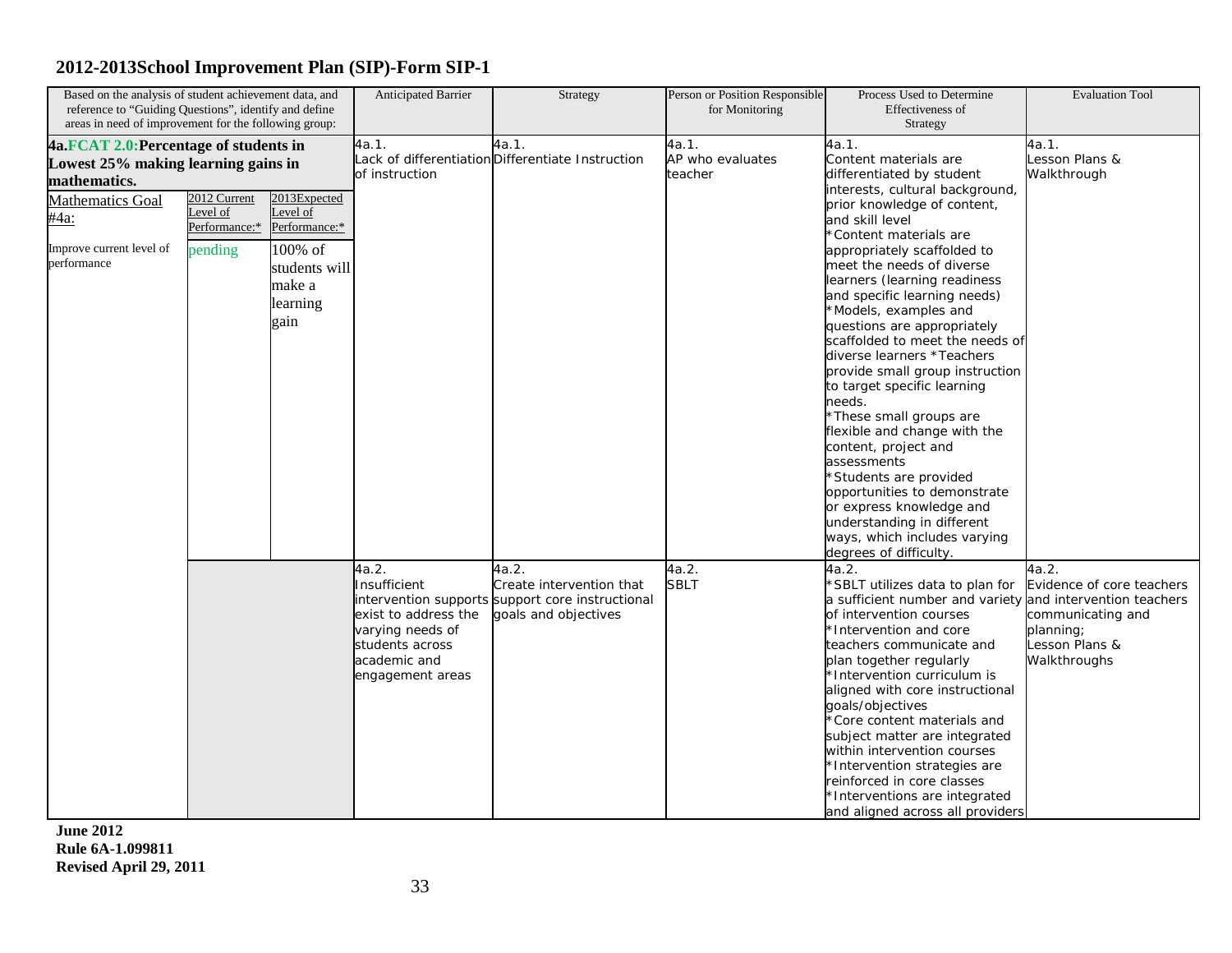|                                                                                                                                                                                                         |                                                                                                                     |                                                                                             | 4a.3.                                                                                                                    | 4a.3.                                                                                                         | 4a.3.                                | <b>Effectiveness of intervention</b><br>courses are evaluated by<br>reviewing student success in<br>core courses<br>4a.3.                                                                                                                                                                                                                                                                                                                                                                                                                                                                                                                                                                                                                                                                | 4a.3                                                                                                  |
|---------------------------------------------------------------------------------------------------------------------------------------------------------------------------------------------------------|---------------------------------------------------------------------------------------------------------------------|---------------------------------------------------------------------------------------------|--------------------------------------------------------------------------------------------------------------------------|---------------------------------------------------------------------------------------------------------------|--------------------------------------|------------------------------------------------------------------------------------------------------------------------------------------------------------------------------------------------------------------------------------------------------------------------------------------------------------------------------------------------------------------------------------------------------------------------------------------------------------------------------------------------------------------------------------------------------------------------------------------------------------------------------------------------------------------------------------------------------------------------------------------------------------------------------------------|-------------------------------------------------------------------------------------------------------|
| <b>4b. Florida Alternate Assessment:</b><br>Percentage of students in Lowest 25%<br>making learning gains in mathematics.<br><b>Mathematics Goal</b><br>#4b:<br>Improve current level of<br>performance | 2012 Current<br>Level of<br>Performance:*<br>79% of our<br>lowest 25%<br>of students<br>make<br>learning gains gain | 2013Expected<br>Level of<br>Performance:*<br>100% of<br>students will<br>make a<br>learning | 4b.1.<br>of instruction                                                                                                  | 4b.1.<br>Lack of differentiation Differentiate Instruction                                                    | 4b.1.<br>AP who evaluates<br>teacher | 4b.1.<br>Content materials are<br>differentiated by student<br>interests, cultural background,<br>prior knowledge of content,<br>and skill level<br>Content materials are<br>appropriately scaffolded to<br>meet the needs of diverse<br>learners (learning readiness<br>and specific learning needs)<br>Models, examples and<br>questions are appropriately<br>scaffolded to meet the needs of<br>diverse learners *Teachers<br>provide small group instruction<br>to target specific learning<br>needs.<br>*These small groups are<br>flexible and change with the<br>content, project and<br>assessments<br>Students are provided<br>opportunities to demonstrate<br>or express knowledge and<br>understanding in different<br>ways, which includes varying<br>degrees of difficulty. | 4b.1.<br>Lesson Plans & Walkthrough                                                                   |
|                                                                                                                                                                                                         |                                                                                                                     |                                                                                             | 4b.2.<br>Insufficient<br>exist to address the<br>varying needs of<br>students across<br>academic and<br>engagement areas | 4b.2.<br>Create intervention that<br>intervention supports support core instructional<br>goals and objectives | 4ab.2.<br>SBLT                       | 4b.2.<br>'SBLT utilizes data to plan for<br>a sufficient number and variety and intervention teachers<br>of intervention courses<br>*Intervention and core<br>teachers communicate and<br>plan together regularly<br>Intervention curriculum is<br>aligned with core instructional<br>goals/objectives                                                                                                                                                                                                                                                                                                                                                                                                                                                                                   | 4b.2.<br>Evidence of core teachers<br>communicating and<br>planning;<br>esson Plans &<br>Walkthroughs |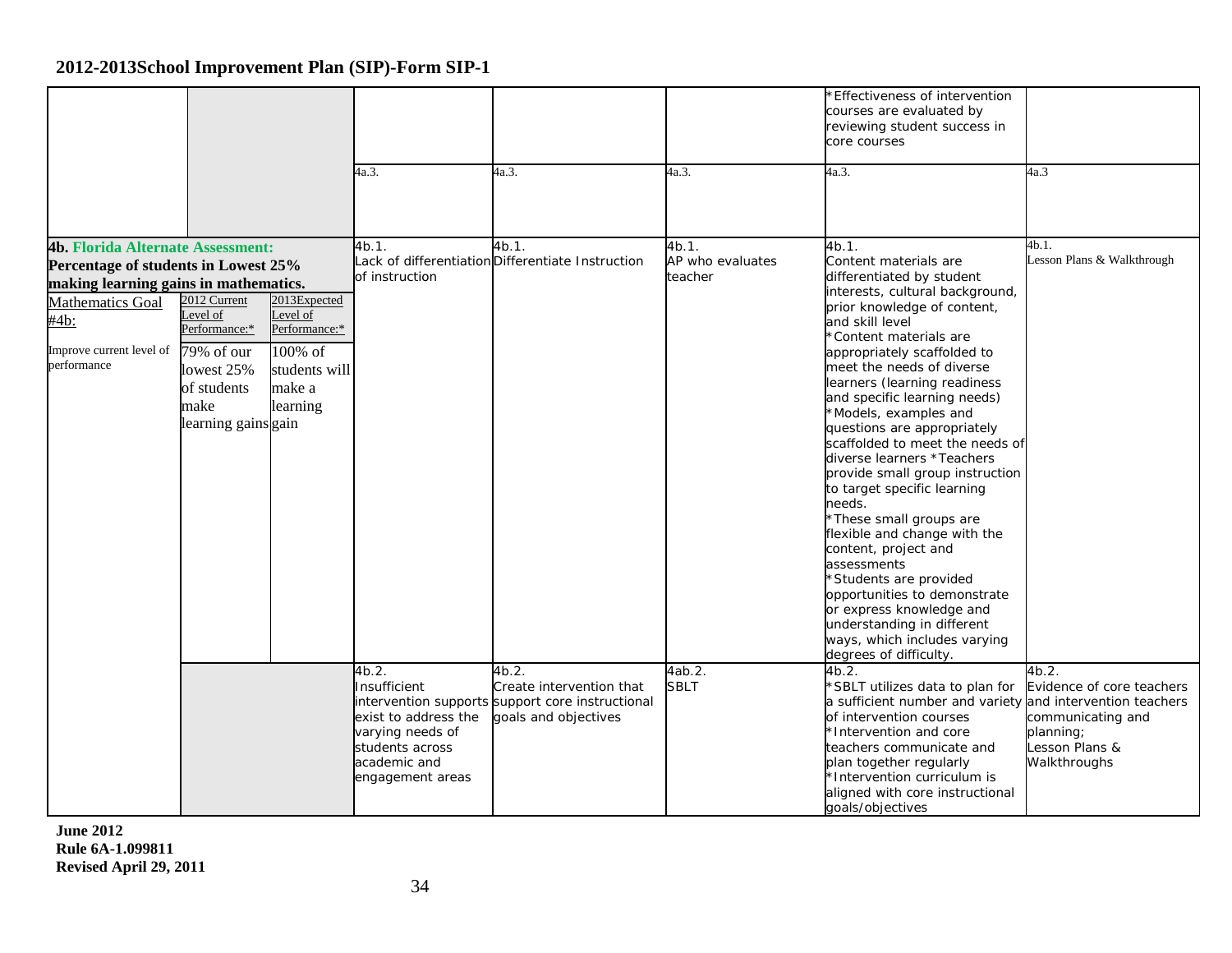|                                                                                                                                                                                                                                                            |                                                                                                                                                                                                                                 | 4b.3.                                                                | 4b.3.                                 | 4b.3.                                            | *Core content materials and<br>subject matter are integrated<br>within intervention courses<br>*Intervention strategies are<br>reinforced in core classes<br>*Interventions are integrated<br>and aligned across all providers<br><b>Effectiveness of intervention</b><br>courses are evaluated by<br>reviewing student success in<br>core courses<br>4b.3. | 4b.3                                      |                        |
|------------------------------------------------------------------------------------------------------------------------------------------------------------------------------------------------------------------------------------------------------------|---------------------------------------------------------------------------------------------------------------------------------------------------------------------------------------------------------------------------------|----------------------------------------------------------------------|---------------------------------------|--------------------------------------------------|-------------------------------------------------------------------------------------------------------------------------------------------------------------------------------------------------------------------------------------------------------------------------------------------------------------------------------------------------------------|-------------------------------------------|------------------------|
|                                                                                                                                                                                                                                                            |                                                                                                                                                                                                                                 |                                                                      |                                       |                                                  |                                                                                                                                                                                                                                                                                                                                                             |                                           |                        |
| Target                                                                                                                                                                                                                                                     | Based on Ambitious but Achievable Annual Measurable<br>Objectives (AMOs), Reading and Math Performance                                                                                                                          | 2011-2012                                                            | 2012-2013                             | 2013-2014                                        | 2014-2015                                                                                                                                                                                                                                                                                                                                                   | 2015-2016                                 | 2016-2017              |
| 5A. Ambitious but<br><b>Achievable</b><br><b>Annual</b><br><b>Measurable</b><br><b>Objectives</b><br>(AMOs). In six<br>year school will<br>reduce their<br>achievement gap<br>by $50\%$ .<br>Mathematics Goal #5A:<br>Improve current level of performance | Based on the analysis of student achievement data, and                                                                                                                                                                          |                                                                      |                                       |                                                  | Process Used to Determine                                                                                                                                                                                                                                                                                                                                   |                                           | <b>Evaluation Tool</b> |
|                                                                                                                                                                                                                                                            | reference to "Guiding Questions", identify and define<br>areas in need of improvement for the following subgroup:                                                                                                               | <b>Anticipated Barrier</b>                                           | Strategy                              | Person or Position Responsible<br>for Monitoring | Effectiveness of<br>Strategy                                                                                                                                                                                                                                                                                                                                |                                           |                        |
| <b>Mathematics Goal</b><br>#5B:                                                                                                                                                                                                                            | 5B. Student subgroups by ethnicity (White,<br>Black, Hispanic, Asian, American Indian) not<br>making satisfactory progress in mathematics<br>2012 Current<br>2013Expected<br>Level of<br>evel of<br>Performance:* Performance:* | 5b.1.<br>White:<br>Black:<br>Hispanic:<br>Asian:<br>American Indian: | $5b.1$ .<br>Differentiate Instruction | 5b.1.<br>AP who evaluates<br>teacher             | $5b.1$ .<br>Content materials are<br>differentiated by student<br>interests, cultural background,<br>prior knowledge of content,<br>and skill level                                                                                                                                                                                                         | $5b.1$ .<br>Lesson Plans &<br>Walkthrough |                        |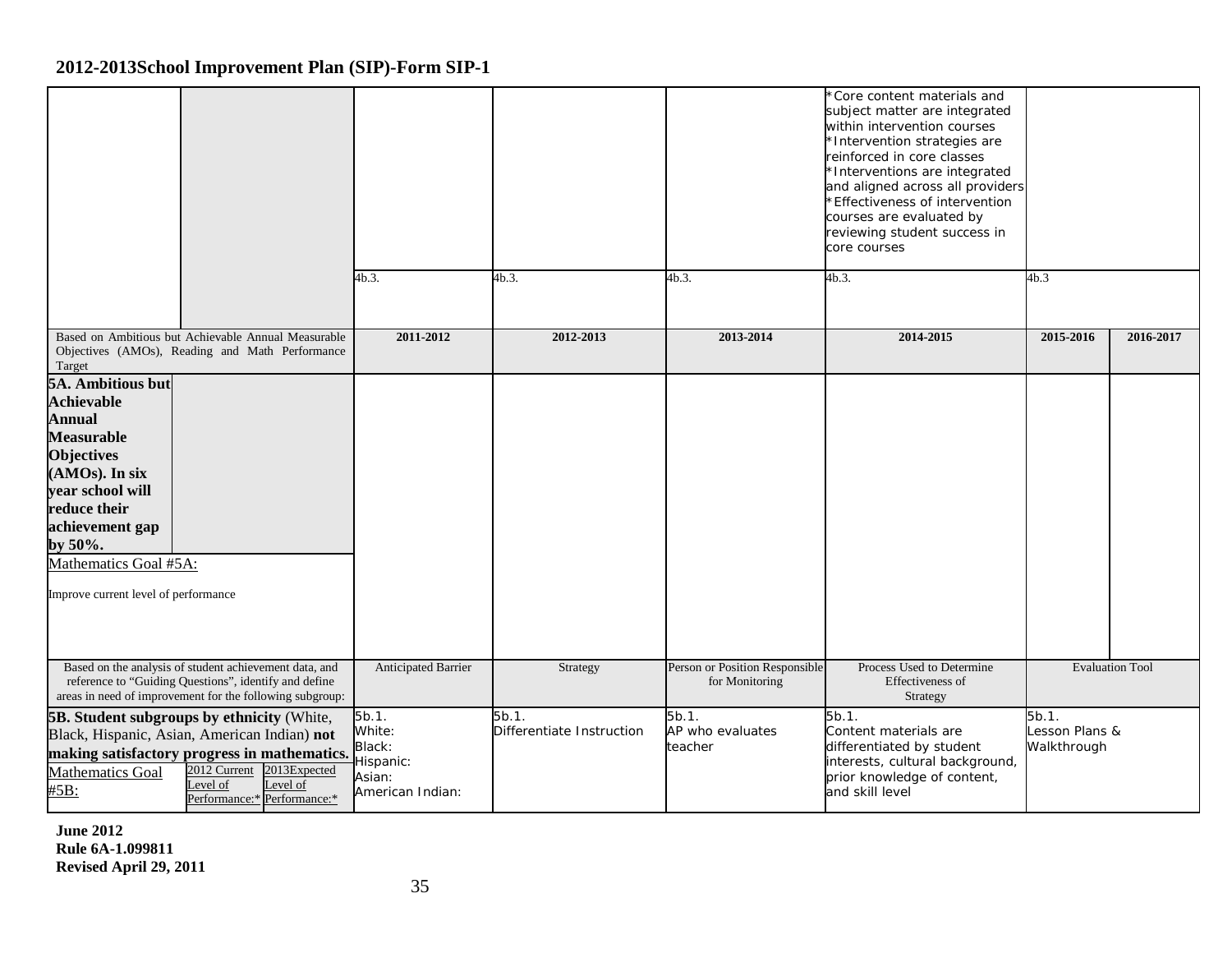|                                                          | White:       | 100% of                     | Lack of differentiation |                                                   |                                | Content materials are                                   |                        |
|----------------------------------------------------------|--------------|-----------------------------|-------------------------|---------------------------------------------------|--------------------------------|---------------------------------------------------------|------------------------|
| Improve current level of                                 | 14.00        | student                     | of instruction          |                                                   |                                | appropriately scaffolded to                             |                        |
| performance                                              |              | subgroups                   |                         |                                                   |                                | meet the needs of diverse                               |                        |
|                                                          | Black:       | will make                   |                         |                                                   |                                | learners (learning readiness                            |                        |
|                                                          |              |                             |                         |                                                   |                                | and specific learning needs)                            |                        |
|                                                          |              | learning gains              |                         |                                                   |                                | *Models, examples and                                   |                        |
|                                                          | 43           | An increase                 |                         |                                                   |                                | questions are appropriately                             |                        |
|                                                          |              | in proficiency              |                         |                                                   |                                | scaffolded to meet the needs of                         |                        |
|                                                          | Hispanic:    | by 10%                      |                         |                                                   |                                | diverse learners *Teachers                              |                        |
|                                                          | 36           |                             |                         |                                                   |                                | provide small group instruction                         |                        |
|                                                          | 28           |                             |                         |                                                   |                                | to target specific learning                             |                        |
|                                                          |              |                             |                         |                                                   |                                | needs.                                                  |                        |
|                                                          |              |                             |                         |                                                   |                                | *These small groups are<br>flexible and change with the |                        |
|                                                          | Asian:       |                             |                         |                                                   |                                | content, project and                                    |                        |
|                                                          | 50           |                             |                         |                                                   |                                | assessments                                             |                        |
|                                                          | 57           |                             |                         |                                                   |                                | *Students are provided                                  |                        |
|                                                          |              |                             |                         |                                                   |                                | opportunities to demonstrate                            |                        |
|                                                          | American     |                             |                         |                                                   |                                | or express knowledge and                                |                        |
|                                                          | Indian:      |                             |                         |                                                   |                                | understanding in different                              |                        |
|                                                          | $\#N/A$      |                             |                         |                                                   |                                | ways, which includes varying                            |                        |
|                                                          | 57           |                             |                         |                                                   |                                | degrees of difficulty.                                  |                        |
|                                                          |              |                             |                         |                                                   |                                |                                                         |                        |
|                                                          |              |                             | 5B.3.                   | 5B.3.                                             | 5B.3.                          | 5B.3.                                                   | 5B.3.                  |
|                                                          |              |                             |                         |                                                   |                                |                                                         |                        |
| Based on the analysis of student achievement data, and   |              |                             | Anticipated Barrier     | Strategy                                          | Person or Position Responsible | Process Used to Determine                               | <b>Evaluation Tool</b> |
| reference to "Guiding Questions", identify and define    |              |                             |                         |                                                   | for Monitoring                 | Effectiveness of                                        |                        |
| areas in need of improvement for the following subgroup: |              |                             |                         |                                                   |                                | Strategy                                                |                        |
| 5C. English Language Learners (ELL) not                  |              |                             | 5c.1.                   | $5c.1$ .                                          | 5c.1.                          | 5c.1.                                                   | 5c.1.                  |
| making satisfactory progress in mathematics.             |              |                             |                         | Lack of differentiation Differentiate Instruction | AP who evaluates               | Content materials are                                   | Lesson Plans &         |
| Mathematics Goal                                         | 2012 Current | 2013Expected                | of instruction          |                                                   | teacher                        | differentiated by student                               | Walkthrough            |
| #5C:                                                     | evel of      | Level of                    |                         |                                                   |                                | interests, cultural background,                         |                        |
|                                                          |              | Performance:* Performance:* |                         |                                                   |                                | prior knowledge of content,<br>and skill level          |                        |
| Improve current level of                                 | pending      | 100% of                     |                         |                                                   |                                |                                                         |                        |
| performance                                              |              | <b>ELL</b>                  |                         |                                                   |                                | *Content materials are<br>appropriately scaffolded to   |                        |
|                                                          |              | students will               |                         |                                                   |                                | meet the needs of diverse                               |                        |
|                                                          |              |                             |                         |                                                   |                                | learners (learning readiness                            |                        |
|                                                          |              | make                        |                         |                                                   |                                | and specific learning needs)                            |                        |
|                                                          |              | learning                    |                         |                                                   |                                | *Models, examples and                                   |                        |
|                                                          |              | gains                       |                         |                                                   |                                | questions are appropriately                             |                        |
|                                                          |              | An increase                 |                         |                                                   |                                | scaffolded to meet the needs of                         |                        |
|                                                          |              | in                          |                         |                                                   |                                | diverse learners *Teachers                              |                        |
|                                                          |              | proficiency                 |                         |                                                   |                                | provide small group instruction                         |                        |
|                                                          |              |                             |                         |                                                   |                                | to target specific learning                             |                        |
|                                                          |              |                             |                         |                                                   |                                |                                                         |                        |
|                                                          |              | by 10%                      |                         |                                                   |                                | needs.<br>*These small groups are                       |                        |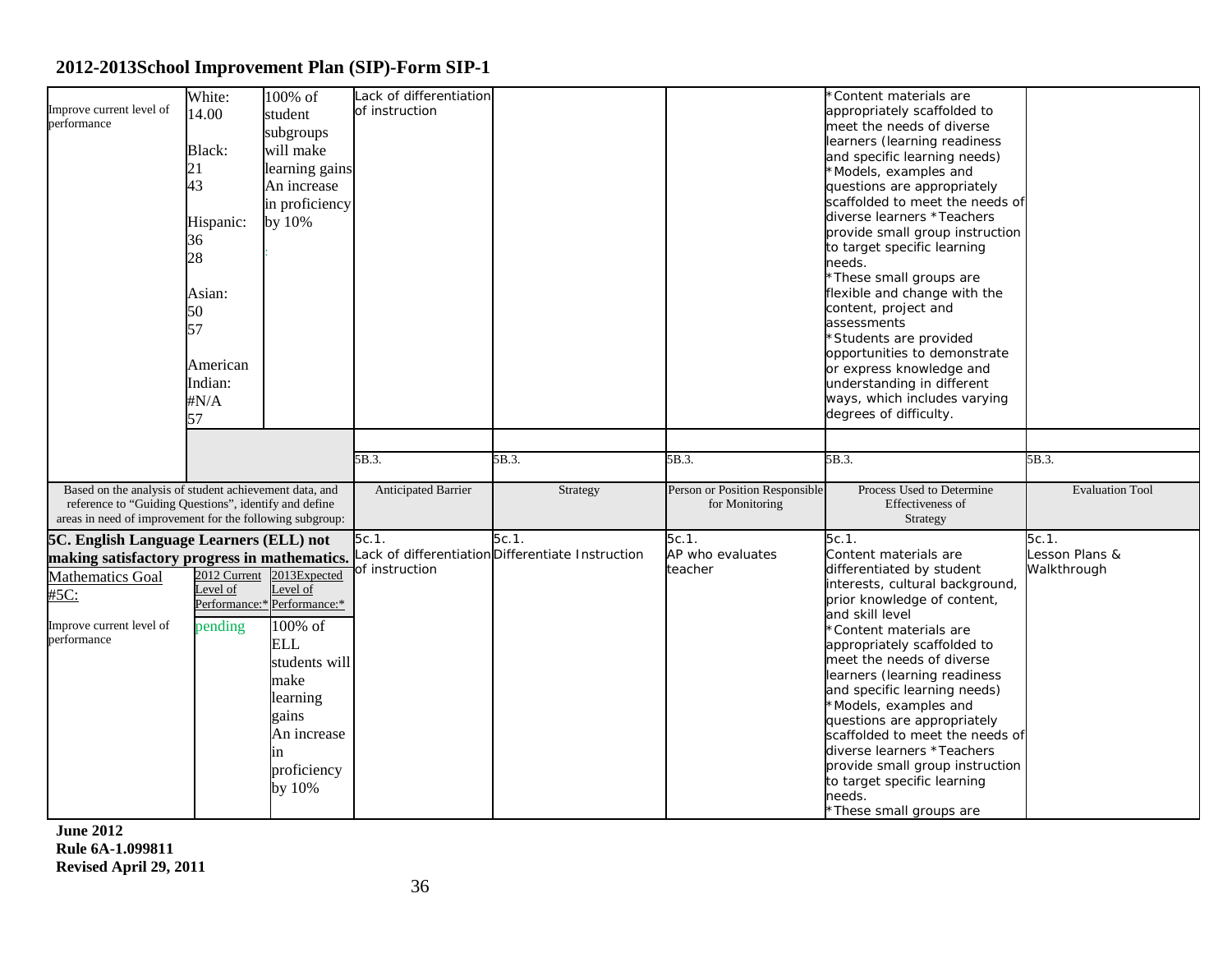|                                                                                                                                                                       |                                                                                                                          |                                                                                                                                                                    | 5C.2.                            | 5C.2.                                                               | 5C.2.                                         | flexible and change with the<br>content, project and<br>assessments<br>*Students are provided<br>opportunities to demonstrate<br>or express knowledge and<br>understanding in different<br>ways, which includes varying<br>degrees of difficulty.<br>5C.2.                                                                                                                                                                                                                                                                                                                                                                                                                                                                                                                                           | 5C.2.                                        |
|-----------------------------------------------------------------------------------------------------------------------------------------------------------------------|--------------------------------------------------------------------------------------------------------------------------|--------------------------------------------------------------------------------------------------------------------------------------------------------------------|----------------------------------|---------------------------------------------------------------------|-----------------------------------------------|------------------------------------------------------------------------------------------------------------------------------------------------------------------------------------------------------------------------------------------------------------------------------------------------------------------------------------------------------------------------------------------------------------------------------------------------------------------------------------------------------------------------------------------------------------------------------------------------------------------------------------------------------------------------------------------------------------------------------------------------------------------------------------------------------|----------------------------------------------|
| Based on the analysis of student achievement data, and                                                                                                                |                                                                                                                          |                                                                                                                                                                    | 5C.3.<br>Anticipated Barrier     | 5C.3.<br>Strategy                                                   | 5C.3.<br>Person or Position Responsible       | 5C.3.<br>Process Used to Determine                                                                                                                                                                                                                                                                                                                                                                                                                                                                                                                                                                                                                                                                                                                                                                   | 5C.3<br><b>Evaluation Tool</b>               |
| reference to "Guiding Questions", identify and define<br>areas in need of improvement for the following subgroup:                                                     |                                                                                                                          |                                                                                                                                                                    |                                  |                                                                     | for Monitoring                                | Effectiveness of<br>Strategy                                                                                                                                                                                                                                                                                                                                                                                                                                                                                                                                                                                                                                                                                                                                                                         |                                              |
| 5D. Students with Disabilities (SWD)not<br>making satisfactory progress in mathematics.<br><b>Mathematics Goal</b><br>#5D:<br>Improve current level of<br>performance | 2012 Current<br>Level of<br>Performance:*<br>All of our<br>students<br>have<br>disabilities.<br>Data is in<br>math goals | 2013 Expected<br>Level of<br>Performance:*<br>100% of<br><b>SWD</b><br>students will<br>make<br>learning<br>gains<br>An increase<br>in<br>proficiency<br>by $10\%$ | 5d.1.<br>of instruction<br>5D.2. | 5d.1.<br>Lack of differentiation Differentiate Instruction<br>5D.2. | 5d.1.<br>AP who evaluates<br>teacher<br>5D.2. | 5d.1.<br>Content materials are<br>differentiated by student<br>interests, cultural background,<br>prior knowledge of content,<br>and skill level<br>*Content materials are<br>appropriately scaffolded to<br>meet the needs of diverse<br>learners (learning readiness<br>and specific learning needs)<br>*Models, examples and<br>questions are appropriately<br>scaffolded to meet the needs of<br>diverse learners *Teachers<br>provide small group instruction<br>to target specific learning<br>needs.<br>*These small groups are<br>flexible and change with the<br>content, project and<br>assessments<br>*Students are provided<br>opportunities to demonstrate<br>or express knowledge and<br>understanding in different<br>ways, which includes varying<br>degrees of difficulty.<br>5D.2. | 5d.1.<br>Lesson Plans & Walkthrough<br>5D.2. |
|                                                                                                                                                                       |                                                                                                                          |                                                                                                                                                                    | 5D.3.                            | 5D.3.                                                               | 5D.3.                                         | 5D.3.                                                                                                                                                                                                                                                                                                                                                                                                                                                                                                                                                                                                                                                                                                                                                                                                | 5D.3.                                        |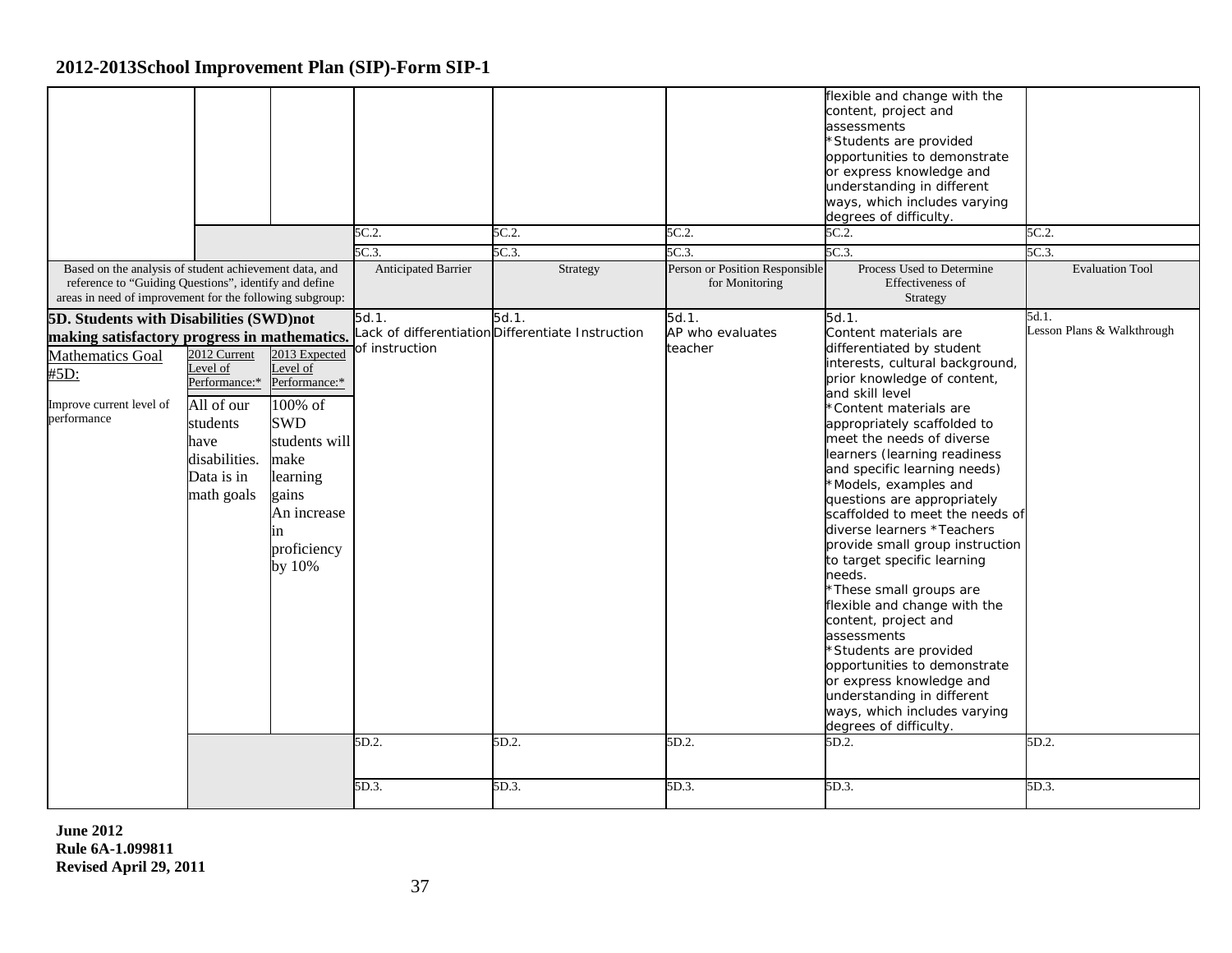| Based on the analysis of student achievement data, and<br>reference to "Guiding Questions", identify and define<br>areas in need of improvement for the following subgroup: |                                                                                                                                     |                                                                                                                                                                       | Anticipated Barrier | Strategy                                                                                                | Person or Position Responsible<br>for Monitoring | Process Used to Determine<br>Effectiveness of<br>Strategy                                                                                                                                                                                                                                                                                                                                                                                                                                                                                                                                                                                                                                                                                                                                   | <b>Evaluation Tool</b>                 |
|-----------------------------------------------------------------------------------------------------------------------------------------------------------------------------|-------------------------------------------------------------------------------------------------------------------------------------|-----------------------------------------------------------------------------------------------------------------------------------------------------------------------|---------------------|---------------------------------------------------------------------------------------------------------|--------------------------------------------------|---------------------------------------------------------------------------------------------------------------------------------------------------------------------------------------------------------------------------------------------------------------------------------------------------------------------------------------------------------------------------------------------------------------------------------------------------------------------------------------------------------------------------------------------------------------------------------------------------------------------------------------------------------------------------------------------------------------------------------------------------------------------------------------------|----------------------------------------|
| <b>5E. Economically Disadvantaged students not 5e.1.</b><br><b>Mathematics Goal</b><br>#5E:<br>Improve current level of<br>performance                                      | 2012 Current<br>Level of<br>Performance:*<br>80% of our<br>economically<br>disadvantaged ly<br>students make Disadvanta<br>progress | 2013Expected<br>Level of<br>Performance:*<br>100% of<br>Economical<br>ged<br>students<br>will make<br>learning<br>gains<br>An increase<br>ın<br>proficiency<br>by 10% | of instruction      | 5e.1.<br>making satisfactory progress in mathematics. Lack of differentiation Differentiate Instruction | 5e.1.<br>AP who evaluates<br>teacher             | 5e.1.<br>Content materials are<br>differentiated by student<br>interests, cultural background,<br>prior knowledge of content,<br>and skill level<br>*Content materials are<br>appropriately scaffolded to<br>meet the needs of diverse<br>learners (learning readiness<br>and specific learning needs)<br>*Models, examples and<br>questions are appropriately<br>scaffolded to meet the needs of<br>diverse learners *Teachers<br>provide small group instruction<br>to target specific learning<br>needs.<br>*These small groups are<br>flexible and change with the<br>content, project and<br>assessments<br>*Students are provided<br>opportunities to demonstrate<br>or express knowledge and<br>understanding in different<br>ways, which includes varying<br>degrees of difficulty. | 5e.1.<br>Lesson Plans &<br>Walkthrough |
|                                                                                                                                                                             |                                                                                                                                     |                                                                                                                                                                       | 5E.2<br>5E.3        | 5E.2<br>5E.3                                                                                            | 5E.2<br>5E.3                                     | 5E.2<br>5E.3                                                                                                                                                                                                                                                                                                                                                                                                                                                                                                                                                                                                                                                                                                                                                                                | 5E.2                                   |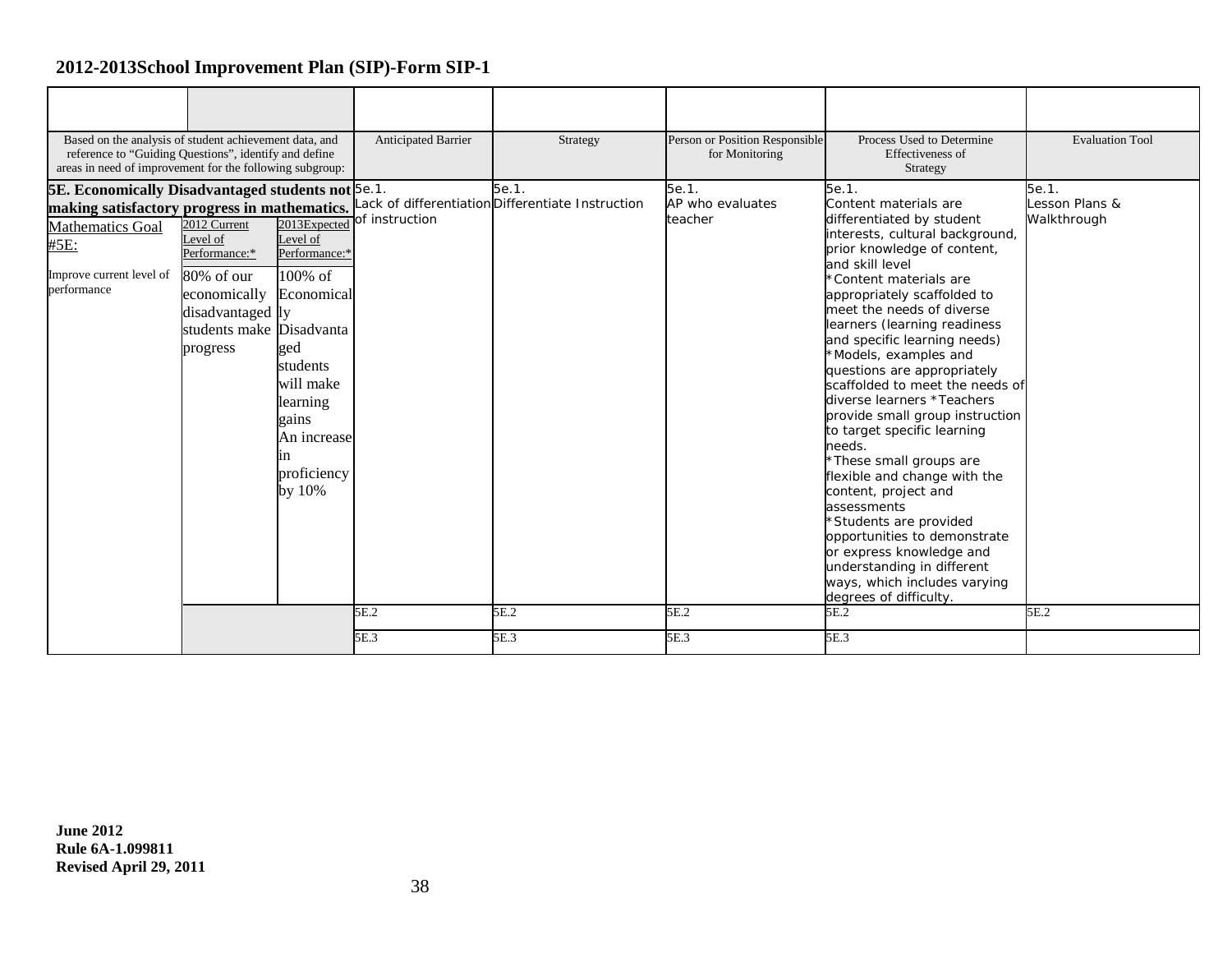|                                       |                                                                                             |                                                   |                                                                        |                                                                                                              | Professional Development (PD) aligned with Strategies through Professional Learning Community (PLC) or PD Activity |                                                  |  |  |  |  |  |  |  |
|---------------------------------------|---------------------------------------------------------------------------------------------|---------------------------------------------------|------------------------------------------------------------------------|--------------------------------------------------------------------------------------------------------------|--------------------------------------------------------------------------------------------------------------------|--------------------------------------------------|--|--|--|--|--|--|--|
|                                       | Please note that each Strategy does not require a professional development or PLC activity. |                                                   |                                                                        |                                                                                                              |                                                                                                                    |                                                  |  |  |  |  |  |  |  |
| PD Content /Topic<br>and/or PLC Focus | Grade<br>Level/Subject                                                                      | PD Facilitator<br>and/or<br>PLC Leader            | PD Participants<br>(e.g., PLC, subject, grade level, or<br>school-wide | <b>Target Dates and Schedules</b><br>(e.g., Early Release) and<br>Schedules (e.g., frequency of<br>meetings) | Strategy for Follow-up/Monitoring                                                                                  | Person or Position Responsible for<br>Monitoring |  |  |  |  |  |  |  |
| <b>Gradual Release Model</b>          | $PreK-12$                                                                                   | Instructional<br>Coach                            | All instructional staff                                                | First Semester.                                                                                              | Walk-through data                                                                                                  | Principal<br><b>Assistant Principal</b>          |  |  |  |  |  |  |  |
| Lesson Plan Study                     | <b>ALL</b>                                                                                  | Instructional<br>Coach<br>Trained<br>Facilitators | <b>Pilot Group Members</b>                                             | Aug. 2012-May 2013                                                                                           | <b>Minutes</b>                                                                                                     | <b>Instructional Coach</b>                       |  |  |  |  |  |  |  |

|                                                              | Include only school-based funded activities/materials and exclude district funded activities /materials. |                       |                |
|--------------------------------------------------------------|----------------------------------------------------------------------------------------------------------|-----------------------|----------------|
| Evidence-based Program(s)/Materials(s)                       |                                                                                                          |                       |                |
| Strategy                                                     | Description of Resources                                                                                 | <b>Funding Source</b> | Amount         |
| Alignment of access points to core<br>curriculum             | Unique Learning System                                                                                   | FLEX paid             | $\overline{0}$ |
| Provide students with different<br>modalities of instruction | Touchmath kits, calculators                                                                              | Paid                  | $\overline{0}$ |
|                                                              |                                                                                                          |                       | Subtotal:      |
| Technology                                                   |                                                                                                          |                       |                |
| Strategy                                                     | Description of Resources                                                                                 | <b>Funding Source</b> | Amount         |
|                                                              |                                                                                                          |                       |                |
|                                                              |                                                                                                          |                       | Subtotal:      |
| Professional Development                                     |                                                                                                          |                       |                |
| Strategy                                                     | Description of Resources                                                                                 | <b>Funding Source</b> | Amount         |
| Lesson Study PLC                                             | Learning Lesson Study Course Teaching<br>Materials                                                       | Provided free         |                |
|                                                              |                                                                                                          |                       | Subtotal:      |
| Other                                                        |                                                                                                          |                       |                |
| Strategy                                                     | <b>Description of Resources</b>                                                                          | <b>Funding Source</b> | Amount         |
|                                                              |                                                                                                          |                       |                |
|                                                              |                                                                                                          |                       | Subtotal:      |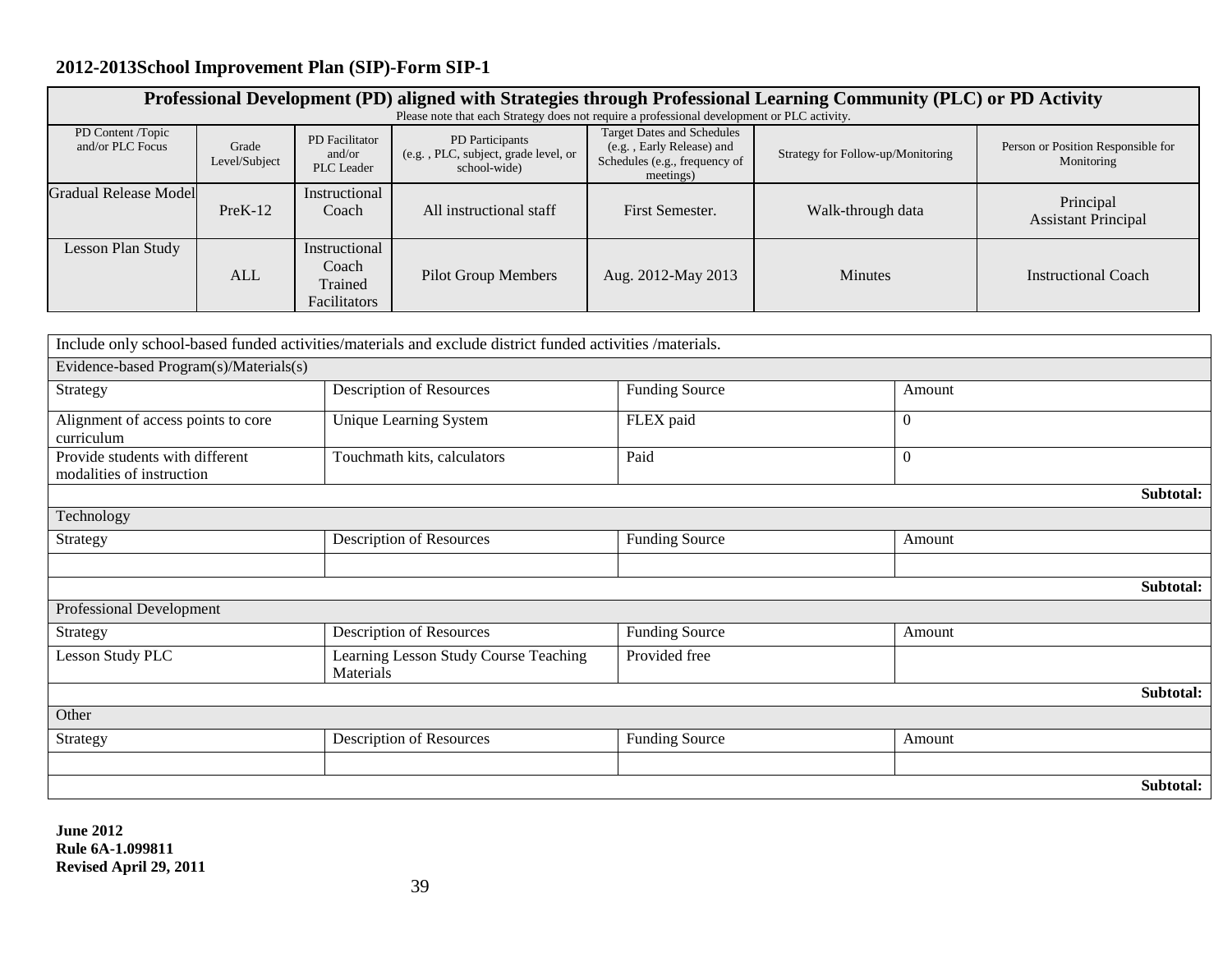**Total:**

*End of Elementary School Mathematics Goals*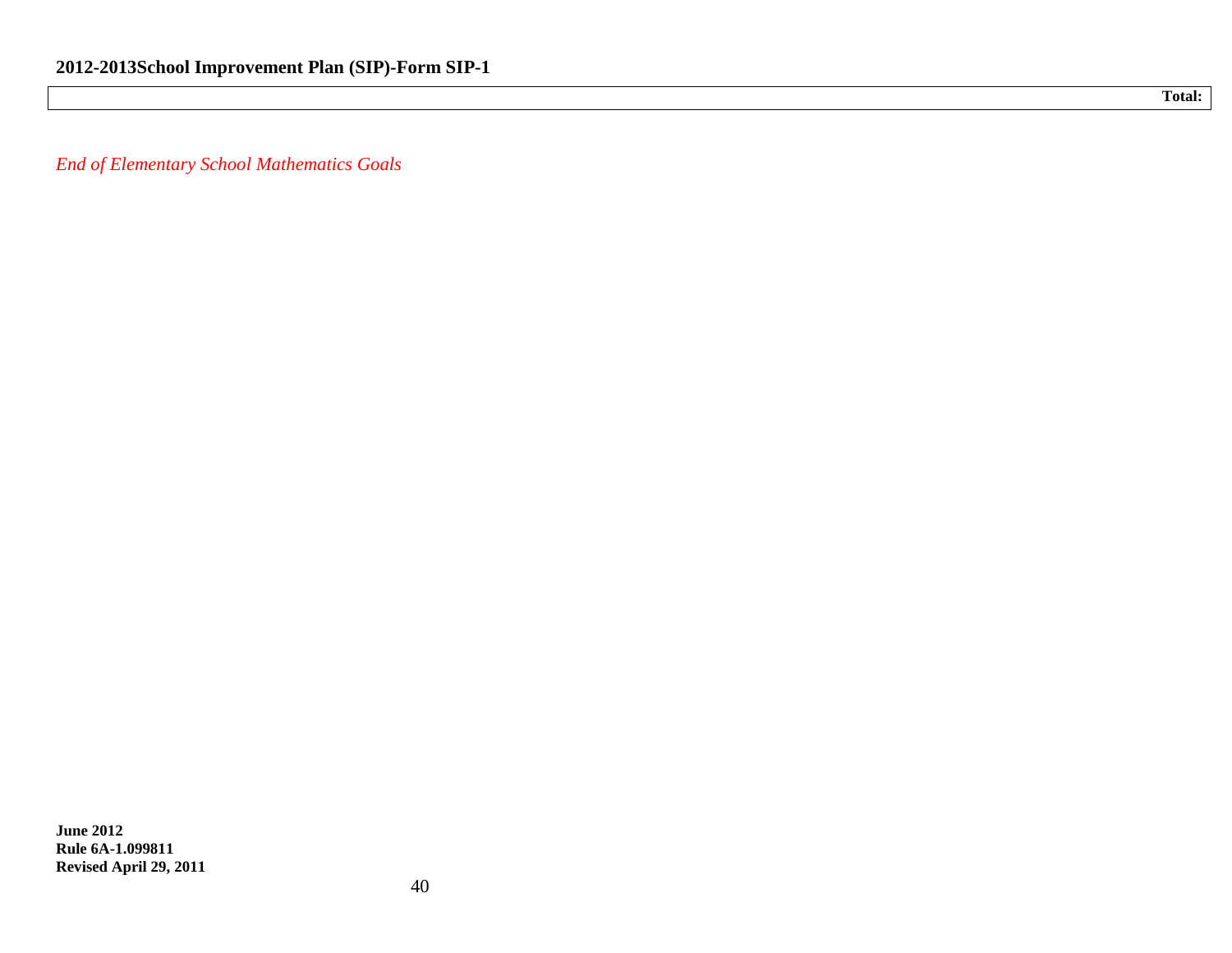### **Algebra 1 End-of-Course (EOC) Goals***(this section needs to be completed by all schools that have students taking the Algebra I EOC)*

\* When using percentages, include the number of students the percentage represents (e.g., 70% [35]).

|                                                                                                                                              | <b>Algebra EOC Goals</b>                                        |                                                                               |                     |                                                                                                                              |                                                                                                                                         | <b>Problem-Solving Process to Increase Student Achievement</b>                                                                                                                                                                                                                                                                                                                                                                         |                                        |  |  |
|----------------------------------------------------------------------------------------------------------------------------------------------|-----------------------------------------------------------------|-------------------------------------------------------------------------------|---------------------|------------------------------------------------------------------------------------------------------------------------------|-----------------------------------------------------------------------------------------------------------------------------------------|----------------------------------------------------------------------------------------------------------------------------------------------------------------------------------------------------------------------------------------------------------------------------------------------------------------------------------------------------------------------------------------------------------------------------------------|----------------------------------------|--|--|
| Based on the analysis of student achievement data, and reference to<br>"Guiding Questions", identify and define areas in need of improvement | for the following group:                                        |                                                                               | Anticipated Barrier | Strategy                                                                                                                     | <b>Evaluation Tool</b><br>Person or Position<br>Process Used to Determine<br>Responsible for Monitoring<br>Effectiveness of<br>Strategy |                                                                                                                                                                                                                                                                                                                                                                                                                                        |                                        |  |  |
| Students scoring at Achievement Level 3 in Algebra. 1a.1.<br>п.<br>Algebra Goal #1:<br>Improve current level of<br>performance               | 2012 Current<br>Level of<br>Performance:*<br>$\#N/A$<br>$\#N/A$ | 2013Expected Level<br>of Performance:*<br>Decrease level 1<br>and 2<br>By 10% | based instruction   | 1a.1.<br>Insufficient standard Set and communicate a<br>purpose for learning and teacher<br>learning goals in each<br>lesson | 1a.1.<br>AP who evaluates                                                                                                               | 1a.1.<br>Determine Lesson:<br>'Is aligned with a course<br>standard or benchmark<br>and to the district/school<br>pacing guide<br>Begins with a discussion<br>of desired outcomes and<br>learning goals<br>Includes a learning<br>goal/essential question<br>*Includes teacher<br>explanation of how the<br>class activities relate to<br>the learning goal and to<br>answering the essential<br>question<br>*Focuses and/or refocuses | 1a.1.<br>Walkthrough & Lesson<br>Plans |  |  |
|                                                                                                                                              |                                                                 |                                                                               |                     |                                                                                                                              |                                                                                                                                         | class discussion by<br>referring back to the<br>learning goal/essential<br>question<br>*Includes a scale or rubric<br>that relates to the learning<br>goal is posted so that all<br>students can see it<br>*Teacher reference to the<br>scale or rubric throughout<br>the lesson                                                                                                                                                       |                                        |  |  |
|                                                                                                                                              |                                                                 |                                                                               | 1a.2.               | 1a.2.<br>Insufficient standard Implement High Yield                                                                          | 1a.2.<br>AP who evaluates                                                                                                               | 1a.2.<br>Determine:                                                                                                                                                                                                                                                                                                                                                                                                                    | 1a.2.<br>Walkthrough                   |  |  |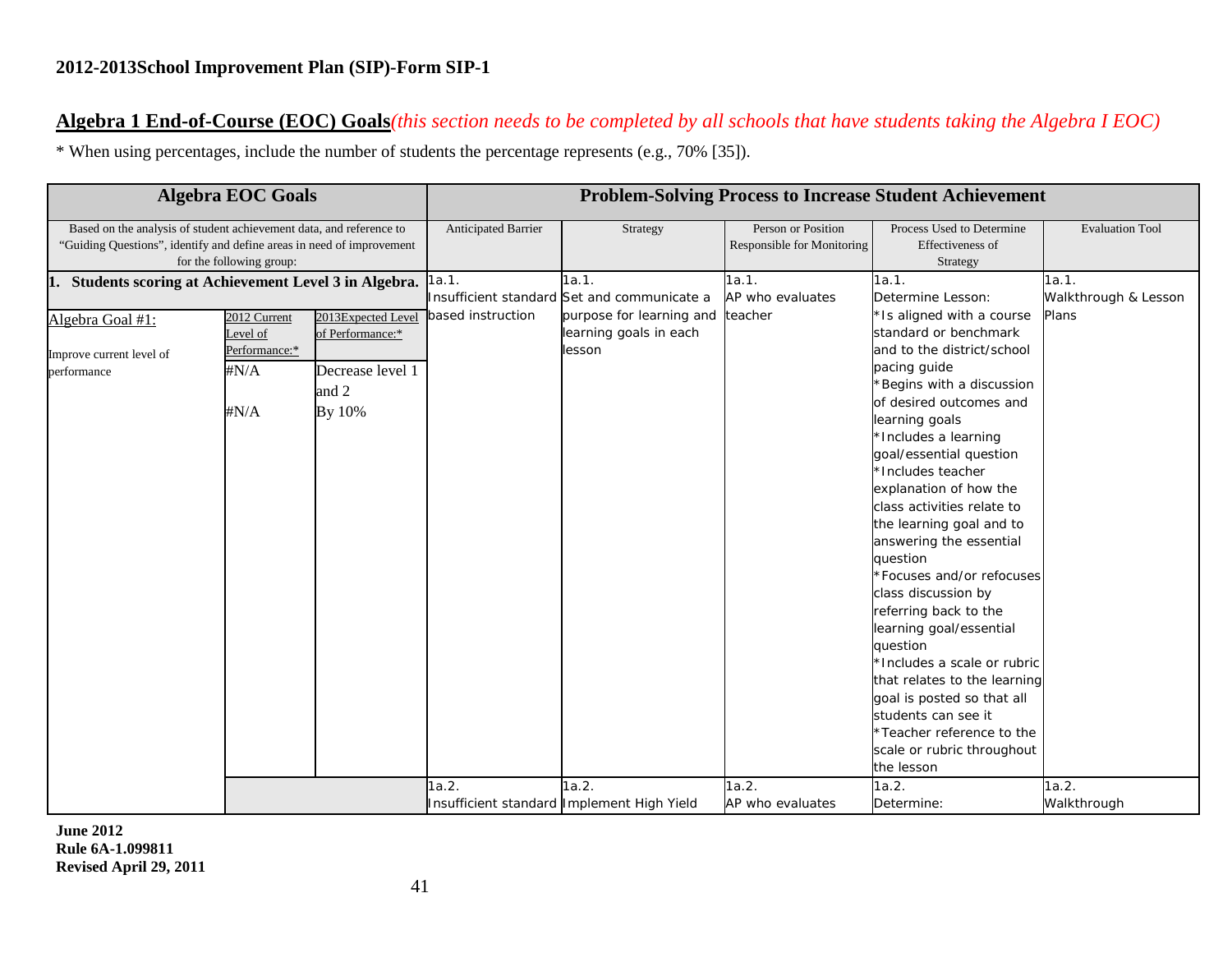|  | based instruction | <b>Instructional Strategies</b>              | teacher          | *Lesson focuses on                             |                   |
|--|-------------------|----------------------------------------------|------------------|------------------------------------------------|-------------------|
|  |                   |                                              |                  | essential learning                             |                   |
|  |                   |                                              |                  | objectives and goals by                        |                   |
|  |                   |                                              |                  | specifically stating the                       |                   |
|  |                   |                                              |                  | purpose for learning,                          |                   |
|  |                   |                                              |                  | lesson agenda and                              |                   |
|  |                   |                                              |                  | expected outcomes                              |                   |
|  |                   |                                              |                  | *Student readiness for                         |                   |
|  |                   |                                              |                  | learning occurs by                             |                   |
|  |                   |                                              |                  | connecting instructional                       |                   |
|  |                   |                                              |                  | objectives and goals to                        |                   |
|  |                   |                                              |                  | students' background                           |                   |
|  |                   |                                              |                  | knowledge, interests, and                      |                   |
|  |                   |                                              |                  |                                                |                   |
|  |                   |                                              |                  | personal goals, etc.<br>*Explicit Instruction; |                   |
|  |                   |                                              |                  |                                                |                   |
|  |                   |                                              |                  | Modeled Instruction;                           |                   |
|  |                   |                                              |                  | <b>Guided Practice with</b>                    |                   |
|  |                   |                                              |                  | Teacher Support and                            |                   |
|  |                   |                                              |                  | Feedback; Guided Practice                      |                   |
|  |                   |                                              |                  | with Peer Support and                          |                   |
|  |                   |                                              |                  | Feedback; and                                  |                   |
|  |                   |                                              |                  | Independent Practice                           |                   |
|  |                   |                                              |                  | occur                                          |                   |
|  |                   |                                              |                  |                                                |                   |
|  | 1a.3.             | 1a.3.                                        | 1a.3.            | 1a.3.                                          | 1a.3.             |
|  |                   | Insufficient standard Increase instructional | AP who evaluates | Evidence of:                                   | Walkthrough       |
|  | based instruction | rigor                                        | teacher          | Teachers provide                               | Teacher Appraisal |
|  |                   |                                              |                  | instruction which is                           | <b>Results</b>    |
|  |                   |                                              |                  | aligned with the cognitive                     |                   |
|  |                   |                                              |                  | complexity levels of                           |                   |
|  |                   |                                              |                  | standards and                                  |                   |
|  |                   |                                              |                  | benchmarks                                     |                   |
|  |                   |                                              |                  | The cognitive complexity                       |                   |
|  |                   |                                              |                  | of models, examples,                           |                   |
|  |                   |                                              |                  | questions, tasks, and                          |                   |
|  |                   |                                              |                  | assessments are                                |                   |
|  |                   |                                              |                  | appropriate given the                          |                   |
|  |                   |                                              |                  | cognitive complexity level                     |                   |
|  |                   |                                              |                  | of grade-level standards                       |                   |
|  |                   |                                              |                  | and benchmarks                                 |                   |
|  |                   |                                              |                  | Students are provided                          |                   |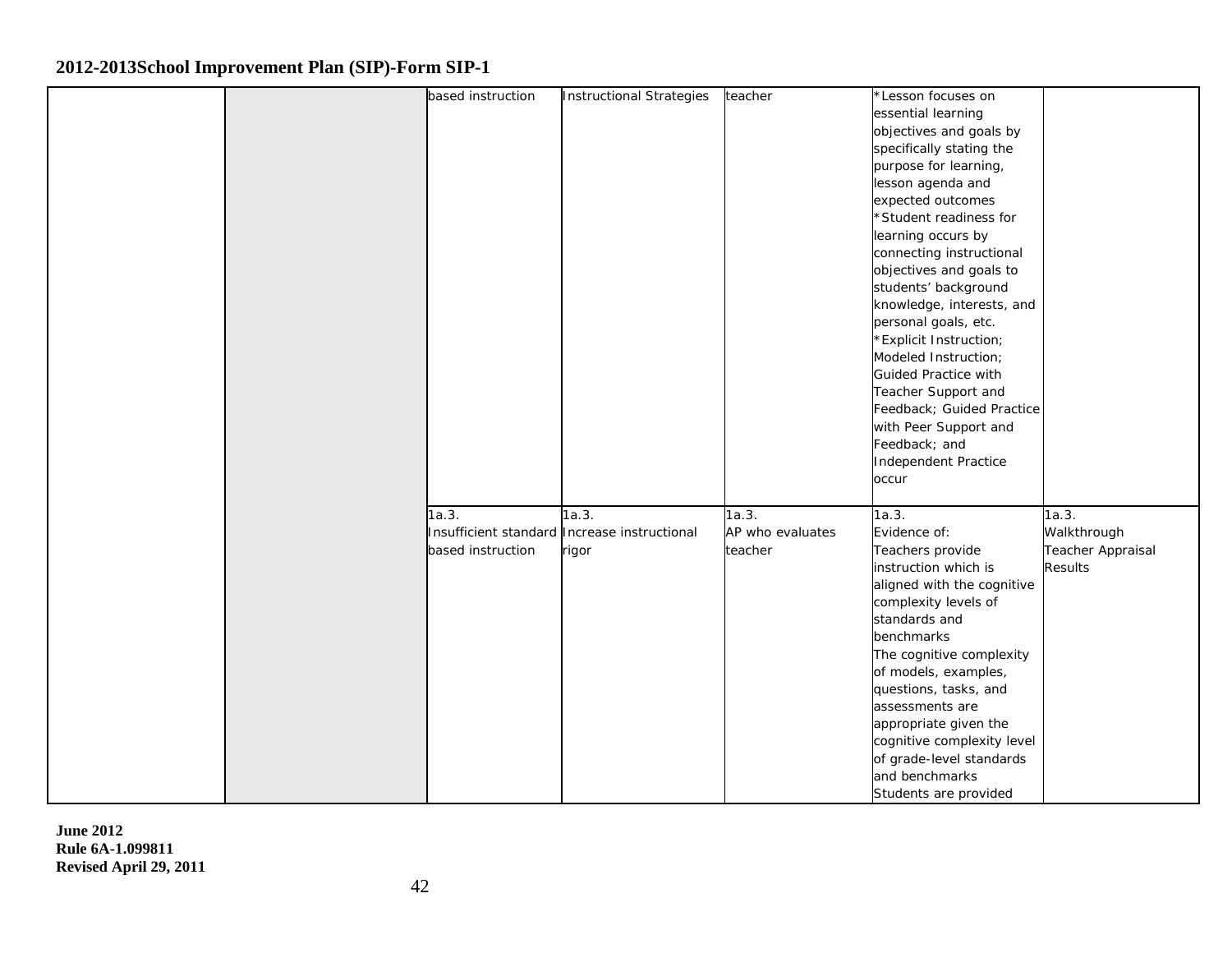|                                                                                                               |                          |                    |                            |                       |                            | with appropriate            |                        |           |
|---------------------------------------------------------------------------------------------------------------|--------------------------|--------------------|----------------------------|-----------------------|----------------------------|-----------------------------|------------------------|-----------|
|                                                                                                               |                          |                    |                            |                       |                            | scaffolding and supports    |                        |           |
|                                                                                                               |                          |                    |                            |                       |                            | to access higher order      |                        |           |
|                                                                                                               |                          |                    |                            |                       |                            | questions and tasks         |                        |           |
| Based on the analysis of student achievement data, and reference to                                           |                          |                    | <b>Anticipated Barrier</b> | Strategy              | Person or Position         | Process Used to Determine   | <b>Evaluation Tool</b> |           |
| "Guiding Questions", identify and define areas in need of improvement                                         |                          |                    |                            |                       | Responsible for Monitoring | Effectiveness of            |                        |           |
|                                                                                                               | for the following group: |                    |                            |                       |                            | Strategy                    |                        |           |
| 2. Students scoring at or above Achievement Levels 4                                                          |                          |                    | $2b.1$ .                   | $2b.1$ .              | 2b.1.                      | 2b.1.                       | 2b1.                   |           |
| and 5 in Algebra.                                                                                             |                          |                    | Lack of                    | Provide formative     | AP who evaluates           | Determine:                  | Walkthrough            |           |
|                                                                                                               |                          |                    | differentiation of         | assessments to inform | teacher                    | *Teachers regularly assess  |                        |           |
| Algebra Goal #2:                                                                                              | 2012 Current             | 2013Expected Level | instruction                | differentiation in    |                            | students' readiness for     |                        |           |
|                                                                                                               | Level of                 | of Performance:*   |                            | instruction           |                            | learning and achievement    |                        |           |
| Improve current level of                                                                                      | Performance:*            |                    |                            |                       |                            | of knowledge and skills     |                        |           |
| performance                                                                                                   | $\#N/A$                  | Increase level 4   |                            |                       |                            | during instruction          |                        |           |
|                                                                                                               |                          | and 5 by 5%        |                            |                       |                            | *Teachers facilitate        |                        |           |
|                                                                                                               | $\#N/A$                  |                    |                            |                       |                            | effective classroom         |                        |           |
|                                                                                                               |                          |                    |                            |                       |                            | activities and tasks that   |                        |           |
|                                                                                                               |                          |                    |                            |                       |                            | elicit evidence of learning |                        |           |
|                                                                                                               |                          |                    |                            |                       |                            | *Teachers collect both      |                        |           |
|                                                                                                               |                          |                    |                            |                       |                            | formal and informal data    |                        |           |
|                                                                                                               |                          |                    |                            |                       |                            | regarding students'         |                        |           |
|                                                                                                               |                          |                    |                            |                       |                            | learning and provide        |                        |           |
|                                                                                                               |                          |                    |                            |                       |                            | feedback regularly to       |                        |           |
|                                                                                                               |                          |                    |                            |                       |                            | students regarding their    |                        |           |
|                                                                                                               |                          |                    |                            |                       |                            | personal progress           |                        |           |
|                                                                                                               |                          |                    |                            |                       |                            | throughout the lesson       |                        |           |
|                                                                                                               |                          |                    |                            |                       |                            | cycle                       |                        |           |
|                                                                                                               |                          |                    |                            |                       |                            | *Teachers utilize data to   |                        |           |
|                                                                                                               |                          |                    |                            |                       |                            | modify and adjust           |                        |           |
|                                                                                                               |                          |                    |                            |                       |                            | teaching practices and to   |                        |           |
|                                                                                                               |                          |                    |                            |                       |                            | reflect on the needs and    |                        |           |
|                                                                                                               |                          |                    |                            |                       |                            | progress of students        |                        |           |
|                                                                                                               |                          |                    |                            |                       |                            | aligned to FAA access       |                        |           |
|                                                                                                               |                          |                    |                            |                       |                            | points                      |                        |           |
|                                                                                                               |                          |                    | 2.2.                       | 2.2.                  | 2.2.                       | 2.2.                        | 2.2.                   |           |
|                                                                                                               |                          |                    |                            |                       |                            |                             |                        |           |
|                                                                                                               |                          |                    |                            |                       |                            |                             |                        |           |
|                                                                                                               |                          |                    | 2.3                        | 2.3                   | 2.3                        | 2.3                         | 2.3                    |           |
|                                                                                                               |                          |                    |                            |                       |                            |                             |                        |           |
|                                                                                                               |                          |                    |                            |                       |                            |                             |                        |           |
| Based on Ambitious but Achievable Annual Measurable Objectives<br>(AMOs), Reading and Math Performance Target |                          |                    | 2011-2012                  | 2012-2013             | 2013-2014                  | 2014-2015                   | 2015-2016              | 2016-2017 |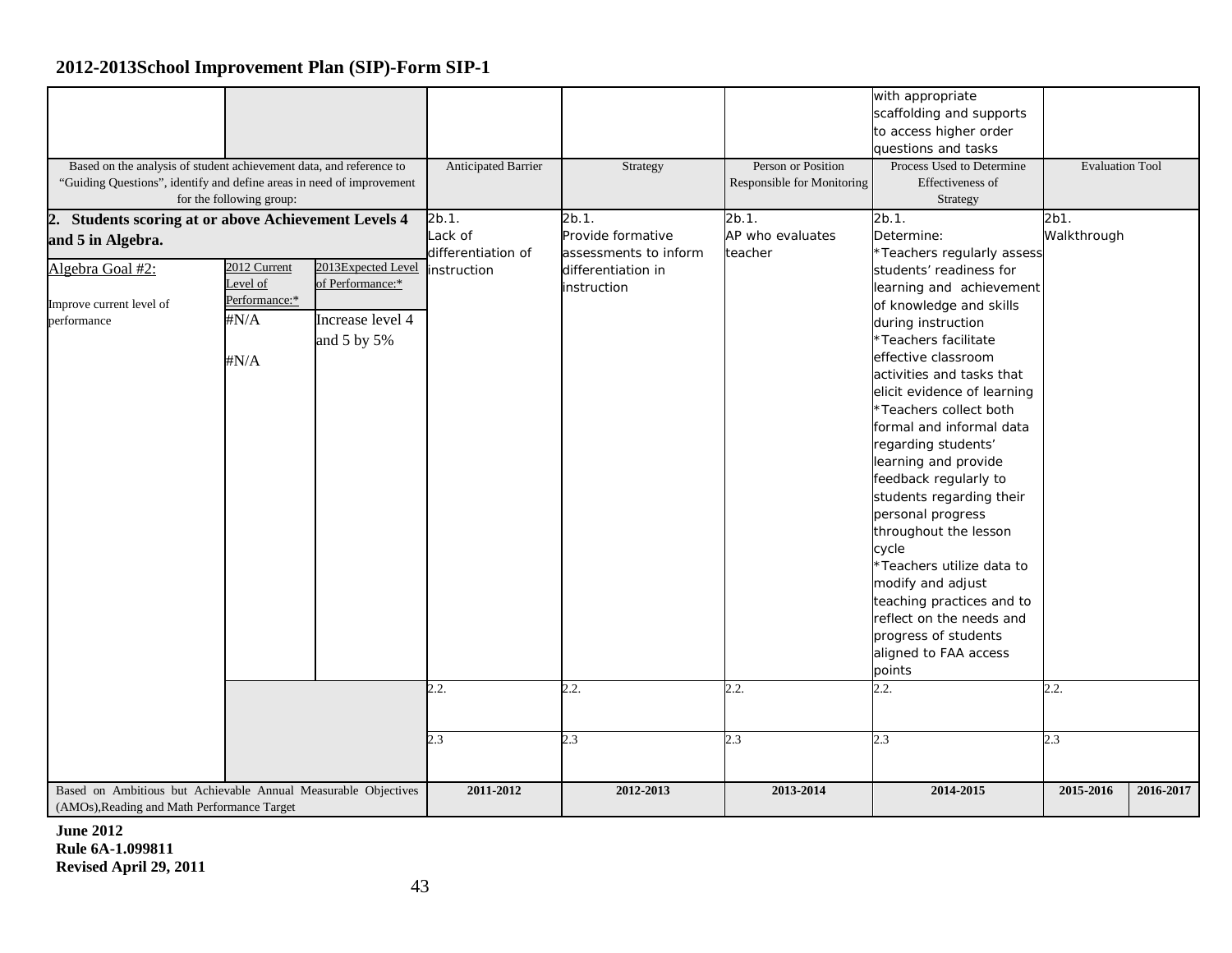| 3A. Ambitious but                                                                                                                            | Baseline data 2010-2011     |                |                            |                           |                                                  |                                                           | $\sharp N/A$           | $\sharp N/A$ |
|----------------------------------------------------------------------------------------------------------------------------------------------|-----------------------------|----------------|----------------------------|---------------------------|--------------------------------------------------|-----------------------------------------------------------|------------------------|--------------|
| <b>Achievable Annual</b>                                                                                                                     |                             |                |                            |                           |                                                  |                                                           |                        |              |
| <b>Measurable Objectives</b>                                                                                                                 | 2011-2012                   |                |                            |                           |                                                  |                                                           |                        |              |
| (AMOs). In six year                                                                                                                          |                             |                |                            |                           |                                                  |                                                           |                        |              |
| school will reduce their                                                                                                                     |                             |                |                            |                           |                                                  |                                                           |                        |              |
| achievement gap by 50%.                                                                                                                      |                             |                |                            |                           |                                                  |                                                           |                        |              |
| Algebra Goal #3A:                                                                                                                            |                             |                |                            |                           |                                                  |                                                           |                        |              |
| Improve current level of performance                                                                                                         |                             |                |                            |                           |                                                  |                                                           |                        |              |
|                                                                                                                                              |                             |                |                            |                           |                                                  |                                                           |                        |              |
| Based on the analysis of student achievement data, and reference to<br>"Guiding Questions", identify and define areas in need of improvement | for the following subgroup: |                | <b>Anticipated Barrier</b> | Strategy                  | Person or Position<br>Responsible for Monitoring | Process Used to Determine<br>Effectiveness of<br>Strategy | <b>Evaluation Tool</b> |              |
| 3B. Student subgroups by ethnicity (White, Black,                                                                                            |                             |                | 5b.1.                      | 5b.1.                     | 5b.1.                                            | 5b.1.                                                     | 5b.1.                  |              |
| Hispanic, Asian, American Indian) not making satisfactory White:                                                                             |                             |                |                            | Differentiate Instruction | AP who evaluates                                 | Content materials are                                     | Lesson Plans &         |              |
| progress in Algebra.                                                                                                                         |                             |                | Black:                     |                           | teacher                                          | differentiated by student                                 | Walkthrough            |              |
|                                                                                                                                              |                             |                | Hispanic:                  |                           |                                                  | interests, cultural                                       |                        |              |
| Algebra Goal #3B:                                                                                                                            | 2012 Current                | 2013Expected   | Asian:<br>American Indian: |                           |                                                  | background, prior<br>knowledge of content, and            |                        |              |
|                                                                                                                                              | Level of                    | Level of       | Lack of                    |                           |                                                  | skill level                                               |                        |              |
| Improve current level of performance                                                                                                         | Performance:*               | Performance:*  | differentiation of         |                           |                                                  | *Content materials are                                    |                        |              |
|                                                                                                                                              |                             | 100% of all    | instruction                |                           |                                                  | appropriately scaffolded to                               |                        |              |
|                                                                                                                                              |                             | students       |                            |                           |                                                  | meet the needs of diverse                                 |                        |              |
|                                                                                                                                              |                             | subgroups by   |                            |                           |                                                  | learners (learning                                        |                        |              |
|                                                                                                                                              |                             | ethnicity to   |                            |                           |                                                  | eadiness and specific                                     |                        |              |
|                                                                                                                                              |                             | make a         |                            |                           |                                                  | learning needs)                                           |                        |              |
|                                                                                                                                              |                             | learning gain  |                            |                           |                                                  | *Models, examples and                                     |                        |              |
|                                                                                                                                              |                             |                |                            |                           |                                                  | questions are                                             |                        |              |
|                                                                                                                                              |                             | Increase       |                            |                           |                                                  | appropriately scaffolded to                               |                        |              |
|                                                                                                                                              |                             |                |                            |                           |                                                  | meet the needs of diverse                                 |                        |              |
|                                                                                                                                              |                             | proficiency of |                            |                           |                                                  | learners *Teachers<br>provide small group                 |                        |              |
|                                                                                                                                              |                             | all student    |                            |                           |                                                  | instruction to target                                     |                        |              |
|                                                                                                                                              |                             | subgroups by   |                            |                           |                                                  | specific learning needs.                                  |                        |              |
|                                                                                                                                              |                             | ethnicity by   |                            |                           |                                                  | *These small groups are                                   |                        |              |
|                                                                                                                                              |                             | 10%            |                            |                           |                                                  | flexible and change with                                  |                        |              |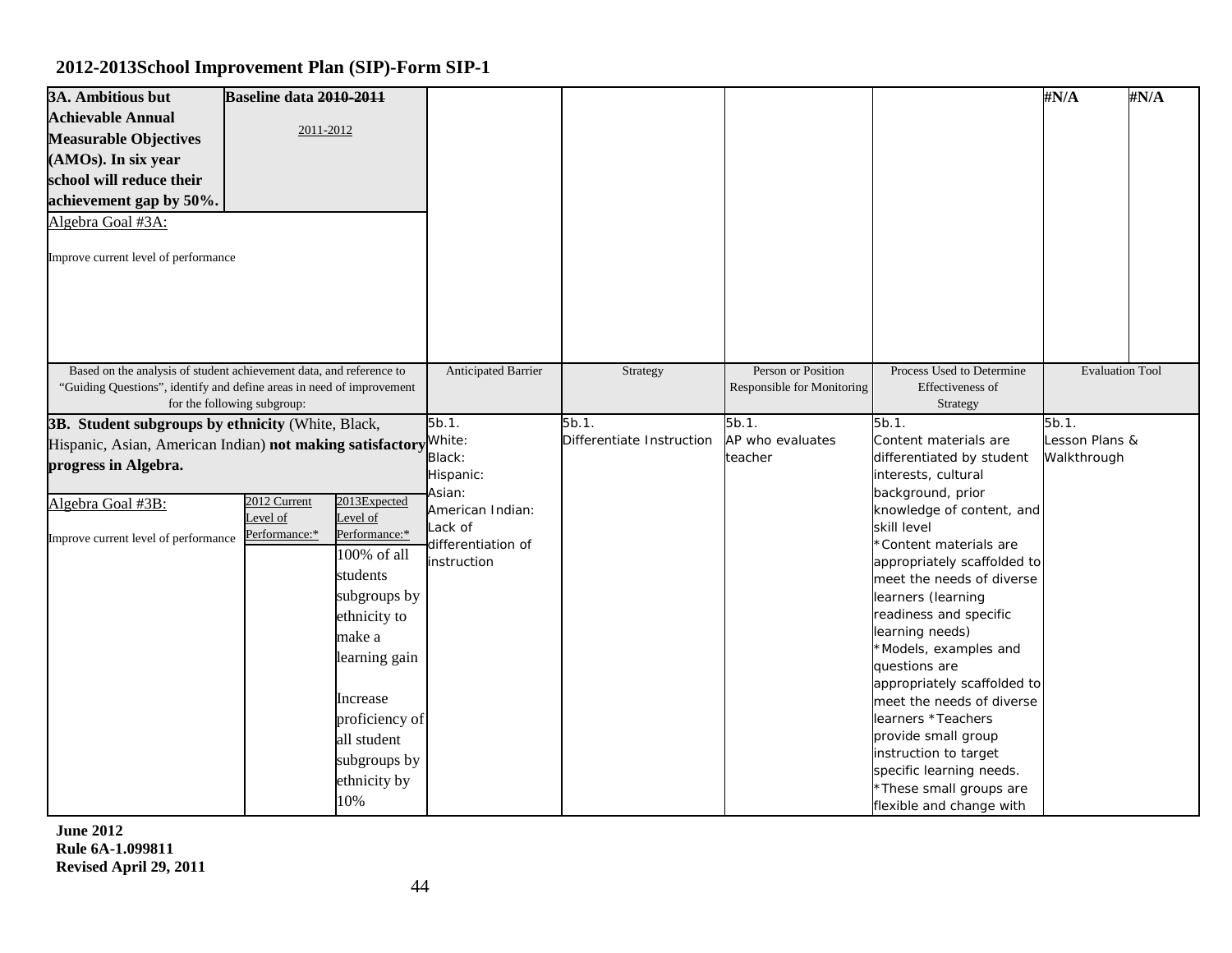|                                                                                                                                                                             |                                           |                                                                                                                                                                   |                                   |                           |                                                  | the content, project and<br>assessments<br>*Students are provided<br>opportunities to<br>demonstrate or express<br>knowledge and<br>understanding in different<br>ways, which includes<br>varying degrees of<br>difficulty.                                                                                                                                                                                                                                                                                                                                                         | 3B.2.                  |
|-----------------------------------------------------------------------------------------------------------------------------------------------------------------------------|-------------------------------------------|-------------------------------------------------------------------------------------------------------------------------------------------------------------------|-----------------------------------|---------------------------|--------------------------------------------------|-------------------------------------------------------------------------------------------------------------------------------------------------------------------------------------------------------------------------------------------------------------------------------------------------------------------------------------------------------------------------------------------------------------------------------------------------------------------------------------------------------------------------------------------------------------------------------------|------------------------|
|                                                                                                                                                                             |                                           |                                                                                                                                                                   | 5B.3.                             | 5B.3.                     | 5B.3.                                            | 5B.3.                                                                                                                                                                                                                                                                                                                                                                                                                                                                                                                                                                               | 3B.3.                  |
| Based on the analysis of student achievement data, and reference to<br>"Guiding Questions", identify and define areas in need of improvement<br>for the following subgroup: |                                           |                                                                                                                                                                   | Anticipated Barrier               | Strategy                  | Person or Position<br>Responsible for Monitoring | Process Used to Determine<br>Effectiveness of<br>Strategy                                                                                                                                                                                                                                                                                                                                                                                                                                                                                                                           | <b>Evaluation Tool</b> |
| 3C. English Language Learners (ELL) not making                                                                                                                              |                                           |                                                                                                                                                                   | 5c.1.                             | 5c.1.                     | 5c.1.                                            | 5c.1.                                                                                                                                                                                                                                                                                                                                                                                                                                                                                                                                                                               | 5c.1.                  |
| satisfactory progress in Algebra.                                                                                                                                           |                                           |                                                                                                                                                                   | Lack of                           | Differentiate Instruction | AP who evaluates                                 | Content materials are                                                                                                                                                                                                                                                                                                                                                                                                                                                                                                                                                               | Lesson Plans &         |
| Algebra Goal #3C:<br>Improve current level of performance                                                                                                                   | 2012 Current<br>Level of<br>Performance:* | 2013Expected<br>Level of<br>Performance:*<br>100% of ELL<br>students to<br>make a<br>learning gain<br>Increase<br>proficiency of<br><b>ELL</b> students<br>by 10% | differentiation of<br>instruction |                           | teacher                                          | differentiated by student<br>interests, cultural<br>background, prior<br>knowledge of content, and<br>skill level<br>Content materials are<br>appropriately scaffolded to<br>meet the needs of diverse<br>learners (learning<br>readiness and specific<br>learning needs)<br>*Models, examples and<br>questions are<br>appropriately scaffolded to<br>meet the needs of diverse<br>learners *Teachers<br>provide small group<br>instruction to target<br>specific learning needs.<br>*These small groups are<br>flexible and change with<br>the content, project and<br>assessments | Walkthrough            |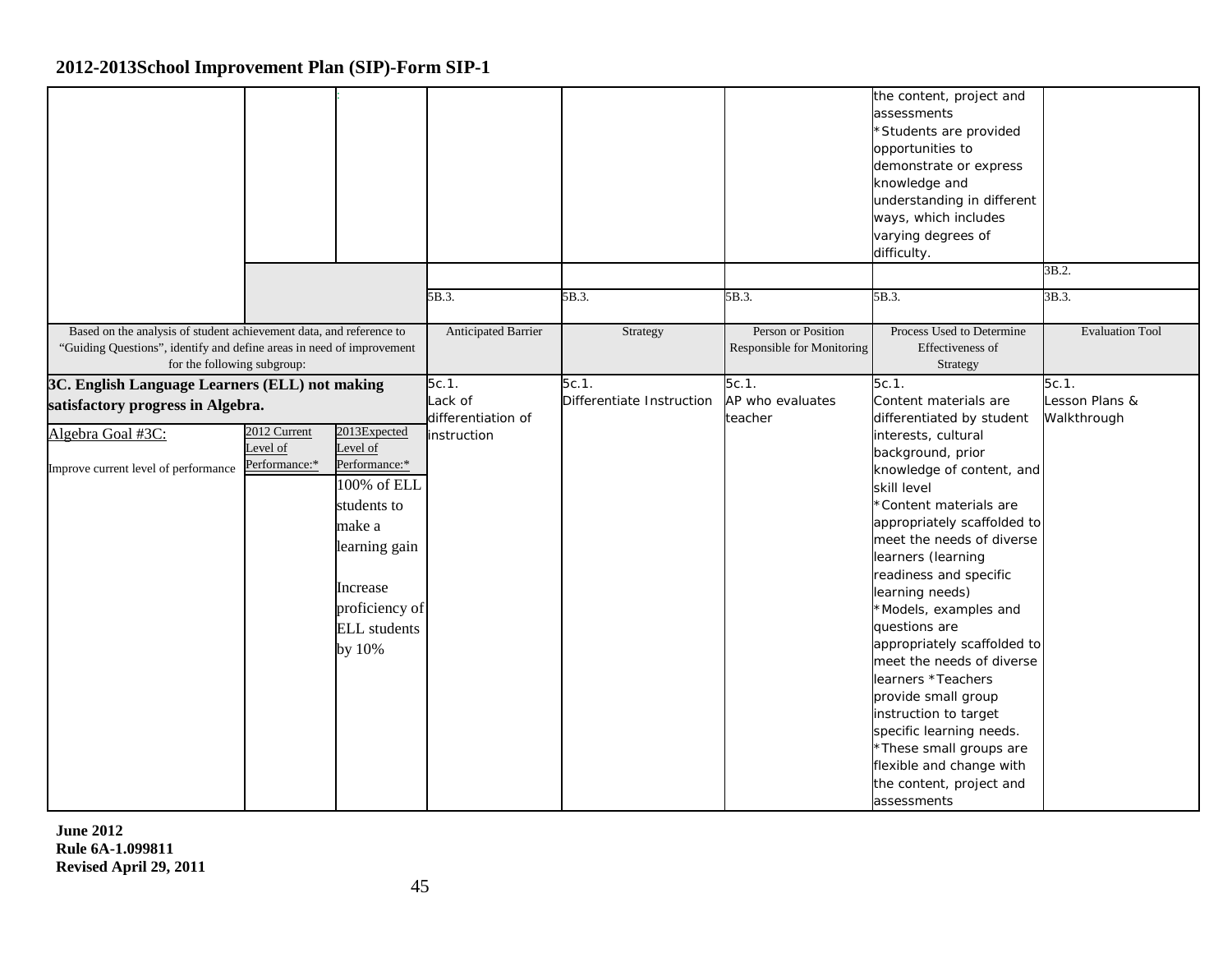| Based on the analysis of student achievement data, and reference to<br>"Guiding Questions", identify and define areas in need of improvement |                                           |                                                                                                                                                                               | 5C.2.<br>5C.3.<br><b>Anticipated Barrier</b> | 5C.2.<br>5C.3<br>Strategy          | 5C.2<br>5C.3.<br>Person or Position<br>Responsible for Monitoring | *Students are provided<br>opportunities to<br>demonstrate or express<br>knowledge and<br>understanding in different<br>ways, which includes<br>varying degrees of<br>difficulty.<br>5C.2.<br>5C.3.<br>Process Used to Determine<br>Effectiveness of                                                                                                                                                                                                                                                                                                                                                                             | 3C.2<br>3C.3<br><b>Evaluation Tool</b> |
|----------------------------------------------------------------------------------------------------------------------------------------------|-------------------------------------------|-------------------------------------------------------------------------------------------------------------------------------------------------------------------------------|----------------------------------------------|------------------------------------|-------------------------------------------------------------------|---------------------------------------------------------------------------------------------------------------------------------------------------------------------------------------------------------------------------------------------------------------------------------------------------------------------------------------------------------------------------------------------------------------------------------------------------------------------------------------------------------------------------------------------------------------------------------------------------------------------------------|----------------------------------------|
| for the following subgroup:                                                                                                                  |                                           |                                                                                                                                                                               |                                              |                                    |                                                                   | Strategy                                                                                                                                                                                                                                                                                                                                                                                                                                                                                                                                                                                                                        |                                        |
| 3D. Students with Disabilities (SWD) not making<br>satisfactory progress in Algebra.                                                         |                                           |                                                                                                                                                                               | 5d.1.<br>Lack of<br>differentiation of       | 5d.1.<br>Differentiate Instruction | 5d.1.<br>AP who evaluates<br>teacher                              | 5d.1.<br>Content materials are<br>differentiated by student                                                                                                                                                                                                                                                                                                                                                                                                                                                                                                                                                                     | 5d.1.<br>Lesson Plans & Walkthrough    |
| Algebra Goal #3D:<br>Improve current level of performance                                                                                    | 2012 Current<br>Level of<br>Performance:* | 2013 Expected<br>Level of<br>Performance:*<br>100% of all<br><b>SWD</b> students<br>to make a<br>learning gain<br>Increase<br>proficiency of<br><b>SWD</b> students<br>by 10% | instruction                                  |                                    |                                                                   | interests, cultural<br>background, prior<br>knowledge of content, and<br>skill level<br>*Content materials are<br>appropriately scaffolded to<br>meet the needs of diverse<br>learners (learning<br>readiness and specific<br>learning needs)<br>*Models, examples and<br>questions are<br>appropriately scaffolded to<br>meet the needs of diverse<br>learners *Teachers<br>provide small group<br>instruction to target<br>specific learning needs.<br>*These small groups are<br>flexible and change with<br>the content, project and<br>assessments<br>*Students are provided<br>opportunities to<br>demonstrate or express |                                        |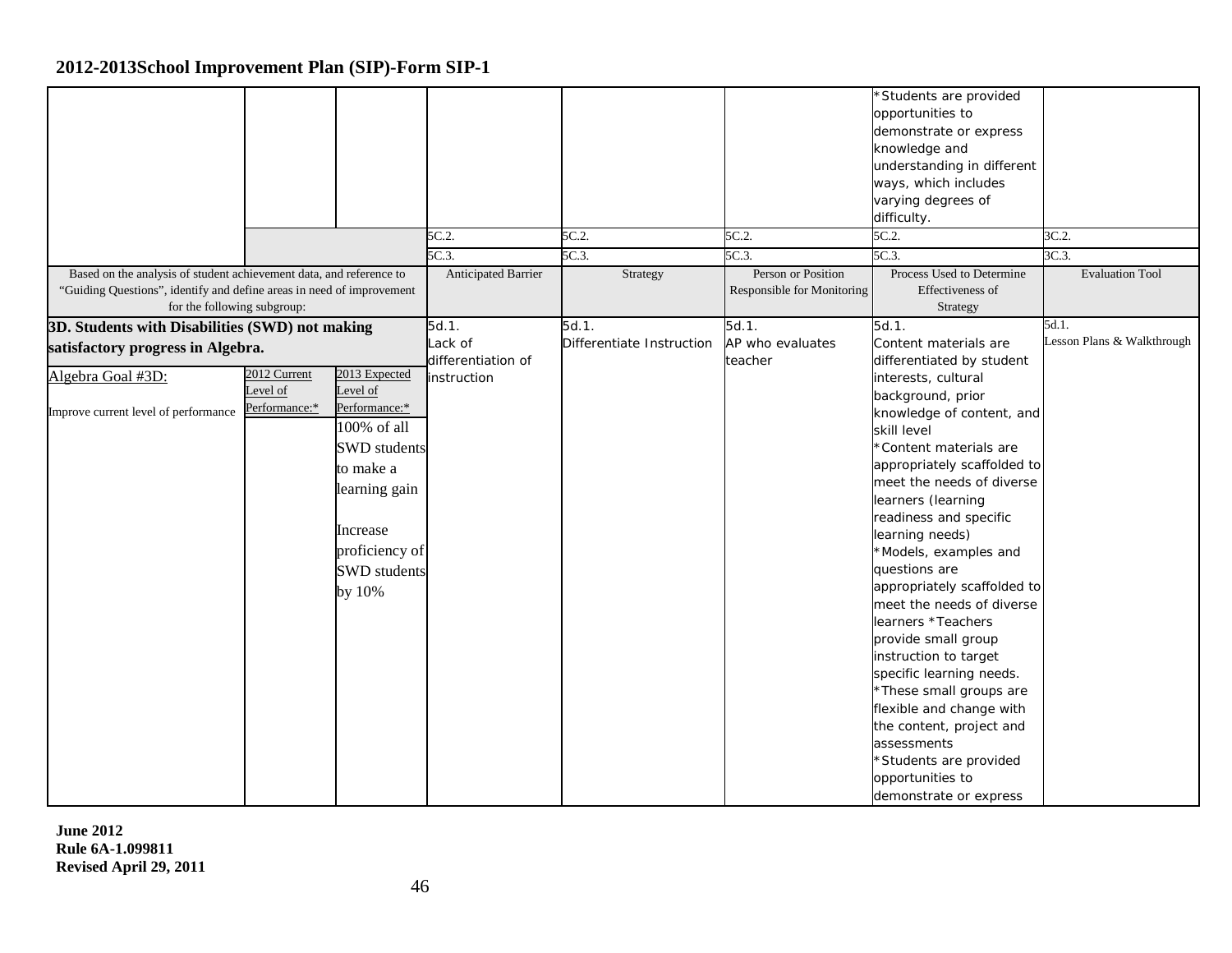|                                                                                                                                                                             |                                           |                                                                                                                                                                                                                        | 5D.2.<br>5D.3.                         | 5D.2.<br>$5D.3$ .                  | 5D.2.<br>5D.3.                                                         | knowledge and<br>varying degrees of<br>difficulty.<br>5D.2.<br>5D.3. | understanding in different<br>ways, which includes                                                                                                                                                                                                                                                | 3D.2.<br>3D.3.         |
|-----------------------------------------------------------------------------------------------------------------------------------------------------------------------------|-------------------------------------------|------------------------------------------------------------------------------------------------------------------------------------------------------------------------------------------------------------------------|----------------------------------------|------------------------------------|------------------------------------------------------------------------|----------------------------------------------------------------------|---------------------------------------------------------------------------------------------------------------------------------------------------------------------------------------------------------------------------------------------------------------------------------------------------|------------------------|
|                                                                                                                                                                             |                                           |                                                                                                                                                                                                                        |                                        |                                    |                                                                        |                                                                      |                                                                                                                                                                                                                                                                                                   |                        |
| Based on the analysis of student achievement data, and reference to<br>"Guiding Questions", identify and define areas in need of improvement<br>for the following subgroup: |                                           |                                                                                                                                                                                                                        | Anticipated Barrier                    | Strategy                           | Person or Position Responsible for<br>Monitoring                       |                                                                      | Process Used to<br>Determine<br>Effectiveness of<br>Strategy                                                                                                                                                                                                                                      | <b>Evaluation Tool</b> |
| 3E. Economically Disadvantaged students not making<br>satisfactory progress in Algebra.                                                                                     |                                           |                                                                                                                                                                                                                        | 5e.1.<br>Lack of<br>differentiation of | 5e.1.<br>Differentiate Instruction | 5e.1.<br>5e.1.<br>AP who evaluates teacher<br>Content<br>materials are |                                                                      | 5e.1.<br>Lesson Plans &<br>Walkthrough                                                                                                                                                                                                                                                            |                        |
| Algebra Goal #3E:<br>Improve current level of performance                                                                                                                   | 2012 Current<br>Level of<br>Performance:* | 2013Expected<br>Level of<br>Performance:*<br>100% of<br>Economically<br>Disadvantage<br>d students to<br>make a<br>learning gain<br>Increase<br>proficiency of<br>Economically<br>Disadvantage<br>d students by<br>10% | instruction                            |                                    |                                                                        |                                                                      | differentiated<br>by student<br>interests,<br>cultural<br>background,<br>prior<br>knowledge of<br>content, and<br>skill level<br>*Content<br>materials are<br>appropriately<br>scaffolded to<br>meet the<br>needs of<br>diverse<br>learners<br>(learning<br>readiness and<br>specific<br>learning |                        |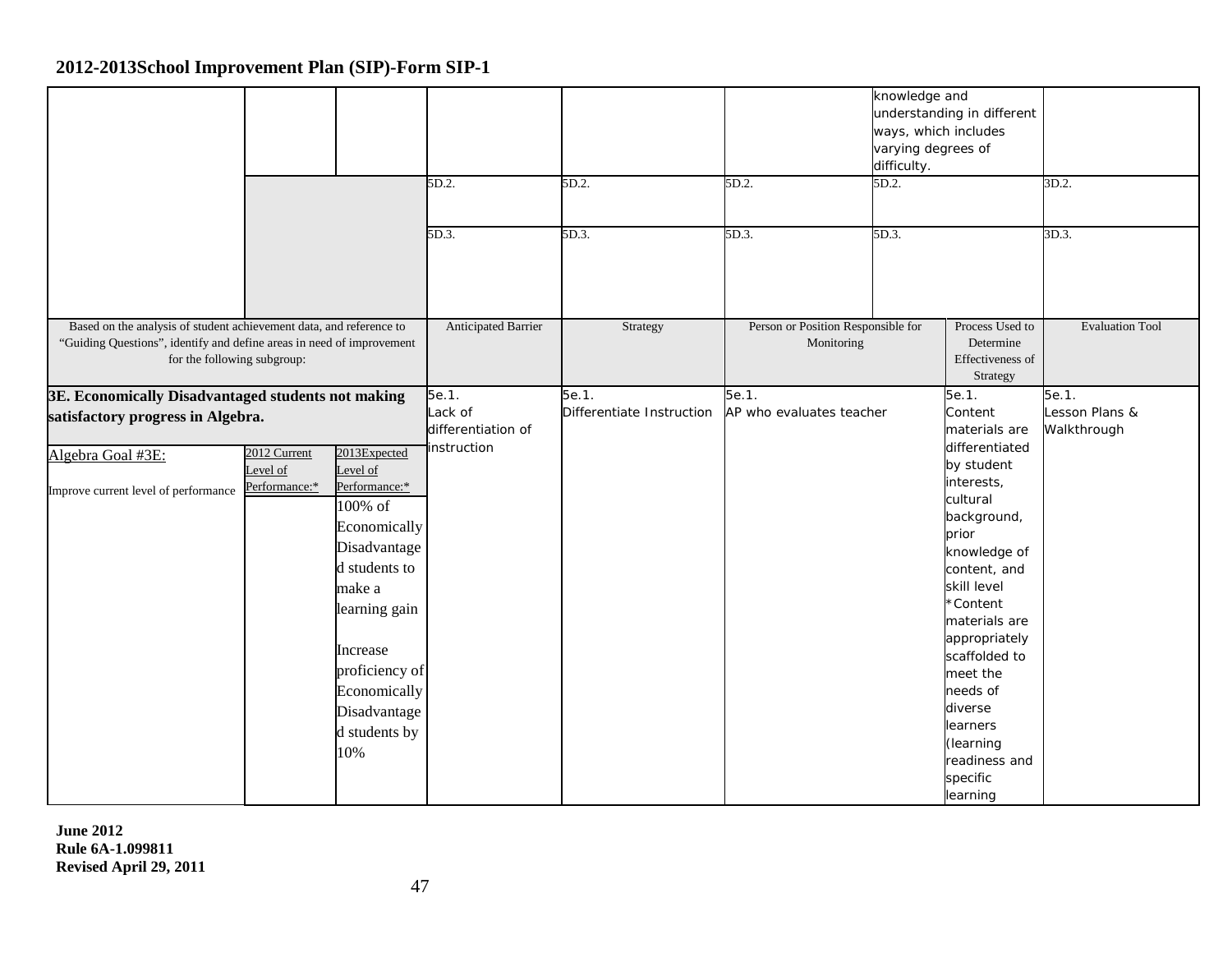|  |      |      |      | needs)          |       |
|--|------|------|------|-----------------|-------|
|  |      |      |      | *Models,        |       |
|  |      |      |      | examples and    |       |
|  |      |      |      | questions are   |       |
|  |      |      |      | appropriately   |       |
|  |      |      |      | scaffolded to   |       |
|  |      |      |      | meet the        |       |
|  |      |      |      | needs of        |       |
|  |      |      |      | diverse         |       |
|  |      |      |      | learners        |       |
|  |      |      |      | *Teachers       |       |
|  |      |      |      | provide small   |       |
|  |      |      |      | group           |       |
|  |      |      |      | instruction to  |       |
|  |      |      |      | target specific |       |
|  |      |      |      | learning needs. |       |
|  |      |      |      | *These small    |       |
|  |      |      |      | groups are      |       |
|  |      |      |      | flexible and    |       |
|  |      |      |      | change with     |       |
|  |      |      |      | the content,    |       |
|  |      |      |      | project and     |       |
|  |      |      |      | assessments     |       |
|  |      |      |      | *Students are   |       |
|  |      |      |      | provided        |       |
|  |      |      |      | opportunities   |       |
|  |      |      |      | to demonstrate  |       |
|  |      |      |      | or express      |       |
|  |      |      |      | knowledge and   |       |
|  |      |      |      | understanding   |       |
|  |      |      |      | in different    |       |
|  |      |      |      | ways, which     |       |
|  |      |      |      | includes        |       |
|  |      |      |      | varying         |       |
|  |      |      |      | degrees of      |       |
|  |      |      |      | difficulty.     |       |
|  | 5E.2 | 5E.2 | 5E.2 | 5E.2            | 3E.2. |
|  |      |      |      |                 |       |
|  | 5E.3 | 5E.3 | 5E.3 |                 | 3E.3  |
|  |      |      |      |                 |       |

*End of Algebra EOC Goals*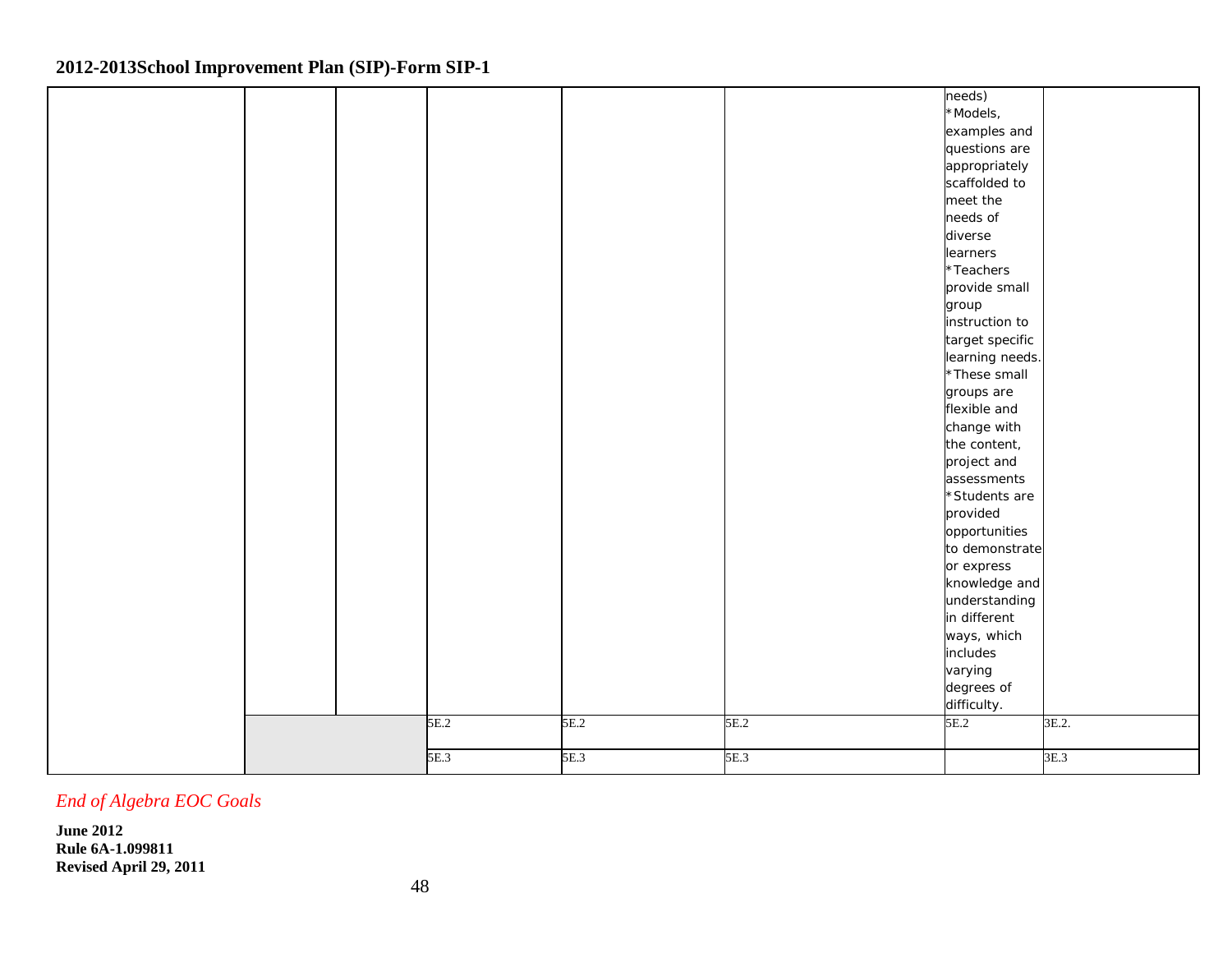## **Elementary and Middle School Science Goals**

\* When using percentages, include the number of students the percentage represents (e.g., 70% [35]).

| <b>Elementary and Middle Science Goals</b>                                                                                         |                                                                                                                                                                          |                                                                                         | <b>Problem-Solving Process to Increase Student Achievement</b> |                                                                                                |                                                     |                                                                                                                                                                                                                                                                                                                                                                                                                                                                                                                                                                                                                                                                                                                           |                                        |
|------------------------------------------------------------------------------------------------------------------------------------|--------------------------------------------------------------------------------------------------------------------------------------------------------------------------|-----------------------------------------------------------------------------------------|----------------------------------------------------------------|------------------------------------------------------------------------------------------------|-----------------------------------------------------|---------------------------------------------------------------------------------------------------------------------------------------------------------------------------------------------------------------------------------------------------------------------------------------------------------------------------------------------------------------------------------------------------------------------------------------------------------------------------------------------------------------------------------------------------------------------------------------------------------------------------------------------------------------------------------------------------------------------------|----------------------------------------|
|                                                                                                                                    | Based on the analysis of student achievement data, and reference to<br>"Guiding Questions", identify and define areas in need of<br>improvement for the following group: |                                                                                         |                                                                | Strategy                                                                                       | Person or Position<br>Responsible for<br>Monitoring | Process Used to Determine<br>Effectiveness of<br>Strategy                                                                                                                                                                                                                                                                                                                                                                                                                                                                                                                                                                                                                                                                 | <b>Evaluation Tool</b>                 |
| 1a.FCAT 2.0:Students scoring at Achievement Level<br>3 in science.<br>Science Goal #1a:<br>Improve current level of<br>performance | 2012 Current<br>Level of<br>Performance:*                                                                                                                                | 2013Expected<br>Level of<br>Performance:*<br>Decrease the<br>number of<br>level 1 and 2 | 1a.1.<br>Insufficient standard<br>based instruction            | 1a.1.<br>Set and communicate a<br>purpose for learning and<br>learning goals in each<br>lesson | 1a.1.<br>AP who evaluates<br>teacher                | 1a.1.<br>Determine Lesson:<br>*Is aligned with a course<br>standard or benchmark and<br>to the district/school pacing<br>quide<br>*Begins with a discussion of<br>desired outcomes and<br>learning goals<br>*Includes a learning<br>goal/essential question<br>*Includes teacher<br>explanation of how the class<br>activities relate to the<br>learning goal and to<br>answering the essential<br>question<br>*Focuses and/or refocuses<br>class discussion by referring<br>back to the learning<br>goal/essential question<br>*Includes a scale or rubric<br>that relates to the learning<br>goal is posted so that all<br>students can see it<br>*Teacher reference to the<br>scale or rubric throughout<br>the lesson | 1a.1.<br>Walkthrough & Lesson<br>Plans |
|                                                                                                                                    |                                                                                                                                                                          |                                                                                         | 1a.2.<br>Insufficient standard<br>based instruction            | 1a.2.<br>Implement High Yield<br><b>Instructional Strategies</b>                               | 1a.2.<br>AP who evaluates<br>teacher                | 1a.2.<br>Determine:<br>*Lesson focuses on<br>essential learning objectives<br>and goals by specifically<br>stating the purpose for<br>learning, lesson agenda and<br>expected outcomes                                                                                                                                                                                                                                                                                                                                                                                                                                                                                                                                    | 1a.2.<br>Walkthrough                   |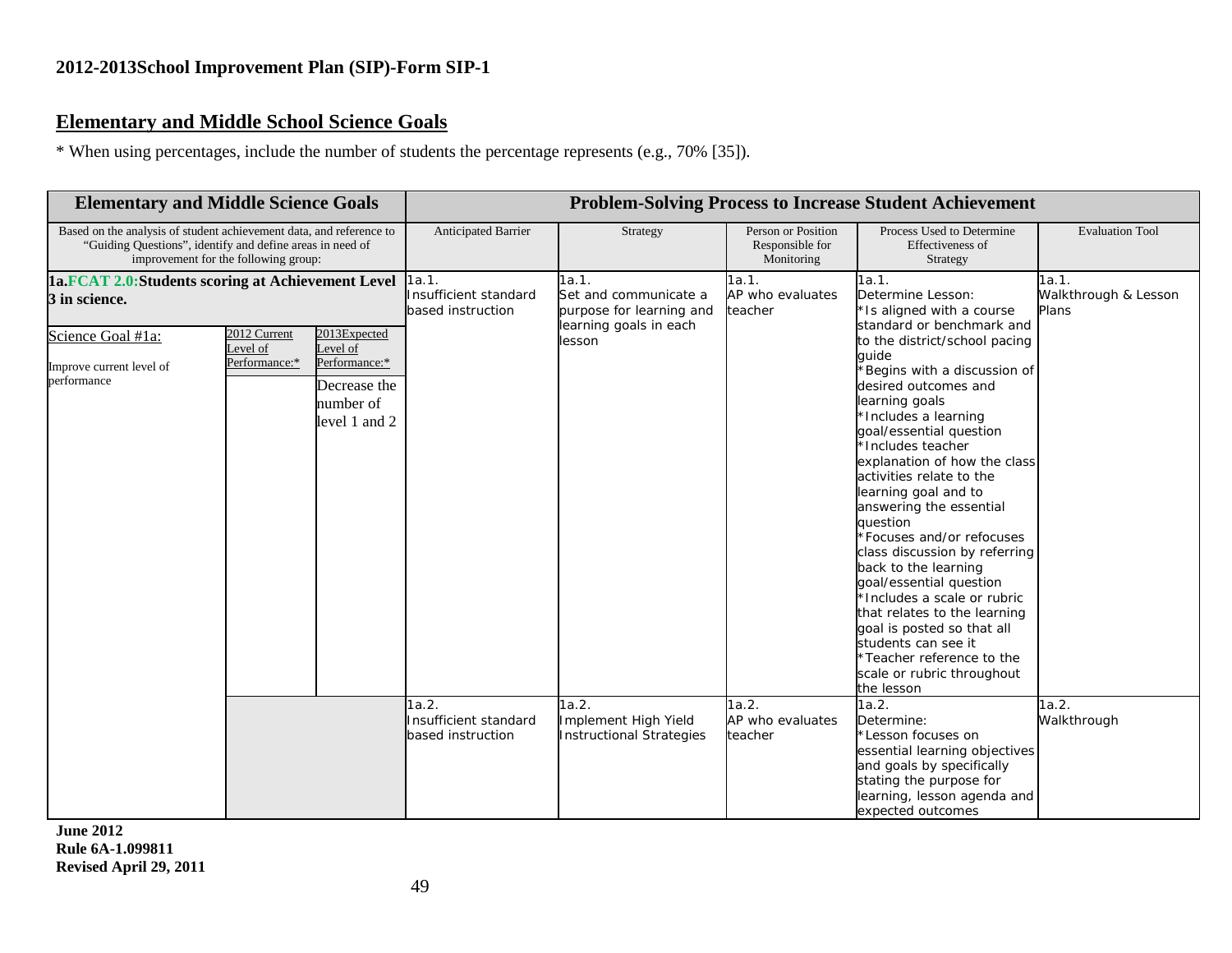|                                                                                                                                                        |                                                                                                                                      |                                                     |                                                                                                |                                      | *Student readiness for<br>learning occurs by<br>connecting instructional<br>objectives and goals to<br>students' background<br>knowledge, interests, and<br>personal goals, etc.<br><b>Explicit Instruction;</b><br>Modeled Instruction; Guided<br>Practice with Teacher<br>Support and Feedback;<br>Guided Practice with Peer<br>Support and Feedback; and<br>Independent Practice occur                                                                                                                       |                                        |
|--------------------------------------------------------------------------------------------------------------------------------------------------------|--------------------------------------------------------------------------------------------------------------------------------------|-----------------------------------------------------|------------------------------------------------------------------------------------------------|--------------------------------------|-----------------------------------------------------------------------------------------------------------------------------------------------------------------------------------------------------------------------------------------------------------------------------------------------------------------------------------------------------------------------------------------------------------------------------------------------------------------------------------------------------------------|----------------------------------------|
|                                                                                                                                                        |                                                                                                                                      | 1a.3.<br>Insufficient standard<br>based instruction | 1a.3.<br>Increase instructional<br>rigor                                                       | 1a.3.<br>AP who evaluates<br>teacher | $\overline{1}$ a.3.<br>Evidence of:<br>Teachers provide instruction Teacher Appraisal<br>which is aligned with the<br>cognitive complexity levels<br>of standards and<br>benchmarks<br>The cognitive complexity of<br>models, examples,<br>questions, tasks, and<br>assessments are<br>appropriate given the<br>cognitive complexity level of<br>grade-level standards and<br>benchmarks<br>Students are provided with<br>appropriate scaffolding and<br>supports to access higher<br>order questions and tasks | 1a.3.<br>Walkthrough<br><b>Results</b> |
| 1b. Florida Alternate Assessment: Students scoring at<br>Level 4, 5, and 6 in science.<br>Science Goal #1b:<br>Improve current level of<br>performance | 2013Expected<br>2012 Current<br>evel of<br>Level of<br>Performance:*<br>Performance:*<br>Decrease the<br>number of<br>level 1,2, and | 1b.1.<br>Insufficient standard<br>based instruction | 1b.1.<br>Set and communicate a<br>purpose for learning and<br>learning goals in each<br>lesson | 1b.1.<br>AP who evaluates<br>teacher | 1b.1.<br>Determine Lesson:<br>*Is aligned to Access Points Plans<br>and monthly focus.<br>Begins with a discussion of<br>desired outcomes and<br>learning goals<br>*Includes a learning<br>goal/essential question<br>*Includes teacher<br>explanation of how the class<br>activities relate to the<br>learning goal and to<br>answering the essential                                                                                                                                                          | $1b.1$ .<br>Walkthrough & Lesson       |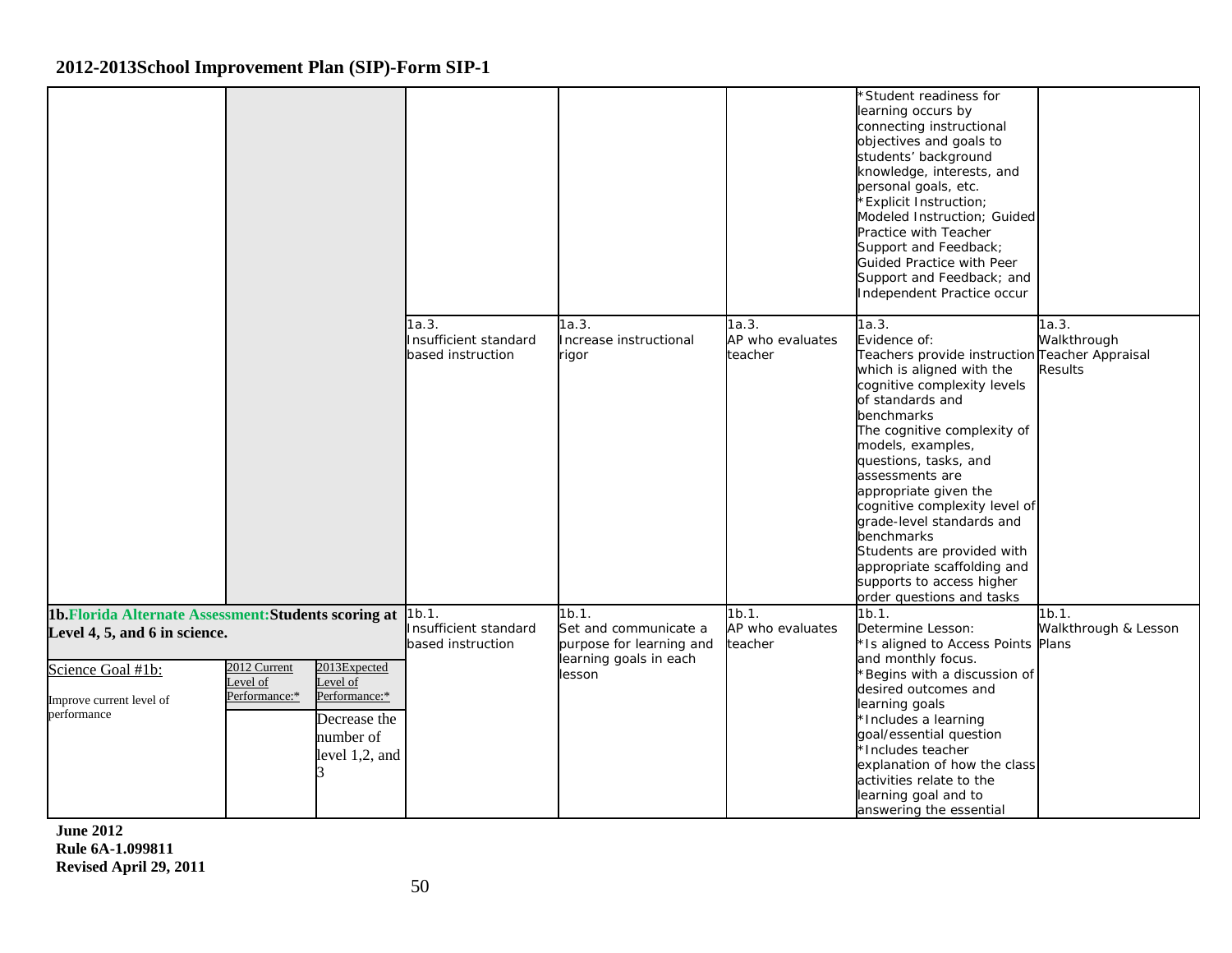|                                                                                                                                                                                                                                                                                                       |  |                                                       |                                                                                          |                                      |                                                                                                                                                                                                                                                                                                                                                                                                                                                                                                                                                                                                                                                    | question<br>*Focuses and/or refocuses<br>class discussion by referring<br>back to the learning<br>goal/essential question<br>*Includes a scale or rubric<br>that relates to the learning<br>goal is posted so that all<br>students can see it<br>*Teacher reference to the<br>scale or rubric throughout<br>the lesson |                           |
|-------------------------------------------------------------------------------------------------------------------------------------------------------------------------------------------------------------------------------------------------------------------------------------------------------|--|-------------------------------------------------------|------------------------------------------------------------------------------------------|--------------------------------------|----------------------------------------------------------------------------------------------------------------------------------------------------------------------------------------------------------------------------------------------------------------------------------------------------------------------------------------------------------------------------------------------------------------------------------------------------------------------------------------------------------------------------------------------------------------------------------------------------------------------------------------------------|------------------------------------------------------------------------------------------------------------------------------------------------------------------------------------------------------------------------------------------------------------------------------------------------------------------------|---------------------------|
|                                                                                                                                                                                                                                                                                                       |  |                                                       | $1b.2$ .<br>1b.3.                                                                        | 1 <sub>b.2</sub><br>1b.3.            | $1b.2$ .<br>1b.3.                                                                                                                                                                                                                                                                                                                                                                                                                                                                                                                                                                                                                                  | $1b.2$ .<br>$1b.3$ .                                                                                                                                                                                                                                                                                                   | 1 <sub>b.2</sub><br>1b.3. |
|                                                                                                                                                                                                                                                                                                       |  |                                                       |                                                                                          |                                      |                                                                                                                                                                                                                                                                                                                                                                                                                                                                                                                                                                                                                                                    |                                                                                                                                                                                                                                                                                                                        |                           |
| Based on the analysis of student achievement data, and reference to<br>"Guiding Questions", identify and define areas in need of<br>improvement for the following group:                                                                                                                              |  |                                                       | <b>Anticipated Barrier</b>                                                               | Strategy                             | Person or Position<br>Responsible for<br>Monitoring                                                                                                                                                                                                                                                                                                                                                                                                                                                                                                                                                                                                | Process Used to Determine<br>Effectiveness of<br>Strategy                                                                                                                                                                                                                                                              | <b>Evaluation Tool</b>    |
| 2a. FCAT 2.0: Students scoring at or above<br><b>Achievement Levels 4 and 5 in science.</b><br>2013Expected<br>2012 Current<br>Science Goal #2a:<br>Level of<br>Level of<br>Performance:*<br>Performance:*<br>Improve current level of<br>performance<br>Increase the<br>level 4 and 5<br>students 5% |  | $2b.1$ .<br>Lack of differentiation<br>of instruction | 2b.1.<br>Provide formative<br>assessments to inform<br>differentiation in<br>instruction | 2b.1.<br>AP who evaluates<br>teacher | 2b.1.<br>Determine:<br>*Teachers regularly assess<br>students' readiness for<br>learning and achievement<br>of knowledge and skills<br>during instruction<br>*Teachers facilitate effective<br>classroom activities and<br>tasks that elicit evidence of<br>learning *Teachers collect<br>both formal and informal<br>data regarding students'<br>learning and provide<br>feedback regularly to<br>students regarding their<br>personal progress<br>throughout the lesson cycle<br>*Teachers utilize data to<br>modify and adjust teaching<br>practices and to reflect on<br>the needs and progress of<br>students aligned to FAA<br>access points | 2b1.<br>Walkthrough                                                                                                                                                                                                                                                                                                    |                           |
|                                                                                                                                                                                                                                                                                                       |  |                                                       | 2a.2.                                                                                    | 2a.2.                                | 2a.2.                                                                                                                                                                                                                                                                                                                                                                                                                                                                                                                                                                                                                                              | 2a.2.                                                                                                                                                                                                                                                                                                                  | 2a.2.                     |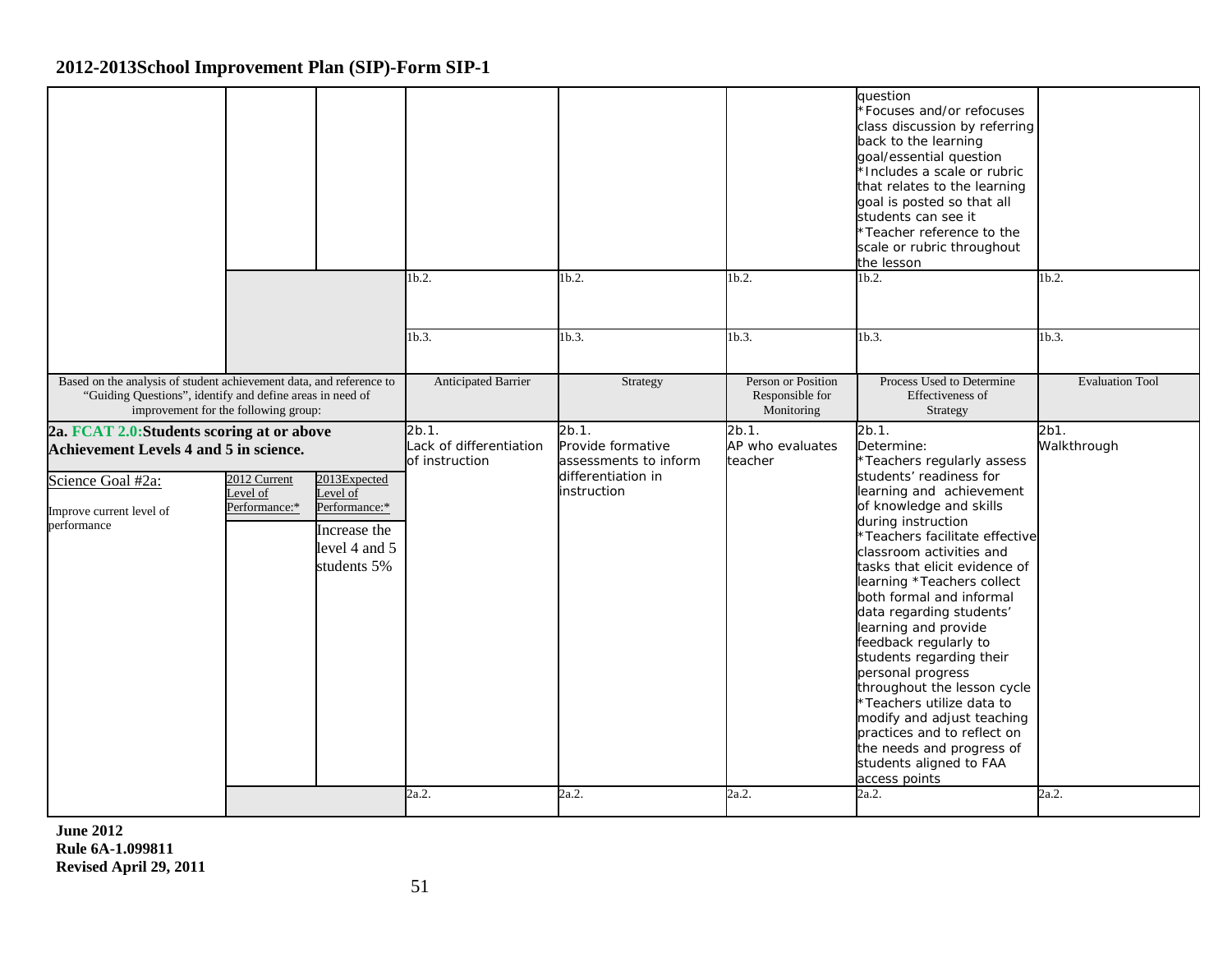|                                                                                                                                                                          |               |                                                     | 2a.3                                                                                               | 2a.3                                 | 2a.3                                                                                                     | 2a.3                                                                                                                                                                                                                                                                                                                                                                                                                                                                                                                                   | 2a.3  |
|--------------------------------------------------------------------------------------------------------------------------------------------------------------------------|---------------|-----------------------------------------------------|----------------------------------------------------------------------------------------------------|--------------------------------------|----------------------------------------------------------------------------------------------------------|----------------------------------------------------------------------------------------------------------------------------------------------------------------------------------------------------------------------------------------------------------------------------------------------------------------------------------------------------------------------------------------------------------------------------------------------------------------------------------------------------------------------------------------|-------|
| 2b. Florida Alternate Assessment: Students scoring at 2b.1.<br>or above Level 7 in science.<br>2013Expected<br>2012 Current<br>Science Goal #2b:<br>Level of<br>Level of |               | Lack of differentiation<br>of instruction           | $2b.1$ .<br>Provide formative<br>assessments to inform<br>differentiation in<br><i>instruction</i> | 2b.1.<br>AP who evaluates<br>teacher | 2b.1.<br>Determine:<br>*Teachers regularly assess<br>students' readiness for<br>learning and achievement | 2b1.<br>Walkthrough                                                                                                                                                                                                                                                                                                                                                                                                                                                                                                                    |       |
| Improve current level of<br>performance                                                                                                                                  | Performance:* | Performance:*<br>Increase the<br>level $7$ by $5\%$ |                                                                                                    |                                      |                                                                                                          | of knowledge and skills<br>during instruction<br>*Teachers facilitate effective<br>classroom activities and<br>tasks that elicit evidence of<br>learning *Teachers collect<br>both formal and informal<br>data regarding students'<br>learning and provide<br>feedback regularly to<br>students regarding their<br>personal progress<br>throughout the lesson cycle<br>*Teachers utilize data to<br>modify and adjust teaching<br>practices and to reflect on<br>the needs and progress of<br>students aligned to FAA<br>access points |       |
|                                                                                                                                                                          |               |                                                     | 2b.2.                                                                                              | 2b.2.                                | 2b.2.                                                                                                    | 2b.2.                                                                                                                                                                                                                                                                                                                                                                                                                                                                                                                                  | 2b.2. |
|                                                                                                                                                                          |               |                                                     | 2b.3                                                                                               | 2b.3                                 | 2b.3                                                                                                     | 2b.3                                                                                                                                                                                                                                                                                                                                                                                                                                                                                                                                   | 2b.3  |

*End of Elementary and Middle School Science Goals*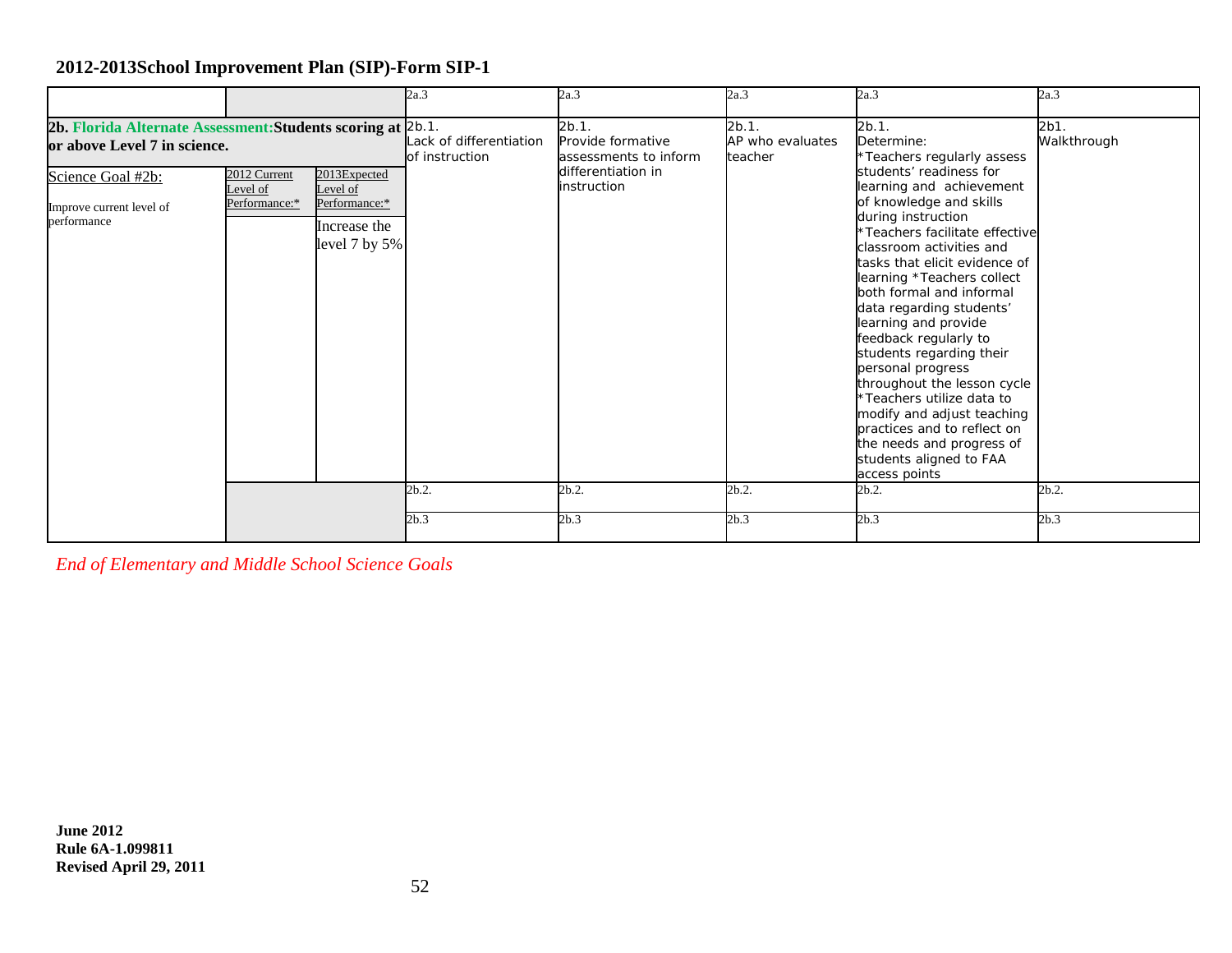# **Science Professional Development**

|                                                  |                        |                                               | Professional Development (PD) aligned with Strategies through Professional Learning Community (PLC) or PD Activity<br>Please note that each Strategy does not require a professional development or PLC activity. |                                                                                      |                                   |                          |                                                  |
|--------------------------------------------------|------------------------|-----------------------------------------------|-------------------------------------------------------------------------------------------------------------------------------------------------------------------------------------------------------------------|--------------------------------------------------------------------------------------|-----------------------------------|--------------------------|--------------------------------------------------|
| PD Content /Topic<br>and/or PLC Focus            | Grade<br>Level/Subject | PD Facilitator<br>and/or<br><b>PLC</b> Leader | PD Participants<br>(e.g., PLC, subject, grade level, or<br>school-wide)                                                                                                                                           | Target Dates (e.g., Early<br>Release) and Schedules (e.g.,<br>frequency of meetings) | Strategy for Follow-up/Monitoring |                          | Person or Position Responsible for<br>Monitoring |
|                                                  |                        |                                               |                                                                                                                                                                                                                   |                                                                                      |                                   |                          |                                                  |
|                                                  |                        |                                               |                                                                                                                                                                                                                   |                                                                                      |                                   |                          |                                                  |
| Science Budget(Insert rows as needed)            |                        |                                               |                                                                                                                                                                                                                   |                                                                                      |                                   |                          |                                                  |
|                                                  |                        |                                               | Include only school-based funded activities/materials and exclude district funded activities/materials.                                                                                                           |                                                                                      |                                   |                          |                                                  |
| Evidence-based Program(s)/Materials(s)           |                        |                                               |                                                                                                                                                                                                                   |                                                                                      |                                   |                          |                                                  |
| Strategy                                         |                        |                                               | <b>Description of Resources</b>                                                                                                                                                                                   | <b>Funding Source</b>                                                                |                                   | Amount                   |                                                  |
| Alignment of access points to core<br>curriculum |                        |                                               | <b>Unique Learning System</b>                                                                                                                                                                                     | FLEX paid                                                                            | $\theta$                          |                          |                                                  |
|                                                  |                        |                                               |                                                                                                                                                                                                                   |                                                                                      |                                   |                          |                                                  |
|                                                  |                        |                                               |                                                                                                                                                                                                                   |                                                                                      |                                   |                          | Subtotal:                                        |
| Technology                                       |                        |                                               |                                                                                                                                                                                                                   |                                                                                      |                                   |                          |                                                  |
| Strategy                                         |                        |                                               | <b>Description of Resources</b>                                                                                                                                                                                   | <b>Funding Source</b>                                                                |                                   | Amount<br>$\overline{0}$ |                                                  |
| Science Fair                                     |                        |                                               | online resource guide                                                                                                                                                                                             |                                                                                      | Free online resources             |                          |                                                  |
|                                                  |                        |                                               |                                                                                                                                                                                                                   |                                                                                      |                                   |                          |                                                  |
|                                                  |                        |                                               |                                                                                                                                                                                                                   |                                                                                      |                                   |                          | Subtotal:                                        |
| Professional Development                         |                        |                                               |                                                                                                                                                                                                                   |                                                                                      |                                   |                          |                                                  |
| Strategy                                         |                        |                                               | Description of Resources                                                                                                                                                                                          | <b>Funding Source</b>                                                                |                                   | Amount                   |                                                  |
|                                                  |                        |                                               |                                                                                                                                                                                                                   |                                                                                      |                                   |                          |                                                  |
|                                                  |                        |                                               |                                                                                                                                                                                                                   |                                                                                      |                                   |                          |                                                  |
|                                                  |                        |                                               |                                                                                                                                                                                                                   |                                                                                      |                                   |                          | Subtotal:                                        |
| Other                                            |                        |                                               |                                                                                                                                                                                                                   |                                                                                      |                                   |                          |                                                  |
| Strategy                                         |                        |                                               | <b>Description of Resources</b>                                                                                                                                                                                   | <b>Funding Source</b>                                                                |                                   | Amount                   |                                                  |
|                                                  |                        |                                               |                                                                                                                                                                                                                   |                                                                                      |                                   |                          |                                                  |
|                                                  |                        |                                               |                                                                                                                                                                                                                   |                                                                                      |                                   |                          | Subtotal:                                        |
|                                                  |                        |                                               |                                                                                                                                                                                                                   |                                                                                      |                                   |                          | <b>Total:</b>                                    |

*End of Science Goals*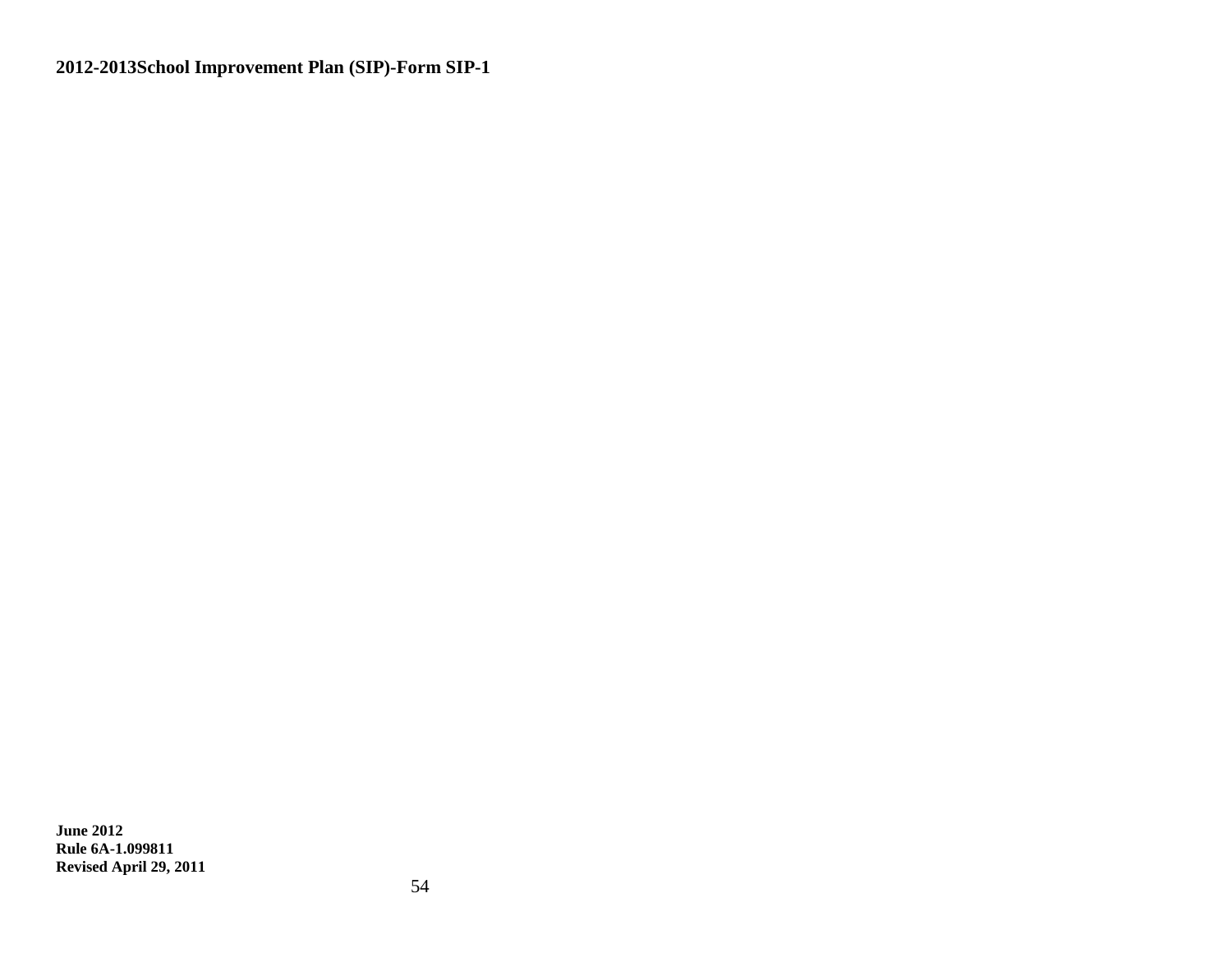## **Writing Goals**

\* When using percentages, include the number of students the percentage represents (e.g., 70% [35]).

|                                                                                                                                                                          | <b>Writing Goals</b>                                                                                             |                                                                                                  |                                                     | <b>Problem-Solving Process to Increase Student Achievement</b>                                 |                                                           |                                                                                                                                                                                                                                                                                                                                                                                                                                                                                                                                                                                                                                                                                                                          |                                        |  |
|--------------------------------------------------------------------------------------------------------------------------------------------------------------------------|------------------------------------------------------------------------------------------------------------------|--------------------------------------------------------------------------------------------------|-----------------------------------------------------|------------------------------------------------------------------------------------------------|-----------------------------------------------------------|--------------------------------------------------------------------------------------------------------------------------------------------------------------------------------------------------------------------------------------------------------------------------------------------------------------------------------------------------------------------------------------------------------------------------------------------------------------------------------------------------------------------------------------------------------------------------------------------------------------------------------------------------------------------------------------------------------------------------|----------------------------------------|--|
| Based on the analysis of student achievement data, and reference to<br>"Guiding Questions", identify and define areas in need of<br>improvement for the following group: |                                                                                                                  | Anticipated Barrier                                                                              | Strategy                                            | Person or Position<br>Responsible for<br>Monitoring                                            | Process Used to Determine<br>Effectiveness of<br>Strategy | <b>Evaluation Tool</b>                                                                                                                                                                                                                                                                                                                                                                                                                                                                                                                                                                                                                                                                                                   |                                        |  |
| 1a. FCAT: Students scoring at Achievement Level 3.0 1a.1.<br>and higher in writing.<br>Writing Goal #1a:<br>Improve current level of<br>performance                      | 2012 Current Level<br>of Performance:*<br>$\#N/A$<br>$\sharp N/A$<br>Level 4 and<br>above<br>$\sharp N/A$<br>23% | 2013Expected<br>evel of<br>Performance:*<br>Decrease<br>number of level<br>1,2 and 3<br>students | Insufficient standard<br>based instruction          | 1a.1.<br>Set and communicate a<br>purpose for learning and<br>learning goals in each<br>lesson | 1a.1.<br>AP who evaluates<br>teacher                      | 1a.1.<br>Determine Lesson:<br>*Is aligned with a course<br>standard or benchmark and<br>to the district/school pacing<br>quide<br>Begins with a discussion of<br>desired outcomes and<br>learning goals<br>*Includes a learning<br>goal/essential question<br>*Includes teacher<br>explanation of how the class<br>activities relate to the<br>learning goal and to<br>answering the essential<br>question<br>*Focuses and/or refocuses<br>class discussion by referring<br>back to the learning<br>goal/essential question<br>*Includes a scale or rubric<br>that relates to the learning<br>goal is posted so that all<br>students can see it<br>*Teacher reference to the<br>scale or rubric throughout<br>the lesson | 1a.1.<br>Walkthrough & Lesson<br>Plans |  |
|                                                                                                                                                                          |                                                                                                                  |                                                                                                  | 1a.2.<br>Insufficient standard<br>based instruction | 1a.2.<br>Implement High Yield<br><b>Instructional Strategies</b>                               | 1a.2.<br>AP who evaluates<br>teacher                      | 1a.2.<br>Determine:<br>*Lesson focuses on<br>essential learning objectives<br>and goals by specifically<br>stating the purpose for<br>learning, lesson agenda and<br>expected outcomes<br>*Student readiness for<br>learning occurs by                                                                                                                                                                                                                                                                                                                                                                                                                                                                                   | 1a.2.<br>Walkthrough                   |  |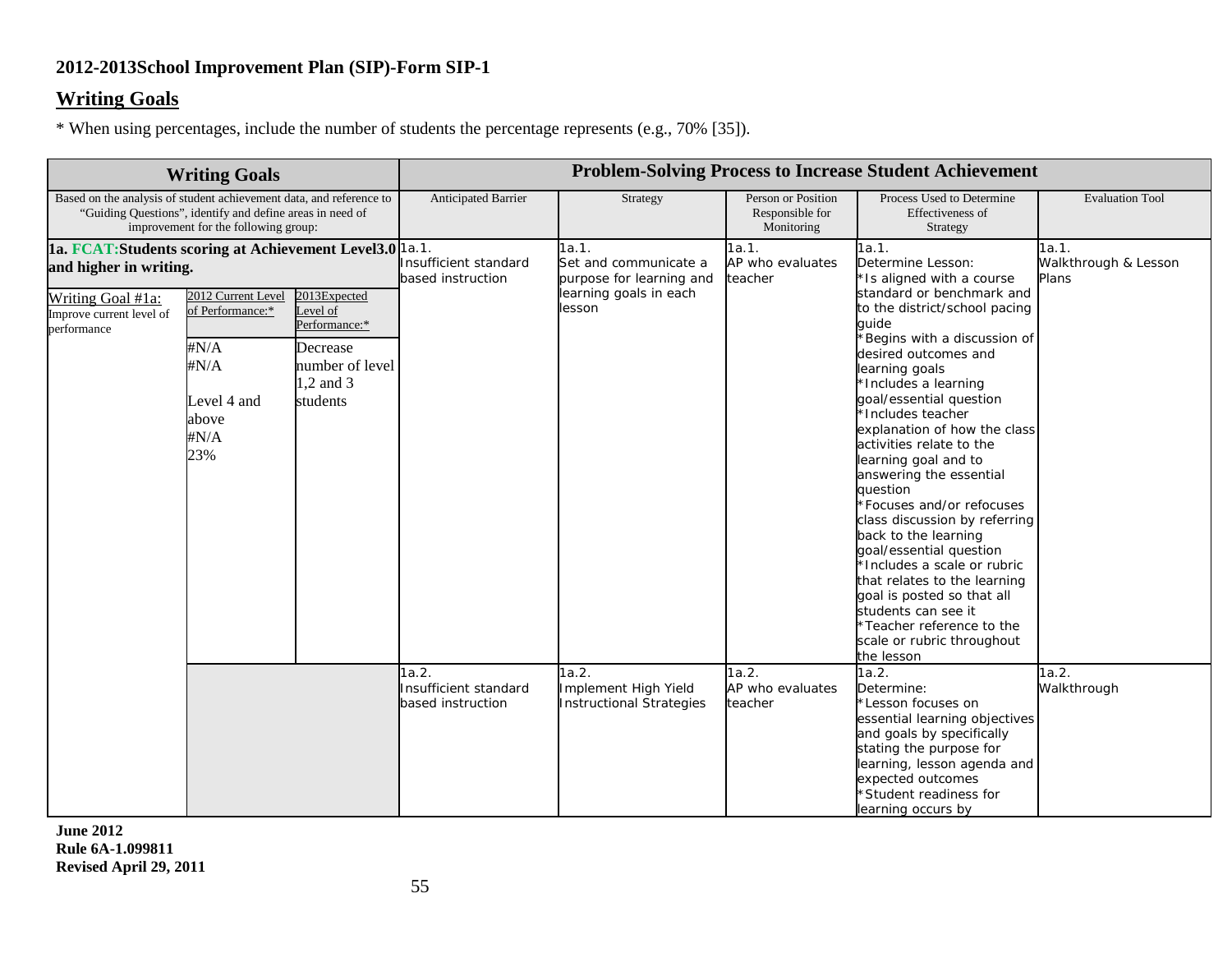|                                                                                  |                                                                           |                                                                                                |                                                     |                                                            |                                      | connecting instructional<br>objectives and goals to<br>students' background<br>knowledge, interests, and<br>personal goals, etc.<br>*Explicit Instruction;<br>Modeled Instruction; Guided<br>Practice with Teacher<br>Support and Feedback;<br><b>Guided Practice with Peer</b><br>Support and Feedback; and<br>Independent Practice occur                                                                                                                                                                |                               |
|----------------------------------------------------------------------------------|---------------------------------------------------------------------------|------------------------------------------------------------------------------------------------|-----------------------------------------------------|------------------------------------------------------------|--------------------------------------|-----------------------------------------------------------------------------------------------------------------------------------------------------------------------------------------------------------------------------------------------------------------------------------------------------------------------------------------------------------------------------------------------------------------------------------------------------------------------------------------------------------|-------------------------------|
|                                                                                  |                                                                           |                                                                                                | 1a.3.<br>Insufficient standard<br>based instruction | 1a.3.<br>Increase instructional<br>rigor                   | 1a.3.<br>AP who evaluates<br>teacher | 1a.3.<br>Evidence of:<br>Teachers provide instruction Teacher Appraisal Results<br>which is aligned with the<br>cognitive complexity levels<br>of standards and<br>benchmarks<br>The cognitive complexity of<br>models, examples,<br>questions, tasks, and<br>assessments are<br>appropriate given the<br>cognitive complexity level of<br>grade-level standards and<br>benchmarks<br>Students are provided with<br>appropriate scaffolding and<br>supports to access higher<br>order questions and tasks | 1a.3.<br>Walkthrough          |
| 1b. Florida Alternate Assessment: Students scoring<br>at 4 or higher in writing. |                                                                           |                                                                                                | 1b.1.<br>Insufficient standard<br>based instruction | 1b.1.<br>Set and communicate a<br>purpose for learning and | 1b.1.<br>AP who evaluates<br>teacher | 1b.1.<br>Determine Lesson:<br>Is aligned to Access Points Plans                                                                                                                                                                                                                                                                                                                                                                                                                                           | 1b.1.<br>Walkthrough & Lesson |
| Writing Goal #1b:<br>Improve current level of<br>performance                     | 2012 Current Level<br>of Performance:*<br>$\#N/A$<br>Level 7 and<br>above | 2013Expected Level<br>of Performance:*<br>Decrease<br>number of level<br>1,2 and 3<br>students |                                                     | learning goals in each<br>lesson                           |                                      | and monthly focus<br>*Begins with a discussion of<br>desired outcomes and<br>learning goals<br>Includes a learning<br>goal/essential question<br>Includes teacher<br>explanation of how the class                                                                                                                                                                                                                                                                                                         |                               |
|                                                                                  | 3%                                                                        |                                                                                                |                                                     |                                                            |                                      | activities relate to the<br>learning goal and to<br>answering the essential<br>question<br>*Focuses and/or refocuses                                                                                                                                                                                                                                                                                                                                                                                      |                               |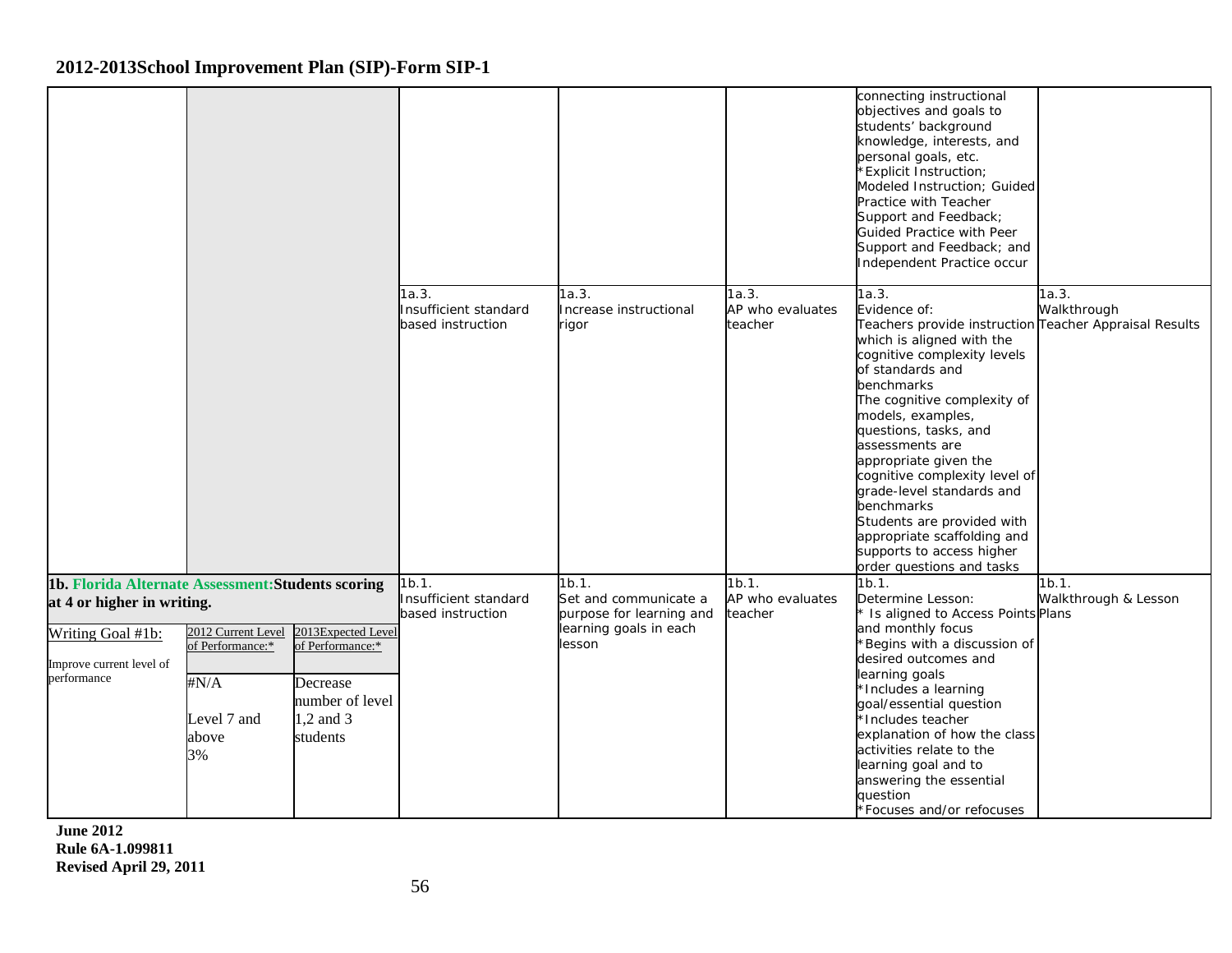|  |       |       |                  | class discussion by referring<br>back to the learning<br>goal/essential question<br>*Includes a scale or rubric<br>that relates to the learning<br>goal is posted so that all<br>students can see it<br>*Teacher reference to the<br>scale or rubric throughout<br>the lesson |                  |
|--|-------|-------|------------------|-------------------------------------------------------------------------------------------------------------------------------------------------------------------------------------------------------------------------------------------------------------------------------|------------------|
|  | 1b.2. | 1b.2. | $1b.2$ .         | 1b.2.                                                                                                                                                                                                                                                                         | $1b.2$ .         |
|  | 1b.3. | 1b.3. | 1 <sub>b.3</sub> | 1b.3.                                                                                                                                                                                                                                                                         | 1 <sub>b.3</sub> |

*End of Writing Goals*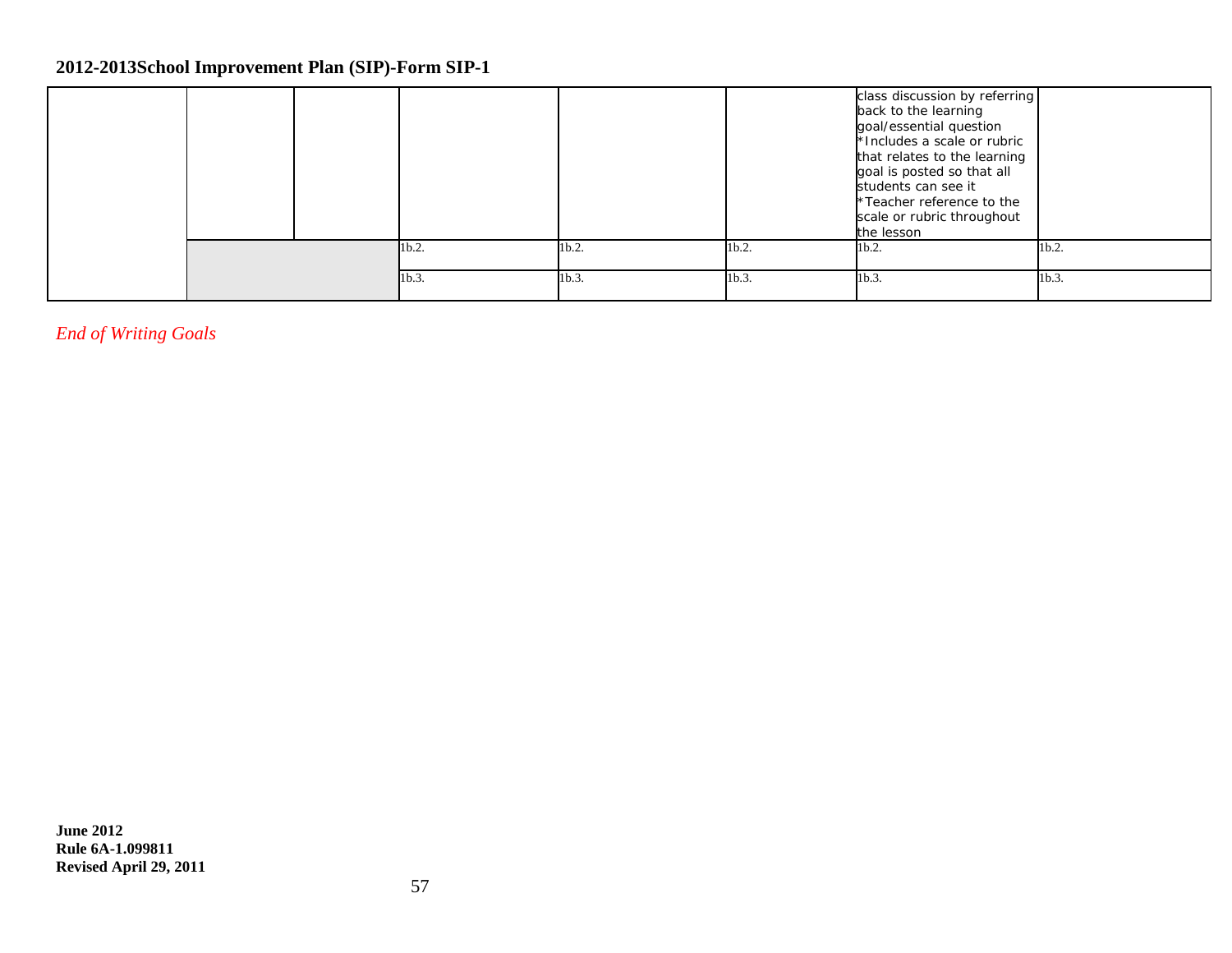|                                       | Professional Development (PD) aligned with Strategies through Professional Learning Community (PLC) or PD Activity |                                                      |                                                                        |                                                                                      |                                   |                                                  |  |  |  |  |  |
|---------------------------------------|--------------------------------------------------------------------------------------------------------------------|------------------------------------------------------|------------------------------------------------------------------------|--------------------------------------------------------------------------------------|-----------------------------------|--------------------------------------------------|--|--|--|--|--|
|                                       | Please note that each Strategy does not require a professional development or PLC activity.                        |                                                      |                                                                        |                                                                                      |                                   |                                                  |  |  |  |  |  |
| PD Content /Topic<br>and/or PLC Focus | Grade<br>Level/Subject                                                                                             | PD Facilitator<br>and/or<br>PLC Leader               | PD Participants<br>(e.g., PLC, subject, grade level, or<br>school-wide | Target Dates (e.g., Early<br>Release) and Schedules (e.g.,<br>frequency of meetings) | Strategy for Follow-up/Monitoring | Person or Position Responsible for<br>Monitoring |  |  |  |  |  |
| Pilot Lesson Study PLC                | $PreK-12$                                                                                                          | Instructional<br>Coach<br><b>Trained Facilitaors</b> | Pilot Group Members                                                    | Aug. $2012 - May 2013$                                                               | Lessons from Lesson Study         | <b>Instructional Coach</b>                       |  |  |  |  |  |
| Grade Level PLCs                      | $PreK-12$<br>Transition                                                                                            | Group Leader                                         | All instruction staff                                                  | Aug. $2012 - May 2013$                                                               | <b>Minutes</b>                    | <b>Assistant Principal</b>                       |  |  |  |  |  |
| <b>ULS</b>                            | Prek-12.<br>Transition                                                                                             | Instructional<br>Coach                               | Case Managers                                                          | Pre-school Training and on<br>going                                                  | ULS Implementation                | <b>Instructional Coach</b>                       |  |  |  |  |  |

## **Budget**(Insert rows as needed)

| Include only school-based funded activities/materials and exclude district funded activities /materials. |                                 |                       |          |           |
|----------------------------------------------------------------------------------------------------------|---------------------------------|-----------------------|----------|-----------|
| Evidence-based Program(s)/Materials(s)                                                                   |                                 |                       |          |           |
| Strategy                                                                                                 | <b>Description of Resources</b> | <b>Funding Source</b> | Amount   |           |
| Alignment to access points to our core<br>curriculum                                                     | <b>Unique Learning System</b>   | FLEX paid             | $\theta$ |           |
|                                                                                                          |                                 |                       |          | Subtotal: |
| Technology                                                                                               |                                 |                       |          |           |
| Strategy                                                                                                 | <b>Description of Resources</b> | <b>Funding Source</b> | Amount   |           |
| See reading goals                                                                                        | See reading goals               |                       |          |           |
|                                                                                                          |                                 |                       |          |           |
|                                                                                                          |                                 |                       |          | Subtotal: |
| Professional Development                                                                                 |                                 |                       |          |           |
| Strategy                                                                                                 | <b>Description of Resources</b> | <b>Funding Source</b> | Amount   |           |
| See reading goals                                                                                        | See reading goals               |                       |          |           |
|                                                                                                          |                                 |                       |          |           |
|                                                                                                          |                                 |                       |          | Subtotal: |
| Other                                                                                                    |                                 |                       |          |           |
| Strategy                                                                                                 | Description of Resources        | <b>Funding Source</b> | Amount   |           |
|                                                                                                          |                                 |                       |          |           |
|                                                                                                          |                                 |                       |          | Subtotal: |
| <b>June 2012</b><br>$D_{11}$ <sub>0</sub> $6A$ 1 000811                                                  |                                 |                       |          |           |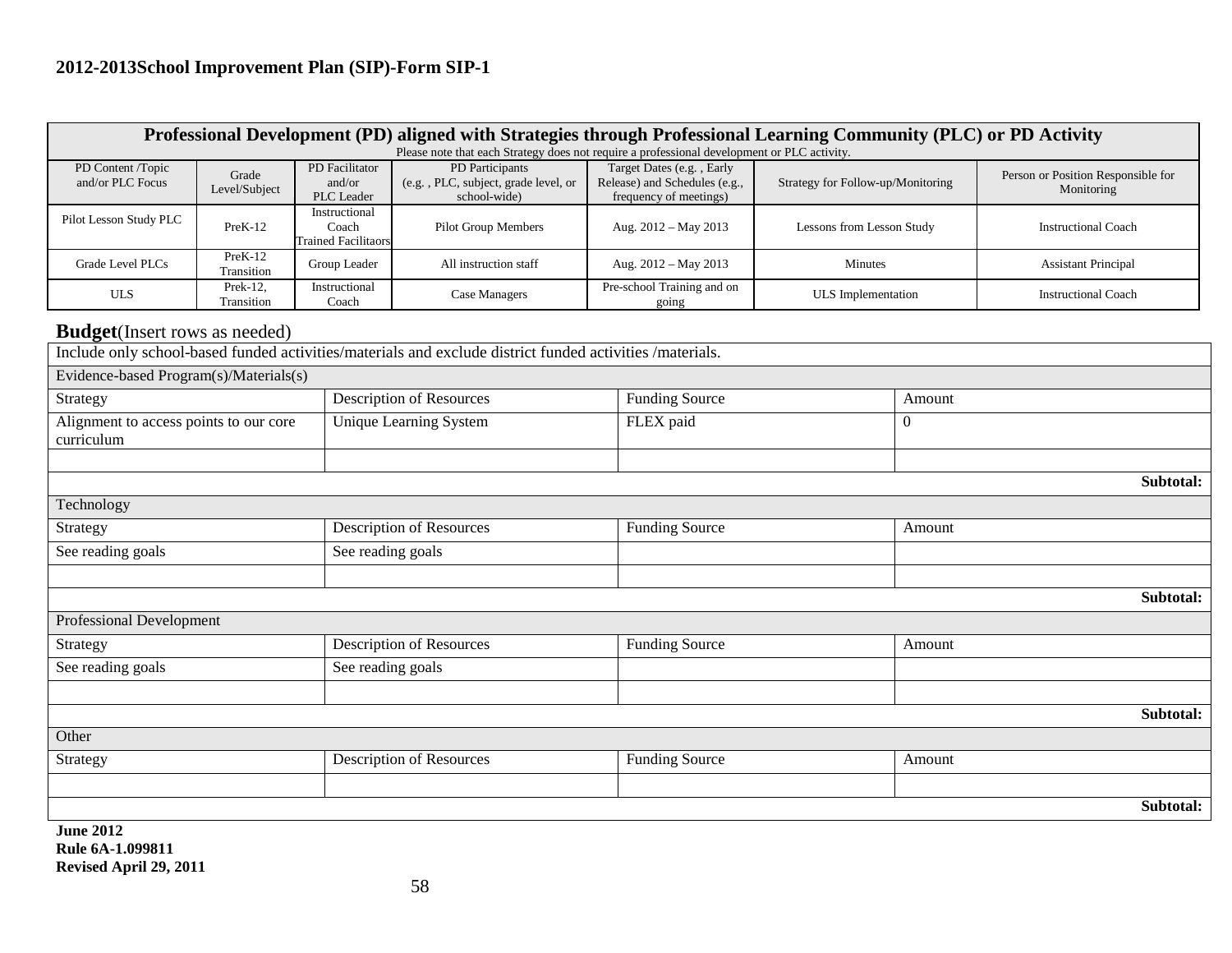**Total:**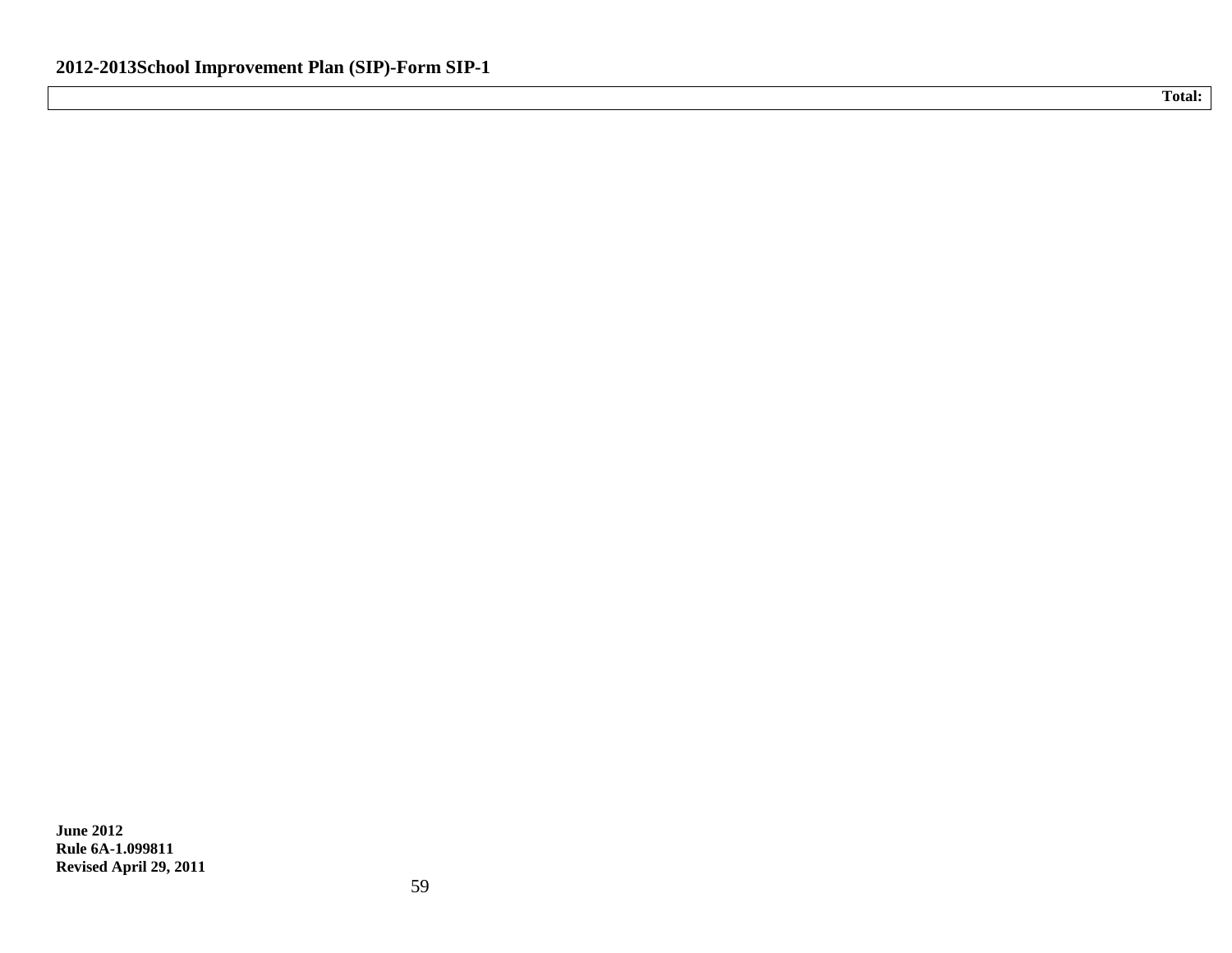### **Attendance Goal(s)**

\* When using percentages, include the number of students the percentage represents next to the percentage (e.g. 70% (35)).

| <b>Attendance Goal(s)</b>                                                                                                                                                                                                                                                                                                               |                                                                                                                                                                                                                                                                                       |                                                                                                                                                                                                                                                                                                                                        | <b>Problem-solving Process to Increase Attendance</b>                                                                                                                            |                                                                                                                                                                                                                                                                           |                                                     |                                                           |                                         |  |
|-----------------------------------------------------------------------------------------------------------------------------------------------------------------------------------------------------------------------------------------------------------------------------------------------------------------------------------------|---------------------------------------------------------------------------------------------------------------------------------------------------------------------------------------------------------------------------------------------------------------------------------------|----------------------------------------------------------------------------------------------------------------------------------------------------------------------------------------------------------------------------------------------------------------------------------------------------------------------------------------|----------------------------------------------------------------------------------------------------------------------------------------------------------------------------------|---------------------------------------------------------------------------------------------------------------------------------------------------------------------------------------------------------------------------------------------------------------------------|-----------------------------------------------------|-----------------------------------------------------------|-----------------------------------------|--|
| Based on the analysis of attendance data, and reference to "Guiding"<br>Questions", identify and define areas in need of improvement:                                                                                                                                                                                                   |                                                                                                                                                                                                                                                                                       |                                                                                                                                                                                                                                                                                                                                        | Anticipated Barrier                                                                                                                                                              | Strategy                                                                                                                                                                                                                                                                  | Person or Position<br>Responsible for<br>Monitoring | Process Used to Determine<br>Effectiveness of<br>Strategy | <b>Evaluation Tool</b>                  |  |
| 1. Attendance<br>Attendance Goal #1:<br>Improve current level of<br>performance<br>144 of Nina Harris<br>students missed 10 or<br>more days. Nina Harris<br>students have significant<br>medical problems which<br>require extended periods<br>of absences.<br>Some students lack basic<br>needs due to family<br>financial situations. | 2012 Current<br>89.3<br>(262 students) year<br>2012 Current<br>Number of<br>Studentswith<br>Excessive<br>Absences<br>$(10 \text{ or more})$<br>144 students<br>2012 Current<br>Number of<br>Students with<br><b>Excessive Tardies Tardies</b><br>$(10 \text{ or more})$<br>3 students | 2013 Expected<br>Attendance Rate:* Attendance Rate:*<br>Greater than prior<br>2013 Expected Number<br>of Students with<br><b>Excessive Absences</b><br>$(10 \text{ or more})$<br>10% decrease from<br>prior year<br>2013Expected Number<br><b>Students with Excessive</b><br>$(10 \text{ or more})$<br>10% decrease from<br>prior year | 1.1.<br>Many students are<br>medically fragile and<br>are susceptible to<br>becoming ill which<br>causes them to miss<br>more school than the<br>average neuro typical<br>child. | 1.1.<br>Child Study Team will<br>meet bi-weekly to review<br>absences to determine<br>the cause(s) of student<br>absences. If student<br>meets criteria for Hospital<br>Homebound services the<br>Guidance Counselor will<br>initiate referrals to<br>Hospital Homebound. | 1.1.<br><b>SBLT</b>                                 | 1.1.<br>Number of referrals to<br>Hospital Homebound      | 1.1.<br>Number of referrals             |  |
|                                                                                                                                                                                                                                                                                                                                         |                                                                                                                                                                                                                                                                                       |                                                                                                                                                                                                                                                                                                                                        | 1.2 Basic needs of students<br>such as shelter, food, clothing parent via phone or home to<br>are lacking.                                                                       | 1.2. Social Worker will contact<br>determine what services may be<br>needed to have the student<br>return to school.                                                                                                                                                      | 1.2. SBLT                                           | .2. Social Worker contact sheet                           | .2. Number of referrals and<br>reports. |  |
|                                                                                                                                                                                                                                                                                                                                         |                                                                                                                                                                                                                                                                                       |                                                                                                                                                                                                                                                                                                                                        | 1.3.                                                                                                                                                                             | 1.3.                                                                                                                                                                                                                                                                      | 1.3.                                                | L.3.                                                      | 1.3.                                    |  |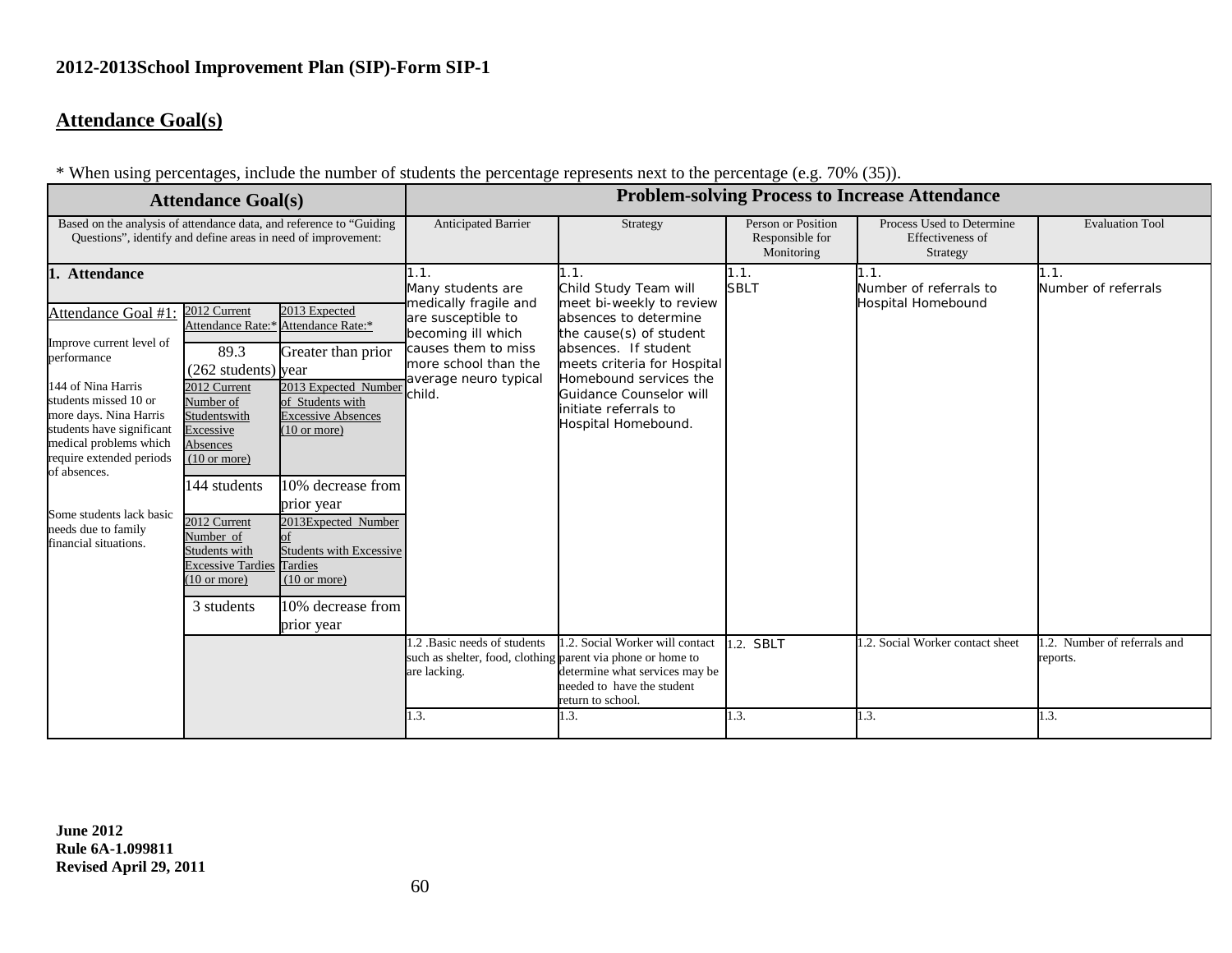|                                                                                             | Professional Development (PD) aligned with Strategies through Professional Learning Community (PLC) or PD Activity |                                        |                                                                         |                                                                                                              |                                                                             |                                                  |  |  |  |  |  |
|---------------------------------------------------------------------------------------------|--------------------------------------------------------------------------------------------------------------------|----------------------------------------|-------------------------------------------------------------------------|--------------------------------------------------------------------------------------------------------------|-----------------------------------------------------------------------------|--------------------------------------------------|--|--|--|--|--|
| Please note that each Strategy does not require a professional development or PLC activity. |                                                                                                                    |                                        |                                                                         |                                                                                                              |                                                                             |                                                  |  |  |  |  |  |
| PD Content /Topic<br>and/or PLC Focus                                                       | Grade<br>Level/Subject                                                                                             | PD Facilitator<br>and/or<br>PLC Leader | PD Participants<br>(e.g., PLC, subject, grade level, or<br>school-wide) | <b>Target Dates and Schedules</b><br>(e.g., Early Release) and<br>Schedules (e.g., frequency of<br>meetings) | Strategy for Follow-up/Monitoring                                           | Person or Position Responsible for<br>Monitoring |  |  |  |  |  |
|                                                                                             |                                                                                                                    |                                        |                                                                         |                                                                                                              |                                                                             |                                                  |  |  |  |  |  |
| Process of Hospital<br>Homebound<br>Referrals                                               | PreK-12                                                                                                            | Guidance<br>Counselor                  | Case Managers                                                           | On-going                                                                                                     | Number of students referred<br>and enrolled in Hospital<br><b>Homebound</b> | Guidance Counselor<br>Child Study Team           |  |  |  |  |  |
|                                                                                             |                                                                                                                    |                                        |                                                                         |                                                                                                              |                                                                             |                                                  |  |  |  |  |  |

### **Attendance Budget**(Insert rows as needed)

|                                        | Include only school-based funded activities/materials and exclude district funded activities /materials. |                       |        |           |
|----------------------------------------|----------------------------------------------------------------------------------------------------------|-----------------------|--------|-----------|
| Evidence-based Program(s)/Materials(s) |                                                                                                          |                       |        |           |
| Strategy                               | <b>Description of Resources</b>                                                                          | <b>Funding Source</b> | Amount |           |
|                                        |                                                                                                          |                       |        |           |
|                                        |                                                                                                          |                       |        |           |
|                                        |                                                                                                          |                       |        | Subtotal: |
| Technology                             |                                                                                                          |                       |        |           |
| Strategy                               | <b>Description of Resources</b>                                                                          | <b>Funding Source</b> | Amount |           |
|                                        |                                                                                                          |                       |        |           |
|                                        |                                                                                                          |                       |        |           |
|                                        |                                                                                                          |                       |        | Subtotal: |
| Professional Development               |                                                                                                          |                       |        |           |
| Strategy                               | <b>Description of Resources</b>                                                                          | <b>Funding Source</b> | Amount |           |
|                                        |                                                                                                          |                       |        |           |
|                                        |                                                                                                          |                       |        |           |
|                                        |                                                                                                          |                       |        | Subtotal: |
| Other                                  |                                                                                                          |                       |        |           |
| Strategy                               | <b>Description of Resources</b>                                                                          | <b>Funding Source</b> | Amount |           |
|                                        |                                                                                                          |                       |        |           |
|                                        |                                                                                                          |                       |        | Subtotal: |
|                                        |                                                                                                          |                       |        | Total:    |
|                                        |                                                                                                          |                       |        |           |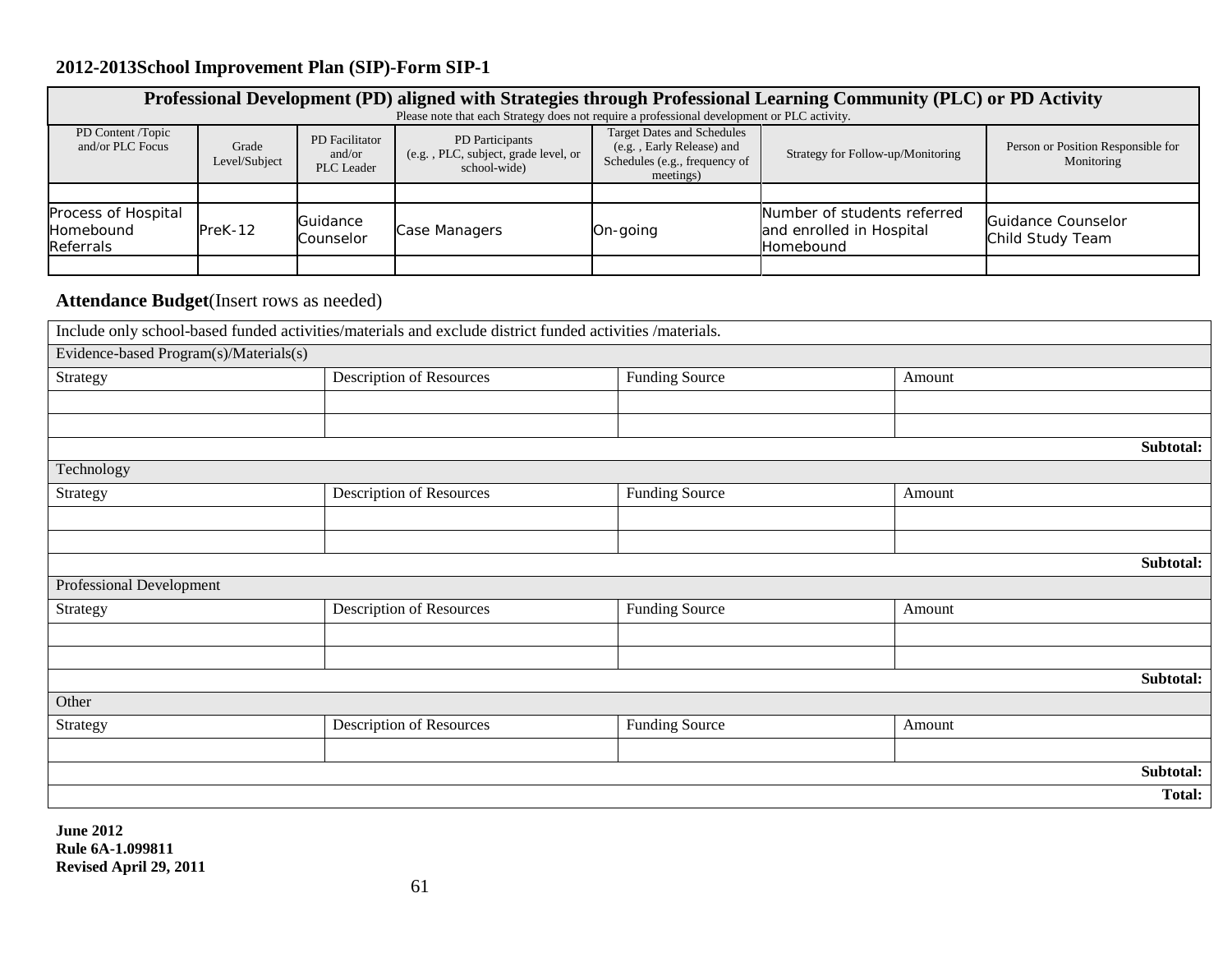*End of Attendance Goals*

## **Suspension Goal(s)**

\* When using percentages, include the number of students the percentage represents next to the percentage (e.g. 70% (35)).

|                                                                                                                                                                                                                                                                                                                                     | <b>Suspension Goal(s)</b>                                                                                                                                                                                                                                                                                                                                              |                                                                                                                                                                                                                                                                                          | <b>Problem-solving Process to Decrease Suspension</b> |                                                                                                                             |                                                     |                                                                                                                                                                                                                                                                                                                                                                                                                                                                                               |                                                                                                                                                                                                                                                     |
|-------------------------------------------------------------------------------------------------------------------------------------------------------------------------------------------------------------------------------------------------------------------------------------------------------------------------------------|------------------------------------------------------------------------------------------------------------------------------------------------------------------------------------------------------------------------------------------------------------------------------------------------------------------------------------------------------------------------|------------------------------------------------------------------------------------------------------------------------------------------------------------------------------------------------------------------------------------------------------------------------------------------|-------------------------------------------------------|-----------------------------------------------------------------------------------------------------------------------------|-----------------------------------------------------|-----------------------------------------------------------------------------------------------------------------------------------------------------------------------------------------------------------------------------------------------------------------------------------------------------------------------------------------------------------------------------------------------------------------------------------------------------------------------------------------------|-----------------------------------------------------------------------------------------------------------------------------------------------------------------------------------------------------------------------------------------------------|
| Based on the analysis of suspension data, and reference to "Guiding"                                                                                                                                                                                                                                                                | Questions", identify and define areas in need of improvement:                                                                                                                                                                                                                                                                                                          |                                                                                                                                                                                                                                                                                          | Anticipated Barrier                                   | Strategy                                                                                                                    | Person or Position<br>Responsible for<br>Monitoring | Process Used to Determine<br><b>Effectiveness of</b><br>Strategy                                                                                                                                                                                                                                                                                                                                                                                                                              | <b>Evaluation Tool</b>                                                                                                                                                                                                                              |
| <b>Suspension</b><br>Suspension Goal #1<br>Improve current level of<br>performance<br>Nina Harris only utilizes<br>Out of School<br>Suspensions when an<br>incident is a safety issue<br>and repeated incidents<br>have occurred despite<br>interventions.<br>Three students were<br>suspended during the<br>2011-2012 school year. | 2012Total Number of 2013 Expected<br>In-School<br>Suspensions<br>$\Omega$<br>2012Total Number of 2013 Expected<br>Students Suspended Number of Students<br>In-School<br>$\Omega$<br>2012Number of Out-2013 Expected<br>of-School<br>Suspensions<br>3<br>2012Total Number of 2013 Expected<br>Students Suspended Number of Students<br>Out- of-School<br>$\overline{3}$ | Number of<br>In-School<br>Suspensions<br>10% decrease<br>from prior year<br>Suspended<br>In -School<br>10% decrease<br>from prior year<br>Number of<br>Out-of-School<br>Suspensions<br>10% decrease<br>from prior year<br>Suspended<br>Out- of-School<br>10% decrease<br>from prior year | 1.1.<br>Lack of Student<br>Engagement<br>1.2.         | 1.1.<br>Positive behavior supports SBLT<br>are in place in the form of<br>an effective school wide<br>behavior plan<br>1.2. | 1.1.<br>1.2.                                        | 1.1.<br>Determine:<br>Expectations are clearly and Number of In-School<br>positively defined<br>Behavioral expectations are Number of Students<br>taught and reviewed with all suspended In-School<br>students and staff<br>Appropriate behaviors are<br>acknowledged<br>Behavioral errors are<br>proactively corrected<br>A database for keeping<br>records and making<br>decisions is established<br>Data-based monitoring and<br>adaptations to the plan are<br>regularly conducted<br>.2. | 1.1.<br>Decrease in<br>Suspension<br>Number of out-of-school<br>suspensions<br>Number of Students<br>suspended out-of-school<br>Number of alternative bell<br>assignments<br>Number of students<br>assigned to alternative bell<br>schedule<br>1.2. |
|                                                                                                                                                                                                                                                                                                                                     |                                                                                                                                                                                                                                                                                                                                                                        |                                                                                                                                                                                                                                                                                          | 1.3.                                                  | 1.3.                                                                                                                        | 1.3.                                                | 1.3.                                                                                                                                                                                                                                                                                                                                                                                                                                                                                          | 1.3.                                                                                                                                                                                                                                                |
|                                                                                                                                                                                                                                                                                                                                     |                                                                                                                                                                                                                                                                                                                                                                        |                                                                                                                                                                                                                                                                                          |                                                       |                                                                                                                             |                                                     |                                                                                                                                                                                                                                                                                                                                                                                                                                                                                               |                                                                                                                                                                                                                                                     |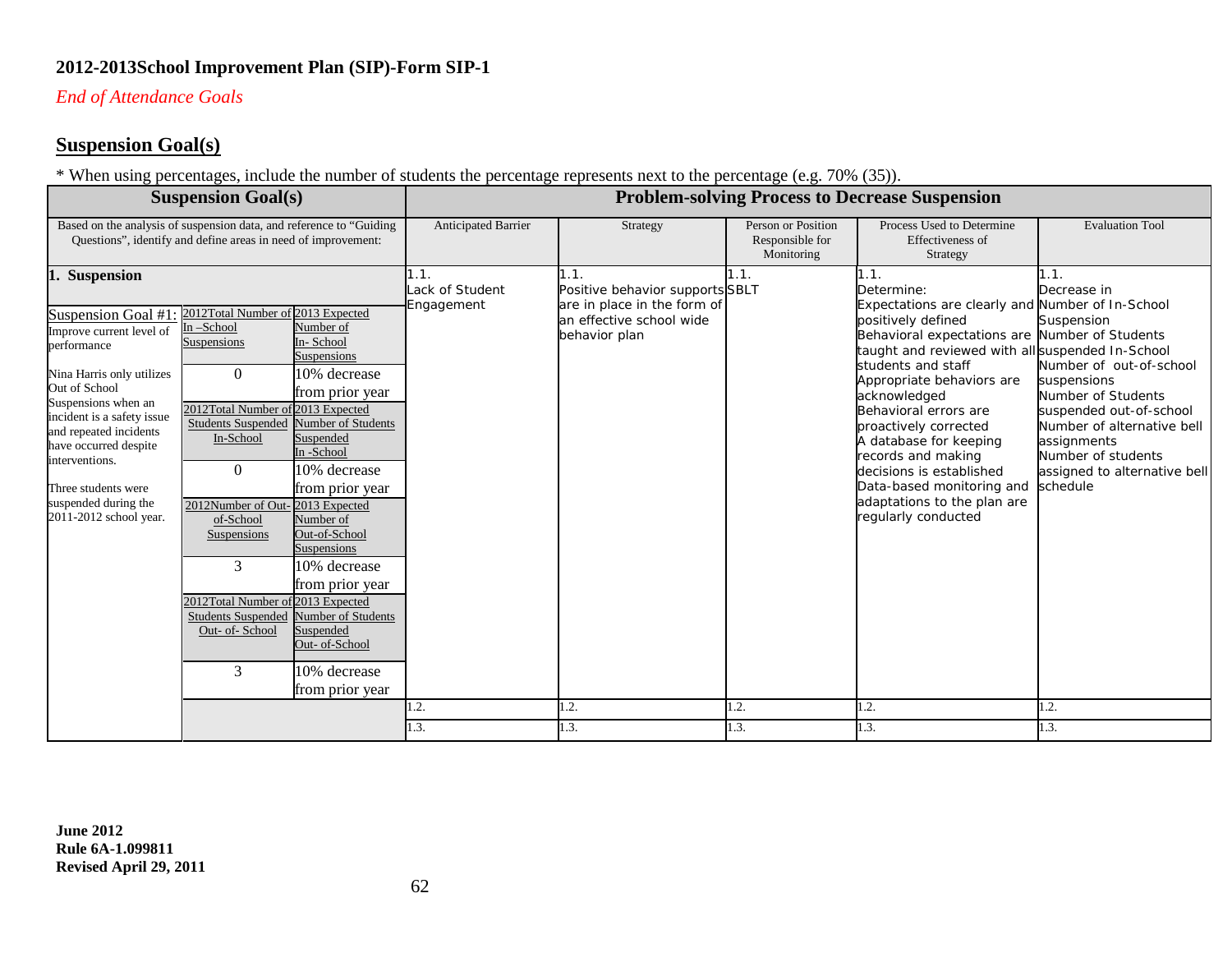# **Suspension Professional Development**

|                                                                                          |                        |                                                  | Professional Development (PD) aligned with Strategies through Professional Learning Community (PLC) or PD Activity |                                                                                                              |                                                                                       |        |                                                  |
|------------------------------------------------------------------------------------------|------------------------|--------------------------------------------------|--------------------------------------------------------------------------------------------------------------------|--------------------------------------------------------------------------------------------------------------|---------------------------------------------------------------------------------------|--------|--------------------------------------------------|
|                                                                                          |                        |                                                  | Please note that each Strategy does not require a professional development or PLC activity.                        |                                                                                                              |                                                                                       |        |                                                  |
| PD Content /Topic<br>and/or PLC Focus                                                    | Grade<br>Level/Subject | PD Facilitator<br>and/or<br>PLC Leader           | PD Participants<br>(e.g., PLC, subject, grade level, or<br>school-wide)                                            | <b>Target Dates and Schedules</b><br>(e.g., Early Release) and<br>Schedules (e.g., frequency of<br>meetings) | Strategy for Follow-up/Monitoring                                                     |        | Person or Position Responsible for<br>Monitoring |
| <b>CHAMPS</b> refresher                                                                  | PreK-12                | <b>District</b><br>Personnel                     | Instructional and Support<br><b>Staff</b>                                                                          | Early Release Day                                                                                            | esson Plans and Classroom<br>Management Plan will reflect<br><b>CHAMPS principles</b> |        | Principal<br><b>Assistant Principal</b>          |
| Review monthly<br>behavior data with<br>SBLT and staff to<br>note behavior trends        | PreK-12                | Behavior<br>Specialist<br>Assistant<br>Principal | All staff                                                                                                          | Monthly                                                                                                      | Minutes will reflect review of<br>behavior data                                       |        | <b>Behavior Specialist</b>                       |
| <b>Suspension Budget</b> (Insert rows as needed)                                         |                        |                                                  |                                                                                                                    |                                                                                                              |                                                                                       |        |                                                  |
|                                                                                          |                        |                                                  | Include only school-based funded activities/materials and exclude district funded activities /materials.           |                                                                                                              |                                                                                       |        |                                                  |
| Evidence-based Program(s)/Materials(s)                                                   |                        |                                                  |                                                                                                                    |                                                                                                              |                                                                                       |        |                                                  |
| Strategy                                                                                 |                        |                                                  | <b>Description of Resources</b>                                                                                    | <b>Funding Source</b>                                                                                        |                                                                                       | Amount |                                                  |
| Clearly defined procedures for activities<br>will decrease behavior incidents            |                        | <b>CHAMPS</b>                                    |                                                                                                                    | N/A                                                                                                          |                                                                                       |        |                                                  |
|                                                                                          |                        |                                                  |                                                                                                                    |                                                                                                              |                                                                                       |        | Subtotal: 0                                      |
| Technology                                                                               |                        |                                                  |                                                                                                                    |                                                                                                              |                                                                                       |        |                                                  |
| Strategy                                                                                 |                        |                                                  | <b>Description of Resources</b>                                                                                    | <b>Funding Source</b>                                                                                        |                                                                                       | Amount |                                                  |
|                                                                                          |                        |                                                  |                                                                                                                    |                                                                                                              |                                                                                       |        |                                                  |
|                                                                                          |                        |                                                  |                                                                                                                    |                                                                                                              |                                                                                       |        | Subtotal: 0                                      |
| <b>Professional Development</b>                                                          |                        |                                                  |                                                                                                                    |                                                                                                              |                                                                                       |        |                                                  |
| Strategy                                                                                 |                        |                                                  | <b>Description of Resources</b>                                                                                    | <b>Funding Source</b>                                                                                        |                                                                                       | Amount |                                                  |
| Use of Non-Violent Crisis Intervention<br>will reduce or de-escalate student<br>behavior |                        | <b>CPI</b> Workbooks                             |                                                                                                                    | <b>School Based Funds</b>                                                                                    |                                                                                       |        |                                                  |
| Refresher course on CHAMPS                                                               |                        |                                                  | <b>CHAMPS</b> Materials                                                                                            |                                                                                                              |                                                                                       |        |                                                  |
|                                                                                          |                        |                                                  |                                                                                                                    |                                                                                                              |                                                                                       |        | Subtotal:                                        |
| Other                                                                                    |                        |                                                  |                                                                                                                    |                                                                                                              |                                                                                       |        |                                                  |
| Strategy                                                                                 |                        |                                                  | <b>Description of Resources</b>                                                                                    | <b>Funding Source</b>                                                                                        |                                                                                       | Amount |                                                  |
|                                                                                          |                        |                                                  |                                                                                                                    |                                                                                                              |                                                                                       |        | Subtotal:                                        |
|                                                                                          |                        |                                                  |                                                                                                                    |                                                                                                              |                                                                                       |        | <b>Total:</b>                                    |
| <b>June 2012</b>                                                                         |                        |                                                  |                                                                                                                    |                                                                                                              |                                                                                       |        |                                                  |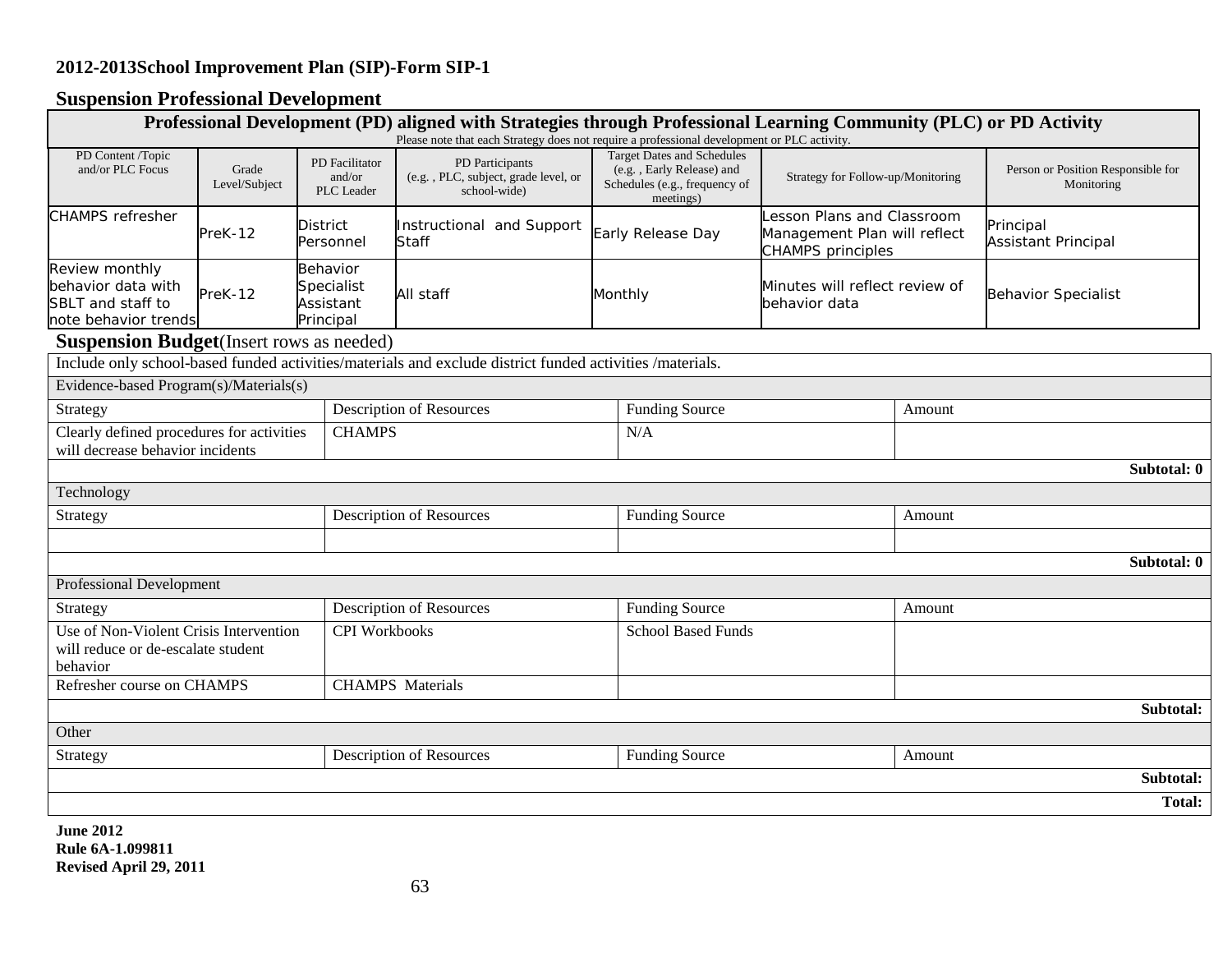*End of Suspension Goals*

#### **Dropout Prevention Goal(s)**Note: Required for High School- F.S., Sec. 1003.53

\* When using percentages, include the number of students the percentage represents next to the percentage (e.g. 70% (35)).

|                                                                                                                                 | <b>Dropout Prevention Goal(s)</b>                                                                   |                                                                                                                                             |                                                                                                                                                   |                                                                |                                                     | <b>Problem-solving Process to Dropout Prevention</b>      |                                      |
|---------------------------------------------------------------------------------------------------------------------------------|-----------------------------------------------------------------------------------------------------|---------------------------------------------------------------------------------------------------------------------------------------------|---------------------------------------------------------------------------------------------------------------------------------------------------|----------------------------------------------------------------|-----------------------------------------------------|-----------------------------------------------------------|--------------------------------------|
| Based on the analysis of parent involvement data, and reference to<br>"Guiding Questions", identify and define areas in need of | improvement:                                                                                        |                                                                                                                                             | Anticipated Barrier                                                                                                                               | Strategy                                                       | Person or Position<br>Responsible for<br>Monitoring | Process Used to Determine<br>Effectiveness of<br>Strategy | <b>Evaluation Tool</b>               |
| 1. Dropout Prevention<br>Dropout Prevention Goal #1:<br>out during the 2011-2012 school year.                                   |                                                                                                     |                                                                                                                                             | Students lack skills to<br>plan for future<br>*Please refer to the percentage of students who dropped aspirations and create<br>educational goals | 1.1<br>Implement High Yield<br><b>Instructional Strategies</b> | 1.1.<br>Principal                                   | 1.1.                                                      | Walkthrough and teacher<br>appraisal |
| Improve current level of<br>performance<br>One student dropped out due<br>to medical reasons.                                   | 2012 Current<br>Dropout Rate:*<br>student<br>.3%<br>2012 Current<br>Graduation<br>Rate:*<br>pending | 2013 Expected<br>Dropout Rate:*<br>10% decrease<br>from prior year<br>2013 Expected<br>Graduation Rate:*<br>Improve rate<br>from prior year |                                                                                                                                                   |                                                                |                                                     |                                                           |                                      |
|                                                                                                                                 |                                                                                                     |                                                                                                                                             | 1.2.                                                                                                                                              | 1.2.                                                           | $\cdot$ .                                           | 1.2.                                                      | 1.2.                                 |
|                                                                                                                                 |                                                                                                     |                                                                                                                                             | 1.3.                                                                                                                                              | 1.3.                                                           | 1.3.                                                | 1.3.                                                      | 1.3.                                 |

### **Dropout Prevention Professional Development**

|                                       | Professional Development (PD) aligned with Strategies through Professional Learning Community (PLC) or PD Activity |                                        |                                                                                             |                                                                                                              |                                   |                                                  |  |  |  |  |  |
|---------------------------------------|--------------------------------------------------------------------------------------------------------------------|----------------------------------------|---------------------------------------------------------------------------------------------|--------------------------------------------------------------------------------------------------------------|-----------------------------------|--------------------------------------------------|--|--|--|--|--|
|                                       |                                                                                                                    |                                        | Please note that each Strategy does not require a professional development or PLC activity. |                                                                                                              |                                   |                                                  |  |  |  |  |  |
| PD Content /Topic<br>and/or PLC Focus | Grade<br>Level/Subject                                                                                             | PD Facilitator<br>and/or<br>PLC Leader | PD Participants<br>(e.g., PLC, subject, grade level, or<br>school-wide                      | <b>Target Dates and Schedules</b><br>(e.g., Early Release) and<br>Schedules (e.g., frequency of<br>meetings) | Strategy for Follow-up/Monitoring | Person or Position Responsible for<br>Monitoring |  |  |  |  |  |
|                                       |                                                                                                                    |                                        |                                                                                             |                                                                                                              |                                   |                                                  |  |  |  |  |  |
|                                       |                                                                                                                    |                                        |                                                                                             |                                                                                                              |                                   |                                                  |  |  |  |  |  |
|                                       |                                                                                                                    |                                        |                                                                                             |                                                                                                              |                                   |                                                  |  |  |  |  |  |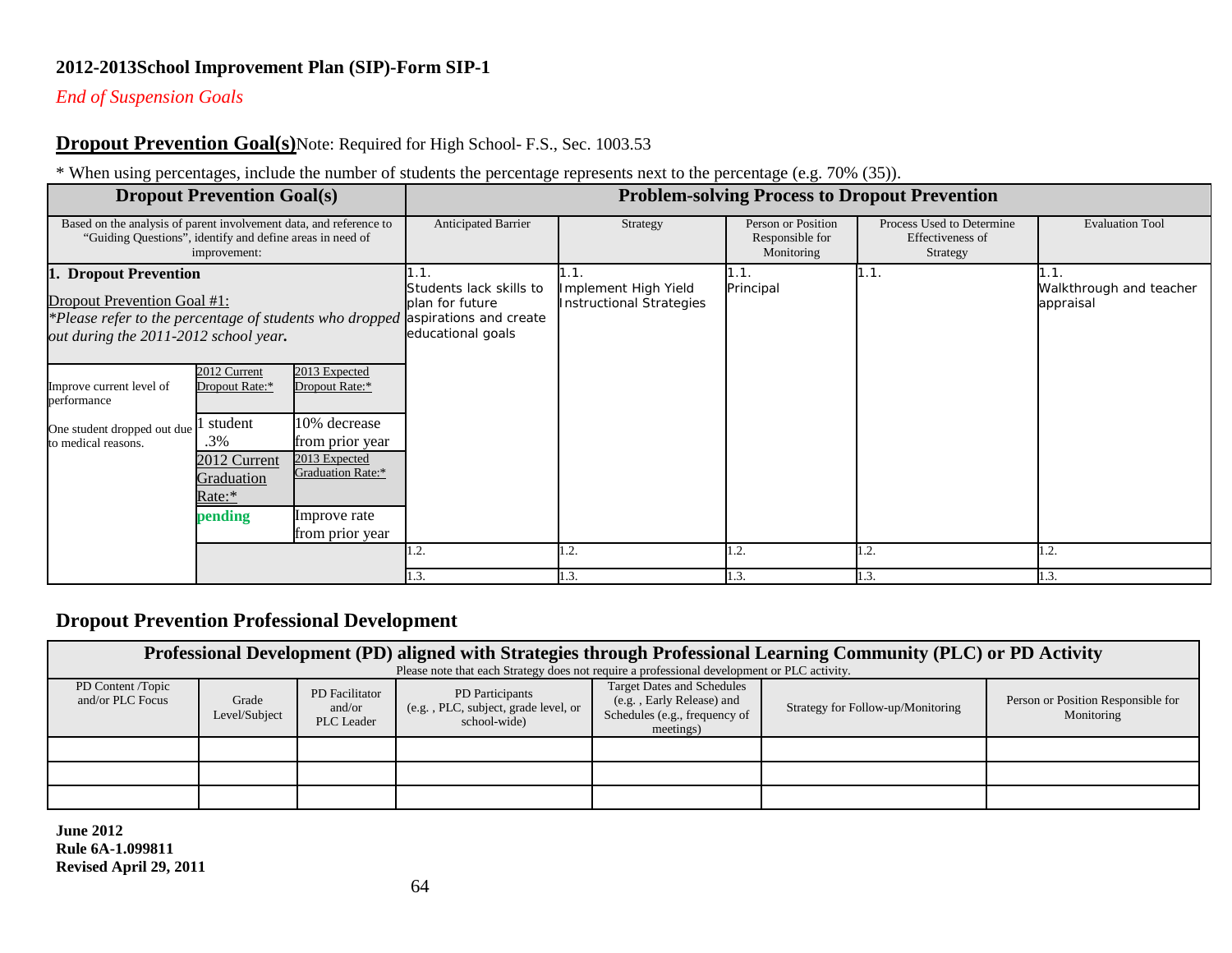#### **Dropout Prevention Budget**(Insert rows as needed)

|                                        | Include only school-based funded activities/materials and exclude district funded activities /materials. |                       |        |               |
|----------------------------------------|----------------------------------------------------------------------------------------------------------|-----------------------|--------|---------------|
| Evidence-based Program(s)/Materials(s) |                                                                                                          |                       |        |               |
| Strategy                               | Description of Resources                                                                                 | <b>Funding Source</b> | Amount |               |
|                                        |                                                                                                          |                       |        |               |
|                                        |                                                                                                          |                       |        |               |
|                                        |                                                                                                          |                       |        | Subtotal:     |
| Technology                             |                                                                                                          |                       |        |               |
| Strategy                               | Description of Resources                                                                                 | <b>Funding Source</b> | Amount |               |
|                                        |                                                                                                          |                       |        |               |
|                                        |                                                                                                          |                       |        |               |
|                                        |                                                                                                          |                       |        | Subtotal:     |
| Professional Development               |                                                                                                          |                       |        |               |
| Strategy                               | <b>Description of Resources</b>                                                                          | <b>Funding Source</b> | Amount |               |
|                                        |                                                                                                          |                       |        |               |
|                                        |                                                                                                          |                       |        |               |
|                                        |                                                                                                          |                       |        | Subtotal:     |
| Other                                  |                                                                                                          |                       |        |               |
| Strategy                               | <b>Description of Resources</b>                                                                          | <b>Funding Source</b> | Amount |               |
|                                        |                                                                                                          |                       |        |               |
|                                        |                                                                                                          |                       |        | Subtotal:     |
|                                        |                                                                                                          |                       |        | <b>Total:</b> |
|                                        |                                                                                                          |                       |        |               |

*End of Dropout Prevention Goal(s)*

#### **Parent Involvement Goal(s)**

**Upload Option-For schools completing the Parental Involvement Policy/Plan (PIP) please include a copy for this section. Online Template- For schools completing the PIP a link will be provided that will direct you to this plan.**

\* When using percentages, include the number of students the percentage represents next to the percentage (e.g. 70% (35)).

| <b>Parent Involvement Goal(s)</b> | <b>Problem-solving Process to Parent Involvement</b> |
|-----------------------------------|------------------------------------------------------|
| <b>June 2012</b>                  |                                                      |
| <b>Rule 6A-1.099811</b>           |                                                      |
| Revised April 29, 2011            |                                                      |
|                                   | $\epsilon$ $\epsilon$                                |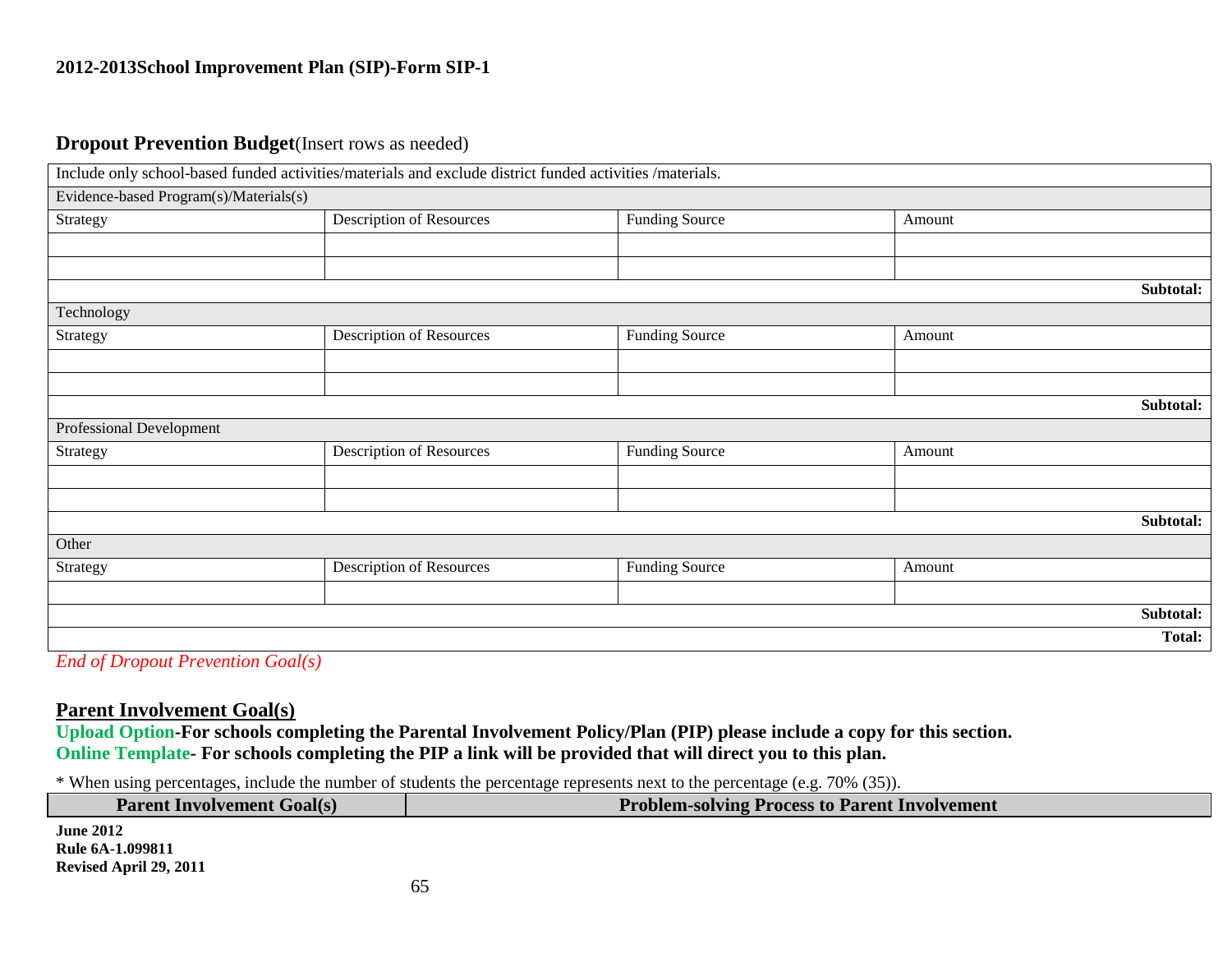| Based on the analysis of parent involvement data, and reference to<br>"Guiding Questions", identify and define areas in need of<br>improvement:                                                                                                                                                                                                                                                                                                                                                                                                                                                                                                                                                                                               |                                                                                                                                                                                                                      |                                                                                                                                                            | Anticipated Barrier                | Strategy                                                                                                                                                                                        | Person or Position<br>Responsible for<br>Monitoring                         | Process Used to Determine<br>Effectiveness of<br>Strategy | <b>Evaluation Tool</b> |
|-----------------------------------------------------------------------------------------------------------------------------------------------------------------------------------------------------------------------------------------------------------------------------------------------------------------------------------------------------------------------------------------------------------------------------------------------------------------------------------------------------------------------------------------------------------------------------------------------------------------------------------------------------------------------------------------------------------------------------------------------|----------------------------------------------------------------------------------------------------------------------------------------------------------------------------------------------------------------------|------------------------------------------------------------------------------------------------------------------------------------------------------------|------------------------------------|-------------------------------------------------------------------------------------------------------------------------------------------------------------------------------------------------|-----------------------------------------------------------------------------|-----------------------------------------------------------|------------------------|
| 1. Parent Involvement<br>Parent Involvement Goal #1:<br>*Please refer to the percentage of parents who<br>participated in school activities, duplicated or<br>unduplicated.<br>2012 Current<br>Parent involvement is measured<br>2013 Expected<br>level of Parent<br>through the number of parents who level of Parent<br>participate in the IEP process for<br>Involvement:*<br>Involvement:*<br>their child. A total of 182 parents<br>*182 attended<br>Increase by<br>participated in development of<br><b>IEP</b> meetings<br>their child's IEP during the 2011-<br>20%<br>*235 Back to<br>2012 school year compared to<br>School Night<br>165 parents during the 2010-2011<br>*232 attended<br>school year.<br>school-wide<br>activities | 1.1.<br>Lack of frequent<br>home-school<br>communication in a<br>variety of formats, and allows for families to<br>allows for families to<br>support and supervise<br>their child's educational progress<br>progress | 1.1.<br>Provide frequent home-<br>school communication in a Case Managers<br>variety of formats, and<br>support and supervise<br>their child's educational | 1.1.<br><b>SBLT</b><br>Departments | 1.1.<br>Attendance at school-wide<br>activities<br>Parent signatures of IEPs or Newsletter articles<br>note on IEP that states<br>parent participated in IEP<br>process via phone<br>conference | 1.1.<br>Sign in sheets for school<br>wide activities<br>Teacher Contact Log |                                                           |                        |
| Attendance in the 2011 Back to<br>School Night increased by a total                                                                                                                                                                                                                                                                                                                                                                                                                                                                                                                                                                                                                                                                           |                                                                                                                                                                                                                      |                                                                                                                                                            | 1.2.                               | $\overline{2}$ .                                                                                                                                                                                | 1.2.                                                                        | 1.2.                                                      | .2.                    |
| of 61 attendees from the previous<br>year. 2010 had a total of 174 and<br>2011 had a total of 235 attendees.<br>A total of 234 parents/family<br>members attended school-wide<br>activites during the 2011-2012<br>school year.                                                                                                                                                                                                                                                                                                                                                                                                                                                                                                               |                                                                                                                                                                                                                      | 1.3.                                                                                                                                                       | l.3.                               | 1.3.                                                                                                                                                                                            | 1.3.                                                                        | L3.                                                       |                        |

# **Parent Involvement Professional Development**

|                                       | Professional Development (PD) aligned with Strategies through Professional Learning Community (PLC) or PD Activity<br>Please note that each Strategy does not require a professional development or PLC activity. |                                               |                                                                        |                                                                                                              |                                   |                                                  |  |  |  |  |  |
|---------------------------------------|-------------------------------------------------------------------------------------------------------------------------------------------------------------------------------------------------------------------|-----------------------------------------------|------------------------------------------------------------------------|--------------------------------------------------------------------------------------------------------------|-----------------------------------|--------------------------------------------------|--|--|--|--|--|
| PD Content /Topic<br>and/or PLC Focus | Grade<br>Level/Subject                                                                                                                                                                                            | PD Facilitator<br>and/or<br><b>PLC</b> Leader | PD Participants<br>(e.g., PLC, subject, grade level, or<br>school-wide | <b>Target Dates and Schedules</b><br>(e.g., Early Release) and<br>Schedules (e.g., frequency of<br>meetings) | Strategy for Follow-up/Monitoring | Person or Position Responsible for<br>Monitoring |  |  |  |  |  |
|                                       |                                                                                                                                                                                                                   |                                               |                                                                        |                                                                                                              |                                   |                                                  |  |  |  |  |  |
|                                       |                                                                                                                                                                                                                   |                                               |                                                                        |                                                                                                              |                                   |                                                  |  |  |  |  |  |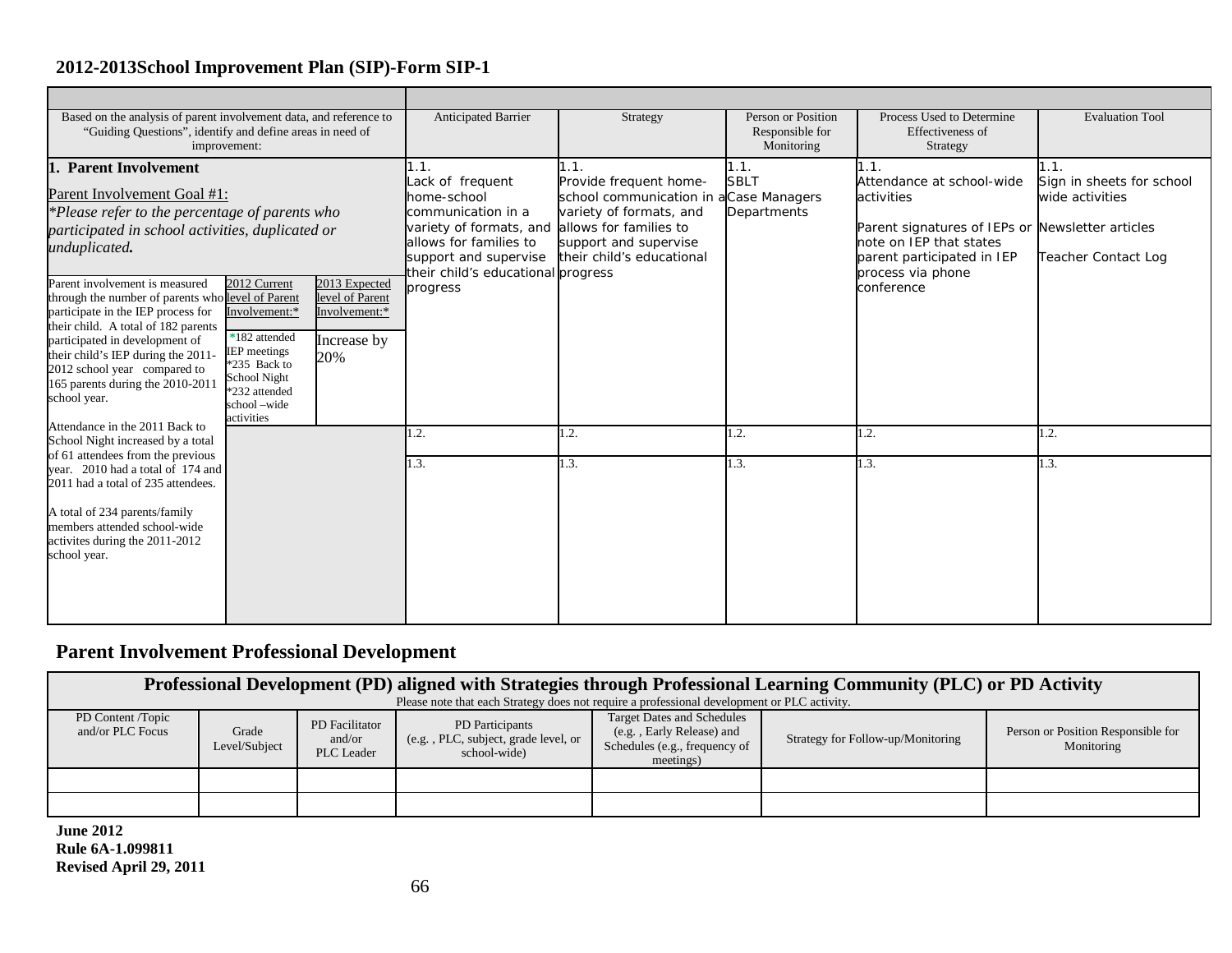#### **Parent Involvement Budget**

|                                        | $\mathbf{\circ}$<br>Include only school-based funded activities/materials and exclude district funded activities /materials. |                       |        |           |
|----------------------------------------|------------------------------------------------------------------------------------------------------------------------------|-----------------------|--------|-----------|
| Evidence-based Program(s)/Materials(s) |                                                                                                                              |                       |        |           |
| Strategy                               | <b>Description of Resources</b>                                                                                              | <b>Funding Source</b> | Amount |           |
|                                        |                                                                                                                              |                       |        |           |
|                                        |                                                                                                                              |                       |        |           |
|                                        |                                                                                                                              |                       |        | Subtotal: |
| Technology                             |                                                                                                                              |                       |        |           |
| Strategy                               | <b>Description of Resources</b>                                                                                              | <b>Funding Source</b> | Amount |           |
|                                        |                                                                                                                              |                       |        |           |
|                                        |                                                                                                                              |                       |        |           |
|                                        |                                                                                                                              |                       |        | Subtotal: |
| Professional Development               |                                                                                                                              |                       |        |           |
| Strategy                               | <b>Description of Resources</b>                                                                                              | <b>Funding Source</b> | Amount |           |
|                                        |                                                                                                                              |                       |        |           |
|                                        |                                                                                                                              |                       |        |           |
|                                        |                                                                                                                              |                       |        | Subtotal: |
| Other                                  |                                                                                                                              |                       |        |           |
| Strategy                               | <b>Description of Resources</b>                                                                                              | <b>Funding Source</b> | Amount |           |
|                                        |                                                                                                                              |                       |        |           |
|                                        |                                                                                                                              |                       |        | Subtotal: |
|                                        |                                                                                                                              |                       |        | Total:    |

*End of Parent Involvement Goal(s)*

### **Science, Technology, Engineering, and Mathematics (STEM) Goal(s)**

\* When using percentages, include the number of students the percentage represents next to the percentage (e.g. 70% (35)).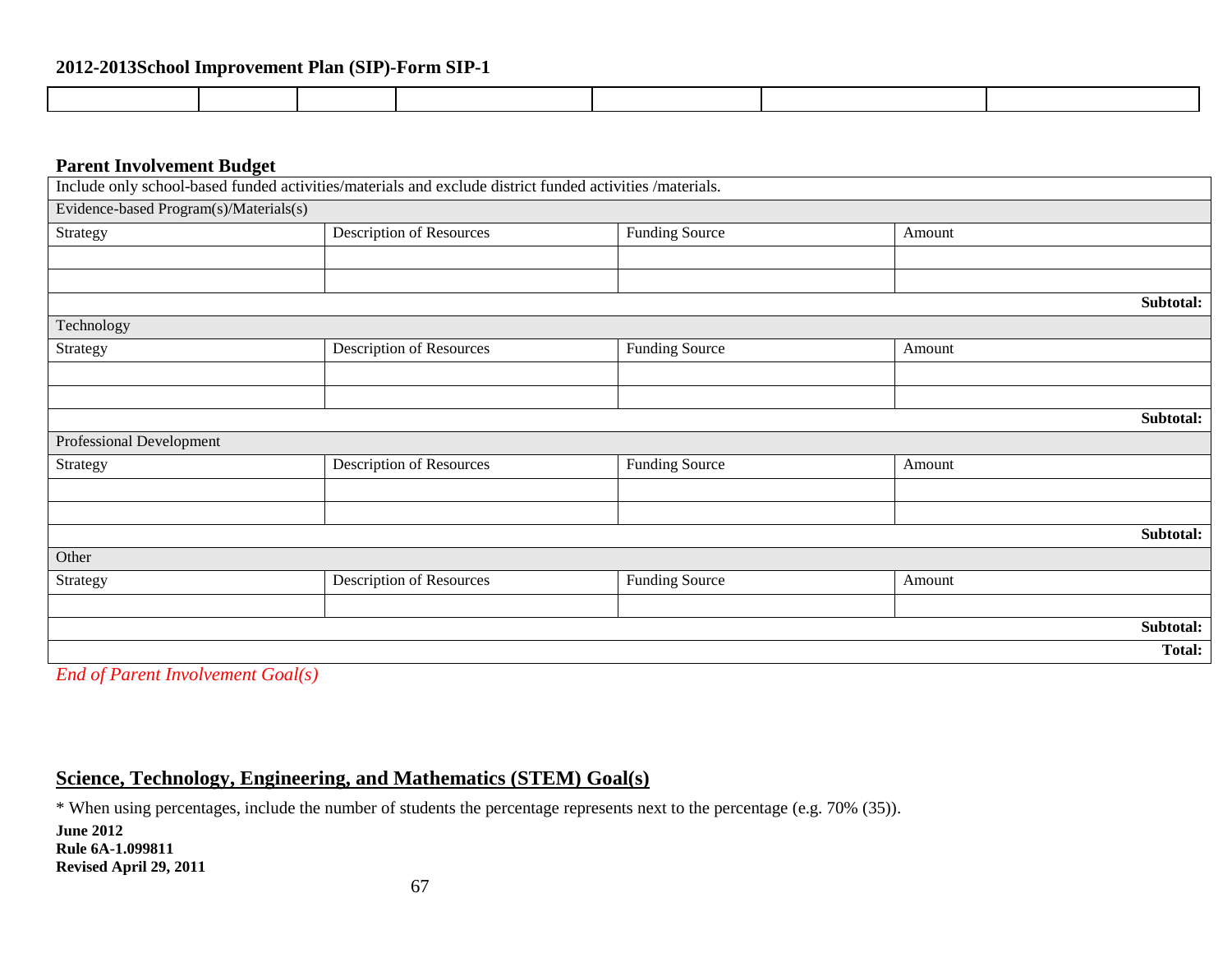| <b>STEM Goal(s)</b>                                                                        | <b>Problem-Solving Process to Increase Student Achievement</b>             |                                                         |                                                     |                                                                                                        |                                         |
|--------------------------------------------------------------------------------------------|----------------------------------------------------------------------------|---------------------------------------------------------|-----------------------------------------------------|--------------------------------------------------------------------------------------------------------|-----------------------------------------|
| Based on the analysis of school data, identify and define<br>areas in need of improvement: | Anticipated Barrier                                                        | Strategy                                                | Person or Position<br>Responsible for<br>Monitoring | Process Used to Determine<br>Effectiveness of<br>Strategy                                              | <b>Evaluation Tool</b>                  |
| <b>STEM Goal #1:</b><br>Increase student Math & Science scores.                            | 1.1<br>Teachers do not extend<br>instruction beyond the ULS<br>curriculum. | Reintroduce Science Fair and<br>environmental sciences. | H.I.<br>Instructional Coach, AP,<br>Principal       | # of students involved in<br>science projects and<br>environmental activities<br>(planting, recycling) | н.н.<br># of students<br># of projects. |

# **STEM Professional Development**

| Professional Development (PD) aligned with Strategies through Professional Learning Community (PLC) or PD Activity<br>Please note that each Strategy does not require a professional development or PLC activity. |                        |                                               |                                                                        |                                                                                                              |                                   |                                                  |  |  |  |
|-------------------------------------------------------------------------------------------------------------------------------------------------------------------------------------------------------------------|------------------------|-----------------------------------------------|------------------------------------------------------------------------|--------------------------------------------------------------------------------------------------------------|-----------------------------------|--------------------------------------------------|--|--|--|
| PD Content /Topic<br>and/or PLC Focus                                                                                                                                                                             | Grade<br>Level/Subject | PD Facilitator<br>and/or<br><b>PLC</b> Leader | PD Participants<br>(e.g., PLC, subject, grade level, or<br>school-wide | <b>Target Dates and Schedules</b><br>(e.g., Early Release) and<br>Schedules (e.g., frequency of<br>meetings) | Strategy for Follow-up/Monitoring | Person or Position Responsible for<br>Monitoring |  |  |  |
|                                                                                                                                                                                                                   |                        |                                               |                                                                        |                                                                                                              |                                   |                                                  |  |  |  |
|                                                                                                                                                                                                                   |                        |                                               |                                                                        |                                                                                                              |                                   |                                                  |  |  |  |
|                                                                                                                                                                                                                   |                        |                                               |                                                                        |                                                                                                              |                                   |                                                  |  |  |  |

#### **STEM Budget** (Insert rows as needed)

|                                        | Include only school-based funded activities/materials and exclude district funded activities /materials. |                       |        |           |
|----------------------------------------|----------------------------------------------------------------------------------------------------------|-----------------------|--------|-----------|
| Evidence-based Program(s)/Materials(s) |                                                                                                          |                       |        |           |
| Strategy                               | Description of Resources                                                                                 | <b>Funding Source</b> | Amount |           |
|                                        |                                                                                                          |                       |        |           |
|                                        |                                                                                                          |                       |        | Subtotal: |
| Technology                             |                                                                                                          |                       |        |           |
| Strategy                               | Description of Resources                                                                                 | <b>Funding Source</b> | Amount |           |
|                                        |                                                                                                          |                       |        |           |
|                                        |                                                                                                          |                       |        |           |
|                                        |                                                                                                          |                       |        | Subtotal: |
| Professional Development               |                                                                                                          |                       |        |           |
| Strategy                               | Description of Resources                                                                                 | <b>Funding Source</b> | Amount |           |
| $_{\text{Iuna}}$ 2012                  |                                                                                                          |                       |        |           |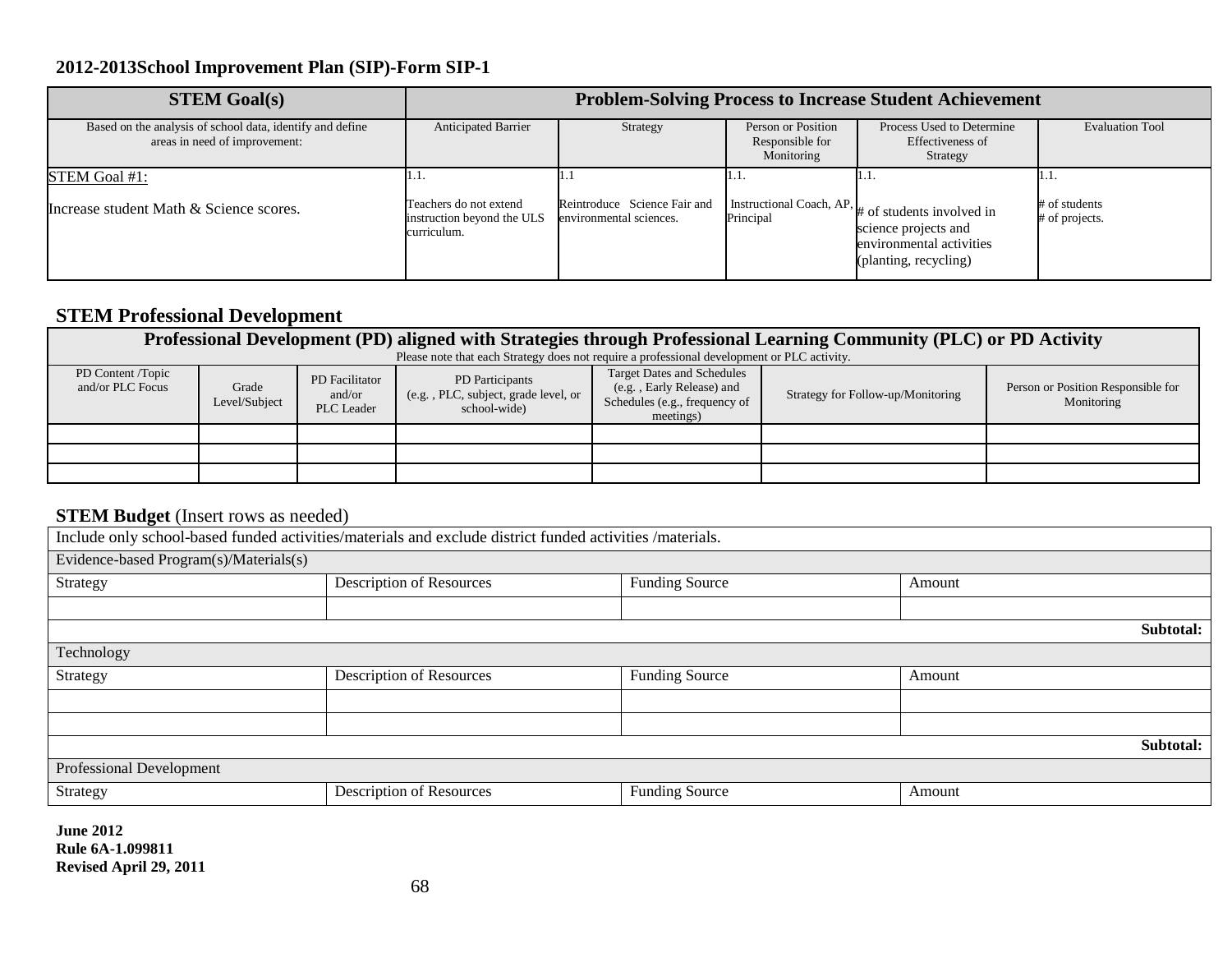|          |                                 |                       | Subtotal: |
|----------|---------------------------------|-----------------------|-----------|
| Other    |                                 |                       |           |
| Strategy | <b>Description of Resources</b> | <b>Funding Source</b> | Amount    |
|          |                                 |                       |           |
|          |                                 |                       |           |
|          |                                 |                       | Subtotal: |
|          |                                 |                       | Total:    |

*End of STEM Goal(s)*

### **Career and Technical Education (CTE) Goal(s)**

\* When using percentages, include the number of students the percentage represents next to the percentage (e.g. 70% (35)).

|   | Goal(s)          | <b>Problem-Solving Process to Increase Student Achievement</b> |
|---|------------------|----------------------------------------------------------------|
| . | <b>June 2012</b> |                                                                |

**Rule 6A-1.099811 Revised April 29, 2011**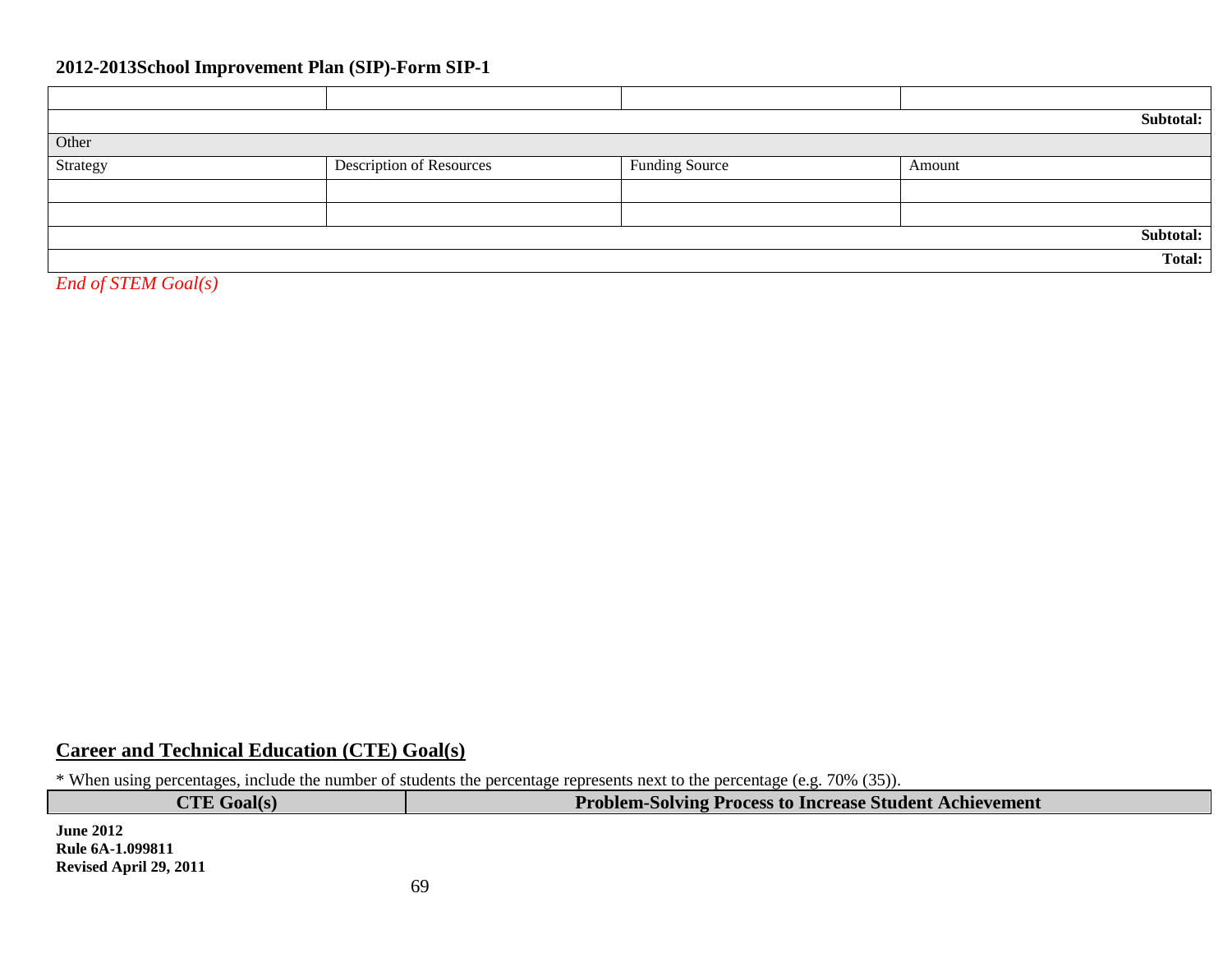| Based on the analysis of school data, identify and define | Anticipated Barrier | Strategy     | Person or Position            |                                                           |                        |
|-----------------------------------------------------------|---------------------|--------------|-------------------------------|-----------------------------------------------------------|------------------------|
| areas in need of improvement:                             |                     |              | Responsible for<br>Monitoring | Process Used to Determine<br>Effectiveness of<br>Strategy | <b>Evaluation Tool</b> |
| CTE Goal #1:<br>Enter narrative for the goal in this box. | 1.1.                | H.I.         | 1.1.                          | H.I.                                                      | H.I.                   |
|                                                           | 1.2.<br>1.3.        | 1.2.<br>1.3. | 1.2.<br>1.3.                  | 1.2.<br>1.3.                                              | 1.2.<br>1.3.           |

### **CTE Professional Development**

| Professional Development (PD) aligned with Strategies through Professional Learning Community (PLC) or PD Activity<br>Please note that each Strategy does not require a professional development or PLC activity. |                        |                                               |                                                                         |                                                                                                              |                                   |                                                  |  |  |  |
|-------------------------------------------------------------------------------------------------------------------------------------------------------------------------------------------------------------------|------------------------|-----------------------------------------------|-------------------------------------------------------------------------|--------------------------------------------------------------------------------------------------------------|-----------------------------------|--------------------------------------------------|--|--|--|
| PD Content /Topic<br>and/or PLC Focus                                                                                                                                                                             | Grade<br>Level/Subject | PD Facilitator<br>and/or<br><b>PLC</b> Leader | PD Participants<br>(e.g., PLC, subject, grade level, or<br>school-wide) | <b>Target Dates and Schedules</b><br>(e.g., Early Release) and<br>Schedules (e.g., frequency of<br>meetings) | Strategy for Follow-up/Monitoring | Person or Position Responsible for<br>Monitoring |  |  |  |
|                                                                                                                                                                                                                   |                        |                                               |                                                                         |                                                                                                              |                                   |                                                  |  |  |  |
|                                                                                                                                                                                                                   |                        |                                               |                                                                         |                                                                                                              |                                   |                                                  |  |  |  |
|                                                                                                                                                                                                                   |                        |                                               |                                                                         |                                                                                                              |                                   |                                                  |  |  |  |

#### **CTE Budget**(Insert rows as needed)

Include only school-based funded activities/materials and exclude district funded activities /materials.

Evidence-based Program(s)/Materials(s)

| Strategy | <b>Description of Resources</b> | <b>Funding Source</b> | Amount    |
|----------|---------------------------------|-----------------------|-----------|
|          |                                 |                       |           |
|          |                                 |                       |           |
|          |                                 |                       | Subtotal: |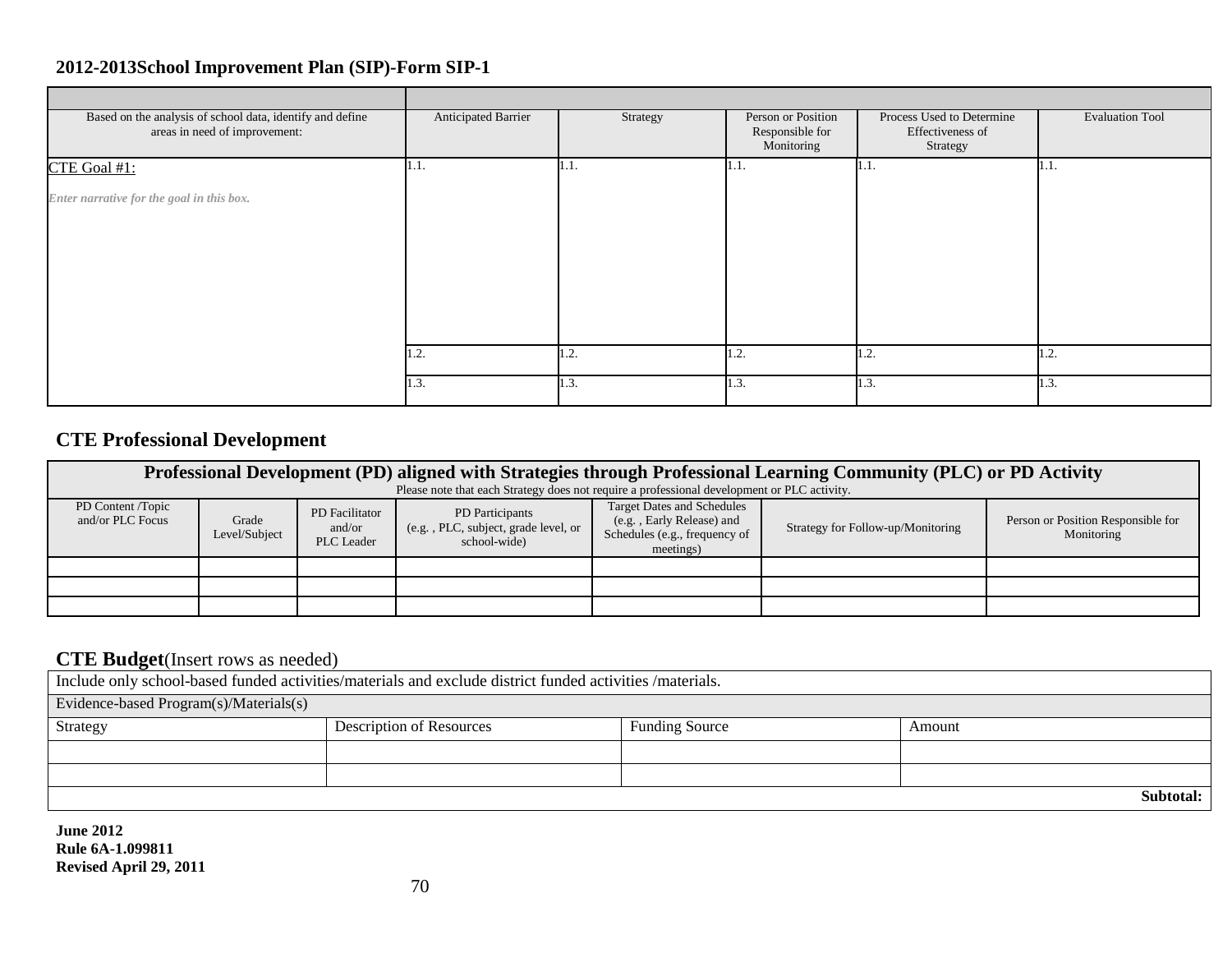| Technology               |                                 |                       |           |
|--------------------------|---------------------------------|-----------------------|-----------|
| Strategy                 | Description of Resources        | <b>Funding Source</b> | Amount    |
|                          |                                 |                       |           |
|                          |                                 |                       |           |
|                          |                                 |                       | Subtotal: |
| Professional Development |                                 |                       |           |
| Strategy                 | <b>Description of Resources</b> | <b>Funding Source</b> | Amount    |
|                          |                                 |                       |           |
|                          |                                 |                       |           |
|                          |                                 |                       | Subtotal: |
| Other                    |                                 |                       |           |
| Strategy                 | <b>Description of Resources</b> | <b>Funding Source</b> | Amount    |
|                          |                                 |                       |           |
|                          |                                 |                       |           |
|                          |                                 |                       | Subtotal: |
|                          |                                 |                       | Total:    |
| End of CTE Goal(s)       |                                 |                       |           |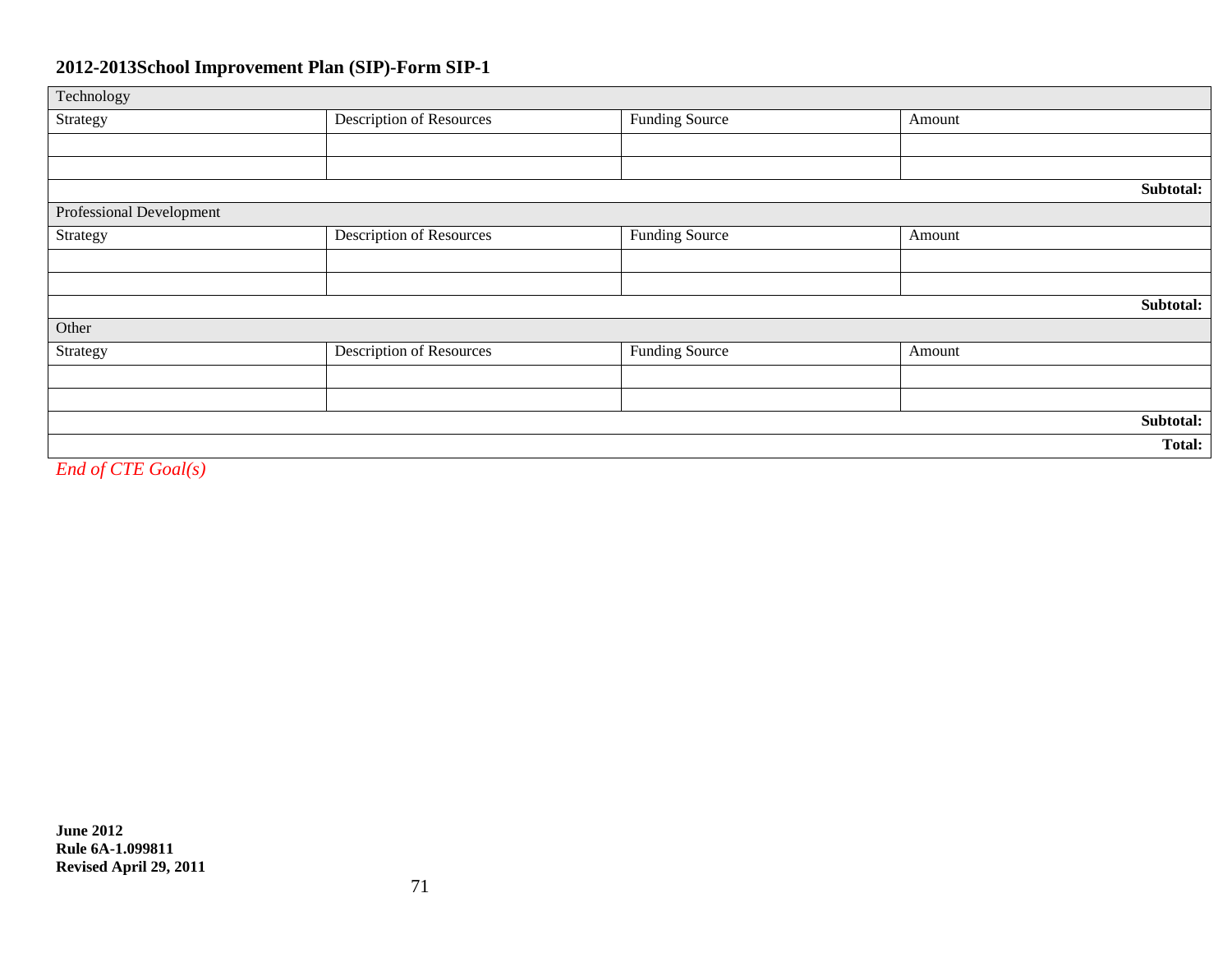## **Additional Goal I Wellness (s)**

| * When using percentages, include the number of students the percentage represents next to the percentage (e.g. 70% (35)). |  |
|----------------------------------------------------------------------------------------------------------------------------|--|
|                                                                                                                            |  |

|                                                                                                    | <b>Additional Goal(s)</b>                                                                                                                                                                                                                                        |                                                                                                                                 |                                                   |                                                                                                                 |                                                                                                                                                                     | <b>Problem-Solving Process to Increase Student Achievement</b>                                    |                                                                          |
|----------------------------------------------------------------------------------------------------|------------------------------------------------------------------------------------------------------------------------------------------------------------------------------------------------------------------------------------------------------------------|---------------------------------------------------------------------------------------------------------------------------------|---------------------------------------------------|-----------------------------------------------------------------------------------------------------------------|---------------------------------------------------------------------------------------------------------------------------------------------------------------------|---------------------------------------------------------------------------------------------------|--------------------------------------------------------------------------|
| Based on the analysis of school data, identify and define<br>areas in need of improvement:         |                                                                                                                                                                                                                                                                  | Anticipated Barrier                                                                                                             | Strategy                                          | Person or Position<br>Responsible for<br>Monitoring                                                             | Process Used to Determine<br>Effectiveness of<br>Strategy                                                                                                           | <b>Evaluation Tool</b>                                                                            |                                                                          |
| <b>Additional Goal: Wellness</b><br>Additional Goal #1:<br>Improve current level of<br>performance | 2012 Current<br>Level: $*$<br>A Data<br>(Options):<br>Not yet meeting Bronze Level on<br>Bronze Level on Healthy Schools<br><b>Healthy Schools Inventory</b><br>Inventory<br>Meeting Bronze Level on Healthy<br>Level on Healthy Schools<br>Schools<br>Inventory | 2013 Expected<br>Level: $*$<br>Options Set A:<br>Not yet meeting<br><b>Meeting Bronze</b><br>Inventory<br><b>Meeting Silver</b> | 1.1.<br>Failure to form a Healthy<br>School Team. | 1.1.<br>Complete Healthy Schools<br>Program 6 Step Processonline<br>https://schools.healthiergenerati<br>n.org/ | 1.1.<br><b>Healthy School Team</b><br>(school administrator,<br>physical education<br>teacher, cafeteria<br>manager, classroom<br>teacher, & Behavior<br>Specialist | 1.1.<br>Completion of $6th$ Step of the<br>Healthy School Program online<br>(Celebrate Successes) | 1.1.<br><b>Healthy School Inventory</b><br>(Evaluate Your School) online |
|                                                                                                    | <b>Meeting Silver</b><br>Level on Healthy Schools<br>Schools<br>Inventory<br>Meeting Gold<br>Level on Healthy Schools<br>Schools<br>Inventory                                                                                                                    | Level on Healthy<br>Inventory<br>Meeting Gold<br>Level on Healthy<br>Inventory                                                  |                                                   |                                                                                                                 |                                                                                                                                                                     |                                                                                                   |                                                                          |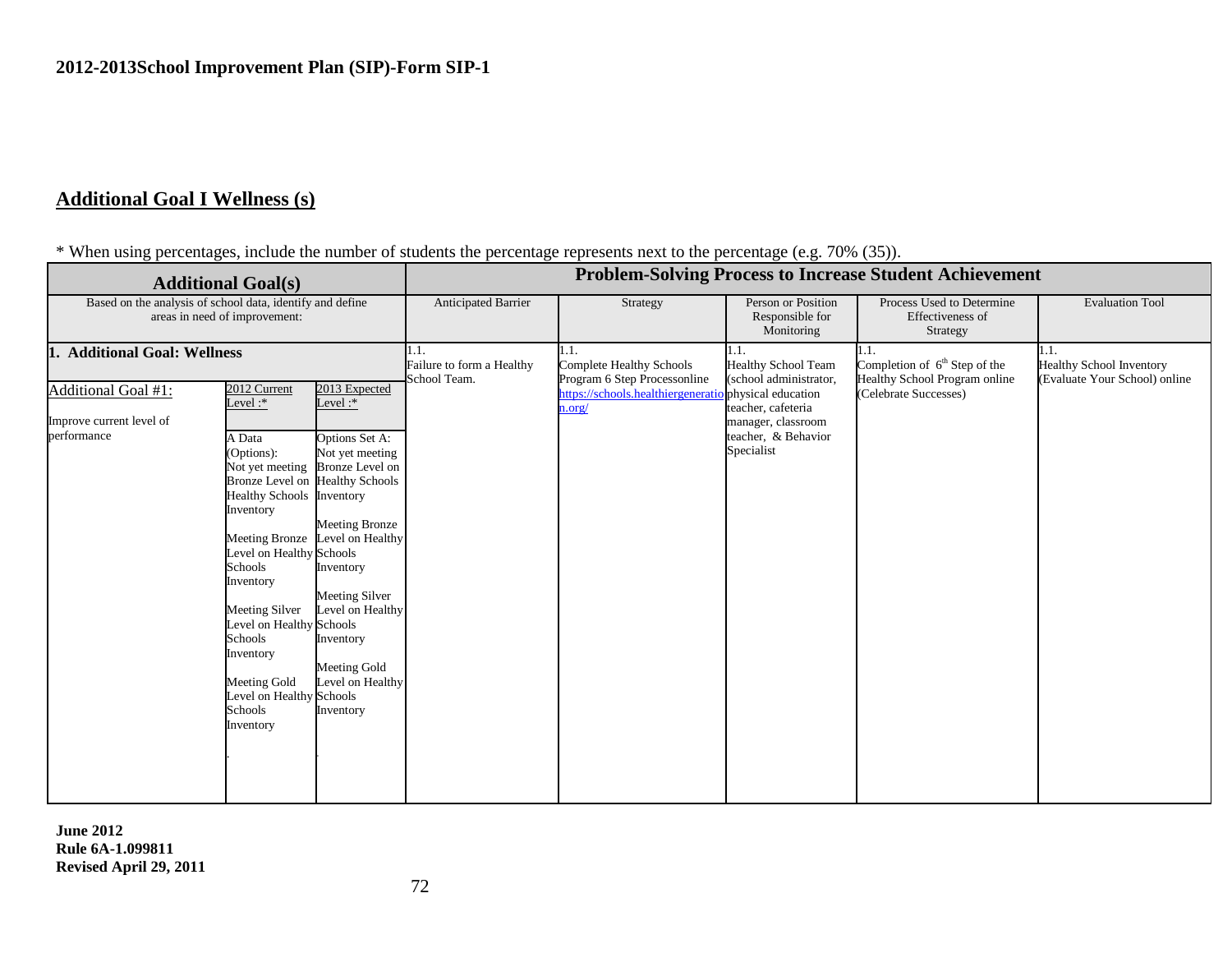### **Additional Wellness Goals Professional Development**

|                                       | Professional Development (PD) aligned with Strategies through Professional Learning Community (PLC) or PD Activity |                                               |                                                                                             |                                                                                                              |                                   |                                                  |  |  |  |  |  |  |
|---------------------------------------|--------------------------------------------------------------------------------------------------------------------|-----------------------------------------------|---------------------------------------------------------------------------------------------|--------------------------------------------------------------------------------------------------------------|-----------------------------------|--------------------------------------------------|--|--|--|--|--|--|
|                                       |                                                                                                                    |                                               | Please note that each Strategy does not require a professional development or PLC activity. |                                                                                                              |                                   |                                                  |  |  |  |  |  |  |
| PD Content /Topic<br>and/or PLC Focus | Grade<br>Level/Subject                                                                                             | PD Facilitator<br>and/or<br><b>PLC</b> Leader | PD Participants<br>(e.g., PLC, subject, grade level, or<br>school-wide                      | <b>Target Dates and Schedules</b><br>(e.g., Early Release) and<br>Schedules (e.g., frequency of<br>meetings) | Strategy for Follow-up/Monitoring | Person or Position Responsible for<br>Monitoring |  |  |  |  |  |  |
|                                       |                                                                                                                    |                                               |                                                                                             |                                                                                                              |                                   |                                                  |  |  |  |  |  |  |
|                                       |                                                                                                                    |                                               |                                                                                             |                                                                                                              |                                   |                                                  |  |  |  |  |  |  |
|                                       |                                                                                                                    |                                               |                                                                                             |                                                                                                              |                                   |                                                  |  |  |  |  |  |  |

#### Additional Wellness Goal(s) Budget (Insert rows as needed)

|                                        | Include only school-based funded activities/materials and exclude district funded activities /materials. |                       |        |           |
|----------------------------------------|----------------------------------------------------------------------------------------------------------|-----------------------|--------|-----------|
| Evidence-based Program(s)/Materials(s) |                                                                                                          |                       |        |           |
| Strategy                               | <b>Description of Resources</b>                                                                          | <b>Funding Source</b> | Amount |           |
|                                        |                                                                                                          |                       |        |           |
|                                        |                                                                                                          |                       |        |           |
|                                        |                                                                                                          |                       |        | Subtotal: |
| Technology                             |                                                                                                          |                       |        |           |
| Strategy                               | <b>Description of Resources</b>                                                                          | <b>Funding Source</b> | Amount |           |
|                                        |                                                                                                          |                       |        |           |
|                                        |                                                                                                          |                       |        |           |
|                                        |                                                                                                          |                       |        | Subtotal: |
| Professional Development               |                                                                                                          |                       |        |           |
| Strategy                               | <b>Description of Resources</b>                                                                          | <b>Funding Source</b> | Amount |           |
|                                        |                                                                                                          |                       |        |           |
|                                        |                                                                                                          |                       |        |           |
|                                        |                                                                                                          |                       |        | Subtotal: |
| $I_{\rm line}$ 2012                    |                                                                                                          |                       |        |           |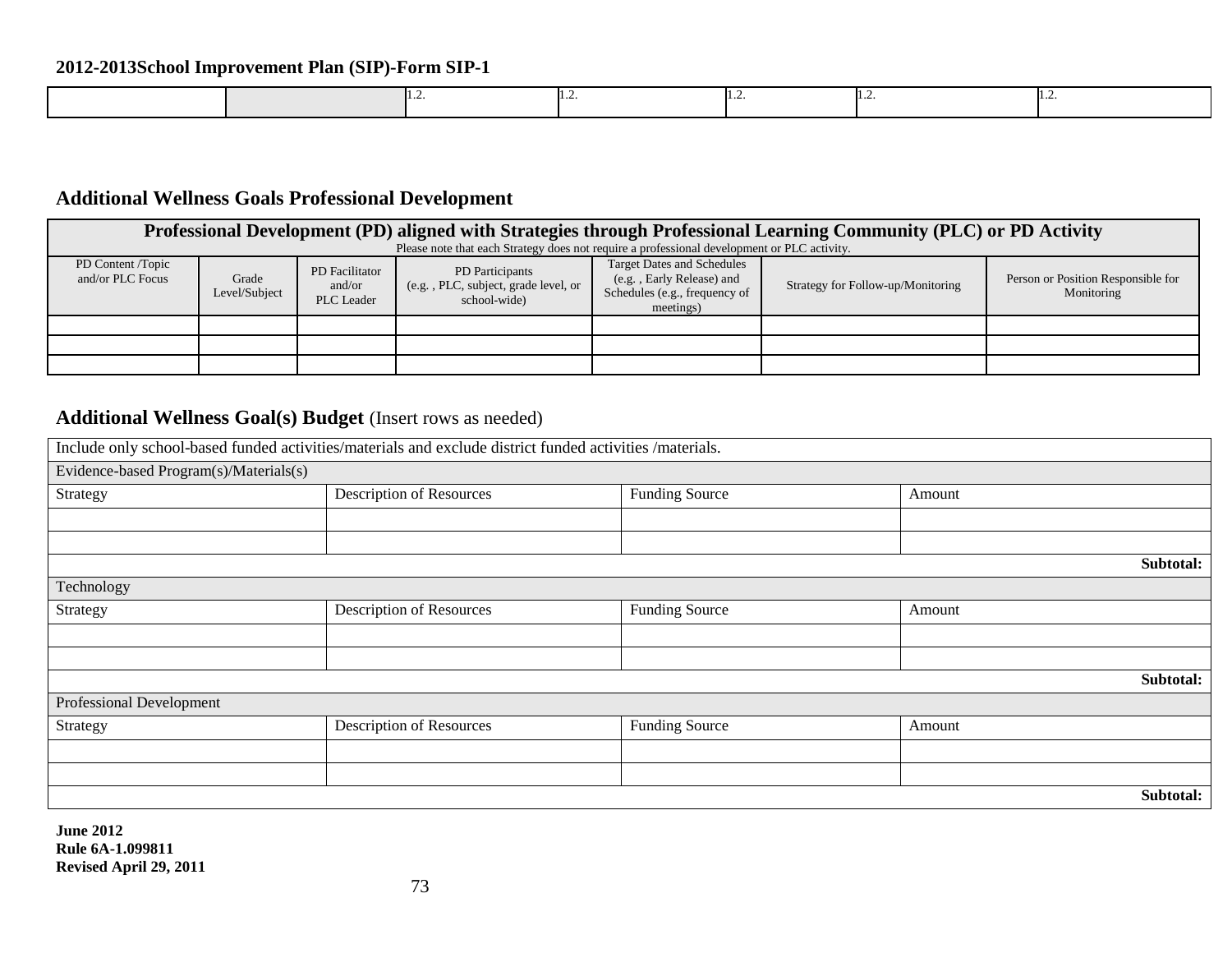| Other<br>Strategy | Description of Resources | <b>Funding Source</b> | Amount        |
|-------------------|--------------------------|-----------------------|---------------|
|                   |                          |                       |               |
|                   |                          |                       |               |
|                   |                          |                       | Subtotal:     |
|                   |                          |                       | <b>Total:</b> |

### **Additional Goal II Bradley MOU (s)**

\* When using percentages, include the number of students the percentage represents next to the percentage (e.g. 70% (35)).

|                                                                                            | <b>Additional Goal(s)</b>                                                                                            |                                                                                                            | <b>Problem-Solving Process to Increase Student Achievement</b> |                                   |                                                     |                                                                                                                                                                                                                                                                                                                                                                                                                                                                                                                                                                                                                                                                         |                        |
|--------------------------------------------------------------------------------------------|----------------------------------------------------------------------------------------------------------------------|------------------------------------------------------------------------------------------------------------|----------------------------------------------------------------|-----------------------------------|-----------------------------------------------------|-------------------------------------------------------------------------------------------------------------------------------------------------------------------------------------------------------------------------------------------------------------------------------------------------------------------------------------------------------------------------------------------------------------------------------------------------------------------------------------------------------------------------------------------------------------------------------------------------------------------------------------------------------------------------|------------------------|
| Based on the analysis of school data, identify and define<br>areas in need of improvement: |                                                                                                                      |                                                                                                            | Anticipated Barrier                                            | Strategy                          | Person or Position<br>Responsible for<br>Monitoring | Process Used to Determine<br>Effectiveness of<br>Strategy                                                                                                                                                                                                                                                                                                                                                                                                                                                                                                                                                                                                               | <b>Evaluation Tool</b> |
| 1. Additional Goal: Black Academic Achievement                                             |                                                                                                                      |                                                                                                            | 1.1.<br>Lack of differentiation                                | 1.1.<br>Differentiate Instruction | 1.1.<br>AP who evaluates                            | 1.1.<br>Content materials are                                                                                                                                                                                                                                                                                                                                                                                                                                                                                                                                                                                                                                           | 1.1.<br>Lesson Plans & |
| Additional Goal #1:<br>There will be an increase in black<br>student achievement           | 2012 Current<br>Level: $*$<br>Reading level<br>3 and<br>above:100<br>(86)<br>Math Level<br>3and above:<br>21<br>(43) | 2013 Expected<br>Level $:$<br>All black<br>students to<br>make<br>learning gains<br>in reading<br>and math | of instruction                                                 |                                   | teacher                                             | differentiated by student<br>interests, cultural<br>background, prior<br>knowledge of content, and<br>skill level<br>*Content materials are<br>appropriately scaffolded to<br>meet the needs of diverse<br>learners (learning readiness<br>and specific learning needs)<br>*Models, examples and<br>questions are appropriately<br>scaffolded to meet the<br>needs of diverse learners<br>*Teachers provide small<br>group instruction to target<br>specific learning needs.<br>*These small groups are<br>flexible and change with the<br>content, project and<br>assessments<br>'Students are provided<br>opportunities to<br>demonstrate or express<br>knowledge and | Walkthrough            |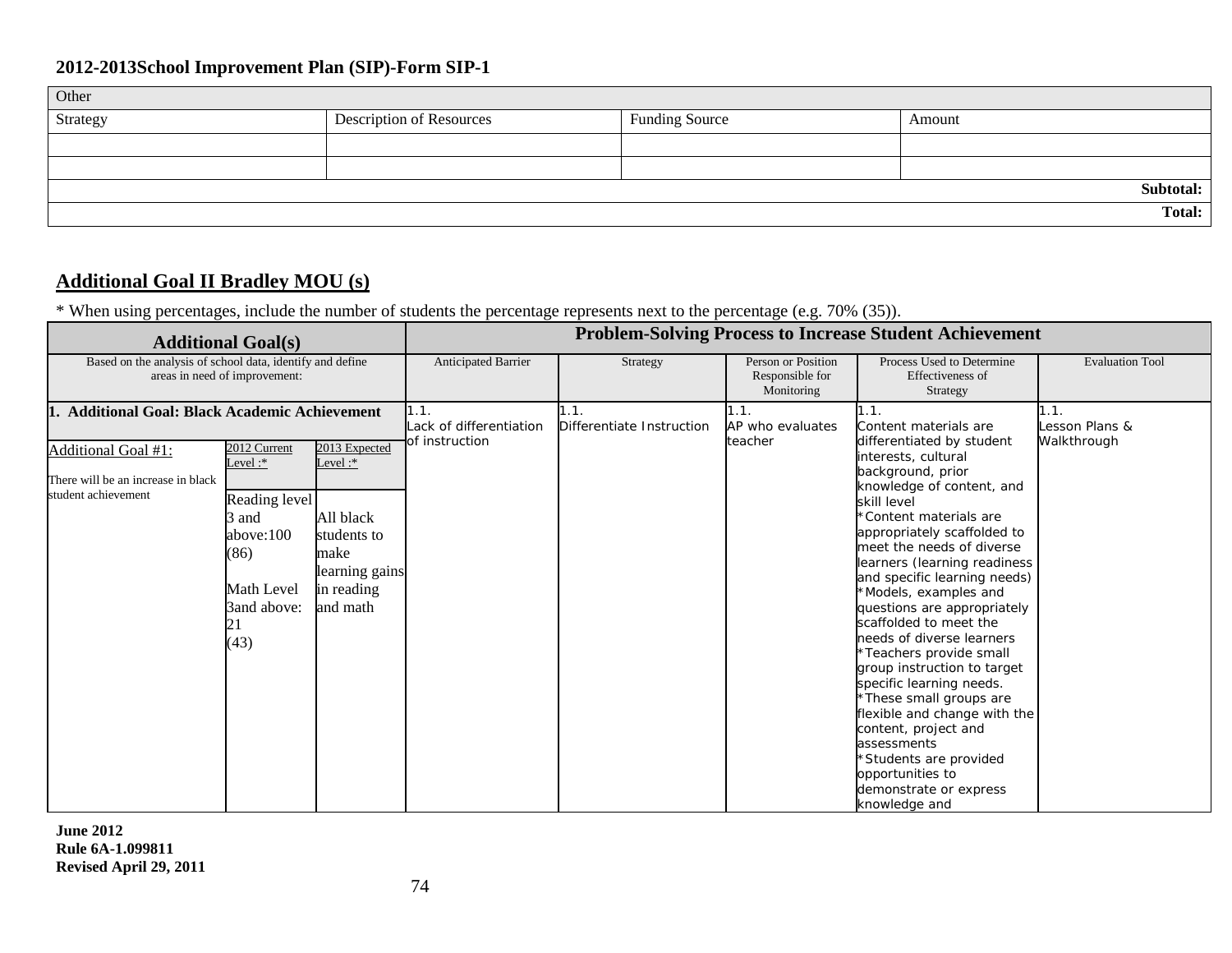|  |       |   |      | understanding in different<br>ways, which includes<br>varying degrees of difficulty. |      |
|--|-------|---|------|--------------------------------------------------------------------------------------|------|
|  | .     | . | .    | .                                                                                    | .    |
|  | 11.J. | . | 11.3 | 11.J.                                                                                | ن. د |

#### **Additional MOU Goals Professional Development**

|                                       | Professional Development (PD) aligned with Strategies through Professional Learning Community (PLC) or PD Activity |                                               |                                                                        |                                                                                                              |                                   |                                                  |  |  |  |  |  |  |
|---------------------------------------|--------------------------------------------------------------------------------------------------------------------|-----------------------------------------------|------------------------------------------------------------------------|--------------------------------------------------------------------------------------------------------------|-----------------------------------|--------------------------------------------------|--|--|--|--|--|--|
|                                       | Please note that each Strategy does not require a professional development or PLC activity.                        |                                               |                                                                        |                                                                                                              |                                   |                                                  |  |  |  |  |  |  |
| PD Content /Topic<br>and/or PLC Focus | Grade<br>Level/Subject                                                                                             | PD Facilitator<br>and/or<br><b>PLC</b> Leader | PD Participants<br>(e.g., PLC, subject, grade level, or<br>school-wide | <b>Target Dates and Schedules</b><br>(e.g., Early Release) and<br>Schedules (e.g., frequency of<br>meetings) | Strategy for Follow-up/Monitoring | Person or Position Responsible for<br>Monitoring |  |  |  |  |  |  |
| See Reading Goals                     |                                                                                                                    |                                               |                                                                        |                                                                                                              |                                   |                                                  |  |  |  |  |  |  |
|                                       |                                                                                                                    |                                               |                                                                        |                                                                                                              |                                   |                                                  |  |  |  |  |  |  |
|                                       |                                                                                                                    |                                               |                                                                        |                                                                                                              |                                   |                                                  |  |  |  |  |  |  |

## **Additional MOU Goal(s) Budget** (Insert rows as needed)

|                                        | Include only school-based funded activities/materials and exclude district funded activities /materials. |                       |        |           |  |  |  |  |
|----------------------------------------|----------------------------------------------------------------------------------------------------------|-----------------------|--------|-----------|--|--|--|--|
| Evidence-based Program(s)/Materials(s) |                                                                                                          |                       |        |           |  |  |  |  |
| Strategy                               | <b>Description of Resources</b>                                                                          | <b>Funding Source</b> | Amount |           |  |  |  |  |
|                                        |                                                                                                          |                       |        |           |  |  |  |  |
|                                        |                                                                                                          |                       |        |           |  |  |  |  |
|                                        |                                                                                                          |                       |        | Subtotal: |  |  |  |  |
| Technology                             |                                                                                                          |                       |        |           |  |  |  |  |
| Strategy                               | Description of Resources                                                                                 | <b>Funding Source</b> | Amount |           |  |  |  |  |
|                                        |                                                                                                          |                       |        |           |  |  |  |  |
|                                        |                                                                                                          |                       |        |           |  |  |  |  |
|                                        |                                                                                                          |                       |        | Subtotal: |  |  |  |  |
| Professional Development               |                                                                                                          |                       |        |           |  |  |  |  |
| Strategy                               | <b>Description of Resources</b>                                                                          | <b>Funding Source</b> | Amount |           |  |  |  |  |
|                                        |                                                                                                          |                       |        |           |  |  |  |  |
|                                        |                                                                                                          |                       |        |           |  |  |  |  |
|                                        | Subtotal:                                                                                                |                       |        |           |  |  |  |  |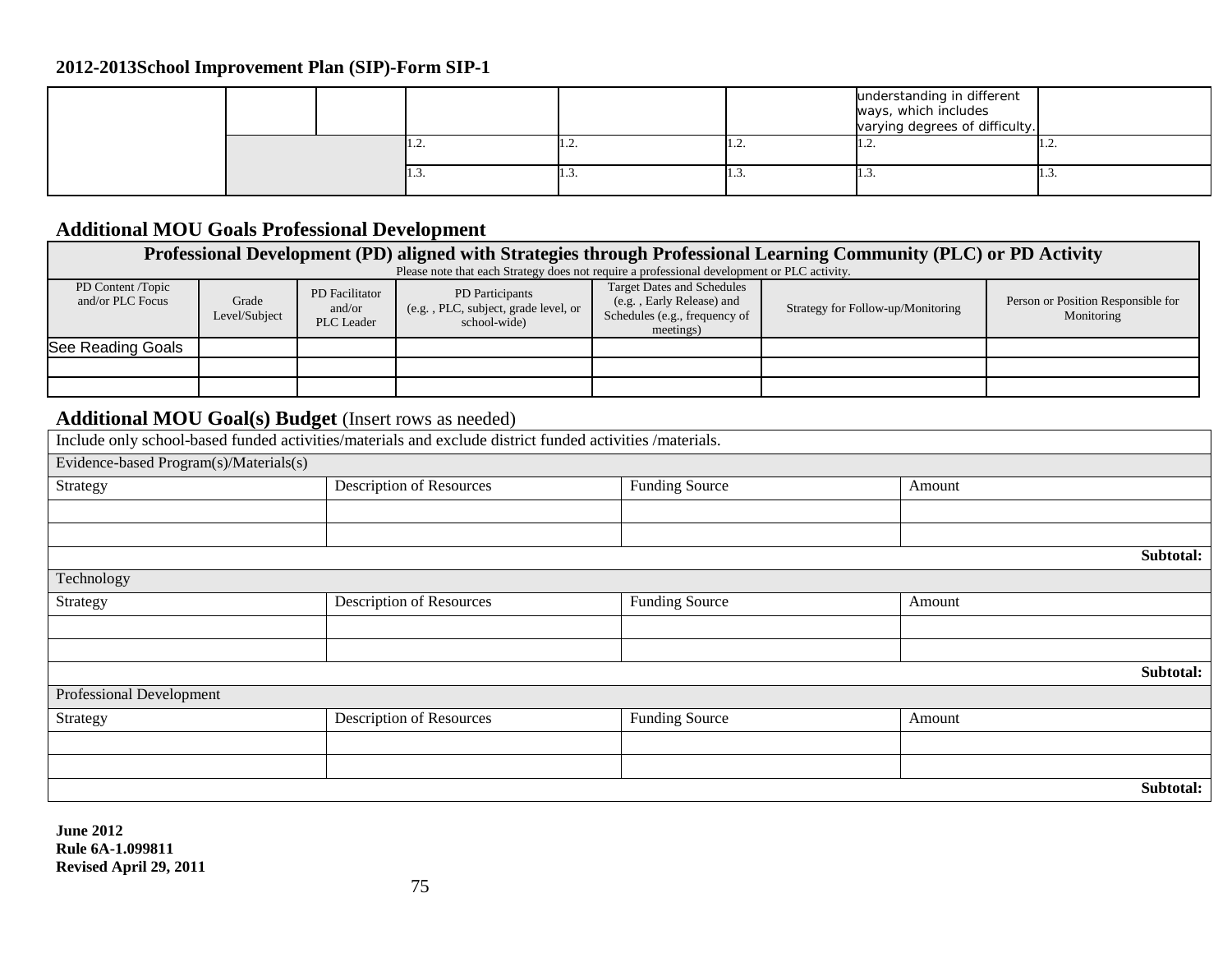| Other    |                                 |                       |               |
|----------|---------------------------------|-----------------------|---------------|
| Strategy | <b>Description of Resources</b> | <b>Funding Source</b> | Amount        |
|          |                                 |                       |               |
|          |                                 |                       |               |
|          |                                 |                       | Subtotal:     |
|          |                                 |                       | <b>Total:</b> |

### **Additional Goal III Bradley MOU (s)**

\* When using percentages, include the number of students the percentage represents next to the percentage (e.g. 70% (35)).

|                                                            | <b>Additional Goal(s)</b>     | <b>Problem-Solving Process to Increase Student Achievement</b> |                            |                                           |                                       |                                                                        |                                           |
|------------------------------------------------------------|-------------------------------|----------------------------------------------------------------|----------------------------|-------------------------------------------|---------------------------------------|------------------------------------------------------------------------|-------------------------------------------|
| Based on the analysis of school data, identify and define  | areas in need of improvement: |                                                                | <b>Anticipated Barrier</b> | Strategy                                  | Person or Position<br>Responsible for | Process Used to Determine<br>Effectiveness of                          | <b>Evaluation Tool</b>                    |
|                                                            |                               |                                                                |                            |                                           | Monitoring                            | Strategy                                                               |                                           |
| <b>Additional Goal: Student Engagement for Black</b><br>1. |                               |                                                                | 1.1.<br>Lack of Student    | 1.1.<br>Positive behavior supports SBLT   | 1.1.                                  | 1.1.<br>Determine:                                                     | Decrease in                               |
| <b>Students</b>                                            |                               |                                                                | Engagement                 | are in place in the form of               |                                       | Expectations are clearly and Number of In-School                       |                                           |
| <b>Additional Goal #1:</b>                                 | 2012 Current<br>Level: $*$    | 2013 Expected<br>Level: $*$                                    |                            | an effective school wide<br>behavior plan |                                       | positively defined<br>Behavioral expectations are Number of Students   | Suspension                                |
| There will be an increase in black<br>student engagement   |                               |                                                                |                            |                                           |                                       | taught and reviewed with all suspended In-School<br>students and staff | Number of out-of-school                   |
|                                                            | <b>Blacks</b><br>students     | Decrease the<br>percent of                                     |                            |                                           |                                       | Appropriate behaviors are<br>acknowledged                              | suspensions<br>Number of Students         |
|                                                            | received 17% Black            |                                                                |                            |                                           |                                       | Behavioral errors are                                                  | suspended out-of-school                   |
|                                                            | of behavior                   | students                                                       |                            |                                           |                                       | proactively corrected<br>A database for keeping                        | Number of alternative bell<br>assignments |
|                                                            | calls. Black                  | receiving                                                      |                            |                                           |                                       | records and making                                                     | Number of students                        |
|                                                            | students<br>account for       | referrals, and<br>Receiving in                                 |                            |                                           |                                       | decisions is established<br>Data-based monitoring and                  | assigned to alternative bell<br>schedule  |
|                                                            | 20% of our                    | school and                                                     |                            |                                           |                                       | adaptations to the plan are                                            |                                           |
|                                                            | student                       | out of school                                                  |                            |                                           |                                       | regularly conducted                                                    |                                           |
|                                                            | population                    | suspensions                                                    |                            |                                           |                                       |                                                                        |                                           |
|                                                            |                               |                                                                | 1.2.                       | 1.2.                                      | 1.2.                                  | 1.2.                                                                   | 1.2.                                      |
|                                                            |                               |                                                                | 1.3.                       | 1.3.                                      | 1.3.                                  | $\mathbf{1.3}.$                                                        | 1.3.                                      |

#### **Additional MOU II Goals Professional Development**

**Professional Development (PD) aligned with Strategies through Professional Learning Community (PLC) or PD Activity** Please note that each Strategy does not require a professional development or PLC activity.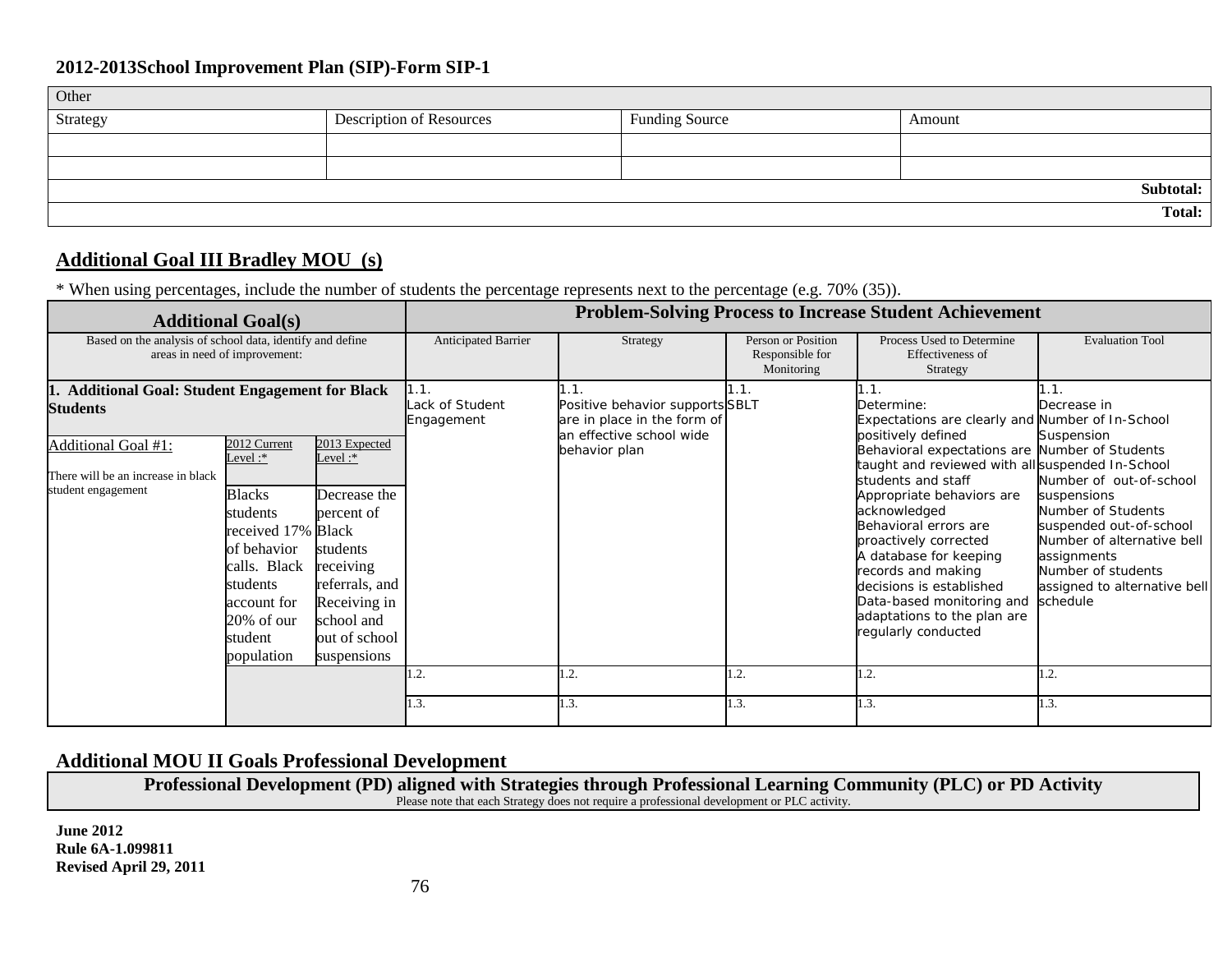| PD Content /Topic<br>and/or PLC Focus | Grade<br>Level/Subject | PD Facilitator<br>and/or<br>PLC Leader | PD Participants<br>(e.g., PLC, subject, grade level, or<br>school-wide | <b>Target Dates and Schedules</b><br>(e.g., Early Release) and<br>Schedules (e.g., frequency of<br>meetings) | Strategy for Follow-up/Monitoring | Person or Position Responsible for<br>Monitoring |
|---------------------------------------|------------------------|----------------------------------------|------------------------------------------------------------------------|--------------------------------------------------------------------------------------------------------------|-----------------------------------|--------------------------------------------------|
|                                       |                        |                                        |                                                                        |                                                                                                              |                                   |                                                  |
|                                       |                        |                                        |                                                                        |                                                                                                              |                                   |                                                  |
|                                       |                        |                                        |                                                                        |                                                                                                              |                                   |                                                  |

#### **Additional MOU Goal(s) Budget** (Insert rows as needed)

|                                        | Include only school-based funded activities/materials and exclude district funded activities /materials. |                       |        |           |  |  |  |
|----------------------------------------|----------------------------------------------------------------------------------------------------------|-----------------------|--------|-----------|--|--|--|
| Evidence-based Program(s)/Materials(s) |                                                                                                          |                       |        |           |  |  |  |
| Strategy                               | <b>Description of Resources</b>                                                                          | <b>Funding Source</b> | Amount |           |  |  |  |
|                                        |                                                                                                          |                       |        |           |  |  |  |
|                                        |                                                                                                          |                       |        |           |  |  |  |
|                                        |                                                                                                          |                       |        | Subtotal: |  |  |  |
| Technology                             |                                                                                                          |                       |        |           |  |  |  |
| Strategy                               | <b>Description of Resources</b>                                                                          | <b>Funding Source</b> | Amount |           |  |  |  |
|                                        |                                                                                                          |                       |        |           |  |  |  |
|                                        |                                                                                                          |                       |        |           |  |  |  |
|                                        |                                                                                                          |                       |        | Subtotal: |  |  |  |
| Professional Development               |                                                                                                          |                       |        |           |  |  |  |
| Strategy                               | <b>Description of Resources</b>                                                                          | <b>Funding Source</b> | Amount |           |  |  |  |
|                                        |                                                                                                          |                       |        |           |  |  |  |
|                                        |                                                                                                          |                       |        |           |  |  |  |
|                                        |                                                                                                          |                       |        | Subtotal: |  |  |  |
| Other                                  |                                                                                                          |                       |        |           |  |  |  |
| Strategy                               | <b>Description of Resources</b>                                                                          | <b>Funding Source</b> | Amount |           |  |  |  |
|                                        |                                                                                                          |                       |        |           |  |  |  |
|                                        |                                                                                                          |                       |        |           |  |  |  |
|                                        |                                                                                                          |                       |        | Subtotal: |  |  |  |
|                                        | <b>Total:</b>                                                                                            |                       |        |           |  |  |  |

# **Additional Goal IV Bradley MOU (s)**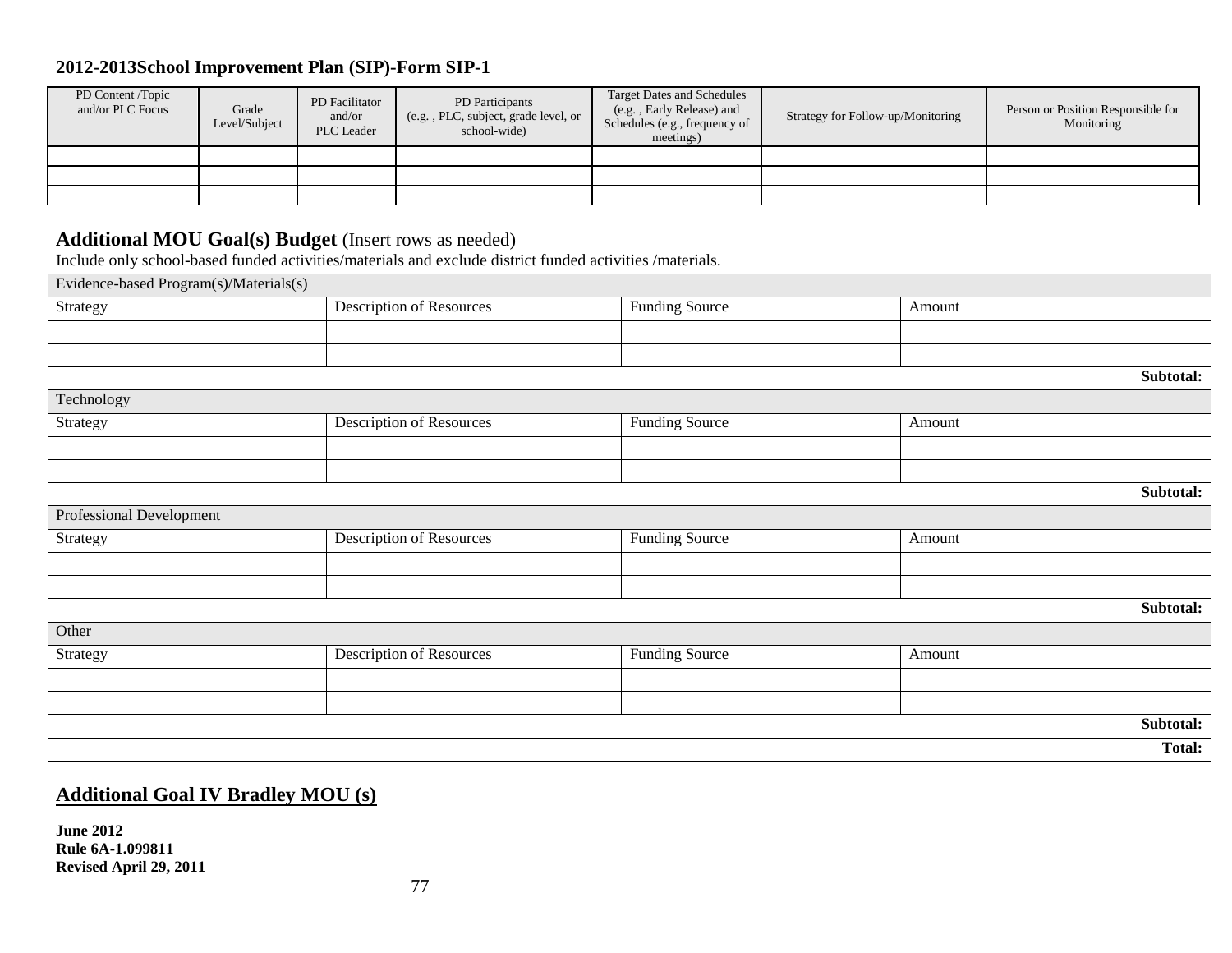\* When using percentages, include the number of students the percentage represents next to the percentage (e.g. 70% (35)).

|                                                                                            | <b>Additional Goal(s)</b>                                                                  |                                                                                                                 |                         |                                                                                      | <b>Problem-Solving Process to Increase Student Achievement</b> |                                                                                                                                                                                                                                                                                                                                                                                                                              |                           |
|--------------------------------------------------------------------------------------------|--------------------------------------------------------------------------------------------|-----------------------------------------------------------------------------------------------------------------|-------------------------|--------------------------------------------------------------------------------------|----------------------------------------------------------------|------------------------------------------------------------------------------------------------------------------------------------------------------------------------------------------------------------------------------------------------------------------------------------------------------------------------------------------------------------------------------------------------------------------------------|---------------------------|
| Based on the analysis of school data, identify and define<br>areas in need of improvement: |                                                                                            | <b>Anticipated Barrier</b>                                                                                      | Strategy                | Person or Position<br>Responsible for<br>Monitoring                                  | Process Used to Determine<br>Effectiveness of<br>Strategy      | <b>Evaluation Tool</b>                                                                                                                                                                                                                                                                                                                                                                                                       |                           |
| <b>Additional Goal: Black graduation rate</b><br>1.                                        |                                                                                            |                                                                                                                 | 1.1.<br>Lack of Student | 1.1.<br>Positive behavior                                                            | 1.1.<br><b>SBLT</b>                                            | 1.1.<br>Determine:                                                                                                                                                                                                                                                                                                                                                                                                           | 1.1.<br>Increase in black |
| Additional Goal #1:<br>There will be an increase in black<br>student graduation rate       | 2012 Current<br>Level: $*$<br>100% of all our All our black<br>black students<br>graduated | 2013 Expected<br>Level: $*$<br>students<br>graduate. They<br>remain in<br>school till their<br>$22nd$ birthday. | Engagement              | supports are in place<br>in the form of an<br>effective school wide<br>behavior plan |                                                                | <b>Expectations are</b><br>clearly and positively<br>defined<br>Behavioral<br>expectations are<br>taught and reviewed<br>with all students and<br>staff<br>Appropriate behaviors<br>are acknowledged<br>Behavioral errors are<br>proactively corrected<br>A database for<br>keeping records and<br>making decisions is<br>established Data-<br>based monitoring and<br>adaptations to the<br>plan are regularly<br>conducted | graduation rate           |
|                                                                                            |                                                                                            |                                                                                                                 | 1.2.                    | 1.2.                                                                                 | 1.2.                                                           | $\cdot$ .                                                                                                                                                                                                                                                                                                                                                                                                                    | 1.2.                      |
|                                                                                            |                                                                                            |                                                                                                                 | 1.3.                    | 1.3.                                                                                 | 1.3.                                                           | 1.3.                                                                                                                                                                                                                                                                                                                                                                                                                         | 1.3.                      |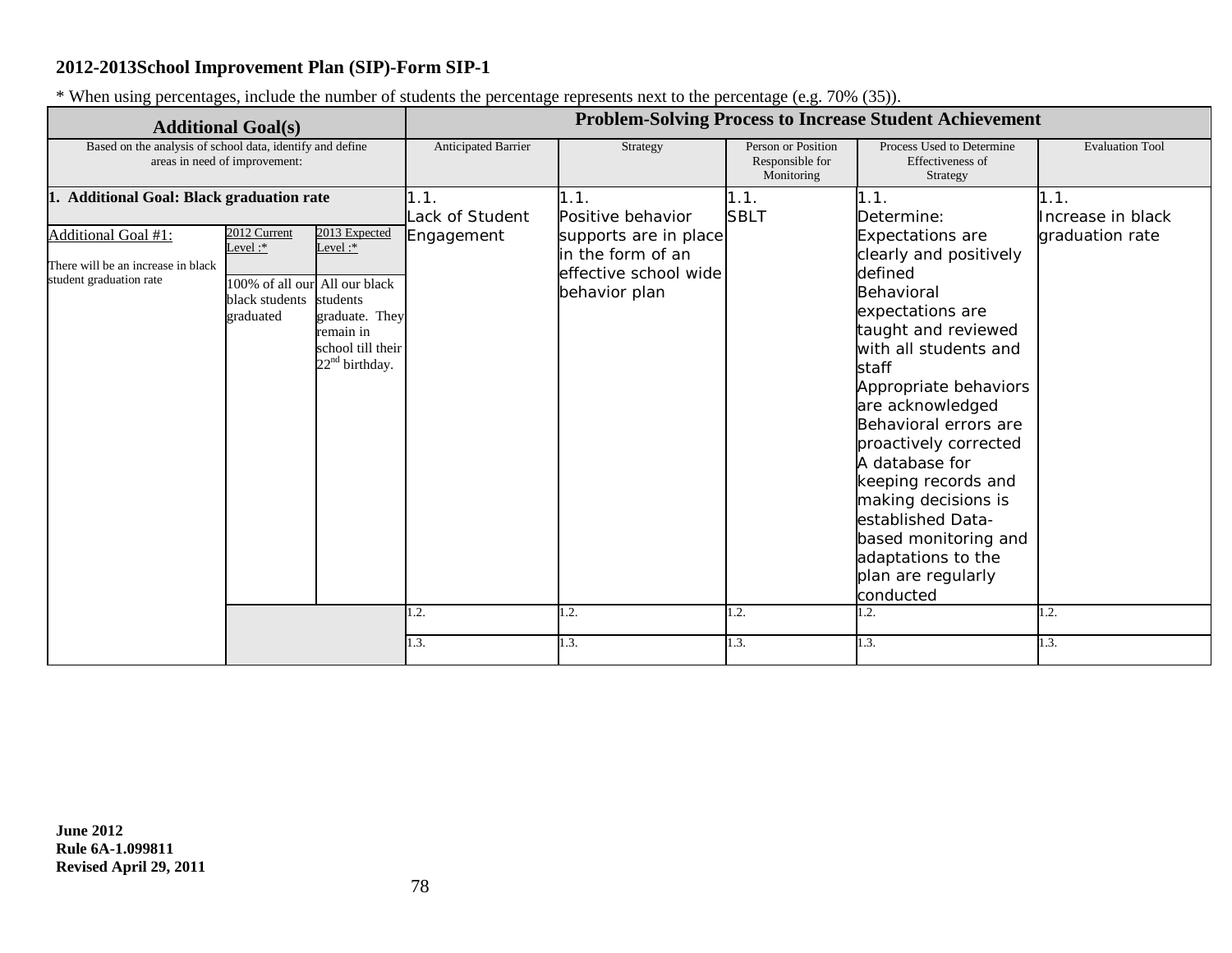## **Additional MOU Goals Professional Development**

|                                       | Professional Development (PD) aligned with Strategies through Professional Learning Community (PLC) or PD Activity<br>Please note that each Strategy does not require a professional development or PLC activity. |                                        |                                                                         |                                                                                                              |                                   |                                                  |  |
|---------------------------------------|-------------------------------------------------------------------------------------------------------------------------------------------------------------------------------------------------------------------|----------------------------------------|-------------------------------------------------------------------------|--------------------------------------------------------------------------------------------------------------|-----------------------------------|--------------------------------------------------|--|
| PD Content /Topic<br>and/or PLC Focus | Grade<br>Level/Subject                                                                                                                                                                                            | PD Facilitator<br>and/or<br>PLC Leader | PD Participants<br>(e.g., PLC, subject, grade level, or<br>school-wide) | <b>Target Dates and Schedules</b><br>(e.g., Early Release) and<br>Schedules (e.g., frequency of<br>meetings) | Strategy for Follow-up/Monitoring | Person or Position Responsible for<br>Monitoring |  |
|                                       |                                                                                                                                                                                                                   |                                        |                                                                         |                                                                                                              |                                   |                                                  |  |
|                                       |                                                                                                                                                                                                                   |                                        |                                                                         |                                                                                                              |                                   |                                                  |  |
|                                       |                                                                                                                                                                                                                   |                                        |                                                                         |                                                                                                              |                                   |                                                  |  |

## **Additional MOU Goal(s) Budget** (Insert rows as needed)

|                                        | Include only school-based funded activities/materials and exclude district funded activities /materials. |                       |           |
|----------------------------------------|----------------------------------------------------------------------------------------------------------|-----------------------|-----------|
| Evidence-based Program(s)/Materials(s) |                                                                                                          |                       |           |
| Strategy                               | Description of Resources                                                                                 | <b>Funding Source</b> | Amount    |
|                                        |                                                                                                          |                       |           |
|                                        |                                                                                                          |                       |           |
|                                        |                                                                                                          |                       | Subtotal: |
| Technology                             |                                                                                                          |                       |           |
| Strategy                               | <b>Description of Resources</b>                                                                          | <b>Funding Source</b> | Amount    |
|                                        |                                                                                                          |                       |           |
|                                        |                                                                                                          |                       |           |
|                                        |                                                                                                          |                       | Subtotal: |
| Professional Development               |                                                                                                          |                       |           |
| Strategy                               | Description of Resources                                                                                 | <b>Funding Source</b> | Amount    |
|                                        |                                                                                                          |                       |           |
|                                        |                                                                                                          |                       |           |
|                                        |                                                                                                          |                       | Subtotal: |
| Other                                  |                                                                                                          |                       |           |
| Strategy                               | Description of Resources                                                                                 | <b>Funding Source</b> | Amount    |
|                                        |                                                                                                          |                       |           |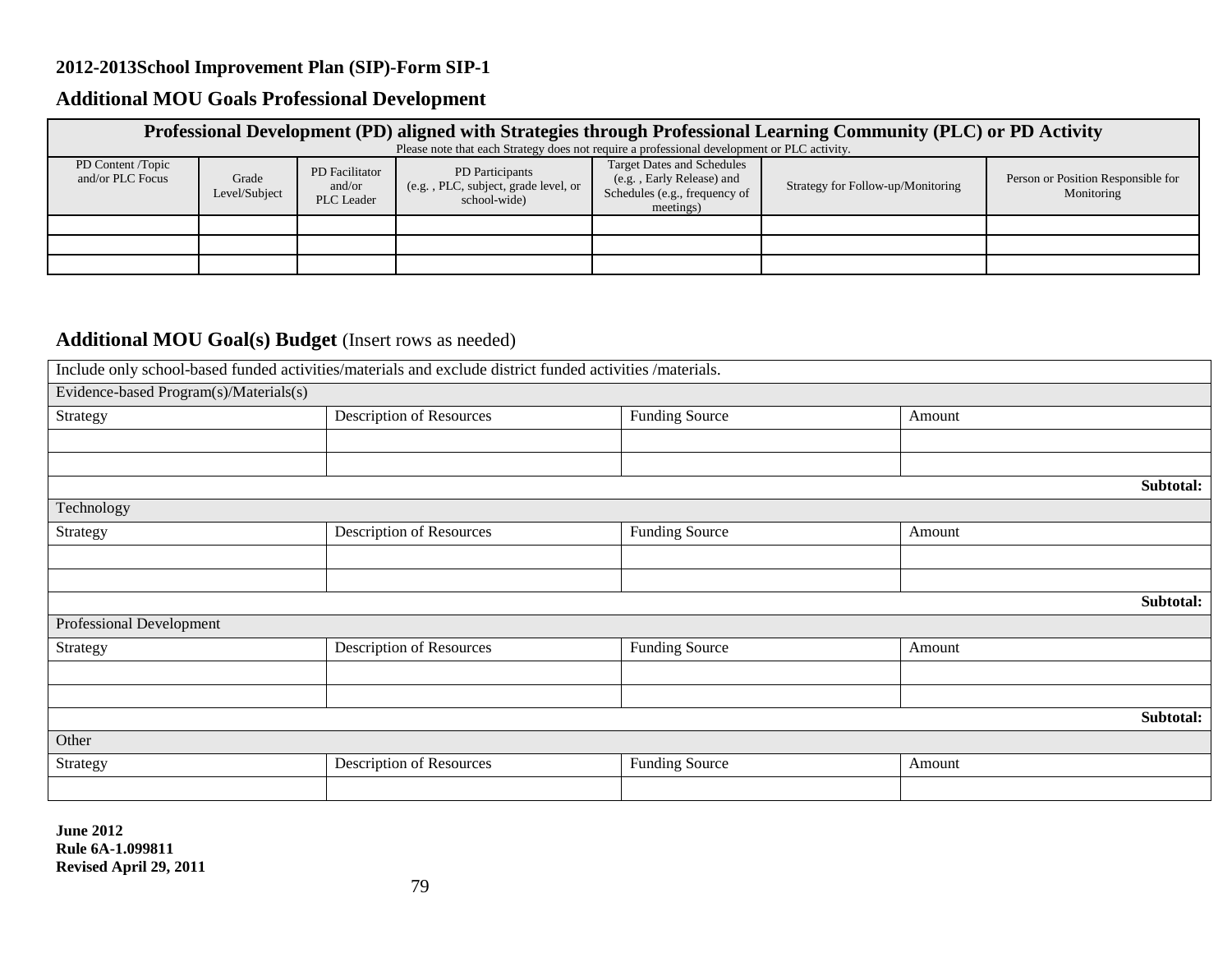|  | $\sim$<br>Subtotal: |
|--|---------------------|
|  | Total:              |

### **Additional Goal V Bradley MOU (s)**

\* When using percentages, include the number of students the percentage represents next to the percentage (e.g. 70% (35)).

|                                                                                                                                                                                | <b>Problem-Solving Process to Increase Student Achievement</b><br><b>Additional Goal(s)</b>                                                                                      |                                    |                                           |                                                     |                                                           |                                                                                                                                                                                                                                                                                                                                                                                                                                                                                                                                                                                                                                                  |                                                                                   |
|--------------------------------------------------------------------------------------------------------------------------------------------------------------------------------|----------------------------------------------------------------------------------------------------------------------------------------------------------------------------------|------------------------------------|-------------------------------------------|-----------------------------------------------------|-----------------------------------------------------------|--------------------------------------------------------------------------------------------------------------------------------------------------------------------------------------------------------------------------------------------------------------------------------------------------------------------------------------------------------------------------------------------------------------------------------------------------------------------------------------------------------------------------------------------------------------------------------------------------------------------------------------------------|-----------------------------------------------------------------------------------|
| Based on the analysis of school data, identify and define<br>areas in need of improvement:                                                                                     |                                                                                                                                                                                  | Anticipated Barrier                | Strategy                                  | Person or Position<br>Responsible for<br>Monitoring | Process Used to Determine<br>Effectiveness of<br>Strategy | <b>Evaluation Tool</b>                                                                                                                                                                                                                                                                                                                                                                                                                                                                                                                                                                                                                           |                                                                                   |
| <b>Additional Goal: Black advanced Coursework</b><br>Additional Goal #1:<br>There will be an increase percent<br>of black students enrolled in<br>rigorous advanced coursework | 2012 Current<br>Level:*<br>All of Nina<br>Harris'<br>students are<br>Intellectually<br>Disabled.<br>Each student<br>has an IEP<br>that addresses<br>their<br>academics<br>needs. | 2013 Expected<br>Level: $*$<br>N/A | Lack of differentiation of<br>instruction | Differentiate Instruction                           | .1.<br>AP who evaluates<br>teacher                        | Content materials are differentiated Lesson Plans & Walkthrough<br>by student interests, cultural<br>background, prior knowledge of<br>content, and skill level<br>*Content materials are<br>appropriately scaffolded to meet the<br>needs of diverse learners (learning<br>readiness and specific learning<br>needs)<br>*Models, examples and questions<br>are appropriately scaffolded to meet<br>the needs of diverse learners<br>*Teachers provide small group<br>instruction to target specific<br>learning needs.<br>*These small groups are flexible<br>and change with the content,<br>project and assessments<br>*Students are provided | <b>Professional Development</b><br>includes equity and cultural<br>responsiveness |
|                                                                                                                                                                                |                                                                                                                                                                                  |                                    | .2.                                       | $1.\overline{2}$ .                                  | 1.2.                                                      | opportunities to demonstrate or<br>express knowledge and<br>understanding in different ways,<br>which includes varying degrees of<br>difficulty.<br>$\overline{2}$ .                                                                                                                                                                                                                                                                                                                                                                                                                                                                             | 1.2.                                                                              |
|                                                                                                                                                                                |                                                                                                                                                                                  |                                    | 1.3.                                      | 1.3.                                                | 1.3.                                                      | 1.3.                                                                                                                                                                                                                                                                                                                                                                                                                                                                                                                                                                                                                                             | 1.3.                                                                              |

### **Additional MOU Goals Professional Development**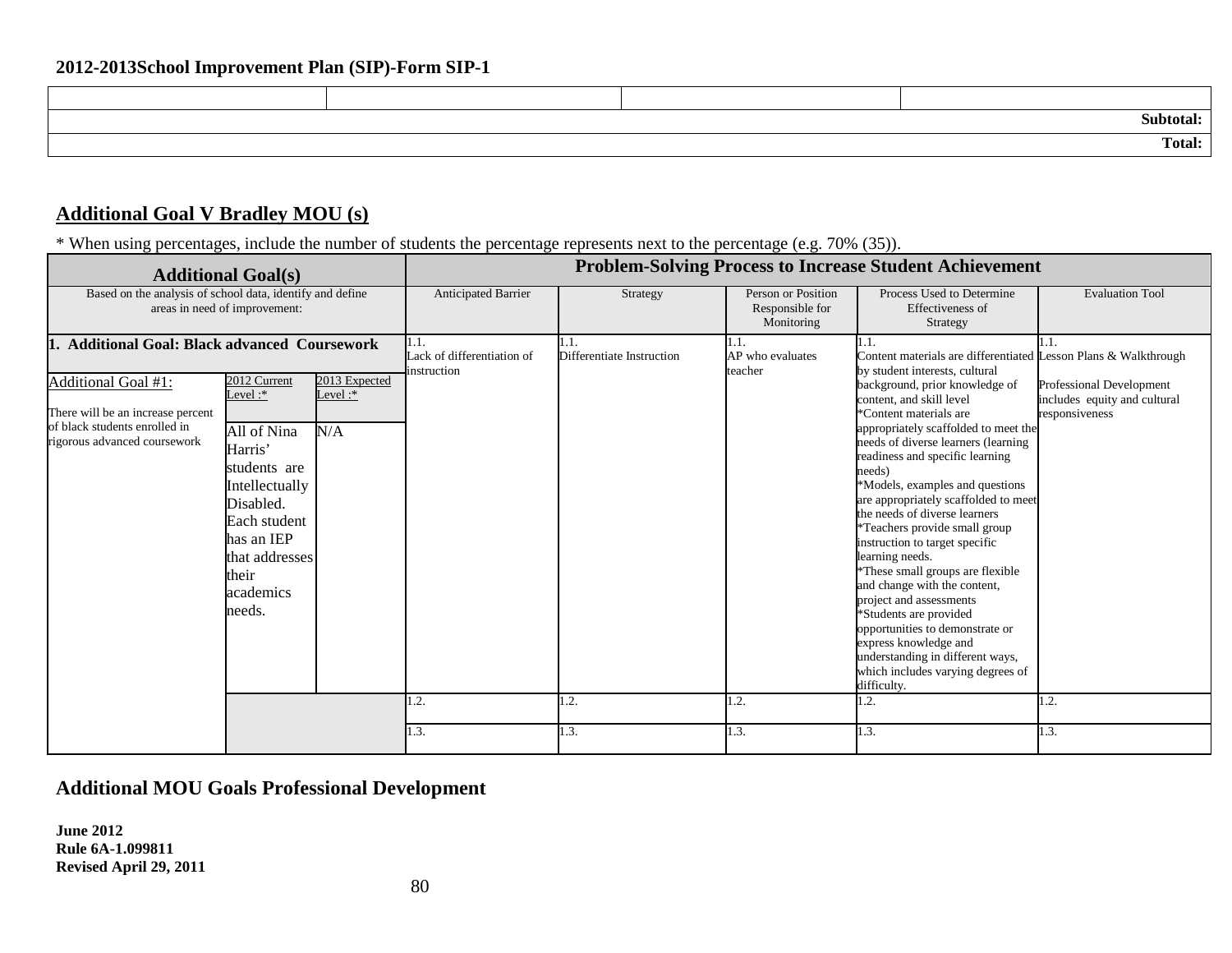| Professional Development (PD) aligned with Strategies through Professional Learning Community (PLC) or PD Activity<br>Please note that each Strategy does not require a professional development or PLC activity. |                        |                                        |                                                                        |                                                                                                              |                                   |                                                  |
|-------------------------------------------------------------------------------------------------------------------------------------------------------------------------------------------------------------------|------------------------|----------------------------------------|------------------------------------------------------------------------|--------------------------------------------------------------------------------------------------------------|-----------------------------------|--------------------------------------------------|
| PD Content /Topic<br>and/or PLC Focus                                                                                                                                                                             | Grade<br>Level/Subject | PD Facilitator<br>and/or<br>PLC Leader | PD Participants<br>(e.g., PLC, subject, grade level, or<br>school-wide | <b>Target Dates and Schedules</b><br>(e.g., Early Release) and<br>Schedules (e.g., frequency of<br>meetings) | Strategy for Follow-up/Monitoring | Person or Position Responsible for<br>Monitoring |
|                                                                                                                                                                                                                   |                        |                                        |                                                                        |                                                                                                              |                                   |                                                  |
|                                                                                                                                                                                                                   |                        |                                        |                                                                        |                                                                                                              |                                   |                                                  |
|                                                                                                                                                                                                                   |                        |                                        |                                                                        |                                                                                                              |                                   |                                                  |

## **Additional MOU Goal(s) Budget** (Insert rows as needed)

| Include only school-based funded activities/materials and exclude district funded activities /materials. |                          |                       |        |           |
|----------------------------------------------------------------------------------------------------------|--------------------------|-----------------------|--------|-----------|
| Evidence-based Program(s)/Materials(s)                                                                   |                          |                       |        |           |
| Strategy                                                                                                 | Description of Resources | <b>Funding Source</b> | Amount |           |
|                                                                                                          |                          |                       |        |           |
|                                                                                                          |                          |                       |        |           |
|                                                                                                          |                          |                       |        | Subtotal: |
| Technology                                                                                               |                          |                       |        |           |
| Strategy                                                                                                 | Description of Resources | <b>Funding Source</b> | Amount |           |
|                                                                                                          |                          |                       |        |           |
|                                                                                                          |                          |                       |        |           |
|                                                                                                          |                          |                       |        | Subtotal: |
| Professional Development                                                                                 |                          |                       |        |           |
| Strategy                                                                                                 | Description of Resources | <b>Funding Source</b> | Amount |           |
|                                                                                                          |                          |                       |        |           |
|                                                                                                          |                          |                       |        |           |
|                                                                                                          |                          |                       |        | Subtotal: |
| Other                                                                                                    |                          |                       |        |           |
| Strategy                                                                                                 | Description of Resources | <b>Funding Source</b> | Amount |           |
|                                                                                                          |                          |                       |        |           |
|                                                                                                          |                          |                       |        |           |
|                                                                                                          |                          |                       |        | Subtotal: |
| $\sim$ $\sim$ $\sim$                                                                                     |                          |                       |        |           |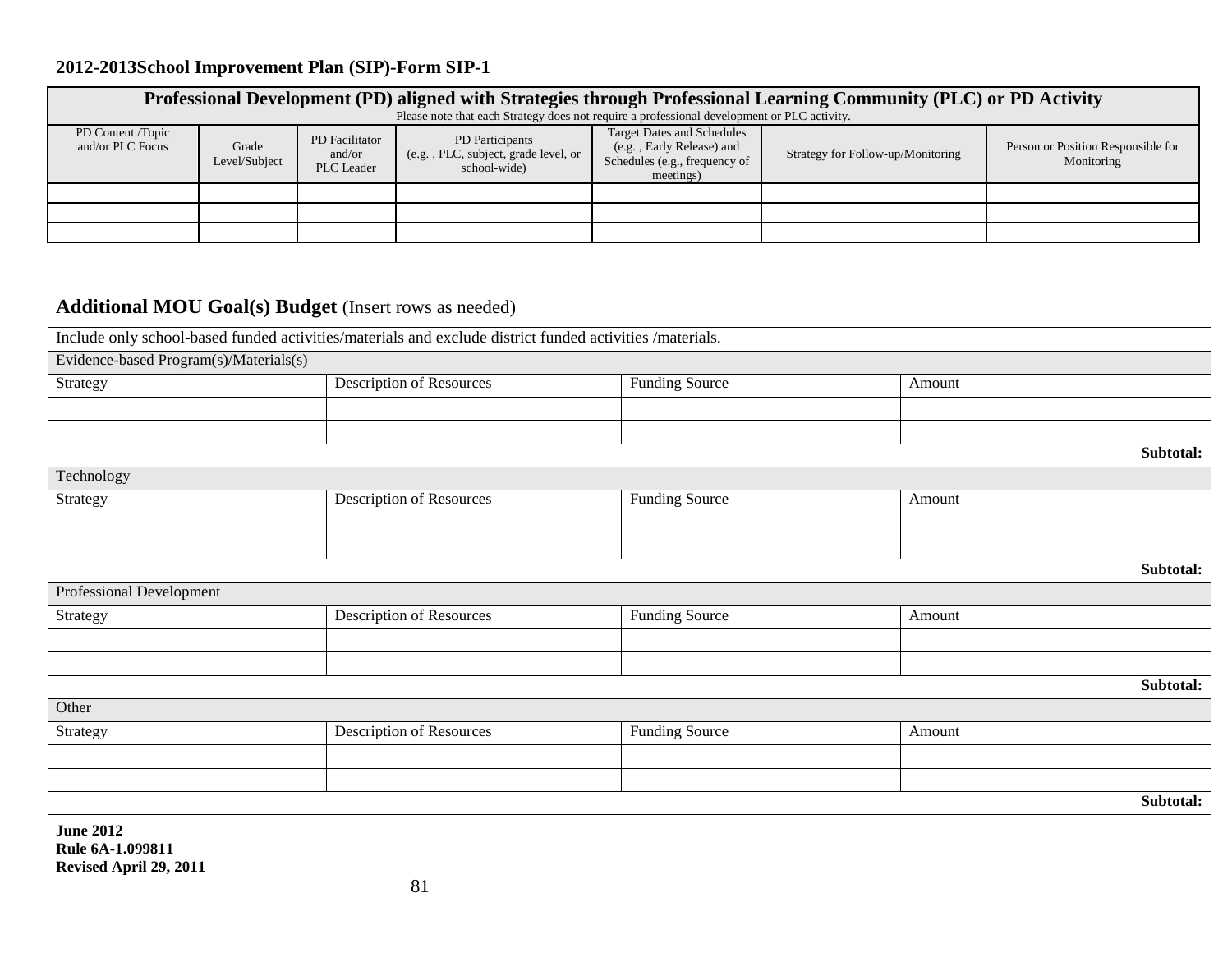## *End of Additional Goal(s)*

| Final Budget(Insert rows as needed)                |                     |
|----------------------------------------------------|---------------------|
| Please provide the total budget from each section. |                     |
| <b>Reading Budget</b>                              |                     |
|                                                    | <b>Total:</b>       |
| <b>Mathematics Budget</b>                          |                     |
|                                                    | Total:              |
| <b>Science Budget</b>                              |                     |
|                                                    | <b>Total:</b>       |
| <b>Writing Budget</b>                              |                     |
|                                                    | <b>Total:</b>       |
| <b>Attendance Budget</b>                           |                     |
|                                                    | <b>Total:</b>       |
| <b>Suspension Budget</b>                           |                     |
|                                                    | <b>Total:</b>       |
| <b>Dropout Prevention Budget</b>                   |                     |
|                                                    | <b>Total:</b>       |
| <b>Parent Involvement Budget</b>                   |                     |
|                                                    | <b>Total:</b>       |
| <b>Additional Goals</b>                            |                     |
|                                                    | <b>Total:</b>       |
|                                                    |                     |
|                                                    | <b>Grand Total:</b> |
| Final Budget(Insert rows as needed)                |                     |
| Please provide the total budget from each section. |                     |

**Total:**

**Total:**

**Total:**

| <b>Reading Budget</b> |  |
|-----------------------|--|
|                       |  |

**CELLA Budget**

**Mathematics Budget**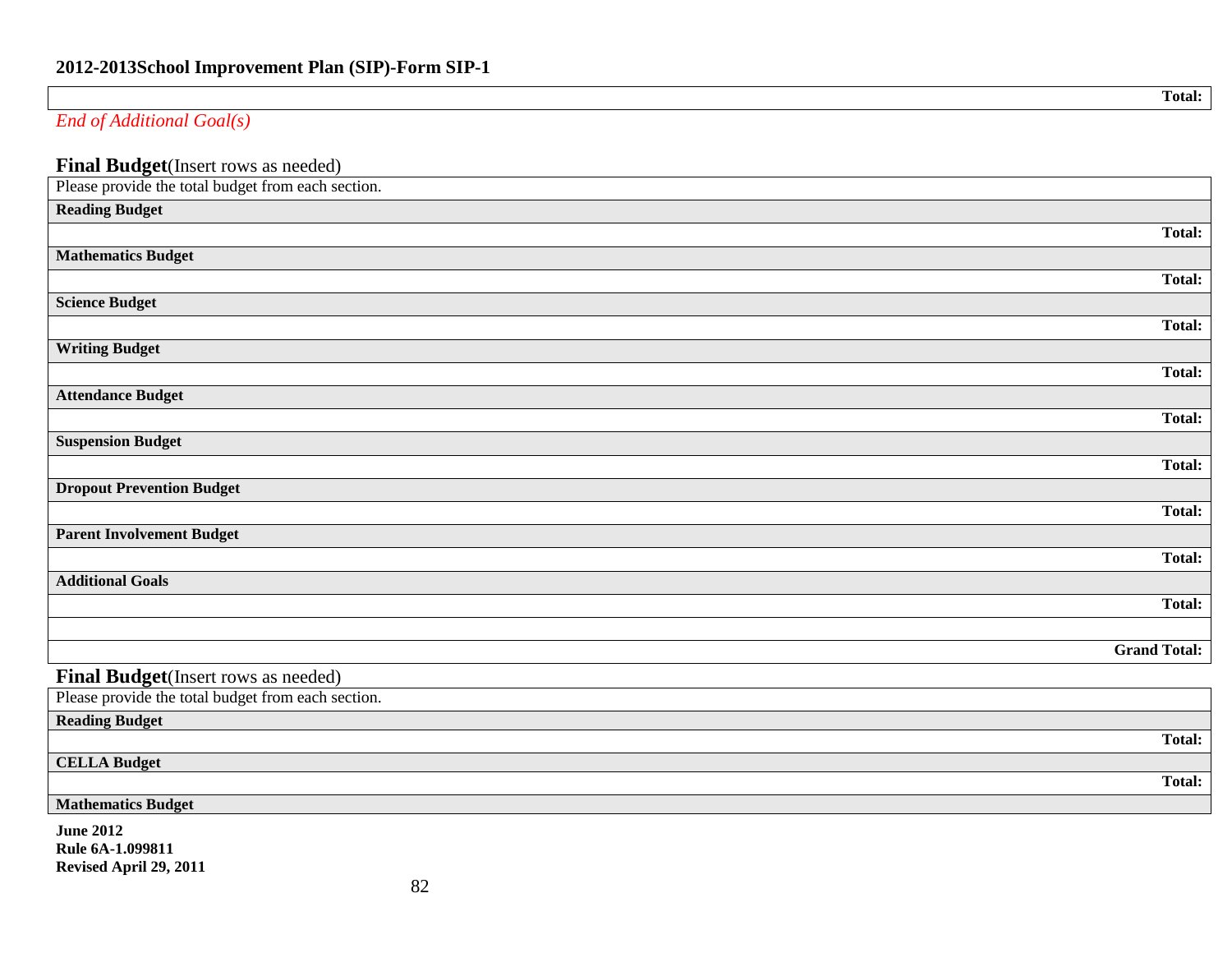|                                  | <b>Total:</b>       |
|----------------------------------|---------------------|
| <b>Science Budget</b>            |                     |
|                                  | Total:              |
| <b>Writing Budget</b>            |                     |
|                                  | Total:              |
| <b>Civics Budget</b>             |                     |
|                                  | Total:              |
| <b>U.S. History Budget</b>       |                     |
|                                  | <b>Total:</b>       |
| <b>Attendance Budget</b>         |                     |
|                                  | <b>Total:</b>       |
| <b>Suspension Budget</b>         |                     |
|                                  | <b>Total:</b>       |
| <b>Dropout Prevention Budget</b> |                     |
|                                  | Total:              |
| <b>Parent Involvement Budget</b> |                     |
|                                  | Total:              |
| <b>STEM Budget</b>               |                     |
|                                  | Total:              |
| <b>CTE Budget</b>                |                     |
|                                  | Total:              |
| <b>Additional Goals</b>          |                     |
|                                  | Total:              |
|                                  |                     |
|                                  | <b>Grand Total:</b> |
|                                  |                     |

### **Differentiated Accountability**

#### **School-level Differentiated Accountability (DA) Compliance**

Please choose the school's DA Status. (To activate the checkbox: 1. Double click the desired box; 2. When the menu pops up, select *Checked* under "Default value" header; 3. Select *OK,*this will place an "x" in the box.)